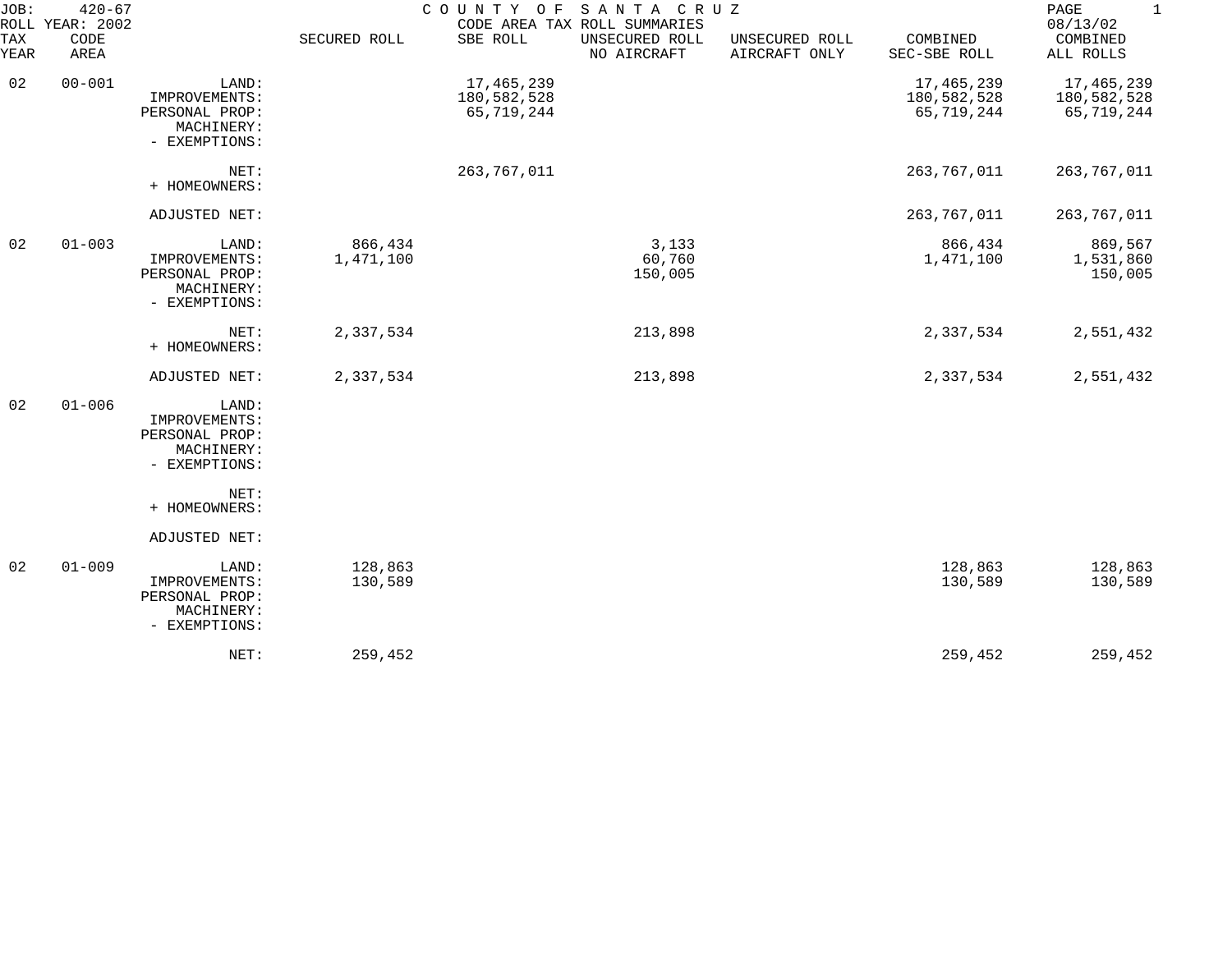| JOB:<br>TAX<br>YEAR | $420 - 67$<br>ROLL YEAR: 2002<br>CODE<br>AREA |                                                                         | SECURED ROLL                 | COUNTY OF SANTA CRUZ<br>SBE ROLL | CODE AREA TAX ROLL SUMMARIES<br>UNSECURED ROLL<br>NO AIRCRAFT | UNSECURED ROLL<br>AIRCRAFT ONLY | COMBINED<br>SEC-SBE ROLL     | $\overline{a}$<br>PAGE<br>08/13/02<br>COMBINED<br>ALL ROLLS |
|---------------------|-----------------------------------------------|-------------------------------------------------------------------------|------------------------------|----------------------------------|---------------------------------------------------------------|---------------------------------|------------------------------|-------------------------------------------------------------|
|                     |                                               | + HOMEOWNERS:                                                           |                              |                                  |                                                               |                                 |                              |                                                             |
|                     |                                               | ADJUSTED NET:                                                           | 259,452                      |                                  |                                                               |                                 | 259,452                      | 259,452                                                     |
| 02                  | $01 - 010$                                    | LAND:<br>IMPROVEMENTS:<br>PERSONAL PROP:<br>MACHINERY:<br>- EXEMPTIONS: |                              |                                  |                                                               |                                 |                              |                                                             |
|                     |                                               | NET:<br>+ HOMEOWNERS:                                                   |                              |                                  |                                                               |                                 |                              |                                                             |
|                     |                                               | ADJUSTED NET:                                                           |                              |                                  |                                                               |                                 |                              |                                                             |
| 02                  | $01 - 014$                                    | LAND:<br>IMPROVEMENTS:<br>PERSONAL PROP:<br>MACHINERY:<br>- EXEMPTIONS: |                              |                                  |                                                               |                                 |                              |                                                             |
|                     |                                               | NET:<br>+ HOMEOWNERS:                                                   |                              |                                  |                                                               |                                 |                              |                                                             |
|                     |                                               | ADJUSTED NET:                                                           |                              |                                  |                                                               |                                 |                              |                                                             |
| 02                  | $01 - 015$                                    | LAND:<br>IMPROVEMENTS:<br>PERSONAL PROP:<br>MACHINERY:<br>- EXEMPTIONS: | 58,538<br>647,536            |                                  | 313,674<br>463,583                                            |                                 | 58,538<br>647,536            | 58,538<br>961,210<br>463,583                                |
|                     |                                               | NET:<br>+ HOMEOWNERS:                                                   | 706,074                      |                                  | 777,257                                                       |                                 | 706,074                      | 1,483,331                                                   |
|                     |                                               | ADJUSTED NET:                                                           | 706,074                      |                                  | 777,257                                                       |                                 | 706,074                      | 1,483,331                                                   |
| 02                  | $01 - 017$                                    | LAND:<br>IMPROVEMENTS:<br>PERSONAL PROP:                                | 24, 248, 321<br>72, 266, 203 |                                  | 355,659<br>10,964,863<br>14,812,188                           |                                 | 24, 248, 321<br>72, 266, 203 | 24,603,980<br>83, 231, 066<br>14,812,188                    |

MACHINERY: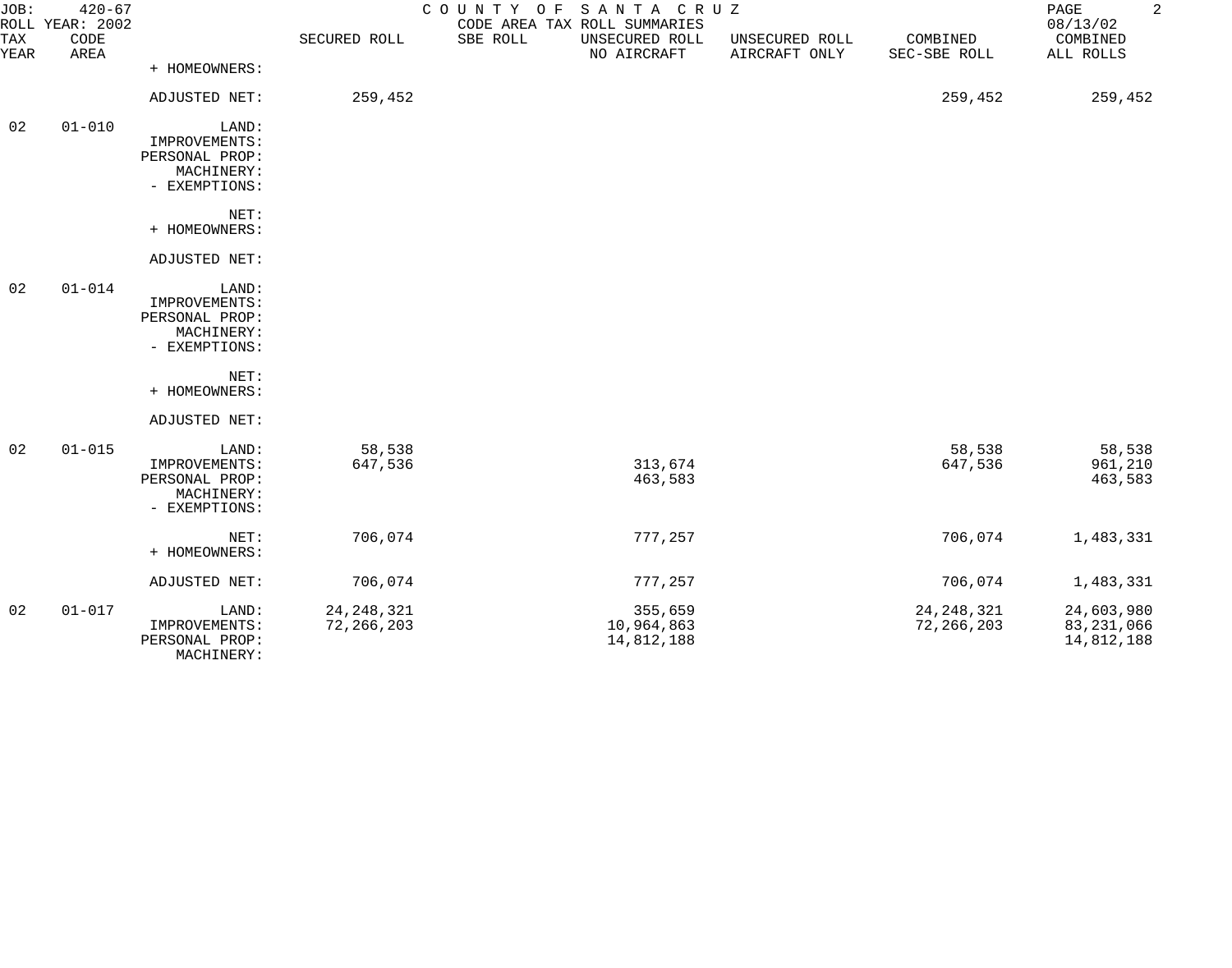| JOB:<br>ROLL | $420 - 67$<br>YEAR: 2002 |                       |               | COUNTY OF | SANTA CRUZ<br>CODE AREA TAX ROLL SUMMARIES |                                 |                          | PAGE<br>3<br>08/13/02 |
|--------------|--------------------------|-----------------------|---------------|-----------|--------------------------------------------|---------------------------------|--------------------------|-----------------------|
| TAX<br>YEAR  | CODE<br>AREA             |                       | SECURED ROLL  | SBE ROLL  | UNSECURED ROLL<br>NO AIRCRAFT              | UNSECURED ROLL<br>AIRCRAFT ONLY | COMBINED<br>SEC-SBE ROLL | COMBINED<br>ALL ROLLS |
|              |                          | - EXEMPTIONS:         | 6,425,500     |           | 592,671                                    |                                 | 6,425,500                | 7,018,171             |
|              |                          | NET:<br>+ HOMEOWNERS: | 90,089,024    |           | 25,540,039                                 |                                 | 90,089,024               | 115,629,063           |
|              |                          | ADJUSTED NET:         | 90,089,024    |           | 25,540,039                                 |                                 | 90,089,024               | 115,629,063           |
| 02           | $01 - 020$               | LAND:                 | 29,995,026    |           | 103,059                                    |                                 | 29,995,026               | 30,098,085            |
|              |                          | IMPROVEMENTS:         | 54, 391, 341  |           | 3, 174, 795                                |                                 | 54, 391, 341             | 57,566,136            |
|              |                          | PERSONAL PROP:        | 1,713,955     |           | 5,096,439                                  |                                 | 1,713,955                | 6,810,394             |
|              |                          | MACHINERY:            | 1,804,592     |           |                                            |                                 | 1,804,592                | 1,804,592             |
|              |                          | - EXEMPTIONS:         | 8,228,151     |           | 1,376,878                                  |                                 | 8,228,151                | 9,605,029             |
|              |                          | NET:                  | 79,676,763    |           | 6,997,415                                  |                                 | 79,676,763               | 86,674,178            |
|              |                          | + HOMEOWNERS:         | 21,000        |           |                                            |                                 | 21,000                   | 21,000                |
|              |                          |                       |               |           |                                            |                                 |                          |                       |
|              |                          | ADJUSTED NET:         | 79,697,763    |           | 6,997,415                                  |                                 | 79,697,763               | 86,695,178            |
| 02           | $01 - 023$               | LAND:                 | 49, 229, 175  | 18,400    |                                            |                                 | 49, 247, 575             | 49, 247, 575          |
|              |                          | IMPROVEMENTS:         | 58,612,334    | 13,814    | 59,415                                     |                                 | 58,626,148               | 58,685,563            |
|              |                          | PERSONAL PROP:        | 253,180       | 7,908     | 529,188                                    |                                 | 261,088                  | 790,276               |
|              |                          | MACHINERY:            |               |           |                                            |                                 |                          |                       |
|              |                          | - EXEMPTIONS:         | 8,042,407     |           |                                            |                                 | 8,042,407                | 8,042,407             |
|              |                          | NET:                  | 100,052,282   | 40,122    | 588,603                                    |                                 | 100,092,404              | 100,681,007           |
|              |                          | + HOMEOWNERS:         | 938,000       |           |                                            |                                 | 938,000                  | 938,000               |
|              |                          | ADJUSTED NET:         | 100,990,282   |           | 588,603                                    |                                 | 101,030,404              | 101,619,007           |
| 02           | $01 - 024$               | LAND:                 | 50,946,700    |           |                                            |                                 | 50,946,700               | 50,946,700            |
|              |                          | IMPROVEMENTS:         | 65,587,757    |           | 5,858,635                                  |                                 | 65,587,757               | 71,446,392            |
|              |                          | PERSONAL PROP:        | 2, 215, 472   |           | 16,024,372                                 |                                 | 2, 215, 472              | 18,239,844            |
|              |                          | MACHINERY:            | 178,034       |           |                                            |                                 | 178,034                  | 178,034               |
|              |                          | - EXEMPTIONS:         | 13,801,729    |           | 2,525,383                                  |                                 | 13,801,729               | 16, 327, 112          |
|              |                          |                       |               |           |                                            |                                 |                          |                       |
|              |                          | NET:                  | 105, 126, 234 |           | 19,357,624                                 |                                 | 105, 126, 234            | 124, 483, 858         |
|              |                          | + HOMEOWNERS:         | 84,000        |           |                                            |                                 | 84,000                   | 84,000                |
|              |                          | ADJUSTED NET:         | 105, 210, 234 |           | 19,357,624                                 |                                 | 105,210,234              | 124,567,858           |
| 02           | $01 - 025$               | LAND:                 | 810,655       |           |                                            |                                 | 810,655                  | 810,655               |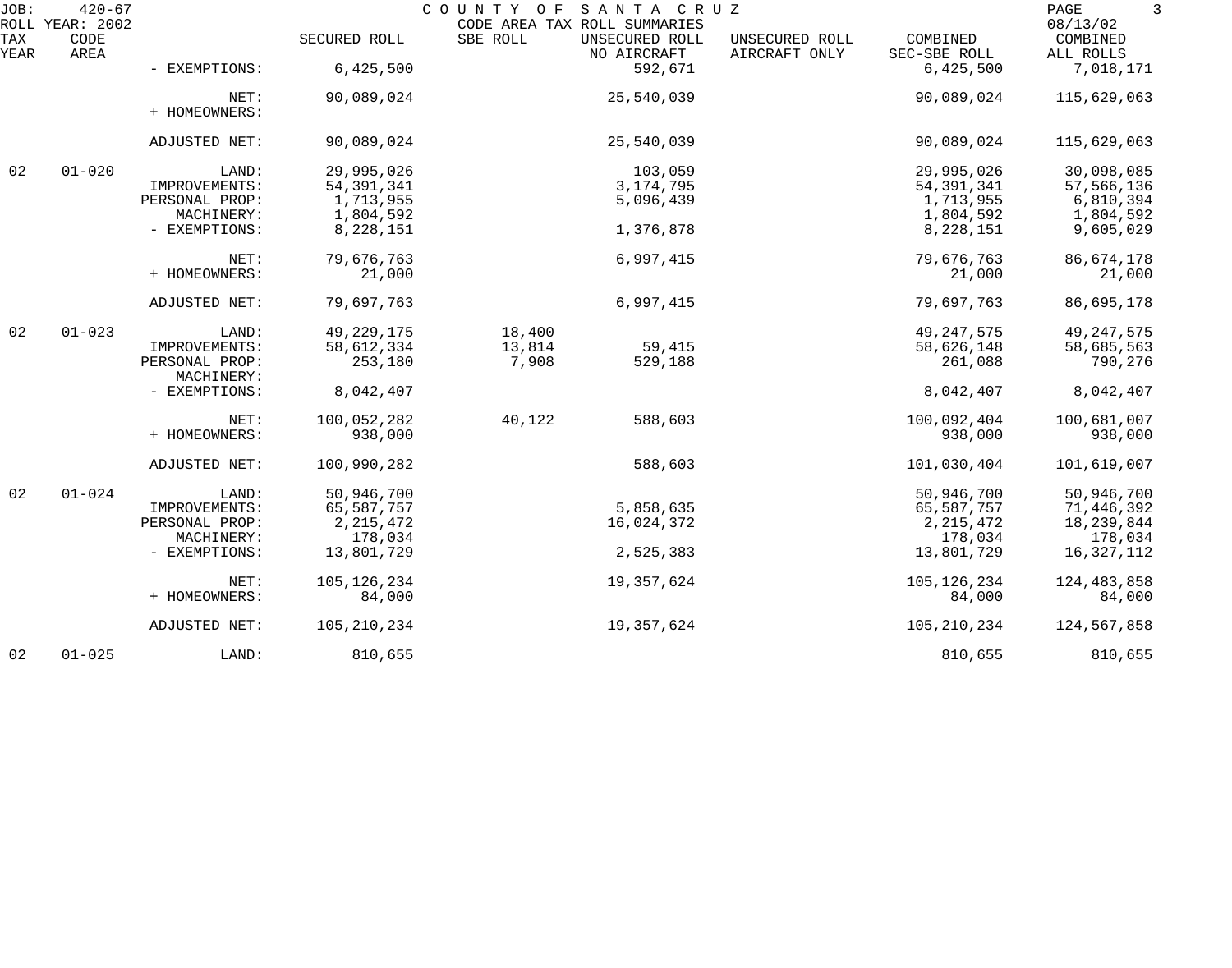| JOB:        | $420 - 67$<br>ROLL YEAR: 2002 |                |              | COUNTY OF | SANTA CRUZ<br>CODE AREA TAX ROLL SUMMARIES |                                 |                          | $\overline{4}$<br>PAGE<br>08/13/02 |
|-------------|-------------------------------|----------------|--------------|-----------|--------------------------------------------|---------------------------------|--------------------------|------------------------------------|
| TAX<br>YEAR | CODE<br>AREA                  |                | SECURED ROLL | SBE ROLL  | UNSECURED ROLL<br>NO AIRCRAFT              | UNSECURED ROLL<br>AIRCRAFT ONLY | COMBINED<br>SEC-SBE ROLL | COMBINED<br>ALL ROLLS              |
|             |                               | IMPROVEMENTS:  | 710,403      |           | 229,945                                    |                                 | 710,403                  | 940,348                            |
|             |                               | PERSONAL PROP: |              |           | 455,235                                    |                                 |                          | 455,235                            |
|             |                               | MACHINERY:     |              |           |                                            |                                 |                          |                                    |
|             |                               | - EXEMPTIONS:  |              |           | 684,021                                    |                                 |                          | 684,021                            |
|             |                               |                |              |           |                                            |                                 |                          |                                    |
|             |                               | NET:           | 1,521,058    |           | 1,159                                      |                                 | 1,521,058                | 1,522,217                          |
|             |                               | + HOMEOWNERS:  |              |           |                                            |                                 |                          |                                    |
|             |                               | ADJUSTED NET:  | 1,521,058    |           | 1,159                                      |                                 | 1,521,058                | 1,522,217                          |
|             |                               |                |              |           |                                            |                                 |                          |                                    |
| 02          | $01 - 026$                    | LAND:          | 2,554,151    |           |                                            |                                 | 2,554,151                | 2,554,151                          |
|             |                               | IMPROVEMENTS:  | 7,213,871    |           | 421,296                                    |                                 | 7,213,871                | 7,635,167                          |
|             |                               | PERSONAL PROP: | 50,000       |           | 688,114                                    |                                 | 50,000                   | 738,114                            |
|             |                               | MACHINERY:     |              |           |                                            |                                 |                          |                                    |
|             |                               | - EXEMPTIONS:  |              |           |                                            |                                 |                          |                                    |
|             |                               | NET:           | 9,818,022    |           | 1,109,410                                  |                                 | 9,818,022                | 10,927,432                         |
|             |                               | + HOMEOWNERS:  |              |           |                                            |                                 |                          |                                    |
|             |                               |                |              |           |                                            |                                 |                          |                                    |
|             |                               | ADJUSTED NET:  | 9,818,022    |           | 1,109,410                                  |                                 | 9,818,022                | 10,927,432                         |
| 02          | $01 - 027$                    | LAND:          | 227,396,621  | 305,603   | 2,188,742                                  |                                 | 227,702,224              | 229,890,966                        |
|             |                               | IMPROVEMENTS:  | 305,651,958  | 39,138    | 20,798,416                                 |                                 | 305,691,096              | 326,489,512                        |
|             |                               | PERSONAL PROP: | 52,200,992   | 22,405    | 62,921,136                                 |                                 | 52, 223, 397             | 115, 144, 533                      |
|             |                               | MACHINERY:     | 66,056,049   |           |                                            |                                 | 66,056,049               | 66,056,049                         |
|             |                               | - EXEMPTIONS:  | 9,434,452    |           | 576,771                                    |                                 | 9,434,452                | 10,011,223                         |
|             |                               | NET:           | 641,871,168  | 367,146   | 85, 331, 523                               |                                 | 642, 238, 314            | 727,569,837                        |
|             |                               | + HOMEOWNERS:  | 980,000      |           |                                            |                                 | 980,000                  | 980,000                            |
|             |                               |                |              |           |                                            |                                 |                          |                                    |
|             |                               | ADJUSTED NET:  | 642,851,168  |           | 85, 331, 523                               |                                 | 643, 218, 314            | 728,549,837                        |
| 02          | $01 - 028$                    | LAND:          | 3,606,248    | 690       | 2, 247, 231                                |                                 | 3,606,938                | 5,854,169                          |
|             |                               | IMPROVEMENTS:  | 10,885,610   | 518       | 4,109,802                                  |                                 | 10,886,128               | 14,995,930                         |
|             |                               | PERSONAL PROP: |              | 296       | 2,028,254                                  |                                 | 296                      | 2,028,550                          |
|             |                               | MACHINERY:     |              |           |                                            |                                 |                          |                                    |
|             |                               | - EXEMPTIONS:  | 253,303      |           |                                            |                                 | 253,303                  | 253,303                            |
|             |                               | NET:           | 14, 238, 555 | 1,504     | 8,385,287                                  |                                 | 14,240,059               | 22,625,346                         |
|             |                               | + HOMEOWNERS:  | 7,000        |           |                                            |                                 | 7,000                    | 7,000                              |
|             |                               |                |              |           |                                            |                                 |                          |                                    |
|             |                               | ADJUSTED NET:  | 14, 245, 555 |           | 8,385,287                                  |                                 | 14, 247, 059             | 22,632,346                         |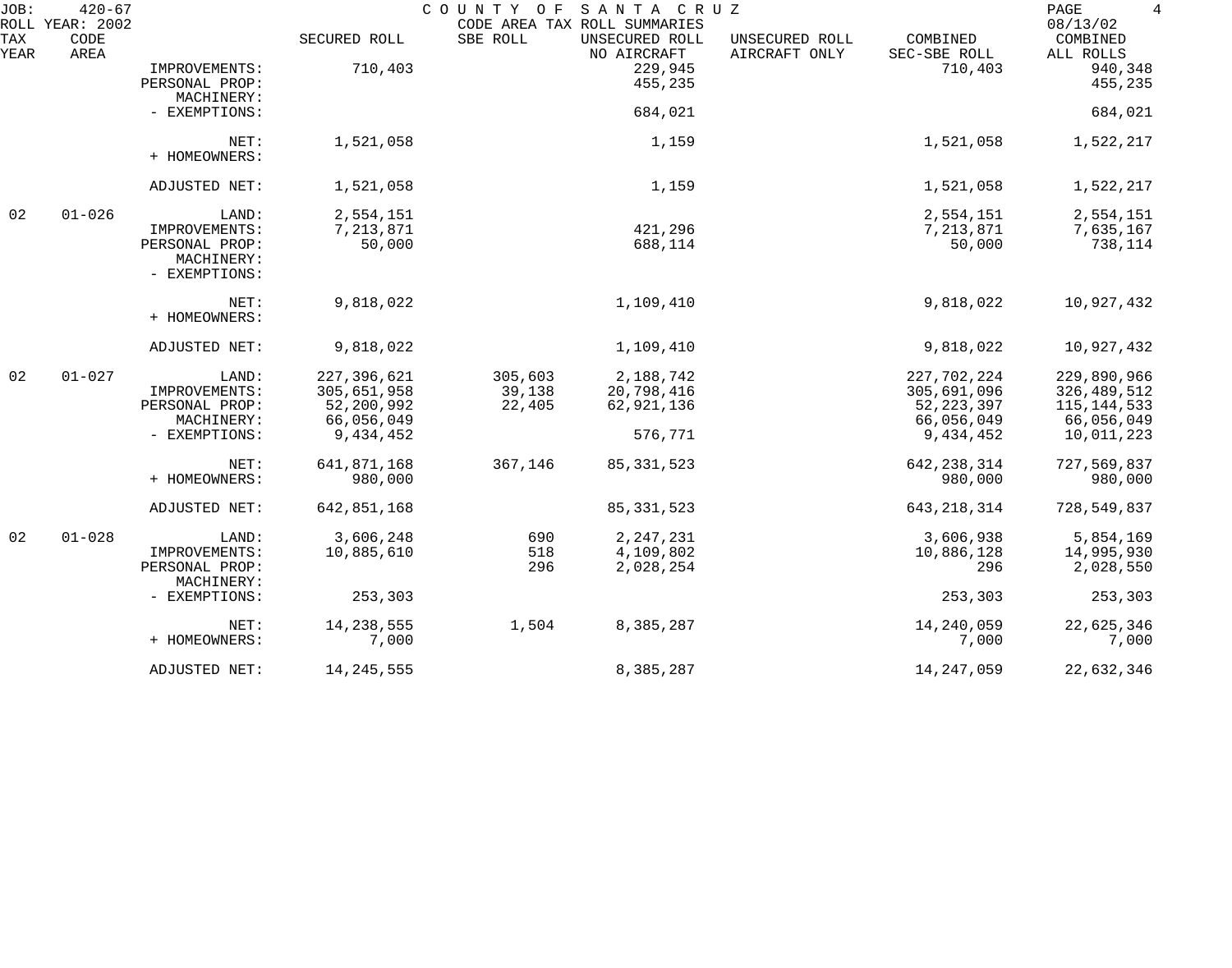| JOB:        | $420 - 67$<br>ROLL YEAR: 2002 |                              |               | COUNTY OF | SANTA CRUZ<br>CODE AREA TAX ROLL SUMMARIES |                                 |                          | PAGE<br>5<br>08/13/02 |
|-------------|-------------------------------|------------------------------|---------------|-----------|--------------------------------------------|---------------------------------|--------------------------|-----------------------|
| TAX<br>YEAR | CODE<br>AREA                  |                              | SECURED ROLL  | SBE ROLL  | UNSECURED ROLL<br>NO AIRCRAFT              | UNSECURED ROLL<br>AIRCRAFT ONLY | COMBINED<br>SEC-SBE ROLL | COMBINED<br>ALL ROLLS |
| 02          | $01 - 030$                    | LAND:                        | 172           | 2,259     | 4,721,477                                  |                                 | 2,431                    | 4,723,908             |
|             |                               | IMPROVEMENTS:                |               | 1,696     | 5,750,933                                  |                                 | 1,696                    | 5,752,629             |
|             |                               | PERSONAL PROP:               |               | 971       | 17,055,436                                 |                                 | 971                      | 17,056,407            |
|             |                               | MACHINERY:                   |               |           |                                            |                                 |                          |                       |
|             |                               | - EXEMPTIONS:                | 172           |           | 1,537,675                                  |                                 | 172                      | 1,537,847             |
|             |                               | NET:                         |               | 4,926     | 25,990,171                                 |                                 | 4,926                    | 25,995,097            |
|             |                               | + HOMEOWNERS:                |               |           | 136,425                                    |                                 |                          | 136,425               |
|             |                               | ADJUSTED NET:                |               |           | 26, 126, 596                               |                                 | 4,926                    | 26, 131, 522          |
| 02          | $01 - 031$                    | LAND:                        | 115,345,906   |           | 882,501                                    |                                 | 115,345,906              | 116, 228, 407         |
|             |                               | IMPROVEMENTS:                | 134,762,639   |           | 1,861,312                                  |                                 | 134,762,639              | 136,623,951           |
|             |                               | PERSONAL PROP:               | 1,878,218     |           | 4,666,224                                  |                                 | 1,878,218                | 6,544,442             |
|             |                               | MACHINERY:                   | 158,043       |           |                                            |                                 | 158,043                  | 158,043               |
|             |                               | - EXEMPTIONS:                | 12,819,329    |           |                                            |                                 | 12,819,329               | 12,819,329            |
|             |                               | NET:                         | 239, 325, 477 |           | 7,410,037                                  |                                 | 239, 325, 477            | 246,735,514           |
|             |                               | + HOMEOWNERS:                | 2,327,517     |           |                                            |                                 | 2,327,517                | 2,327,517             |
|             |                               | ADJUSTED NET:                | 241,652,994   |           | 7,410,037                                  |                                 | 241,652,994              | 249,063,031           |
| 02          | $01 - 032$                    | LAND:                        | 1,641,652,402 | 129,844   | 10, 226, 144                               |                                 | 1,641,782,246            | 1,652,008,390         |
|             |                               | IMPROVEMENTS:                | 1,522,935,452 | 57,866    | 7,617,563                                  |                                 | 1,522,993,318            | 1,530,610,881         |
|             |                               | PERSONAL PROP:               | 1,211,444     | 37,089    | 37, 437, 579                               |                                 | 1,248,533                | 38,686,112            |
|             |                               | MACHINERY:                   | 8,640         |           |                                            |                                 | 8,640                    | 8,640                 |
|             |                               | - EXEMPTIONS:                | 97,816,330    |           | 628,613                                    |                                 | 97,816,330               | 98, 444, 943          |
|             |                               | NET:                         | 3,067,991,608 | 224,799   | 54,652,673                                 |                                 | 3,068,216,407            | 3,122,869,080         |
|             |                               | + HOMEOWNERS:                | 54,044,200    |           | 60,173                                     |                                 | 54,044,200               | 54, 104, 373          |
|             |                               | ADJUSTED NET:                | 3,122,035,808 |           | 54,712,846                                 |                                 | 3,122,260,607            | 3, 176, 973, 453      |
| 02          | $01 - 033$                    | LAND:                        | 19,863,334    |           | 369,122                                    |                                 | 19,863,334               | 20, 232, 456          |
|             |                               | IMPROVEMENTS:                | 11,471,467    |           | 257,711                                    |                                 | 11,471,467               | 11,729,178            |
|             |                               | PERSONAL PROP:<br>MACHINERY: |               |           | 719,909                                    |                                 |                          | 719,909               |
|             |                               | - EXEMPTIONS:                | 323,561       |           |                                            |                                 | 323,561                  | 323,561               |
|             |                               | NET:                         | 31,011,240    |           | 1,346,742                                  |                                 | 31,011,240               | 32, 357, 982          |
|             |                               | + HOMEOWNERS:                | 322,000       |           |                                            |                                 | 322,000                  | 322,000               |
|             |                               | ADJUSTED NET:                | 31, 333, 240  |           | 1,346,742                                  |                                 | 31, 333, 240             | 32,679,982            |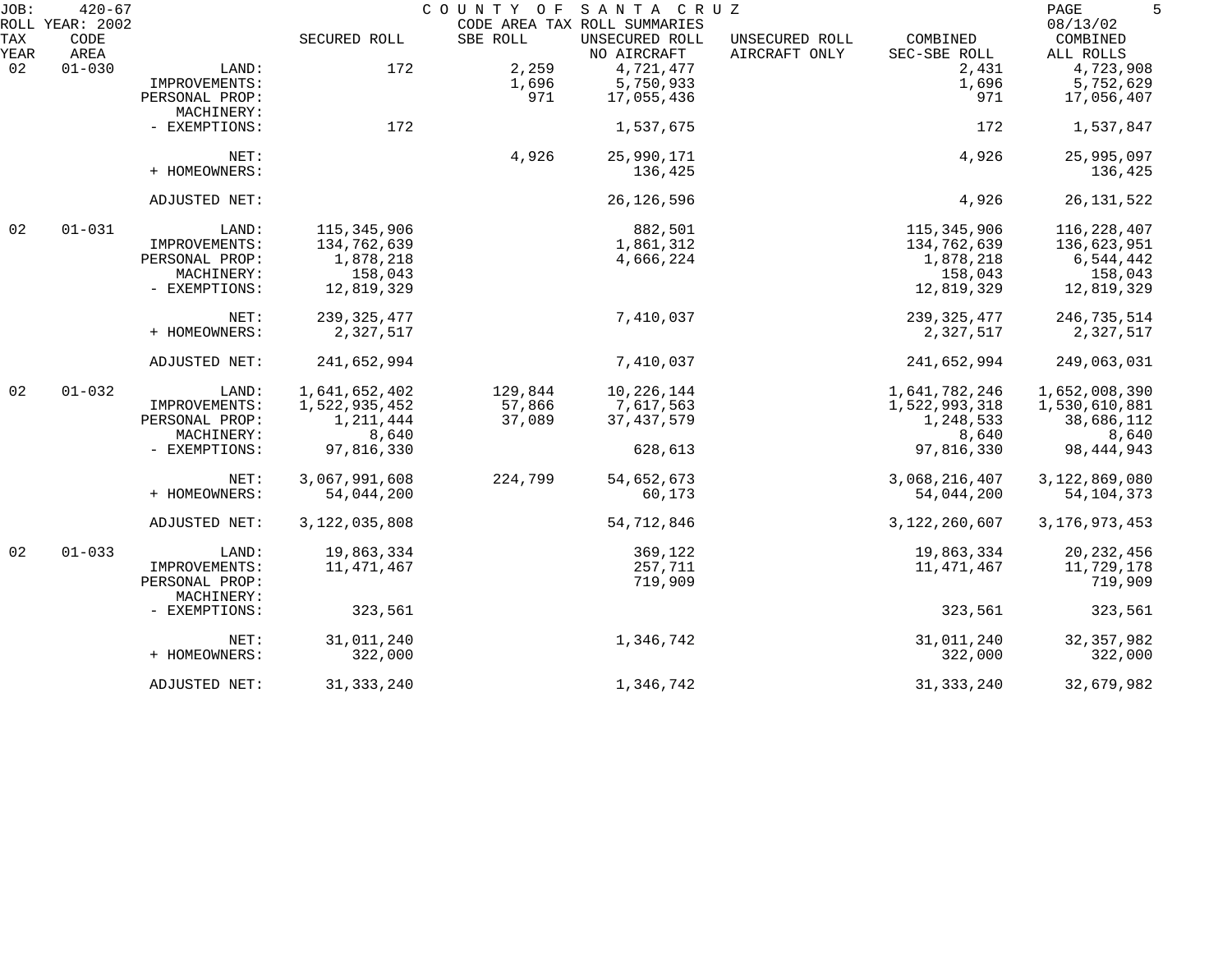| JOB:               | $420 - 67$<br>ROLL YEAR: 2002 |                                                                         |                                                                  | C O U N T Y<br>O F          | SANTA CRUZ<br>CODE AREA TAX ROLL SUMMARIES |                                 |                                                                  | PAGE<br>6<br>08/13/02                                           |
|--------------------|-------------------------------|-------------------------------------------------------------------------|------------------------------------------------------------------|-----------------------------|--------------------------------------------|---------------------------------|------------------------------------------------------------------|-----------------------------------------------------------------|
| <b>TAX</b><br>YEAR | CODE<br>AREA                  |                                                                         | SECURED ROLL                                                     | SBE ROLL                    | UNSECURED ROLL<br>NO AIRCRAFT              | UNSECURED ROLL<br>AIRCRAFT ONLY | COMBINED<br>SEC-SBE ROLL                                         | COMBINED<br>ALL ROLLS                                           |
| 02                 | $01 - 034$                    | LAND:<br>IMPROVEMENTS:<br>PERSONAL PROP:<br>MACHINERY:                  | 29,139<br>188,319                                                |                             |                                            |                                 | 29,139<br>188,319                                                | 29,139<br>188,319                                               |
|                    |                               | - EXEMPTIONS:                                                           | 7,000                                                            |                             |                                            |                                 | 7,000                                                            | 7,000                                                           |
|                    |                               | NET:<br>+ HOMEOWNERS:                                                   | 210,458<br>7,000                                                 |                             |                                            |                                 | 210,458<br>7,000                                                 | 210,458<br>7,000                                                |
|                    |                               | ADJUSTED NET:                                                           | 217,458                                                          |                             |                                            |                                 | 217,458                                                          | 217,458                                                         |
| 02                 | $01 - 035$                    | LAND:<br>IMPROVEMENTS:<br>PERSONAL PROP:<br>MACHINERY:<br>- EXEMPTIONS: |                                                                  |                             |                                            |                                 |                                                                  |                                                                 |
|                    |                               | NET:<br>+ HOMEOWNERS:                                                   |                                                                  |                             |                                            |                                 |                                                                  |                                                                 |
|                    |                               | ADJUSTED NET:                                                           |                                                                  |                             |                                            |                                 |                                                                  |                                                                 |
| 02                 | $02 - 021$                    | LAND:<br>IMPROVEMENTS:<br>PERSONAL PROP:<br>MACHINERY:<br>- EXEMPTIONS: | 30,888,605<br>77,119,877<br>33, 130, 784<br>27,892,370<br>53,256 | 127,421<br>22,248<br>12,736 | 5,572,085<br>9,165,781<br>107,088          |                                 | 31,016,026<br>77,142,125<br>33, 143, 520<br>27,892,370<br>53,256 | 31,016,026<br>82,714,210<br>42,309,301<br>27,892,370<br>160,344 |
|                    |                               | NET:<br>+ HOMEOWNERS:                                                   | 168,978,380<br>49,000                                            | 162,405                     | 14,630,778                                 |                                 | 169,140,785<br>49,000                                            | 183,771,563<br>49,000                                           |
|                    |                               | ADJUSTED NET:                                                           | 169,027,380                                                      |                             | 14,630,778                                 |                                 | 169,189,785                                                      | 183,820,563                                                     |
| 02                 | $02 - 023$                    | LAND:<br>IMPROVEMENTS:<br>PERSONAL PROP:<br>MACHINERY:<br>- EXEMPTIONS: | 26,680,141<br>39, 743, 175<br>516,227<br>298,876<br>9,426,878    | 185,232                     | 94,897<br>1,544,673<br>2,896,438           |                                 | 26,865,373<br>39, 743, 175<br>516,227<br>298,876<br>9,426,878    | 26,960,270<br>41,287,848<br>3, 412, 665<br>298,876<br>9,426,878 |
|                    |                               | NET:                                                                    | 57,811,541                                                       | 185,232                     | 4,536,008                                  |                                 | 57,996,773                                                       | 62,532,781                                                      |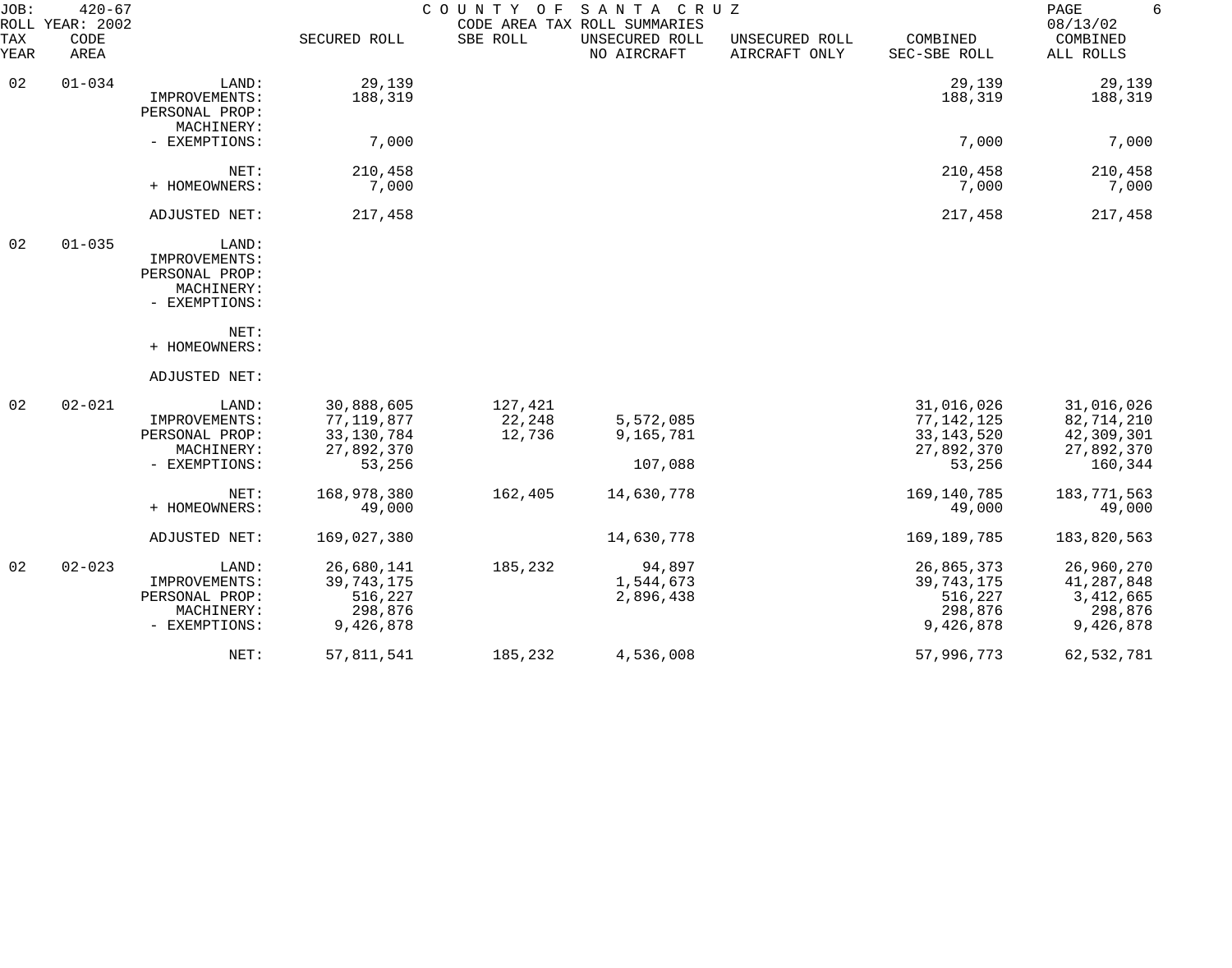| JOB:        | $420 - 67$<br>ROLL YEAR: 2002 |                              |               | COUNTY OF SANTA CRUZ<br>CODE AREA TAX ROLL SUMMARIES |            |                                 |                          | $7\phantom{.0}$<br>PAGE<br>08/13/02 |
|-------------|-------------------------------|------------------------------|---------------|------------------------------------------------------|------------|---------------------------------|--------------------------|-------------------------------------|
| TAX<br>YEAR | CODE<br>AREA                  |                              | SECURED ROLL  | SBE ROLL<br>UNSECURED ROLL<br>NO AIRCRAFT            |            | UNSECURED ROLL<br>AIRCRAFT ONLY | COMBINED<br>SEC-SBE ROLL | COMBINED<br>ALL ROLLS               |
|             |                               | + HOMEOWNERS:                | 294,000       |                                                      |            |                                 | 294,000                  | 294,000                             |
|             |                               | ADJUSTED NET:                | 58,105,541    |                                                      | 4,536,008  |                                 | 58,290,773               | 62,826,781                          |
| 02          | $02 - 070$                    | LAND:                        | 9,998,418     |                                                      | 363,361    |                                 | 9,998,418                | 10,361,779                          |
|             |                               | IMPROVEMENTS:                | 21,816,481    |                                                      | 1,277,530  |                                 | 21,816,481               | 23,094,011                          |
|             |                               | PERSONAL PROP:               | 289,492       |                                                      | 1,688,658  |                                 | 289,492                  | 1,978,150                           |
|             |                               | MACHINERY:                   | 5,099         |                                                      |            |                                 | 5,099                    | 5,099                               |
|             |                               | - EXEMPTIONS:                | 2,356,951     |                                                      | 62,668     |                                 | 2,356,951                | 2,419,619                           |
|             |                               | NET:                         | 29,752,539    |                                                      | 3,266,881  |                                 | 29,752,539               | 33,019,420                          |
|             |                               | + HOMEOWNERS:                | 7,000         |                                                      |            |                                 | 7,000                    | 7,000                               |
|             |                               | ADJUSTED NET:                | 29,759,539    |                                                      | 3,266,881  |                                 | 29,759,539               | 33,026,420                          |
| 02          | $02 - 071$                    | LAND:                        | 60,509,527    |                                                      | 734,695    |                                 | 60,509,527               | 61, 244, 222                        |
|             |                               | IMPROVEMENTS:                | 57,720,526    |                                                      |            |                                 | 57,720,526               | 57,720,526                          |
|             |                               | PERSONAL PROP:               |               |                                                      | 24,208     |                                 |                          | 24,208                              |
|             |                               | MACHINERY:                   |               |                                                      |            |                                 |                          |                                     |
|             |                               | - EXEMPTIONS:                | 4,914,467     |                                                      |            |                                 | 4,914,467                | 4,914,467                           |
|             |                               | NET:                         | 113, 315, 586 |                                                      | 758,903    |                                 | 113, 315, 586            | 114,074,489                         |
|             |                               | + HOMEOWNERS:                | 4,333,000     |                                                      |            |                                 | 4,333,000                | 4,333,000                           |
|             |                               | ADJUSTED NET:                | 117,648,586   |                                                      | 758,903    |                                 | 117,648,586              | 118,407,489                         |
| 02          | $02 - 072$                    | LAND:                        | 506,884,968   | 214,316                                              | 5,276,601  |                                 | 507,099,284              | 512, 375, 885                       |
|             |                               | IMPROVEMENTS:                | 680,958,953   |                                                      | 11,645,035 |                                 | 680,958,953              | 692,603,988                         |
|             |                               | PERSONAL PROP:               | 14,832,552    |                                                      | 37,496,455 | 1,264,600                       | 14,832,552               | 53,593,607                          |
|             |                               | MACHINERY:                   | 77,600        |                                                      |            |                                 | 77,600                   | 77,600                              |
|             |                               | - EXEMPTIONS:                | 66,763,665    |                                                      | 1,749,656  | 24,400                          | 66,763,665               | 68,537,721                          |
|             |                               | NET:                         | 1,135,990,408 | 214,316                                              | 52,668,435 | 1,240,200                       | 1,136,204,724            | 1,190,113,359                       |
|             |                               | + HOMEOWNERS:                | 23, 202, 313  |                                                      |            |                                 | 23, 202, 313             | 23, 202, 313                        |
|             |                               | ADJUSTED NET:                | 1,159,192,721 |                                                      | 52,668,435 |                                 | 1,159,407,037            | 1, 213, 315, 672                    |
| 02          | $02 - 073$                    | LAND:                        | 14,395,752    |                                                      | 18,386     |                                 | 14,395,752               | 14, 414, 138                        |
|             |                               | IMPROVEMENTS:                | 19,847,524    |                                                      | 1,688,218  |                                 | 19,847,524               | 21,535,742                          |
|             |                               | PERSONAL PROP:<br>MACHINERY: | 929,876       |                                                      | 4,122,746  |                                 | 929,876                  | 5,052,622                           |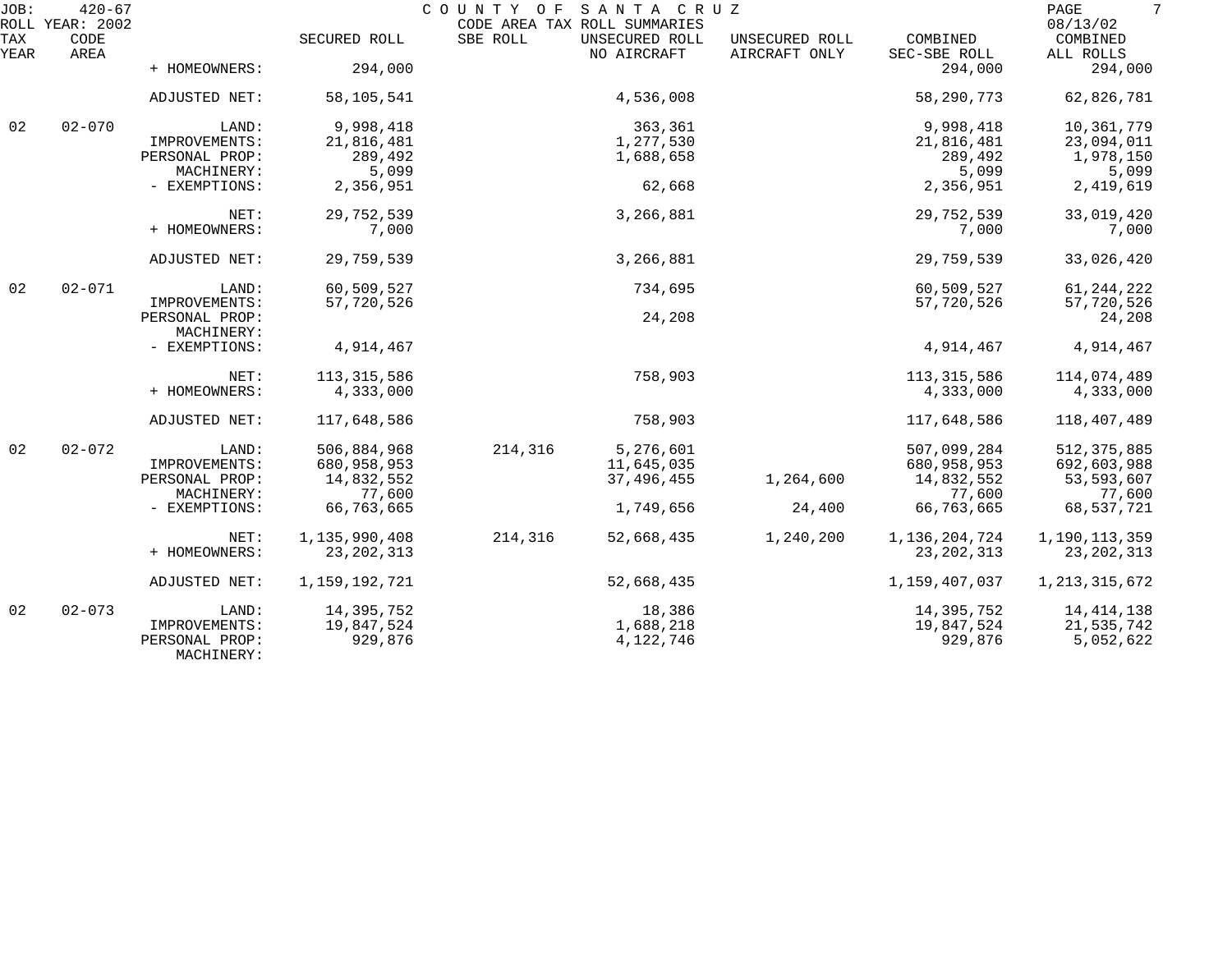| JOB:        | $420 - 67$<br>ROLL YEAR: 2002 |                              |               | SANTA CRUZ<br>COUNTY OF<br>CODE AREA TAX ROLL SUMMARIES |                                 |                          | 8<br>PAGE<br>08/13/02 |
|-------------|-------------------------------|------------------------------|---------------|---------------------------------------------------------|---------------------------------|--------------------------|-----------------------|
| TAX<br>YEAR | CODE<br>AREA                  |                              | SECURED ROLL  | SBE ROLL<br>UNSECURED ROLL<br>NO AIRCRAFT               | UNSECURED ROLL<br>AIRCRAFT ONLY | COMBINED<br>SEC-SBE ROLL | COMBINED<br>ALL ROLLS |
|             |                               | - EXEMPTIONS:                | 264,163       |                                                         |                                 | 264,163                  | 264,163               |
|             |                               | NET:                         | 34,908,989    | 5,829,350                                               |                                 | 34,908,989               | 40,738,339            |
|             |                               | + HOMEOWNERS:                | 35,000        |                                                         |                                 | 35,000                   | 35,000                |
|             |                               | ADJUSTED NET:                | 34,943,989    | 5,829,350                                               |                                 | 34, 943, 989             | 40,773,339            |
| 02          | $02 - 074$                    | LAND:                        | 2,322,623     |                                                         |                                 | 2,322,623                | 2,322,623             |
|             |                               | IMPROVEMENTS:                | 5,824,896     | 4,053                                                   |                                 | 5,824,896                | 5,828,949             |
|             |                               | PERSONAL PROP:<br>MACHINERY: | 356,988       | 79,904                                                  |                                 | 356,988                  | 436,892               |
|             |                               | - EXEMPTIONS:                | 723,137       |                                                         |                                 | 723,137                  | 723,137               |
|             |                               | NET:                         | 7,781,370     | 83,957                                                  |                                 | 7,781,370                | 7,865,327             |
|             |                               | + HOMEOWNERS:                | 7,000         |                                                         |                                 | 7,000                    | 7,000                 |
|             |                               | ADJUSTED NET:                | 7,788,370     | 83,957                                                  |                                 | 7,788,370                | 7,872,327             |
| 02          | $02 - 075$                    | LAND:                        | 66,079        |                                                         |                                 | 66,079                   | 66,079                |
|             |                               | IMPROVEMENTS:                |               |                                                         |                                 |                          |                       |
|             |                               | PERSONAL PROP:<br>MACHINERY: |               |                                                         |                                 |                          |                       |
|             |                               | - EXEMPTIONS:                |               |                                                         |                                 |                          |                       |
|             |                               |                              |               |                                                         |                                 |                          |                       |
|             |                               | NET:<br>+ HOMEOWNERS:        | 66,079        |                                                         |                                 | 66,079                   | 66,079                |
|             |                               |                              |               |                                                         |                                 |                          |                       |
|             |                               | ADJUSTED NET:                | 66,079        |                                                         |                                 | 66,079                   | 66,079                |
| 02          | $02 - 077$                    | LAND:                        | 402,409       |                                                         |                                 | 402,409                  | 402,409               |
|             |                               | IMPROVEMENTS:                | 708,900       |                                                         |                                 | 708,900                  | 708,900               |
|             |                               | PERSONAL PROP:               |               |                                                         |                                 |                          |                       |
|             |                               | MACHINERY:                   |               |                                                         |                                 |                          |                       |
|             |                               | - EXEMPTIONS:                |               |                                                         |                                 |                          |                       |
|             |                               | NET:<br>+ HOMEOWNERS:        | 1,111,309     |                                                         |                                 | 1,111,309                | 1,111,309             |
|             |                               |                              |               |                                                         |                                 |                          |                       |
|             |                               | ADJUSTED NET:                | 1, 111, 309   |                                                         |                                 | 1,111,309                | 1,111,309             |
| 02          | $02 - 078$                    | LAND:                        | 177, 375, 136 | 4,092,704                                               |                                 | 177, 375, 136            | 181,467,840           |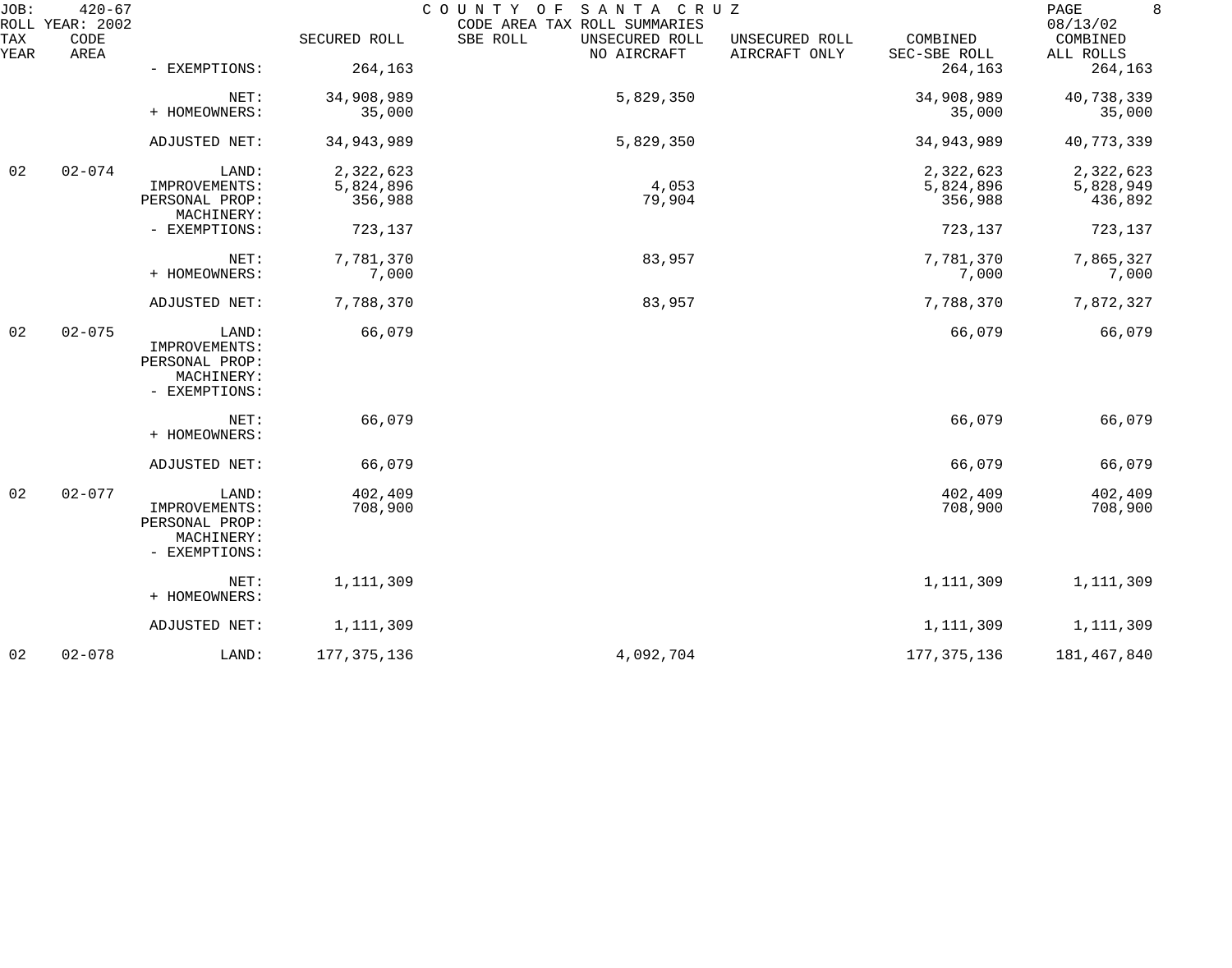| JOB:               | $420 - 67$<br>ROLL YEAR: 2002 |                |              | COUNTY OF | SANTA CRUZ<br>CODE AREA TAX ROLL SUMMARIES |                                 |                          | 9<br>PAGE<br>08/13/02 |
|--------------------|-------------------------------|----------------|--------------|-----------|--------------------------------------------|---------------------------------|--------------------------|-----------------------|
| <b>TAX</b><br>YEAR | CODE<br>AREA                  |                | SECURED ROLL | SBE ROLL  | UNSECURED ROLL<br>NO AIRCRAFT              | UNSECURED ROLL<br>AIRCRAFT ONLY | COMBINED<br>SEC-SBE ROLL | COMBINED<br>ALL ROLLS |
|                    |                               | IMPROVEMENTS:  | 243,599,813  |           | 24,801,446                                 |                                 | 243,599,813              | 268, 401, 259         |
|                    |                               | PERSONAL PROP: | 7,231,002    |           | 47,167,527                                 | 28,837,390                      | 7,231,002                | 83,235,919            |
|                    |                               | MACHINERY:     | 3,497,170    |           |                                            |                                 | 3,497,170                | 3,497,170             |
|                    |                               | - EXEMPTIONS:  | 19,659,868   |           | 286,503                                    | 338,360                         | 19,659,868               | 20, 284, 731          |
|                    |                               | NET:           | 412,043,253  |           | 75,775,174                                 | 28,499,030                      | 412,043,253              | 516, 317, 457         |
|                    |                               | + HOMEOWNERS:  | 3,444,000    |           |                                            |                                 | 3,444,000                | 3,444,000             |
|                    |                               | ADJUSTED NET:  | 415,487,253  |           | 75,775,174                                 |                                 | 415, 487, 253            | 519,761,457           |
| 02                 | $03 - 007$                    | LAND:          |              |           |                                            |                                 |                          |                       |
|                    |                               | IMPROVEMENTS:  |              |           |                                            |                                 |                          |                       |
|                    |                               | PERSONAL PROP: |              |           |                                            |                                 |                          |                       |
|                    |                               | MACHINERY:     |              |           |                                            |                                 |                          |                       |
|                    |                               | - EXEMPTIONS:  |              |           |                                            |                                 |                          |                       |
|                    |                               | NET:           |              |           |                                            |                                 |                          |                       |
|                    |                               | + HOMEOWNERS:  |              |           |                                            |                                 |                          |                       |
|                    |                               | ADJUSTED NET:  |              |           |                                            |                                 |                          |                       |
| 02                 | $03 - 011$                    | LAND:          |              |           |                                            |                                 |                          |                       |
|                    |                               | IMPROVEMENTS:  |              |           |                                            |                                 |                          |                       |
|                    |                               | PERSONAL PROP: |              |           |                                            |                                 |                          |                       |
|                    |                               | MACHINERY:     |              |           |                                            |                                 |                          |                       |
|                    |                               | - EXEMPTIONS:  |              |           |                                            |                                 |                          |                       |
|                    |                               | NET:           |              |           |                                            |                                 |                          |                       |
|                    |                               | + HOMEOWNERS:  |              |           |                                            |                                 |                          |                       |
|                    |                               | ADJUSTED NET:  |              |           |                                            |                                 |                          |                       |
| 02                 | $03 - 017$                    | LAND:          |              |           |                                            |                                 |                          |                       |
|                    |                               | IMPROVEMENTS:  |              |           |                                            |                                 |                          |                       |
|                    |                               | PERSONAL PROP: |              |           |                                            |                                 |                          |                       |
|                    |                               | MACHINERY:     |              |           |                                            |                                 |                          |                       |
|                    |                               | - EXEMPTIONS:  |              |           |                                            |                                 |                          |                       |
|                    |                               | NET:           |              |           |                                            |                                 |                          |                       |
|                    |                               | + HOMEOWNERS:  |              |           |                                            |                                 |                          |                       |
|                    |                               | ADJUSTED NET:  |              |           |                                            |                                 |                          |                       |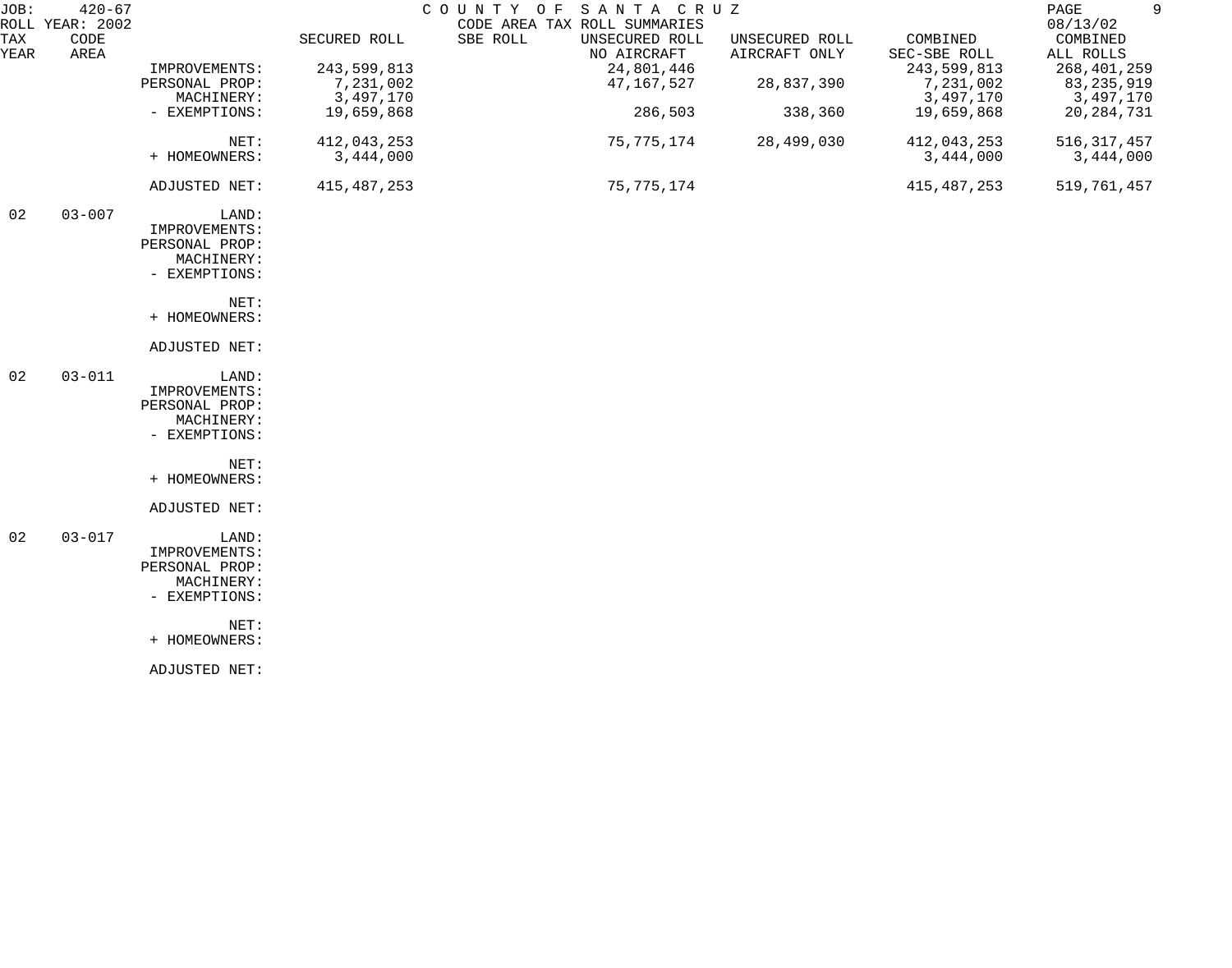| JOB:               | $420 - 67$<br>ROLL YEAR: 2002 |                |              |          | COUNTY OF SANTA CRUZ<br>CODE AREA TAX ROLL SUMMARIES |                                 |                          | 10<br>PAGE<br>08/13/02 |
|--------------------|-------------------------------|----------------|--------------|----------|------------------------------------------------------|---------------------------------|--------------------------|------------------------|
| <b>TAX</b><br>YEAR | CODE<br>AREA                  |                | SECURED ROLL | SBE ROLL | UNSECURED ROLL<br>NO AIRCRAFT                        | UNSECURED ROLL<br>AIRCRAFT ONLY | COMBINED<br>SEC-SBE ROLL | COMBINED<br>ALL ROLLS  |
| 02                 | $03 - 020$                    | LAND:          |              | 300      |                                                      |                                 | 300                      | 300                    |
|                    |                               | IMPROVEMENTS:  |              | 225      |                                                      |                                 | 225                      | 225                    |
|                    |                               | PERSONAL PROP: |              | 129      |                                                      |                                 | 129                      | 129                    |
|                    |                               | MACHINERY:     |              |          |                                                      |                                 |                          |                        |
|                    |                               | - EXEMPTIONS:  |              |          |                                                      |                                 |                          |                        |
|                    |                               | NET:           |              | 654      |                                                      |                                 | 654                      | 654                    |
|                    |                               | + HOMEOWNERS:  |              |          |                                                      |                                 |                          |                        |
|                    |                               | ADJUSTED NET:  |              |          |                                                      |                                 | 654                      | 654                    |
| 02                 | $03 - 037$                    | LAND:          |              | 6,324    | 45,300                                               |                                 | 6,324                    | 51,624                 |
|                    |                               | IMPROVEMENTS:  |              | 4,748    | 40,734                                               |                                 | 4,748                    | 45,482                 |
|                    |                               | PERSONAL PROP: |              | 2,718    |                                                      |                                 | 2,718                    | 2,718                  |
|                    |                               | MACHINERY:     |              |          |                                                      |                                 |                          |                        |
|                    |                               | - EXEMPTIONS:  |              |          |                                                      |                                 |                          |                        |
|                    |                               | NET:           |              | 13,790   | 86,034                                               |                                 | 13,790                   | 99,824                 |
|                    |                               | + HOMEOWNERS:  |              |          |                                                      |                                 |                          |                        |
|                    |                               | ADJUSTED NET:  |              |          | 86,034                                               |                                 | 13,790                   | 99,824                 |
| 02                 | $03 - 039$                    | LAND:          | 330,987      |          |                                                      |                                 | 330,987                  | 330,987                |
|                    |                               | IMPROVEMENTS:  | 375,114      |          |                                                      |                                 | 375,114                  | 375,114                |
|                    |                               | PERSONAL PROP: |              |          | 7,611                                                |                                 |                          | 7,611                  |
|                    |                               | MACHINERY:     |              |          |                                                      |                                 |                          |                        |
|                    |                               | - EXEMPTIONS:  | 14,000       |          |                                                      |                                 | 14,000                   | 14,000                 |
|                    |                               | NET:           | 692,101      |          | 7,611                                                |                                 | 692,101                  | 699,712                |
|                    |                               | + HOMEOWNERS:  | 14,000       |          |                                                      |                                 | 14,000                   | 14,000                 |
|                    |                               |                |              |          |                                                      |                                 |                          |                        |
|                    |                               | ADJUSTED NET:  | 706,101      |          | 7,611                                                |                                 | 706,101                  | 713,712                |
| 02                 | $03 - 046$                    | LAND:          | 4, 411, 643  |          |                                                      |                                 | 4, 411, 643              | 4, 411, 643            |
|                    |                               | IMPROVEMENTS:  | 2,723,747    |          |                                                      |                                 | 2,723,747                | 2,723,747              |
|                    |                               | PERSONAL PROP: |              |          |                                                      |                                 |                          |                        |
|                    |                               | MACHINERY:     |              |          |                                                      |                                 |                          |                        |
|                    |                               | - EXEMPTIONS:  | 56,000       |          |                                                      |                                 | 56,000                   | 56,000                 |
|                    |                               | NET:           | 7,079,390    |          |                                                      |                                 | 7,079,390                | 7,079,390              |
|                    |                               | + HOMEOWNERS:  | 56,000       |          |                                                      |                                 | 56,000                   | 56,000                 |
|                    |                               | ADJUSTED NET:  | 7,135,390    |          |                                                      |                                 | 7,135,390                | 7,135,390              |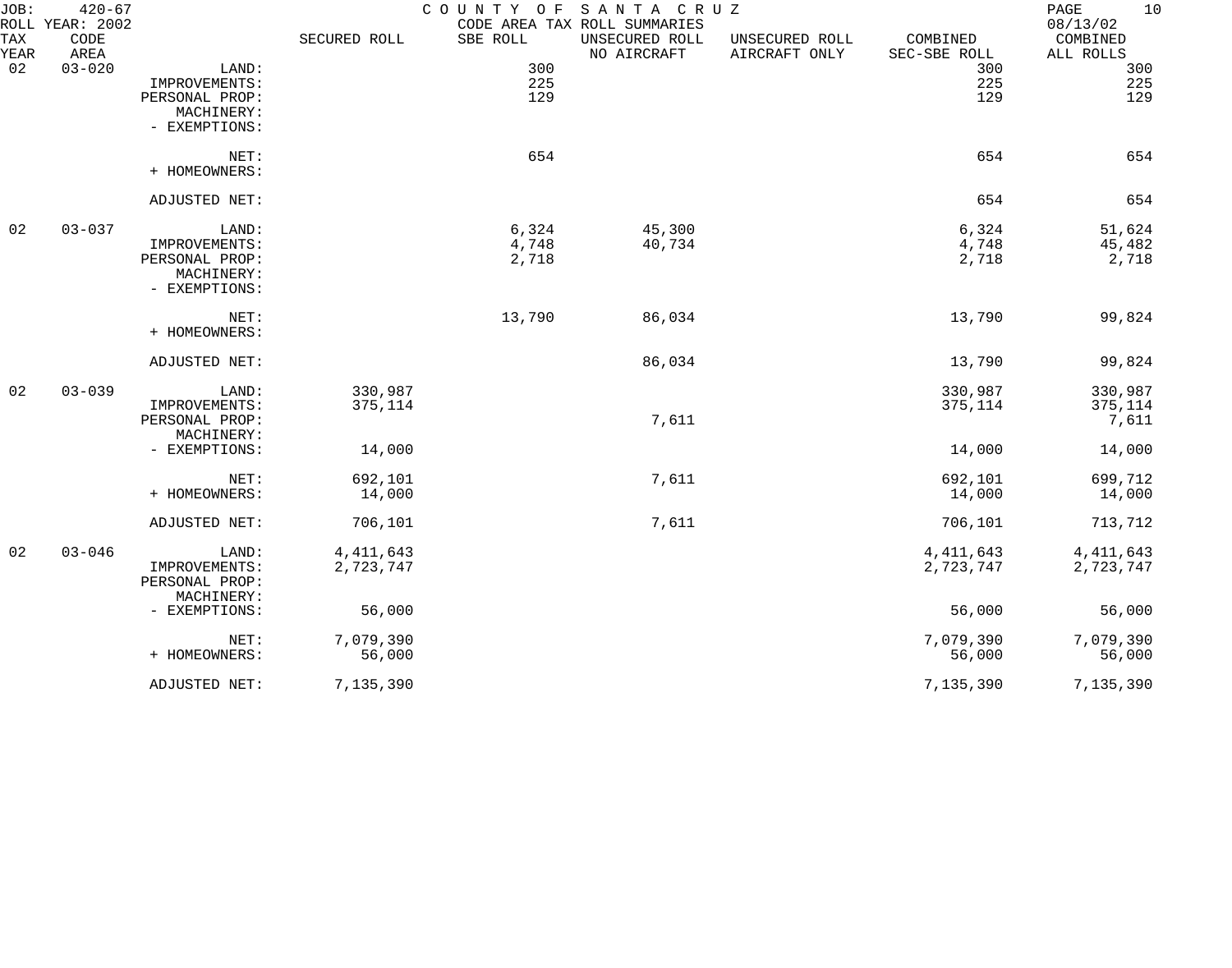| JOB:<br>ROLL | $420 - 67$<br>YEAR: 2002 | COUNTY OF<br>SANTA CRUZ<br>CODE AREA TAX ROLL SUMMARIES                 |                        |                                           |                                 |                          |                                  |  |
|--------------|--------------------------|-------------------------------------------------------------------------|------------------------|-------------------------------------------|---------------------------------|--------------------------|----------------------------------|--|
| TAX<br>YEAR  | CODE<br>AREA             |                                                                         | SECURED ROLL           | SBE ROLL<br>UNSECURED ROLL<br>NO AIRCRAFT | UNSECURED ROLL<br>AIRCRAFT ONLY | COMBINED<br>SEC-SBE ROLL | COMBINED<br>ALL ROLLS            |  |
| 02           | $03 - 050$               | LAND:<br>IMPROVEMENTS:<br>PERSONAL PROP:<br>MACHINERY:<br>- EXEMPTIONS: | 208,080<br>145,656     | 7,700                                     |                                 | 208,080<br>145,656       | 208,080<br>145,656<br>7,700      |  |
|              |                          | NET:<br>+ HOMEOWNERS:                                                   | 353,736                | 7,700                                     |                                 | 353,736                  | 361,436                          |  |
|              |                          | ADJUSTED NET:                                                           | 353,736                | 7,700                                     |                                 | 353,736                  | 361,436                          |  |
| 02           | $03 - 053$               | LAND:<br>IMPROVEMENTS:<br>PERSONAL PROP:<br>MACHINERY:<br>- EXEMPTIONS: |                        |                                           |                                 |                          |                                  |  |
|              |                          | NET:<br>+ HOMEOWNERS:                                                   |                        |                                           |                                 |                          |                                  |  |
|              |                          | ADJUSTED NET:                                                           |                        |                                           |                                 |                          |                                  |  |
| 02           | $03 - 056$               | LAND:<br>IMPROVEMENTS:<br>PERSONAL PROP:<br>MACHINERY:<br>- EXEMPTIONS: | 4,227,836<br>5,017,481 | 21,804<br>17,618                          |                                 | 4,227,836<br>5,017,481   | 4,227,836<br>5,039,285<br>17,618 |  |
|              |                          | NET:<br>+ HOMEOWNERS:                                                   | 9,245,317              | 39,422                                    |                                 | 9, 245, 317              | 9,284,739                        |  |
|              |                          | ADJUSTED NET:                                                           | 9,245,317              | 39,422                                    |                                 | 9, 245, 317              | 9,284,739                        |  |
| 02           | $03 - 063$               | LAND:<br>IMPROVEMENTS:<br>PERSONAL PROP:<br>MACHINERY:<br>- EXEMPTIONS: | 387,278<br>322,731     |                                           |                                 | 387,278<br>322,731       | 387,278<br>322,731               |  |
|              |                          | NET:                                                                    | 710,009                |                                           |                                 | 710,009                  | 710,009                          |  |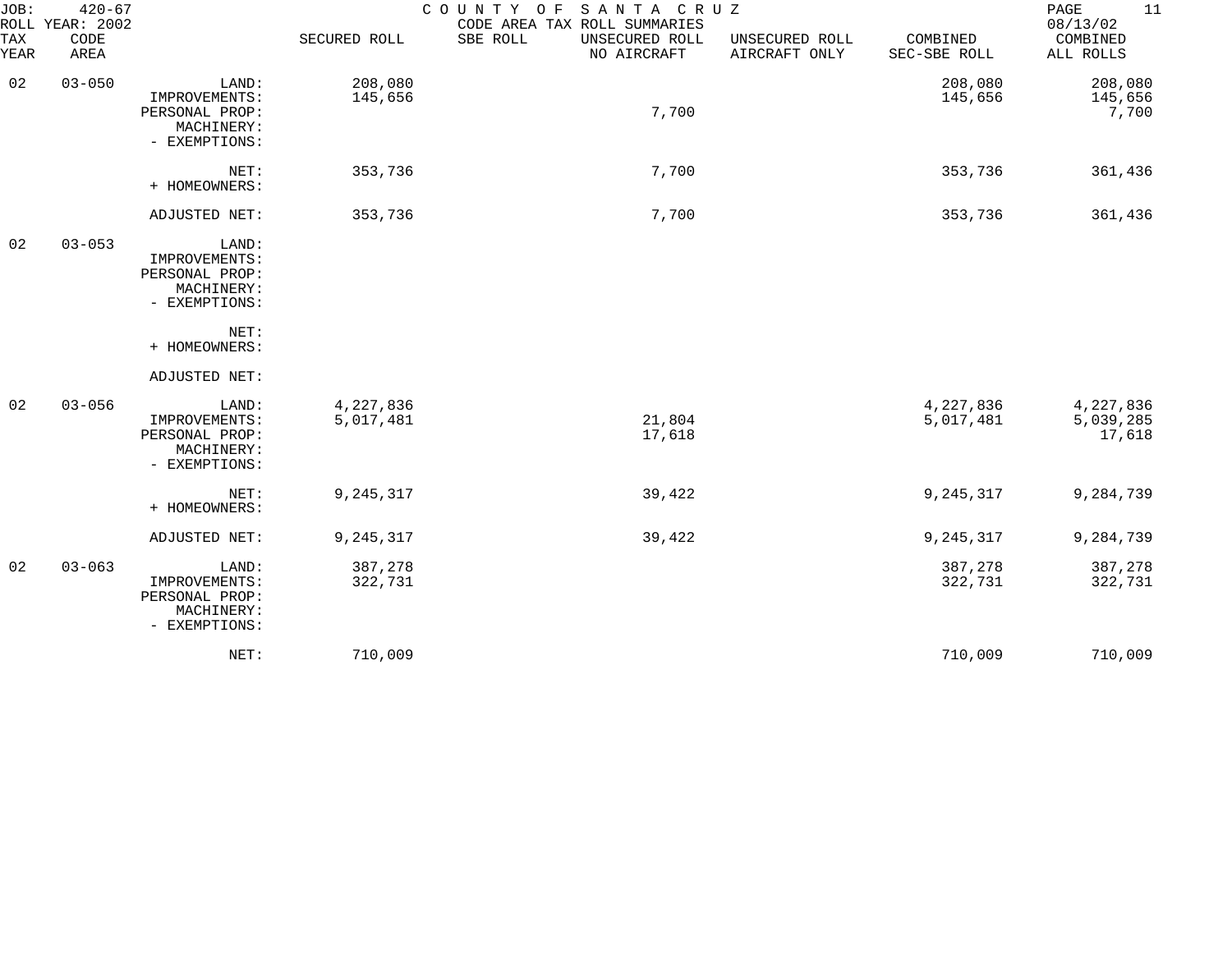| JOB:               | $420 - 67$<br>ROLL YEAR: 2002 |                                                                         |                                           | COUNTY OF             | SANTA CRUZ<br>CODE AREA TAX ROLL SUMMARIES |                                 |                                         | 12<br>PAGE<br>08/13/02                   |
|--------------------|-------------------------------|-------------------------------------------------------------------------|-------------------------------------------|-----------------------|--------------------------------------------|---------------------------------|-----------------------------------------|------------------------------------------|
| <b>TAX</b><br>YEAR | CODE<br>AREA                  |                                                                         | SECURED ROLL                              | SBE ROLL              | UNSECURED ROLL<br>NO AIRCRAFT              | UNSECURED ROLL<br>AIRCRAFT ONLY | COMBINED<br>SEC-SBE ROLL                | COMBINED<br>ALL ROLLS                    |
|                    |                               | + HOMEOWNERS:                                                           |                                           |                       |                                            |                                 |                                         |                                          |
|                    |                               | ADJUSTED NET:                                                           | 710,009                                   |                       |                                            |                                 | 710,009                                 | 710,009                                  |
| 02                 | $03 - 100$                    | LAND:<br>IMPROVEMENTS:<br>PERSONAL PROP:<br>MACHINERY:<br>- EXEMPTIONS: |                                           |                       |                                            |                                 |                                         |                                          |
|                    |                               | NET:<br>+ HOMEOWNERS:                                                   |                                           |                       |                                            |                                 |                                         |                                          |
|                    |                               | ADJUSTED NET:                                                           |                                           |                       |                                            |                                 |                                         |                                          |
| 02                 | $03 - 101$                    | LAND:<br>IMPROVEMENTS:<br>PERSONAL PROP:<br>MACHINERY:                  | 43, 464, 447<br>67, 361, 769<br>1,819,204 |                       | 15,496,231<br>8,541,998                    |                                 | 43, 464, 447<br>67,361,769<br>1,819,204 | 43, 464, 447<br>82,858,000<br>10,361,202 |
|                    |                               | - EXEMPTIONS:                                                           | 3,216,909                                 |                       |                                            |                                 | 3,216,909                               | 3,216,909                                |
|                    |                               | NET:<br>+ HOMEOWNERS:                                                   | 109, 428, 511<br>7,000                    |                       | 24,038,229                                 |                                 | 109, 428, 511<br>7,000                  | 133,466,740<br>7,000                     |
|                    |                               | ADJUSTED NET:                                                           | 109,435,511                               |                       | 24,038,229                                 |                                 | 109,435,511                             | 133, 473, 740                            |
| 02                 | $03 - 102$                    | LAND:<br>IMPROVEMENTS:<br>PERSONAL PROP:<br>MACHINERY:                  | 9,377,248<br>10,324,380<br>79,050         | 1,552<br>1,165<br>667 | 148,568                                    |                                 | 9,378,800<br>10,325,545<br>79,717       | 9,378,800<br>10,325,545<br>228,285       |
|                    |                               | - EXEMPTIONS:                                                           | 238,000                                   |                       |                                            |                                 | 238,000                                 | 238,000                                  |
|                    |                               | NET:<br>+ HOMEOWNERS:                                                   | 19,542,678<br>238,000                     | 3,384                 | 148,568                                    |                                 | 19,546,062<br>238,000                   | 19,694,630<br>238,000                    |
|                    |                               | ADJUSTED NET:                                                           | 19,780,678                                |                       | 148,568                                    |                                 | 19,784,062                              | 19,932,630                               |
| 02                 | $03 - 103$                    | LAND:<br>IMPROVEMENTS:<br>PERSONAL PROP:<br>MACHINERY:                  | 4,458,391<br>3,366,249                    |                       | 46,044<br>661,737                          |                                 | 4,458,391<br>3,366,249                  | 4,458,391<br>3, 412, 293<br>661,737      |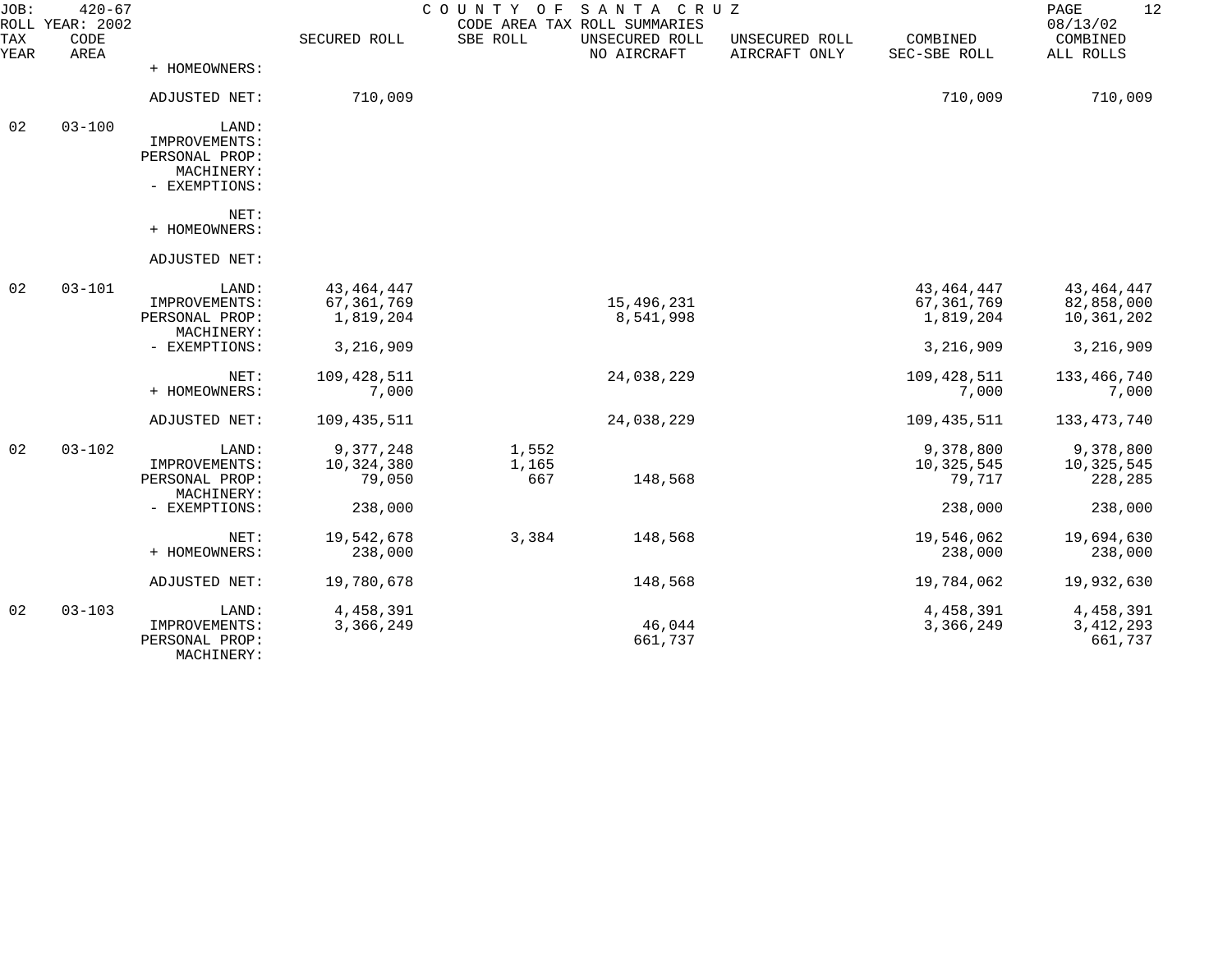| JOB:        | $420 - 67$<br>ROLL YEAR: 2002 |                       |               | COUNTY OF | SANTA CRUZ<br>CODE AREA TAX ROLL SUMMARIES |                                 |                          | 13<br>PAGE<br>08/13/02 |
|-------------|-------------------------------|-----------------------|---------------|-----------|--------------------------------------------|---------------------------------|--------------------------|------------------------|
| TAX<br>YEAR | CODE<br>AREA                  |                       | SECURED ROLL  | SBE ROLL  | UNSECURED ROLL<br>NO AIRCRAFT              | UNSECURED ROLL<br>AIRCRAFT ONLY | COMBINED<br>SEC-SBE ROLL | COMBINED<br>ALL ROLLS  |
|             |                               | - EXEMPTIONS:         |               |           |                                            |                                 |                          |                        |
|             |                               | NET:<br>+ HOMEOWNERS: | 7,824,640     |           | 707,781                                    |                                 | 7,824,640                | 8,532,421              |
|             |                               | ADJUSTED NET:         | 7,824,640     |           | 707,781                                    |                                 | 7,824,640                | 8,532,421              |
| 02          | $03 - 104$                    | LAND:                 | 3,877,503     |           |                                            |                                 | 3,877,503                | 3,877,503              |
|             |                               | IMPROVEMENTS:         | 5,309,890     |           | 887,298                                    |                                 | 5,309,890                | 6,197,188              |
|             |                               | PERSONAL PROP:        | 524,135       |           | 857,590                                    |                                 | 524,135                  | 1,381,725              |
|             |                               | MACHINERY:            | 43,768        |           |                                            |                                 | 43,768                   | 43,768                 |
|             |                               | - EXEMPTIONS:         |               |           | 14,589                                     |                                 |                          | 14,589                 |
|             |                               | NET:<br>+ HOMEOWNERS: | 9,755,296     |           | 1,730,299                                  |                                 | 9,755,296                | 11,485,595             |
|             |                               | ADJUSTED NET:         | 9,755,296     |           | 1,730,299                                  |                                 | 9,755,296                | 11,485,595             |
| 02          | $03 - 105$                    | LAND:                 | 12,580,771    |           |                                            |                                 | 12,580,771               | 12,580,771             |
|             |                               | IMPROVEMENTS:         | 15,309,671    |           | 1,362,622                                  |                                 | 15,309,671               | 16,672,293             |
|             |                               | PERSONAL PROP:        | 360,020       |           | 1,648,583                                  |                                 | 360,020                  | 2,008,603              |
|             |                               | MACHINERY:            | 468,905       |           |                                            |                                 | 468,905                  | 468,905                |
|             |                               | - EXEMPTIONS:         | 70,000        |           |                                            |                                 | 70,000                   | 70,000                 |
|             |                               | NET:                  | 28,649,367    |           | 3,011,205                                  |                                 | 28,649,367               | 31,660,572             |
|             |                               | + HOMEOWNERS:         | 70,000        |           |                                            |                                 | 70,000                   | 70,000                 |
|             |                               | ADJUSTED NET:         | 28,719,367    |           | 3,011,205                                  |                                 | 28,719,367               | 31,730,572             |
| 02          | $03 - 106$                    | LAND:                 | 107,454,603   | 175,159   | 1,232,194                                  |                                 | 107,629,762              | 108,861,956            |
|             |                               | IMPROVEMENTS:         | 107,007,085   | 131,503   | 1,218,996                                  |                                 | 107,138,588              | 108,357,584            |
|             |                               | PERSONAL PROP:        | 678,193       | 75,281    | 2,444,991                                  |                                 | 753,474                  | 3,198,465              |
|             |                               | MACHINERY:            | 113,288       |           |                                            |                                 | 113,288                  | 113,288                |
|             |                               | - EXEMPTIONS:         | 7,186,318     |           | 84,000                                     |                                 | 7,186,318                | 7,270,318              |
|             |                               | NET:                  | 208,066,851   | 381,943   | 4,812,181                                  |                                 | 208, 448, 794            | 213, 260, 975          |
|             |                               | + HOMEOWNERS:         | 3,752,000     |           |                                            |                                 | 3,752,000                | 3,752,000              |
|             |                               | ADJUSTED NET:         | 211,818,851   |           | 4,812,181                                  |                                 | 212, 200, 794            | 217,012,975            |
| 02          | $03 - 108$                    | LAND:                 | 296, 496, 821 | 454,100   | 2, 216, 712                                |                                 | 296,950,921              | 299, 167, 633          |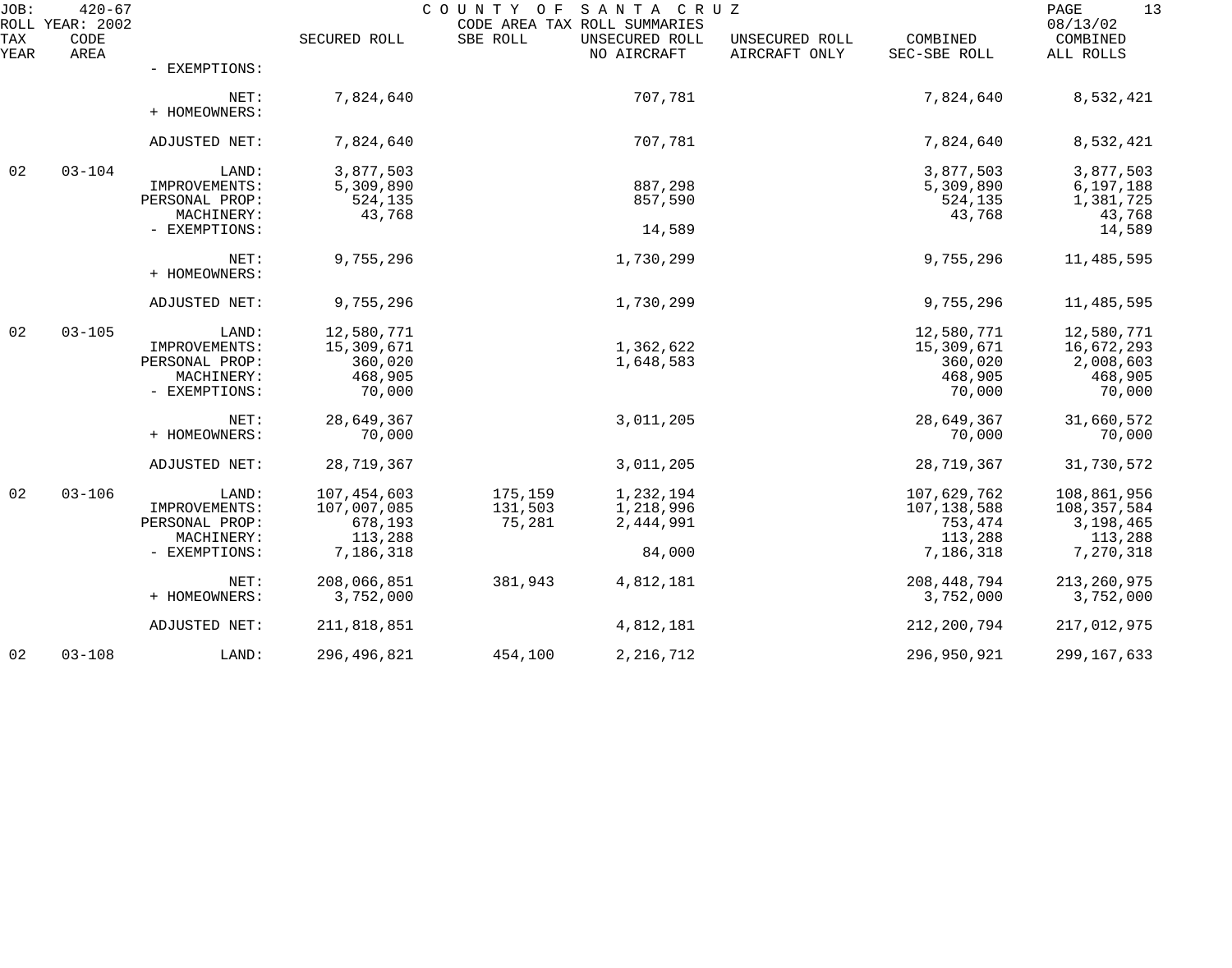| JOB:               | $420 - 67$<br>ROLL YEAR: 2002 |                              |              | COUNTY OF | SANTA CRUZ<br>CODE AREA TAX ROLL SUMMARIES |                                 |                          | 14<br>PAGE<br>08/13/02 |
|--------------------|-------------------------------|------------------------------|--------------|-----------|--------------------------------------------|---------------------------------|--------------------------|------------------------|
| <b>TAX</b><br>YEAR | CODE<br>AREA                  |                              | SECURED ROLL | SBE ROLL  | UNSECURED ROLL<br>NO AIRCRAFT              | UNSECURED ROLL<br>AIRCRAFT ONLY | COMBINED<br>SEC-SBE ROLL | COMBINED<br>ALL ROLLS  |
|                    |                               | IMPROVEMENTS:                | 230,687,383  | 41,096    | 4,527,755                                  |                                 | 230,728,479              | 235, 256, 234          |
|                    |                               | PERSONAL PROP:               | 668,310      | 23,526    | 10,997,692                                 |                                 | 691,836                  | 11,689,528             |
|                    |                               | MACHINERY:                   | 5,456        |           |                                            |                                 | 5,456                    | 5,456                  |
|                    |                               | - EXEMPTIONS:                | 17,389,101   |           |                                            |                                 | 17,389,101               | 17,389,101             |
|                    |                               | NET:                         | 510,468,869  | 518,722   | 17,742,159                                 |                                 | 510,987,591              | 528,729,750            |
|                    |                               | + HOMEOWNERS:                | 5,282,200    |           |                                            |                                 | 5,282,200                | 5,282,200              |
|                    |                               | ADJUSTED NET:                | 515,751,069  |           | 17,742,159                                 |                                 | 516, 269, 791            | 534,011,950            |
| 02                 | $03 - 109$                    | LAND:                        | 11,484,703   |           |                                            |                                 | 11,484,703               | 11,484,703             |
|                    |                               | IMPROVEMENTS:                | 9,603,993    |           | 752,286                                    |                                 | 9,603,993                | 10,356,279             |
|                    |                               | PERSONAL PROP:<br>MACHINERY: | 191,445      |           | 2,074,509                                  |                                 | 191,445                  | 2,265,954              |
|                    |                               | - EXEMPTIONS:                | 35,116       |           |                                            |                                 | 35,116                   | 35,116                 |
|                    |                               | NET:                         | 21, 245, 025 |           | 2,826,795                                  |                                 | 21, 245, 025             | 24,071,820             |
|                    |                               | + HOMEOWNERS:                | 35,000       |           |                                            |                                 | 35,000                   | 35,000                 |
|                    |                               | ADJUSTED NET:                | 21,280,025   |           | 2,826,795                                  |                                 | 21,280,025               | 24,106,820             |
| 02                 | $03 - 110$                    | LAND:                        | 16,794,772   |           |                                            |                                 | 16,794,772               | 16,794,772             |
|                    |                               | IMPROVEMENTS:                | 13,826,189   |           |                                            |                                 | 13,826,189               | 13,826,189             |
|                    |                               | PERSONAL PROP:<br>MACHINERY: | 5,400        |           | 1,955,880                                  |                                 | 5,400                    | 1,961,280              |
|                    |                               | - EXEMPTIONS:                | 427,251      |           |                                            |                                 | 427,251                  | 427,251                |
|                    |                               | NET:                         | 30,199,110   |           | 1,955,880                                  |                                 | 30,199,110               | 32, 154, 990           |
|                    |                               | + HOMEOWNERS:                | 427,000      |           |                                            |                                 | 427,000                  | 427,000                |
|                    |                               | ADJUSTED NET:                | 30,626,110   |           | 1,955,880                                  |                                 | 30,626,110               | 32,581,990             |
| 02                 | $03 - 111$                    | LAND:                        | 20,843,775   |           |                                            |                                 | 20,843,775               | 20,843,775             |
|                    |                               | IMPROVEMENTS:                | 19,718,867   |           | 439,180                                    |                                 | 19,718,867               | 20, 158, 047           |
|                    |                               | PERSONAL PROP:<br>MACHINERY: |              |           | 921,402                                    |                                 |                          | 921,402                |
|                    |                               | - EXEMPTIONS:                | 2,481,500    |           |                                            |                                 | 2,481,500                | 2,481,500              |
|                    |                               | NET:                         | 38,081,142   |           | 1,360,582                                  |                                 | 38,081,142               | 39, 441, 724           |
|                    |                               | + HOMEOWNERS:                | 875,000      |           |                                            |                                 | 875,000                  | 875,000                |
|                    |                               | ADJUSTED NET:                | 38,956,142   |           | 1,360,582                                  |                                 | 38,956,142               | 40, 316, 724           |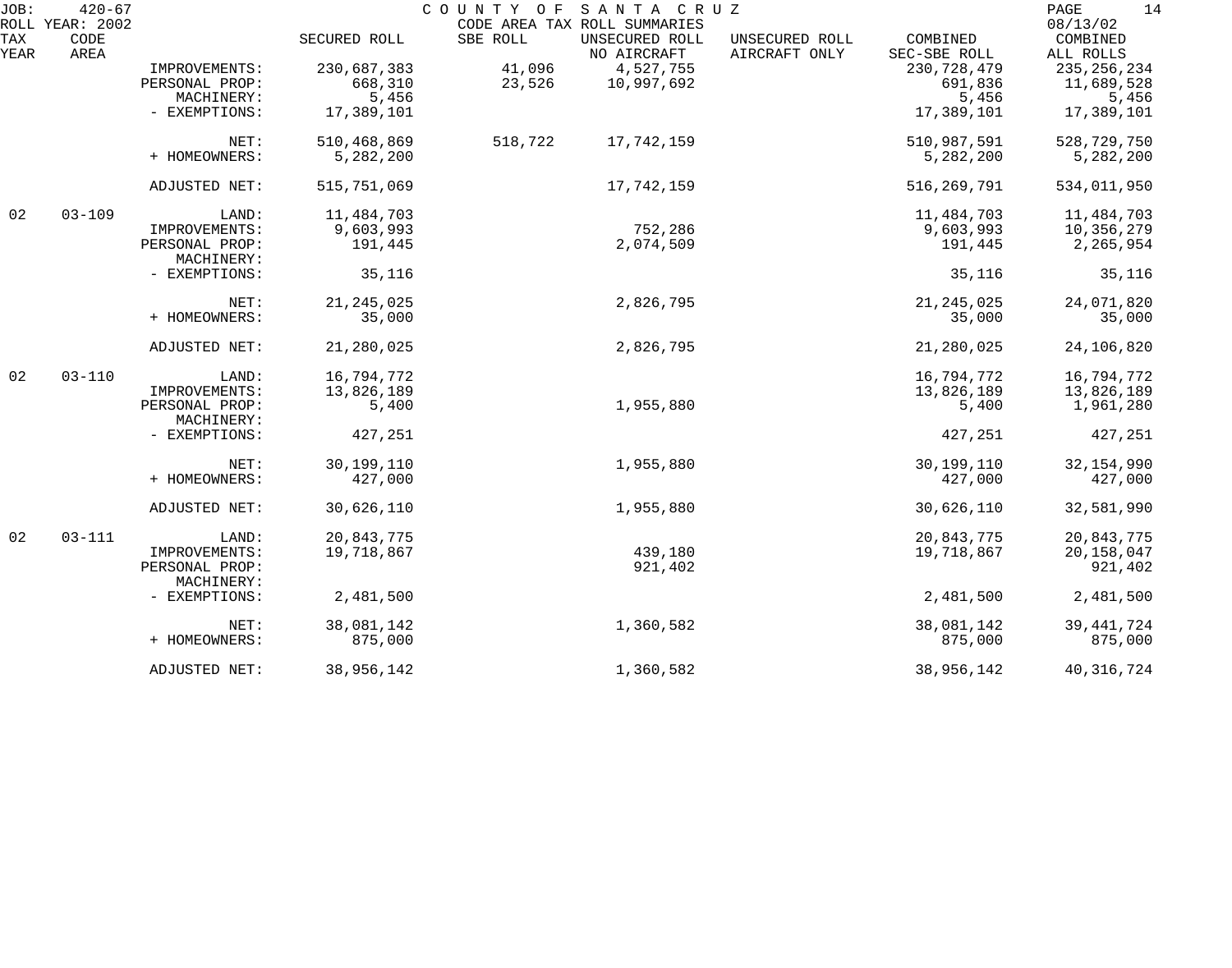| JOB:        | $420 - 67$                      |                                               |              |          | COUNTY OF SANTA CRUZ                                          |                                 |                          | 15<br>PAGE                        |
|-------------|---------------------------------|-----------------------------------------------|--------------|----------|---------------------------------------------------------------|---------------------------------|--------------------------|-----------------------------------|
| TAX<br>YEAR | ROLL YEAR: 2002<br>CODE<br>AREA |                                               | SECURED ROLL | SBE ROLL | CODE AREA TAX ROLL SUMMARIES<br>UNSECURED ROLL<br>NO AIRCRAFT | UNSECURED ROLL<br>AIRCRAFT ONLY | COMBINED<br>SEC-SBE ROLL | 08/13/02<br>COMBINED<br>ALL ROLLS |
| 02          | $03 - 112$                      | LAND:                                         | 35,992,267   | 2,244    |                                                               |                                 | 35,994,511               | 35,994,511                        |
|             |                                 | IMPROVEMENTS:                                 | 34,853,158   | 1,685    | 1,119,196                                                     |                                 | 34,854,843               | 35,974,039                        |
|             |                                 | PERSONAL PROP:                                | 44,000       | 964      | 769,643                                                       |                                 | 44,964                   | 814,607                           |
|             |                                 | MACHINERY:                                    |              |          |                                                               |                                 |                          |                                   |
|             |                                 | - EXEMPTIONS:                                 | 1,243,200    |          | 116,419                                                       |                                 | 1,243,200                | 1,359,619                         |
|             |                                 | NET:                                          | 69,646,225   | 4,893    | 1,772,420                                                     |                                 | 69,651,118               | 71,423,538                        |
|             |                                 | + HOMEOWNERS:                                 | 1,243,200    |          |                                                               |                                 | 1,243,200                | 1,243,200                         |
|             |                                 | ADJUSTED NET:                                 | 70,889,425   |          | 1,772,420                                                     |                                 | 70,894,318               | 72,666,738                        |
| 02          | $03 - 113$                      | LAND:                                         | 13, 177, 772 |          |                                                               |                                 | 13, 177, 772             | 13, 177, 772                      |
|             |                                 | IMPROVEMENTS:                                 | 18,924,883   |          | 1,995,261                                                     |                                 | 18,924,883               | 20,920,144                        |
|             |                                 | PERSONAL PROP:<br>MACHINERY:                  |              |          | 1,396,045                                                     |                                 |                          | 1,396,045                         |
|             |                                 | - EXEMPTIONS:                                 | 252,000      |          |                                                               |                                 | 252,000                  | 252,000                           |
|             |                                 | NET:                                          | 31,850,655   |          | 3,391,306                                                     |                                 | 31,850,655               | 35, 241, 961                      |
|             |                                 | + HOMEOWNERS:                                 | 252,000      |          |                                                               |                                 | 252,000                  | 252,000                           |
|             |                                 | ADJUSTED NET:                                 | 32,102,655   |          | 3,391,306                                                     |                                 | 32, 102, 655             | 35, 493, 961                      |
| 02          | $03 - 114$                      | LAND:                                         | 263,729      | 4,233    |                                                               |                                 | 267,962                  | 267,962                           |
|             |                                 | IMPROVEMENTS:                                 | 454,589      | 3,178    |                                                               |                                 | 457,767                  | 457,767                           |
|             |                                 | PERSONAL PROP:<br>MACHINERY:                  | 3,000        | 1,819    | 5,000                                                         |                                 | 4,819                    | 9,819                             |
|             |                                 | - EXEMPTIONS:                                 | 28,549       |          |                                                               |                                 | 28,549                   | 28,549                            |
|             |                                 | NET:                                          | 692,769      | 9,230    | 5,000                                                         |                                 | 701,999                  | 706,999                           |
|             |                                 | + HOMEOWNERS:                                 | 28,000       |          |                                                               |                                 | 28,000                   | 28,000                            |
|             |                                 | ADJUSTED NET:                                 | 720,769      |          | 5,000                                                         |                                 | 729,999                  | 734,999                           |
| 02          | $04 - 001$                      | LAND:                                         |              |          |                                                               |                                 |                          |                                   |
|             |                                 | IMPROVEMENTS:                                 |              |          |                                                               |                                 |                          |                                   |
|             |                                 | PERSONAL PROP:<br>MACHINERY:<br>- EXEMPTIONS: |              |          | 71,259                                                        |                                 |                          | 71,259                            |
|             |                                 | NET:                                          |              |          | 71,259                                                        |                                 |                          | 71,259                            |
|             |                                 | + HOMEOWNERS:                                 |              |          |                                                               |                                 |                          |                                   |
|             |                                 | ADJUSTED NET:                                 |              |          | 71,259                                                        |                                 |                          | 71,259                            |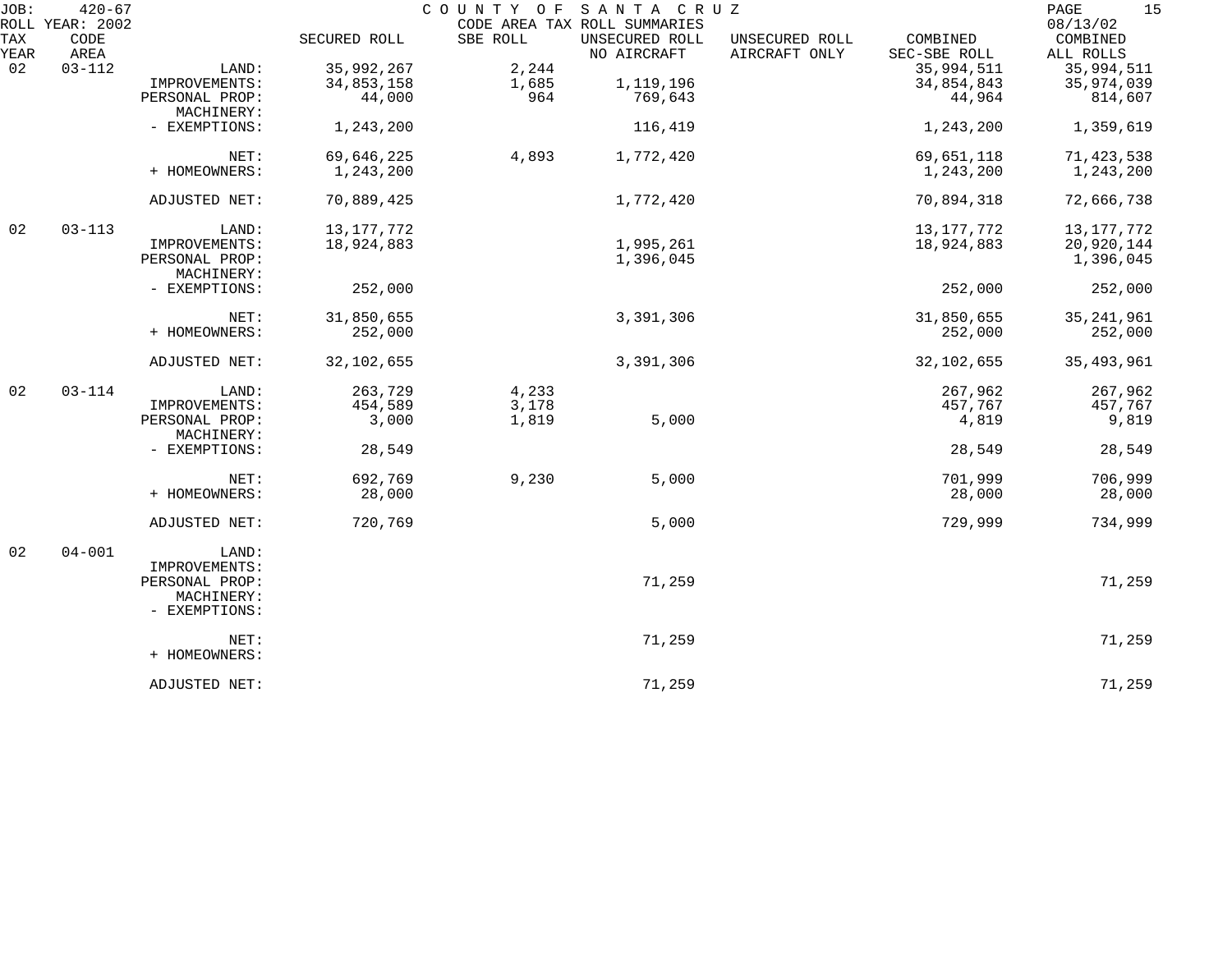| JOB:<br>ROLL     | $420 - 67$<br>YEAR: 2002 |                                                                         |                      | SANTA CRUZ<br>COUNTY OF<br>CODE AREA TAX ROLL SUMMARIES |                                 |                          | 16<br>PAGE<br>08/13/02          |
|------------------|--------------------------|-------------------------------------------------------------------------|----------------------|---------------------------------------------------------|---------------------------------|--------------------------|---------------------------------|
| TAX<br>YEAR      | CODE<br>AREA             |                                                                         | SECURED ROLL         | SBE ROLL<br>UNSECURED ROLL<br>NO AIRCRAFT               | UNSECURED ROLL<br>AIRCRAFT ONLY | COMBINED<br>SEC-SBE ROLL | COMBINED<br>ALL ROLLS           |
| 02<br>$04 - 005$ |                          | LAND:<br>IMPROVEMENTS:<br>PERSONAL PROP:<br>MACHINERY:<br>- EXEMPTIONS: | 53,060               |                                                         |                                 | 53,060                   | 53,060                          |
|                  |                          | NET:<br>+ HOMEOWNERS:                                                   | 53,060               |                                                         |                                 | 53,060                   | 53,060                          |
|                  |                          | ADJUSTED NET:                                                           | 53,060               |                                                         |                                 | 53,060                   | 53,060                          |
| 02               | $04 - 006$               | LAND:<br>IMPROVEMENTS:<br>PERSONAL PROP:<br>MACHINERY:                  | 825,750              |                                                         |                                 | 825,750                  | 825,750                         |
|                  |                          | - EXEMPTIONS:                                                           | 59                   |                                                         |                                 | 59                       | 59                              |
|                  |                          | NET:<br>+ HOMEOWNERS:                                                   | 825,691              |                                                         |                                 | 825,691                  | 825,691                         |
|                  |                          | ADJUSTED NET:                                                           | 825,691              |                                                         |                                 | 825,691                  | 825,691                         |
| 02               | $04 - 013$               | LAND:<br>IMPROVEMENTS:<br>PERSONAL PROP:<br>MACHINERY:<br>- EXEMPTIONS: | 396,818<br>1,566,971 | 19,336<br>114,927                                       |                                 | 396,818<br>1,566,971     | 396,818<br>1,586,307<br>114,927 |
|                  |                          | NET:<br>+ HOMEOWNERS:                                                   | 1,963,789            | 134,263                                                 |                                 | 1,963,789                | 2,098,052                       |
|                  |                          | ADJUSTED NET:                                                           | 1,963,789            | 134,263                                                 |                                 | 1,963,789                | 2,098,052                       |
| 02               | $04 - 020$               | LAND:<br>IMPROVEMENTS:<br>PERSONAL PROP:<br>MACHINERY:                  | 482,907<br>446,927   | 108,370                                                 |                                 | 482,907<br>446,927       | 482,907<br>446,927<br>108,370   |
|                  |                          | - EXEMPTIONS:                                                           | 14,000               |                                                         |                                 | 14,000                   | 14,000                          |
|                  |                          | NET:                                                                    | 915,834              | 108,370                                                 |                                 | 915,834                  | 1,024,204                       |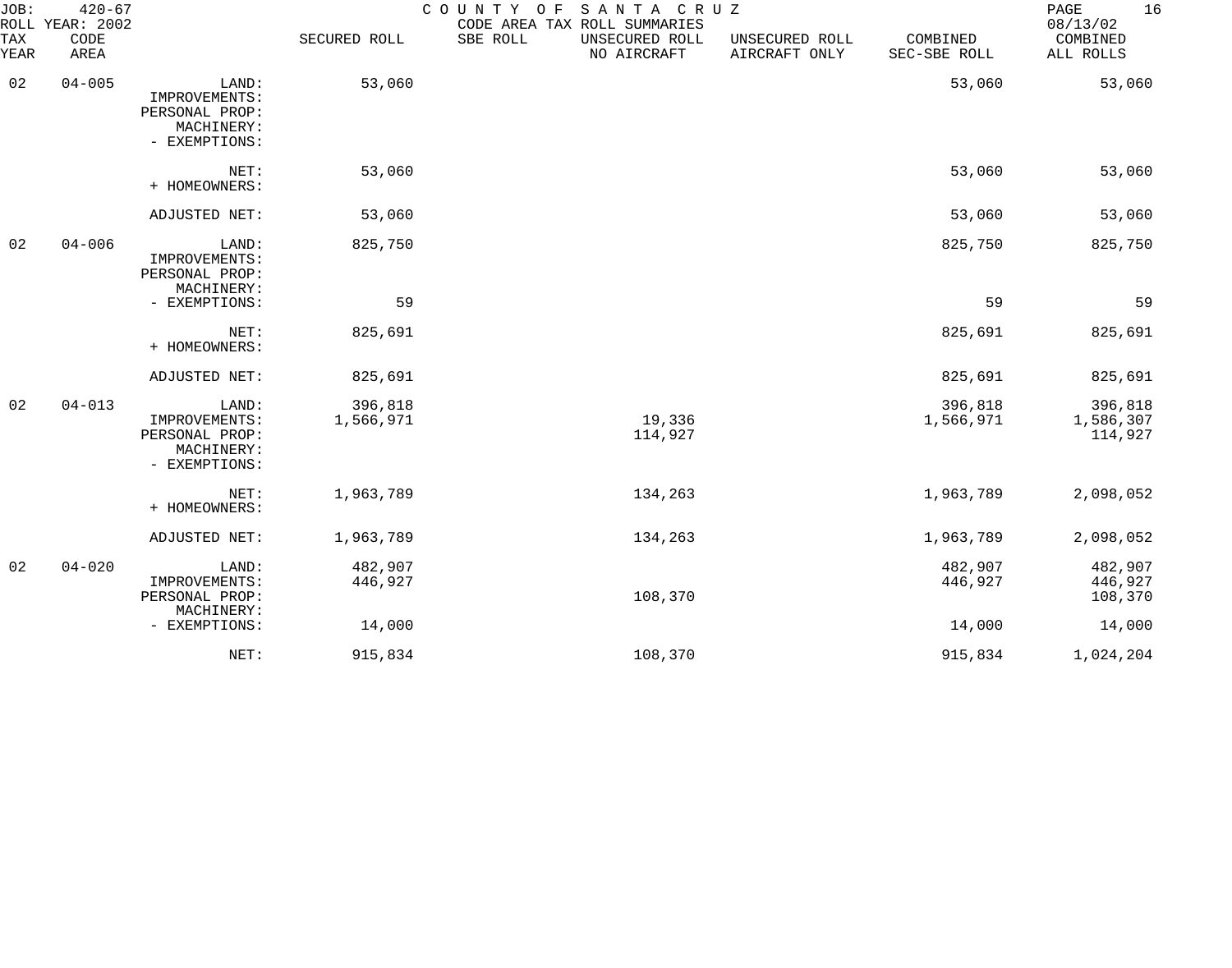| JOB:        | $420 - 67$<br>ROLL YEAR: 2002 |                                                                         |                          | COUNTY OF SANTA CRUZ<br>CODE AREA TAX ROLL SUMMARIES |                                 |                          | 17<br>PAGE<br>08/13/02             |
|-------------|-------------------------------|-------------------------------------------------------------------------|--------------------------|------------------------------------------------------|---------------------------------|--------------------------|------------------------------------|
| TAX<br>YEAR | CODE<br>AREA                  |                                                                         | SECURED ROLL             | SBE ROLL<br>UNSECURED ROLL<br>NO AIRCRAFT            | UNSECURED ROLL<br>AIRCRAFT ONLY | COMBINED<br>SEC-SBE ROLL | COMBINED<br>ALL ROLLS              |
|             |                               | + HOMEOWNERS:                                                           | 14,000                   |                                                      |                                 | 14,000                   | 14,000                             |
|             |                               | ADJUSTED NET:                                                           | 929,834                  | 108,370                                              |                                 | 929,834                  | 1,038,204                          |
| 02          | $04 - 022$                    | LAND:<br>IMPROVEMENTS:<br>PERSONAL PROP:<br>MACHINERY:<br>- EXEMPTIONS: | 357,000                  |                                                      |                                 | 357,000                  | 357,000                            |
|             |                               | NET:<br>+ HOMEOWNERS:                                                   | 357,000                  |                                                      |                                 | 357,000                  | 357,000                            |
|             |                               | ADJUSTED NET:                                                           | 357,000                  |                                                      |                                 | 357,000                  | 357,000                            |
| 02          | $04 - 028$                    | LAND:<br>IMPROVEMENTS:<br>PERSONAL PROP:                                | 14,034,482<br>14,511,410 | 54,215                                               |                                 | 14,034,482<br>14,511,410 | 14,034,482<br>14,511,410<br>54,215 |
|             |                               | MACHINERY:<br>- EXEMPTIONS:                                             | 789,662                  |                                                      |                                 | 789,662                  | 789,662                            |
|             |                               | NET:<br>+ HOMEOWNERS:                                                   | 27,756,230<br>448,000    | 54,215                                               |                                 | 27,756,230<br>448,000    | 27,810,445<br>448,000              |
|             |                               | ADJUSTED NET:                                                           | 28, 204, 230             | 54,215                                               |                                 | 28, 204, 230             | 28, 258, 445                       |
| 02          | $04 - 032$                    | LAND:<br>IMPROVEMENTS:<br>PERSONAL PROP:<br>MACHINERY:<br>- EXEMPTIONS: |                          |                                                      |                                 |                          |                                    |
|             |                               | NET:<br>+ HOMEOWNERS:                                                   |                          |                                                      |                                 |                          |                                    |
|             |                               | ADJUSTED NET:                                                           |                          |                                                      |                                 |                          |                                    |

 02 04-034 LAND: IMPROVEMENTS: PERSONAL PROP: MACHINERY: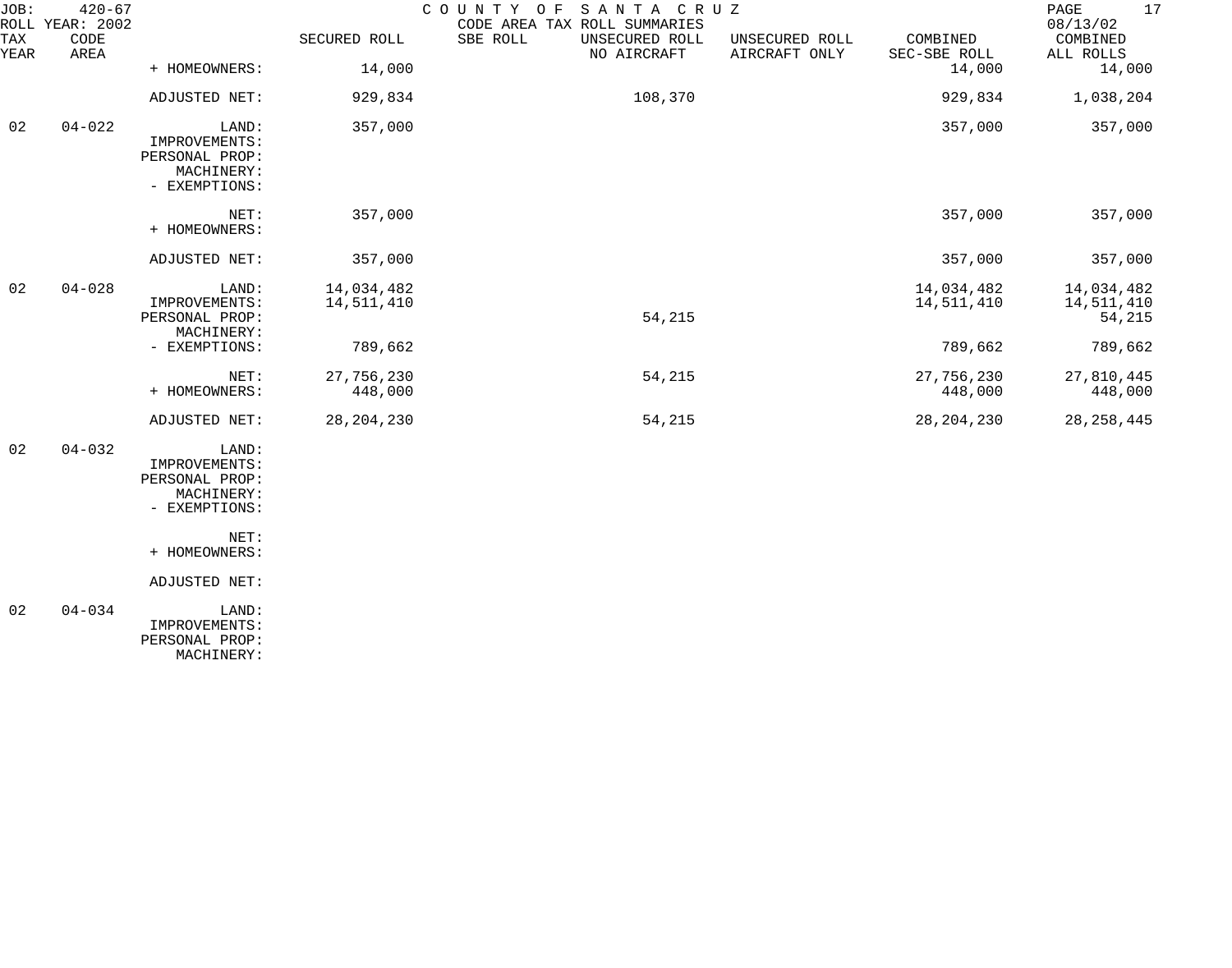| JOB:               | $420 - 67$<br>ROLL YEAR: 2002 |                                                                         |                                                                    |          | COUNTY OF SANTA CRUZ<br>CODE AREA TAX ROLL SUMMARIES |                                 |                                                                    | PAGE<br>18<br>08/13/02                                                  |
|--------------------|-------------------------------|-------------------------------------------------------------------------|--------------------------------------------------------------------|----------|------------------------------------------------------|---------------------------------|--------------------------------------------------------------------|-------------------------------------------------------------------------|
| <b>TAX</b><br>YEAR | CODE<br>AREA                  |                                                                         | SECURED ROLL                                                       | SBE ROLL | UNSECURED ROLL<br>NO AIRCRAFT                        | UNSECURED ROLL<br>AIRCRAFT ONLY | COMBINED<br>SEC-SBE ROLL                                           | COMBINED<br>ALL ROLLS                                                   |
|                    |                               | - EXEMPTIONS:                                                           |                                                                    |          |                                                      |                                 |                                                                    |                                                                         |
|                    |                               | NET:<br>+ HOMEOWNERS:                                                   |                                                                    |          |                                                      |                                 |                                                                    |                                                                         |
|                    |                               | ADJUSTED NET:                                                           |                                                                    |          |                                                      |                                 |                                                                    |                                                                         |
| 02                 | $04 - 035$                    | LAND:<br>IMPROVEMENTS:<br>PERSONAL PROP:<br>MACHINERY:<br>- EXEMPTIONS: | 222,307<br>152,992                                                 |          |                                                      |                                 | 222,307<br>152,992                                                 | 222,307<br>152,992                                                      |
|                    |                               | NET:<br>+ HOMEOWNERS:                                                   | 375,299                                                            |          |                                                      |                                 | 375,299                                                            | 375,299                                                                 |
|                    |                               | ADJUSTED NET:                                                           | 375,299                                                            |          |                                                      |                                 | 375,299                                                            | 375,299                                                                 |
| 02                 | $04 - 050$                    | LAND:<br>IMPROVEMENTS:<br>PERSONAL PROP:<br>MACHINERY:<br>- EXEMPTIONS: | 264,045,579<br>354,894,312<br>8,790,443<br>1,725,108<br>14,907,107 | 5,000    | 1,488,344<br>13,856,387<br>80, 575, 477<br>367,234   |                                 | 264,050,579<br>354,894,312<br>8,790,443<br>1,725,108<br>14,907,107 | 265, 538, 923<br>368,750,699<br>89,365,920<br>1,725,108<br>15, 274, 341 |
|                    |                               | NET:<br>+ HOMEOWNERS:                                                   | 614, 548, 335<br>4,457,600                                         | 5,000    | 95,552,974                                           |                                 | 614, 553, 335<br>4,457,600                                         | 710,106,309<br>4,457,600                                                |
|                    |                               | ADJUSTED NET:                                                           | 619,005,935                                                        |          | 95,552,974                                           |                                 | 619,010,935                                                        | 714,563,909                                                             |
| 02                 | $04 - 051$                    | LAND:<br>IMPROVEMENTS:<br>PERSONAL PROP:                                | 18,396,732<br>19,194,397                                           |          |                                                      |                                 | 18,396,732<br>19,194,397                                           | 18,396,732<br>19,194,397                                                |
|                    |                               | MACHINERY:<br>- EXEMPTIONS:                                             | 203,572                                                            |          |                                                      |                                 | 203,572                                                            | 203,572                                                                 |
|                    |                               | NET:<br>+ HOMEOWNERS:                                                   | 37, 387, 557<br>203,000                                            |          |                                                      |                                 | 37, 387, 557<br>203,000                                            | 37, 387, 557<br>203,000                                                 |
|                    |                               | ADJUSTED NET:                                                           | 37,590,557                                                         |          |                                                      |                                 | 37,590,557                                                         | 37,590,557                                                              |
| 02                 | $04 - 052$                    | LAND:                                                                   | 62,796,281                                                         |          |                                                      |                                 | 62,796,281                                                         | 62,796,281                                                              |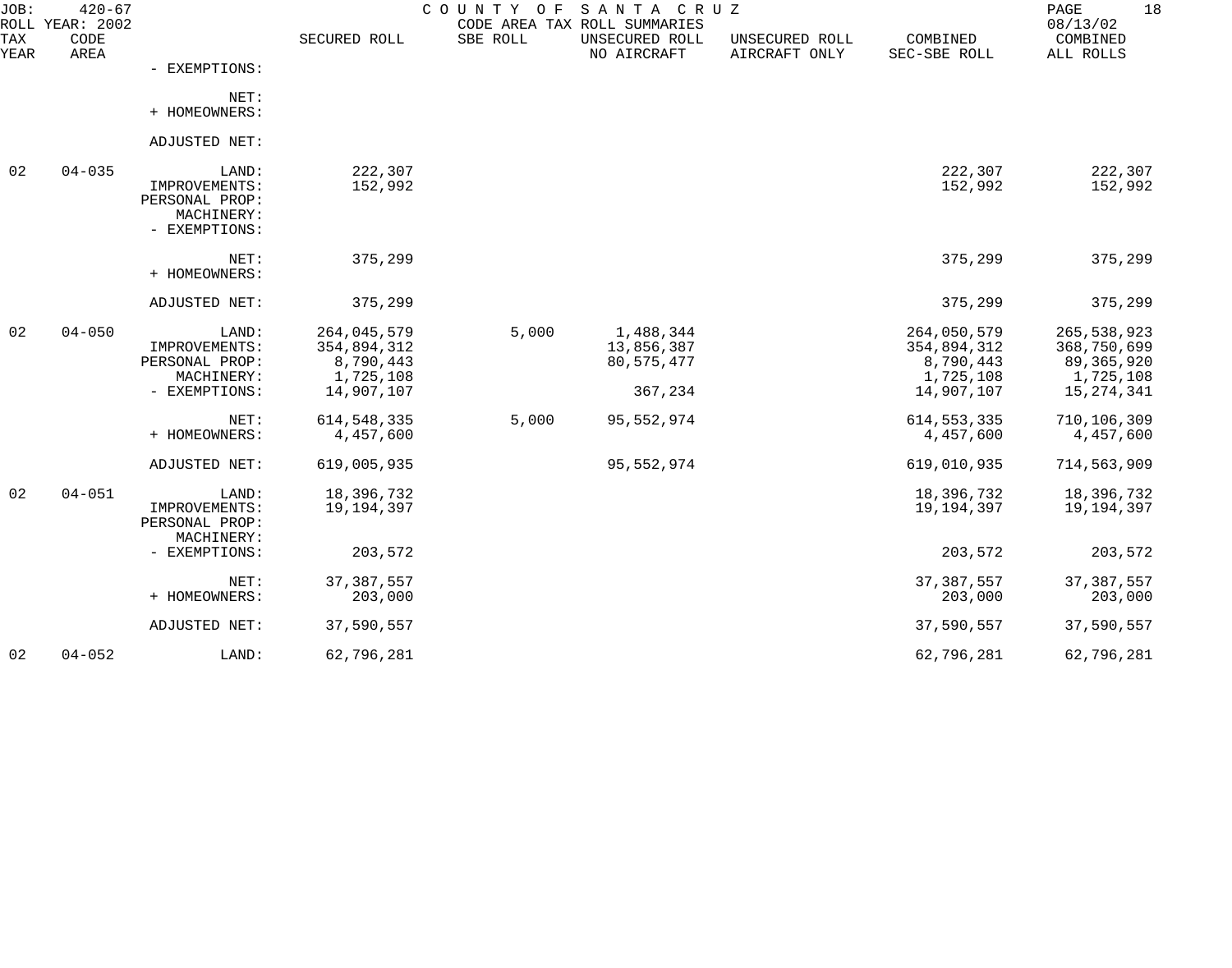| JOB:        | $420 - 67$<br>ROLL YEAR: 2002 |                                               |               | COUNTY OF | SANTA CRUZ<br>CODE AREA TAX ROLL SUMMARIES |                                 |                          | 19<br>$\mathop{\mathrm{PAGE}}$<br>08/13/02 |
|-------------|-------------------------------|-----------------------------------------------|---------------|-----------|--------------------------------------------|---------------------------------|--------------------------|--------------------------------------------|
| TAX<br>YEAR | CODE<br>AREA                  |                                               | SECURED ROLL  | SBE ROLL  | UNSECURED ROLL<br>NO AIRCRAFT              | UNSECURED ROLL<br>AIRCRAFT ONLY | COMBINED<br>SEC-SBE ROLL | COMBINED<br>ALL ROLLS                      |
|             |                               | IMPROVEMENTS:                                 | 84, 341, 395  |           |                                            |                                 | 84, 341, 395             | 84, 341, 395                               |
|             |                               | PERSONAL PROP:<br>MACHINERY:                  | 317,897       |           | 169,427                                    |                                 | 317,897                  | 487,324                                    |
|             |                               | - EXEMPTIONS:                                 | 2,838,812     |           |                                            |                                 | 2,838,812                | 2,838,812                                  |
|             |                               | NET:                                          | 144,616,761   |           | 169,427                                    |                                 | 144,616,761              | 144,786,188                                |
|             |                               | + HOMEOWNERS:                                 | 2,625,000     |           |                                            |                                 | 2,625,000                | 2,625,000                                  |
|             |                               | ADJUSTED NET:                                 | 147, 241, 761 |           | 169,427                                    |                                 | 147,241,761              | 147, 411, 188                              |
| 02          | $04 - 053$                    | LAND:                                         | 293, 347, 654 |           | 1,955,276                                  |                                 | 293, 347, 654            | 295,302,930                                |
|             |                               | IMPROVEMENTS:                                 | 312, 269, 314 |           | 1,772,351                                  |                                 | 312, 269, 314            | 314,041,665                                |
|             |                               | PERSONAL PROP:<br>MACHINERY:                  | 1,908,602     |           | 19,293,280                                 |                                 | 1,908,602                | 21,201,882                                 |
|             |                               | - EXEMPTIONS:                                 | 23,440,909    |           |                                            |                                 | 23,440,909               | 23,440,909                                 |
|             |                               | NET:                                          | 584,084,661   |           | 23,020,907                                 |                                 | 584,084,661              | 607,105,568                                |
|             |                               | + HOMEOWNERS:                                 | 9,111,200     |           |                                            |                                 | 9,111,200                | 9,111,200                                  |
|             |                               | ADJUSTED NET:                                 | 593, 195, 861 |           | 23,020,907                                 |                                 | 593, 195, 861            | 616, 216, 768                              |
| 02          | $04 - 054$                    | LAND:                                         | 499,127       |           |                                            |                                 | 499,127                  | 499,127                                    |
|             |                               | IMPROVEMENTS:<br>PERSONAL PROP:<br>MACHINERY: | 382,190       |           |                                            |                                 | 382,190                  | 382,190                                    |
|             |                               | - EXEMPTIONS:                                 | 7,000         |           |                                            |                                 | 7,000                    | 7,000                                      |
|             |                               | NET:                                          | 874,317       |           |                                            |                                 | 874,317                  | 874,317                                    |
|             |                               | + HOMEOWNERS:                                 | 7,000         |           |                                            |                                 | 7,000                    | 7,000                                      |
|             |                               | ADJUSTED NET:                                 | 881,317       |           |                                            |                                 | 881,317                  | 881,317                                    |
| 02          | $55 - 000$                    | LAND:                                         | 5, 244, 499   | 23,234    |                                            |                                 | 5, 267, 733              | 5, 267, 733                                |
|             |                               | IMPROVEMENTS:                                 | 3, 222, 195   | 17,443    | 36,400                                     |                                 | 3, 239, 638              | 3,276,038                                  |
|             |                               | PERSONAL PROP:<br>MACHINERY:                  | 97,562        | 9,986     | 260,174                                    |                                 | 107,548                  | 367,722                                    |
|             |                               | - EXEMPTIONS:                                 | 100,544       |           |                                            |                                 | 100,544                  | 100,544                                    |
|             |                               | NET:                                          | 8,463,712     | 50,663    | 296,574                                    |                                 | 8,514,375                | 8,810,949                                  |
|             |                               | + HOMEOWNERS:                                 | 98,000        |           |                                            |                                 | 98,000                   | 98,000                                     |
|             |                               | ADJUSTED NET:                                 | 8,561,712     |           | 296,574                                    |                                 | 8,612,375                | 8,908,949                                  |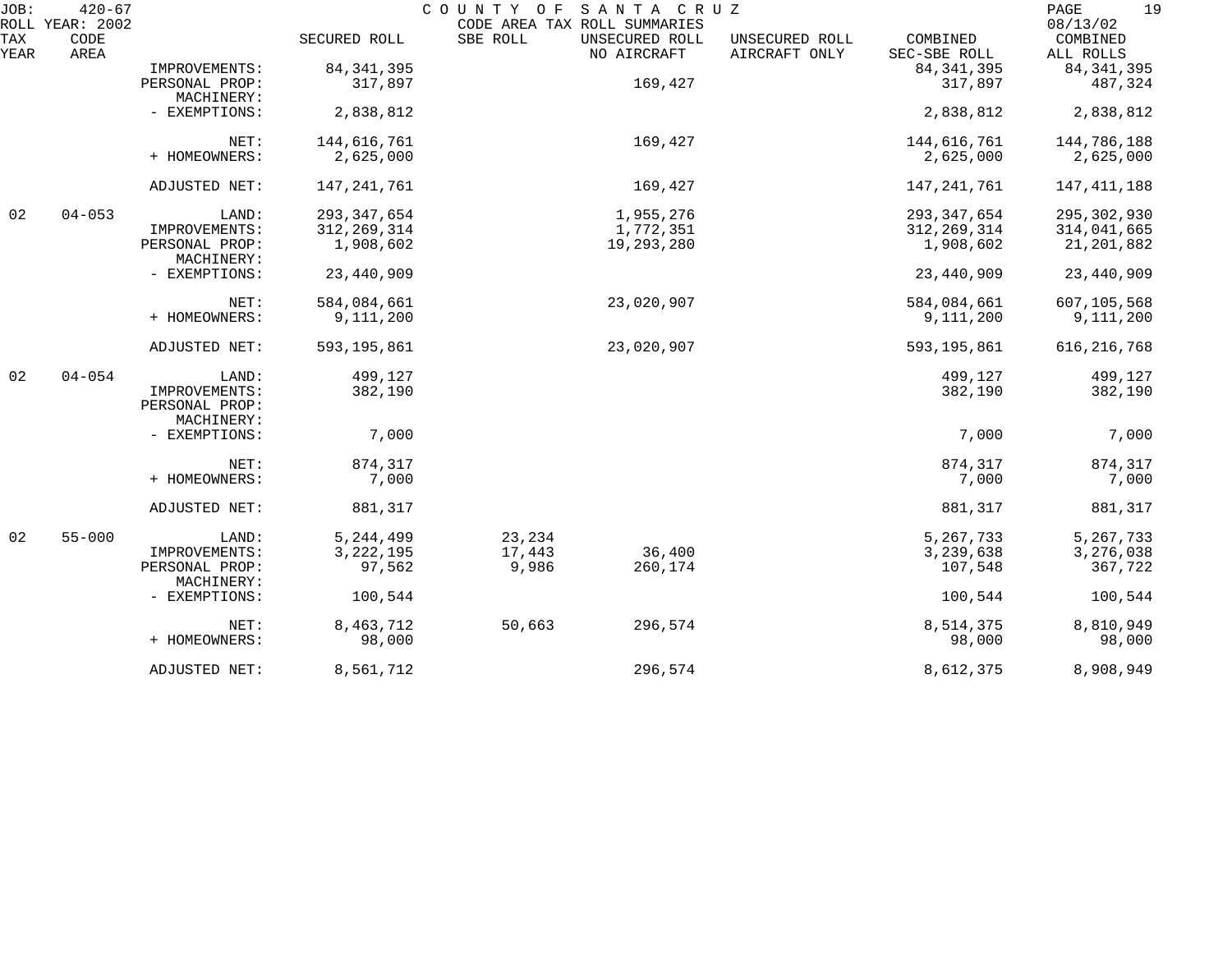| JOB:<br>ROLL | $420 - 67$<br>YEAR: 2002 |                                                                         |                                                                   | COUNTY OF<br>SANTA CRUZ<br>CODE AREA TAX ROLL SUMMARIES |                                 |                                                                     | 20<br>PAGE<br>08/13/02                                              |
|--------------|--------------------------|-------------------------------------------------------------------------|-------------------------------------------------------------------|---------------------------------------------------------|---------------------------------|---------------------------------------------------------------------|---------------------------------------------------------------------|
| TAX<br>YEAR  | CODE<br>AREA             |                                                                         | SECURED ROLL                                                      | SBE ROLL<br>UNSECURED ROLL<br>NO AIRCRAFT               | UNSECURED ROLL<br>AIRCRAFT ONLY | COMBINED<br>SEC-SBE ROLL                                            | COMBINED<br>ALL ROLLS                                               |
| 02           | $58 - 000$               | LAND:<br>IMPROVEMENTS:<br>PERSONAL PROP:<br>MACHINERY:<br>- EXEMPTIONS: | 6,231                                                             |                                                         |                                 | 6,231                                                               | 6,231                                                               |
|              |                          | NET:<br>+ HOMEOWNERS:                                                   | 6,231                                                             |                                                         |                                 | 6,231                                                               | 6,231                                                               |
|              |                          | ADJUSTED NET:                                                           | 6,231                                                             |                                                         |                                 | 6,231                                                               | 6,231                                                               |
| 02           | $58 - 001$               | LAND:<br>IMPROVEMENTS:<br>PERSONAL PROP:<br>MACHINERY:<br>- EXEMPTIONS: | 117,150,855<br>111,493,760<br>3,791,191<br>5,894,293<br>6,573,597 | 79,591<br>2,350,703<br>1,507,925                        | 7,200                           | 117,150,855<br>111, 493, 760<br>3,791,191<br>5,894,293<br>6,573,597 | 117, 230, 446<br>113,844,463<br>5,306,316<br>5,894,293<br>6,573,597 |
|              |                          | NET:<br>+ HOMEOWNERS:                                                   | 231,756,502<br>3, 217, 200                                        | 3,938,219                                               | 7,200                           | 231,756,502<br>3, 217, 200                                          | 235,701,921<br>3, 217, 200                                          |
|              |                          | ADJUSTED NET:                                                           | 234,973,702                                                       | 3,938,219                                               |                                 | 234,973,702                                                         | 238,919,121                                                         |
| 02           | $58 - 002$               | LAND:<br>IMPROVEMENTS:<br>PERSONAL PROP:<br>MACHINERY:                  | 3,669,001<br>4,379,592                                            | 34,200                                                  |                                 | 3,669,001<br>4,379,592                                              | 3,669,001<br>4,379,592<br>34,200                                    |
|              |                          | - EXEMPTIONS:                                                           | 154,000                                                           |                                                         |                                 | 154,000                                                             | 154,000                                                             |
|              |                          | NET:<br>+ HOMEOWNERS:                                                   | 7,894,593<br>154,000                                              | 34,200                                                  |                                 | 7,894,593<br>154,000                                                | 7,928,793<br>154,000                                                |
|              |                          | ADJUSTED NET:                                                           | 8,048,593                                                         | 34,200                                                  |                                 | 8,048,593                                                           | 8,082,793                                                           |
| 02           | $58 - 003$               | LAND:<br>IMPROVEMENTS:<br>PERSONAL PROP:                                | 5,514,662<br>6,076,084                                            | 26,362                                                  |                                 | 5,514,662<br>6,076,084                                              | 5,514,662<br>6,076,084<br>26,362                                    |
|              |                          | MACHINERY:<br>- EXEMPTIONS:                                             | 259,373                                                           |                                                         |                                 | 259,373                                                             | 259,373                                                             |
|              |                          | NET:<br>+ HOMEOWNERS:                                                   | 11, 331, 373<br>259,000                                           | 26,362                                                  |                                 | 11,331,373<br>259,000                                               | 11, 357, 735<br>259,000                                             |
|              |                          | ADJUSTED NET:                                                           | 11,590,373                                                        | 26,362                                                  |                                 | 11,590,373                                                          | 11,616,735                                                          |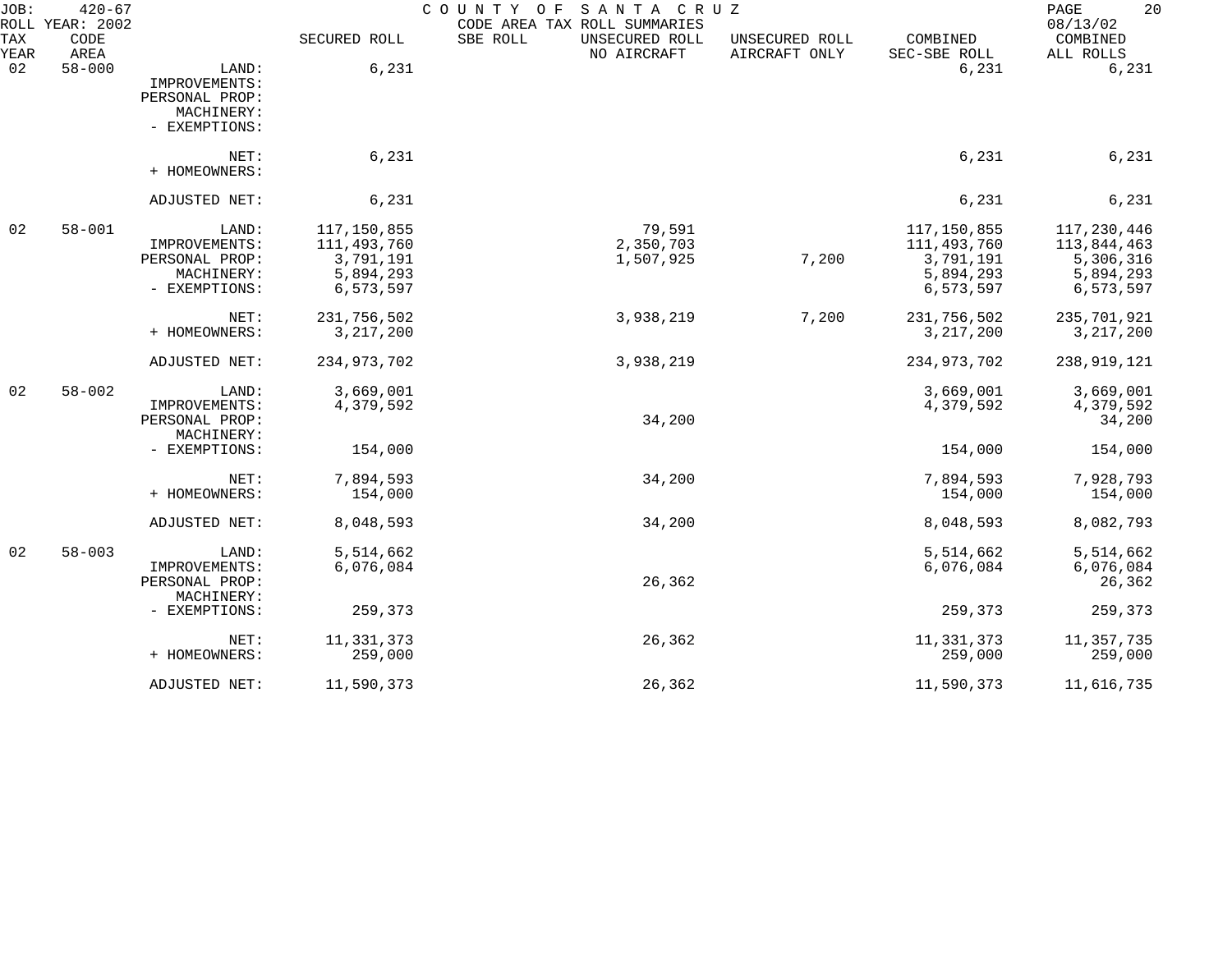| JOB:        | $420 - 67$<br>ROLL YEAR: 2002 |                                               |                          | COUNTY OF<br>SANTA CRUZ<br>CODE AREA TAX ROLL SUMMARIES |                                 |                          | 21<br>PAGE<br>08/13/02   |
|-------------|-------------------------------|-----------------------------------------------|--------------------------|---------------------------------------------------------|---------------------------------|--------------------------|--------------------------|
| TAX<br>YEAR | CODE<br>AREA                  |                                               | SECURED ROLL             | SBE ROLL<br>UNSECURED ROLL<br>NO AIRCRAFT               | UNSECURED ROLL<br>AIRCRAFT ONLY | COMBINED<br>SEC-SBE ROLL | COMBINED<br>ALL ROLLS    |
| 02          | $58 - 004$                    | LAND:<br>IMPROVEMENTS:                        | 10,896,829<br>15,841,485 |                                                         |                                 | 10,896,829<br>15,841,485 | 10,896,829<br>15,841,485 |
|             |                               | PERSONAL PROP:<br>MACHINERY:                  |                          | 41,988                                                  |                                 |                          | 41,988                   |
|             |                               | - EXEMPTIONS:                                 | 553,172                  |                                                         |                                 | 553,172                  | 553,172                  |
|             |                               | NET:<br>+ HOMEOWNERS:                         | 26, 185, 142<br>553,000  | 41,988                                                  |                                 | 26, 185, 142<br>553,000  | 26, 227, 130<br>553,000  |
|             |                               | ADJUSTED NET:                                 | 26,738,142               | 41,988                                                  |                                 | 26,738,142               | 26,780,130               |
| 02          | $58 - 005$                    | LAND:                                         | 3,572,269                |                                                         |                                 | 3,572,269                | 3,572,269                |
|             |                               | IMPROVEMENTS:<br>PERSONAL PROP:<br>MACHINERY: | 5,186,928                | 15,000                                                  |                                 | 5,186,928                | 5,186,928<br>15,000      |
|             |                               | - EXEMPTIONS:                                 | 237,050                  |                                                         |                                 | 237,050                  | 237,050                  |
|             |                               | NET:<br>+ HOMEOWNERS:                         | 8,522,147                | 15,000                                                  |                                 | 8,522,147                | 8,537,147                |
|             |                               |                                               | 133,000                  |                                                         |                                 | 133,000                  | 133,000                  |
|             |                               | ADJUSTED NET:                                 | 8,655,147                | 15,000                                                  |                                 | 8,655,147                | 8,670,147                |
| 02          | $58 - 006$                    | LAND:<br>IMPROVEMENTS:                        | 6, 143, 825<br>6,986,645 |                                                         |                                 | 6, 143, 825<br>6,986,645 | 6,143,825<br>6,986,645   |
|             |                               | PERSONAL PROP:<br>MACHINERY:                  |                          | 69,626                                                  |                                 |                          | 69,626                   |
|             |                               | - EXEMPTIONS:                                 | 203,000                  |                                                         |                                 | 203,000                  | 203,000                  |
|             |                               | NET:                                          | 12,927,470               | 69,626                                                  |                                 | 12,927,470               | 12,997,096               |
|             |                               | + HOMEOWNERS:                                 | 203,000                  |                                                         |                                 | 203,000                  | 203,000                  |
|             |                               | ADJUSTED NET:                                 | 13,130,470               | 69,626                                                  |                                 | 13, 130, 470             | 13,200,096               |
| 02          | $58 - 007$                    | LAND:                                         | 7,905,607                |                                                         |                                 | 7,905,607                | 7,905,607                |
|             |                               | IMPROVEMENTS:<br>PERSONAL PROP:<br>MACHINERY: | 8,983,586                |                                                         |                                 | 8,983,586                | 8,983,586                |
|             |                               | - EXEMPTIONS:                                 | 259,000                  |                                                         |                                 | 259,000                  | 259,000                  |
|             |                               | NET:                                          | 16,630,193               |                                                         |                                 | 16,630,193               | 16,630,193               |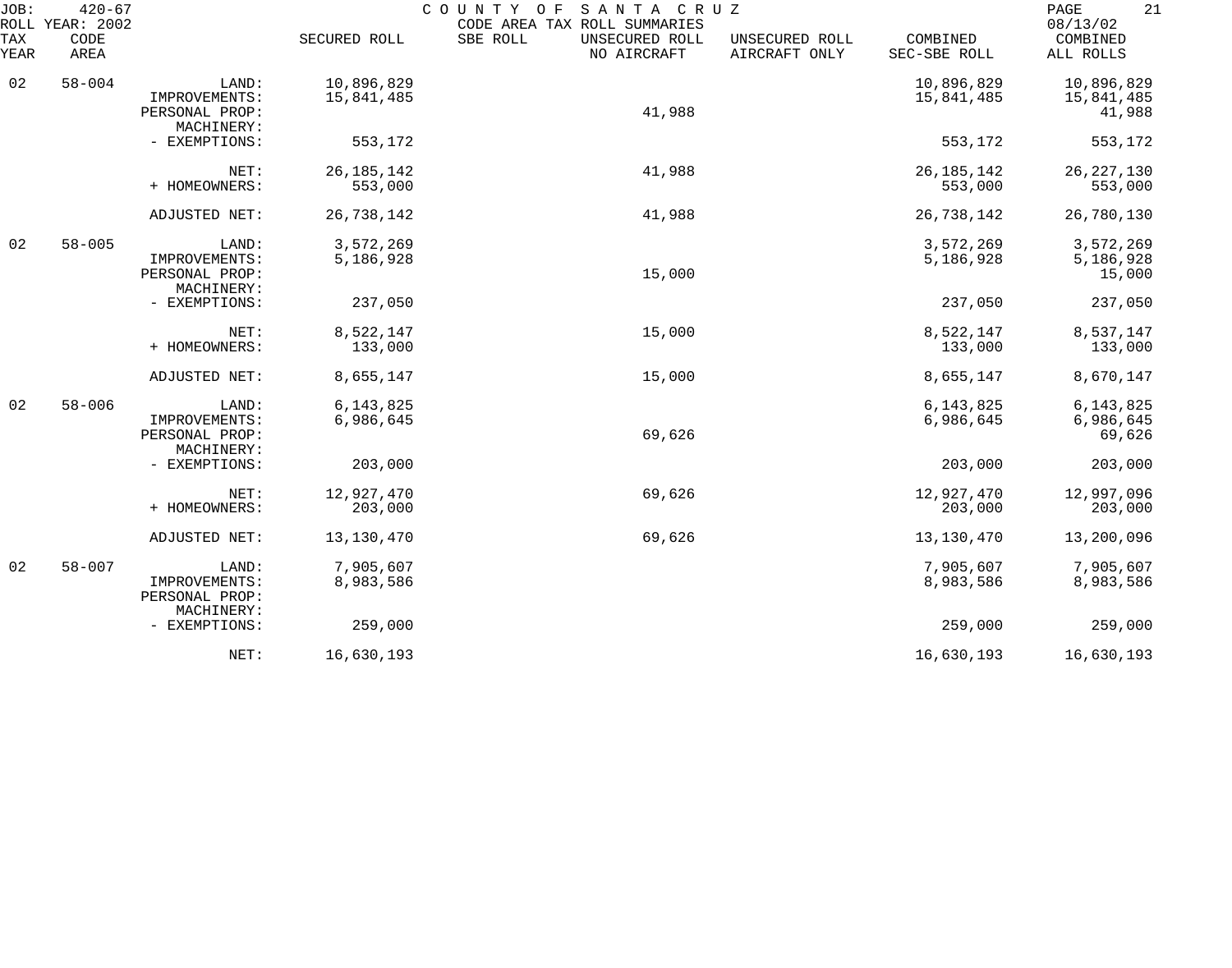| JOB:        | $420 - 67$<br>ROLL YEAR: 2002 |                                                                         |                    | COUNTY OF<br>SANTA CRUZ<br>CODE AREA TAX ROLL SUMMARIES |                                 |                          | 22<br>PAGE<br>08/13/02 |
|-------------|-------------------------------|-------------------------------------------------------------------------|--------------------|---------------------------------------------------------|---------------------------------|--------------------------|------------------------|
| TAX<br>YEAR | CODE<br>AREA                  |                                                                         | SECURED ROLL       | SBE ROLL<br>UNSECURED ROLL<br>NO AIRCRAFT               | UNSECURED ROLL<br>AIRCRAFT ONLY | COMBINED<br>SEC-SBE ROLL | COMBINED<br>ALL ROLLS  |
|             |                               | + HOMEOWNERS:                                                           | 259,000            |                                                         |                                 | 259,000                  | 259,000                |
|             |                               | ADJUSTED NET:                                                           | 16,889,193         |                                                         |                                 | 16,889,193               | 16,889,193             |
| 02          | $58 - 008$                    | LAND:                                                                   | 5,748,222          |                                                         |                                 | 5,748,222                | 5,748,222              |
|             |                               | IMPROVEMENTS:<br>PERSONAL PROP:<br>MACHINERY:                           | 8,044,920          | 10,631                                                  |                                 | 8,044,920                | 8,044,920<br>10,631    |
|             |                               | - EXEMPTIONS:                                                           | 281,561            |                                                         |                                 | 281,561                  | 281,561                |
|             |                               | NET:                                                                    | 13,511,581         | 10,631                                                  |                                 | 13,511,581               | 13,522,212             |
|             |                               | + HOMEOWNERS:                                                           | 280,000            |                                                         |                                 | 280,000                  | 280,000                |
|             |                               | ADJUSTED NET:                                                           | 13,791,581         | 10,631                                                  |                                 | 13,791,581               | 13,802,212             |
| 02          | $65 - 003$                    | LAND:<br>IMPROVEMENTS:<br>PERSONAL PROP:<br>MACHINERY:<br>- EXEMPTIONS: | 989,400            |                                                         |                                 | 989,400                  | 989,400                |
|             |                               | NET:<br>+ HOMEOWNERS:                                                   | 989,400            |                                                         |                                 | 989,400                  | 989,400                |
|             |                               | ADJUSTED NET:                                                           | 989,400            |                                                         |                                 | 989,400                  | 989,400                |
| 02          | $65 - 006$                    | LAND:<br>IMPROVEMENTS:<br>PERSONAL PROP:<br>MACHINERY:<br>- EXEMPTIONS: | 240,334<br>257,500 |                                                         |                                 | 240,334<br>257,500       | 240,334<br>257,500     |
|             |                               | NET:<br>+ HOMEOWNERS:                                                   | 497,834            |                                                         |                                 | 497,834                  | 497,834                |
|             |                               | ADJUSTED NET:                                                           | 497,834            |                                                         |                                 | 497,834                  | 497,834                |
| 02          | $65 - 007$                    | LAND:<br>IMPROVEMENTS:<br>PERSONAL PROP:                                |                    |                                                         |                                 |                          |                        |

MACHINERY: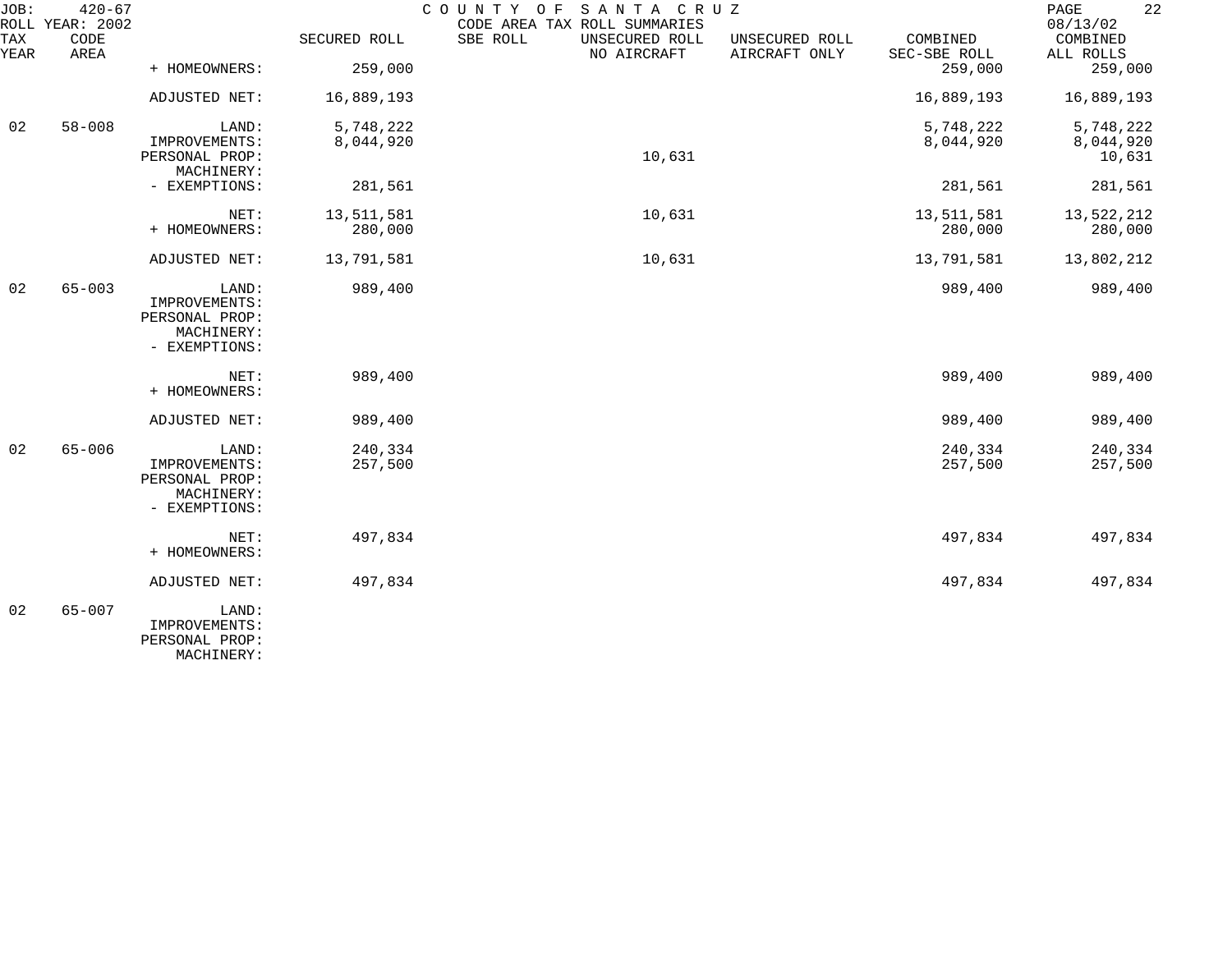| JOB:        | $420 - 67$<br>ROLL YEAR: 2002 |                                                        |                         | COUNTY OF SANTA CRUZ | CODE AREA TAX ROLL SUMMARIES  |                                 |                          | 23<br>PAGE<br>08/13/02            |
|-------------|-------------------------------|--------------------------------------------------------|-------------------------|----------------------|-------------------------------|---------------------------------|--------------------------|-----------------------------------|
| TAX<br>YEAR | CODE<br>AREA                  |                                                        | SECURED ROLL            | SBE ROLL             | UNSECURED ROLL<br>NO AIRCRAFT | UNSECURED ROLL<br>AIRCRAFT ONLY | COMBINED<br>SEC-SBE ROLL | COMBINED<br>ALL ROLLS             |
|             |                               | - EXEMPTIONS:                                          |                         |                      |                               |                                 |                          |                                   |
|             |                               | NET:<br>+ HOMEOWNERS:                                  |                         |                      |                               |                                 |                          |                                   |
|             |                               | ADJUSTED NET:                                          |                         |                      |                               |                                 |                          |                                   |
| 02          | $65 - 008$                    | LAND:<br>IMPROVEMENTS:<br>PERSONAL PROP:<br>MACHINERY: | 32,367                  |                      |                               |                                 | 32,367                   | 32,367                            |
|             |                               | - EXEMPTIONS:                                          | 1,244                   |                      |                               |                                 | 1,244                    | 1,244                             |
|             |                               | NET:<br>+ HOMEOWNERS:                                  | 31,123                  |                      |                               |                                 | 31,123                   | 31,123                            |
|             |                               | ADJUSTED NET:                                          | 31,123                  |                      |                               |                                 | 31,123                   | 31,123                            |
| 02          | $65 - 009$                    | LAND:<br>IMPROVEMENTS:<br>PERSONAL PROP:<br>MACHINERY: | 2,954,859<br>2,962,123  |                      |                               |                                 | 2,954,859<br>2,962,123   | 2,954,859<br>2,962,123            |
|             |                               | - EXEMPTIONS:                                          | 98,692                  |                      |                               |                                 | 98,692                   | 98,692                            |
|             |                               | NET:<br>+ HOMEOWNERS:                                  | 5,818,290<br>98,000     |                      |                               |                                 | 5,818,290<br>98,000      | 5,818,290<br>98,000               |
|             |                               | ADJUSTED NET:                                          | 5,916,290               |                      |                               |                                 | 5,916,290                | 5,916,290                         |
| 02          | $65 - 020$                    | LAND:<br>IMPROVEMENTS:<br>PERSONAL PROP:               | 11,094,620<br>9,781,362 |                      | 1,680<br>36,384               |                                 | 11,094,620<br>9,781,362  | 11,094,620<br>9,783,042<br>36,384 |
|             |                               | MACHINERY:<br>- EXEMPTIONS:                            | 323, 247                |                      |                               |                                 | 323,247                  | 323,247                           |
|             |                               | NET:<br>+ HOMEOWNERS:                                  | 20,552,735<br>322,000   |                      | 38,064                        |                                 | 20,552,735<br>322,000    | 20,590,799<br>322,000             |
|             |                               | ADJUSTED NET:                                          | 20,874,735              |                      | 38,064                        |                                 | 20,874,735               | 20,912,799                        |
| 02          | $65 - 021$                    | LAND:                                                  | 79,162,240              |                      | 43,251                        |                                 | 79,162,240               | 79,205,491                        |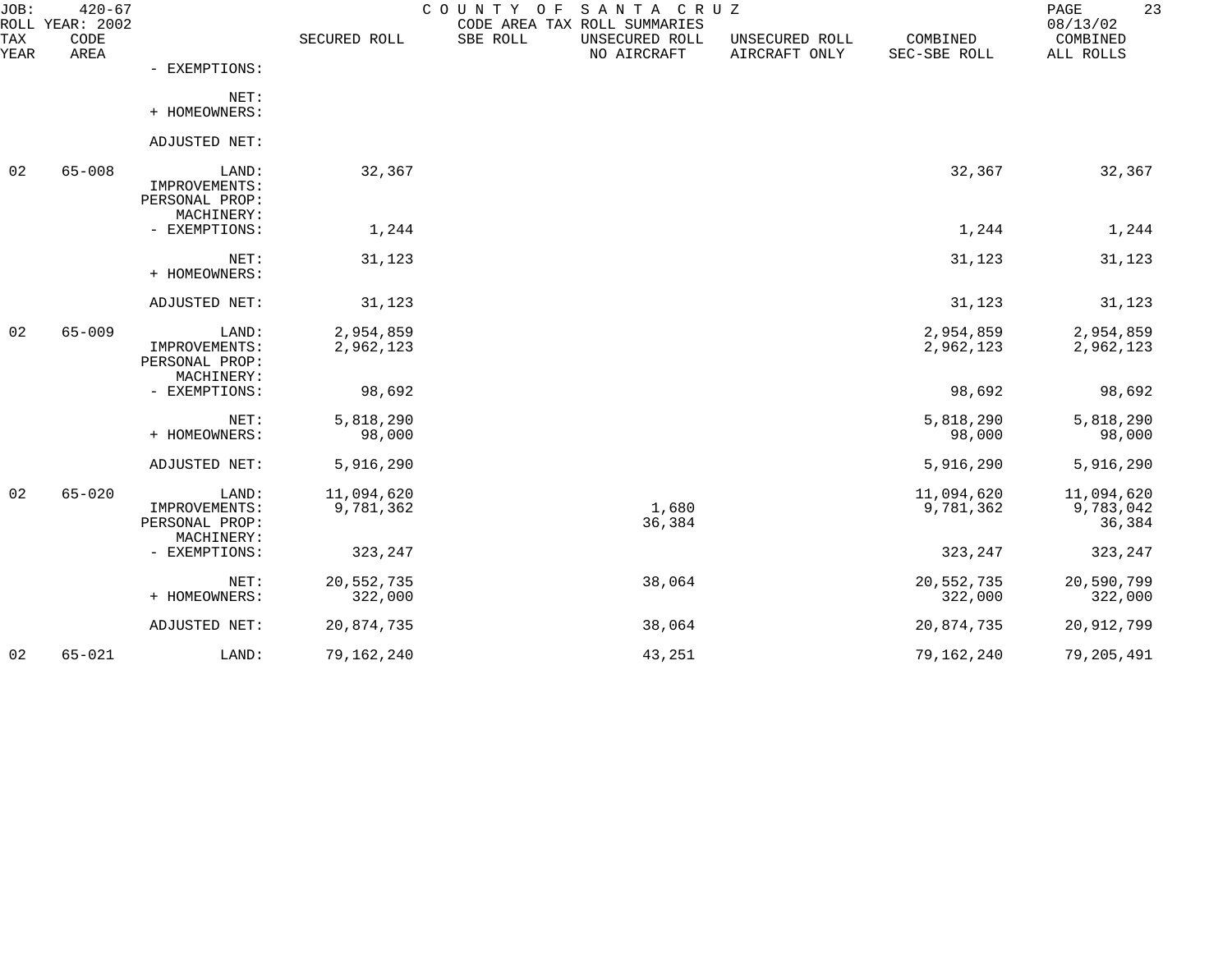| JOB:        | $420 - 67$<br>ROLL YEAR: 2002 |                                               |                          | COUNTY OF | SANTA CRUZ<br>CODE AREA TAX ROLL SUMMARIES |                                 |                          | 24<br>PAGE<br>08/13/02   |
|-------------|-------------------------------|-----------------------------------------------|--------------------------|-----------|--------------------------------------------|---------------------------------|--------------------------|--------------------------|
| TAX<br>YEAR | CODE<br>AREA                  |                                               | SECURED ROLL             | SBE ROLL  | UNSECURED ROLL<br>NO AIRCRAFT              | UNSECURED ROLL<br>AIRCRAFT ONLY | COMBINED<br>SEC-SBE ROLL | COMBINED<br>ALL ROLLS    |
|             |                               | IMPROVEMENTS:                                 | 78,404,868               |           | 212,771                                    |                                 | 78,404,868               | 78,617,639               |
|             |                               | PERSONAL PROP:<br>MACHINERY:                  | 1,058,321                |           | 961,866                                    |                                 | 1,058,321                | 2,020,187                |
|             |                               | - EXEMPTIONS:                                 | 2,207,378                |           |                                            |                                 | 2,207,378                | 2,207,378                |
|             |                               | NET:                                          | 156,418,051              |           | 1,217,888                                  |                                 | 156,418,051              | 157,635,939              |
|             |                               | + HOMEOWNERS:                                 | 1,986,600                |           |                                            |                                 | 1,986,600                | 1,986,600                |
|             |                               | ADJUSTED NET:                                 | 158,404,651              |           | 1,217,888                                  |                                 | 158,404,651              | 159,622,539              |
| 02          | $69 - 012$                    | LAND:                                         |                          | 2,230     |                                            |                                 | 2,230                    | 2,230                    |
|             |                               | IMPROVEMENTS:                                 |                          | 1,674     |                                            |                                 | 1,674                    | 1,674                    |
|             |                               | PERSONAL PROP:<br>MACHINERY:<br>- EXEMPTIONS: |                          | 958       |                                            |                                 | 958                      | 958                      |
|             |                               | NET:                                          |                          | 4,862     |                                            |                                 | 4,862                    | 4,862                    |
|             |                               | + HOMEOWNERS:                                 |                          |           |                                            |                                 |                          |                          |
|             |                               | ADJUSTED NET:                                 |                          |           |                                            |                                 | 4,862                    | 4,862                    |
| 02          | $69 - 013$                    | LAND:<br>IMPROVEMENTS:                        | 18,486,655<br>14,484,582 |           |                                            |                                 | 18,486,655<br>14,484,582 | 18,486,655<br>14,484,582 |
|             |                               | PERSONAL PROP:<br>MACHINERY:                  |                          |           |                                            |                                 |                          |                          |
|             |                               | - EXEMPTIONS:                                 | 105,000                  |           |                                            |                                 | 105,000                  | 105,000                  |
|             |                               | NET:                                          | 32,866,237               |           |                                            |                                 | 32,866,237               | 32,866,237               |
|             |                               | + HOMEOWNERS:                                 | 105,000                  |           |                                            |                                 | 105,000                  | 105,000                  |
|             |                               | ADJUSTED NET:                                 | 32,971,237               |           |                                            |                                 | 32,971,237               | 32,971,237               |
| 02          | $69 - 015$                    | LAND:                                         |                          | 3,163     |                                            |                                 | 3,163                    | 3,163                    |
|             |                               | IMPROVEMENTS:                                 |                          | 2,374     |                                            |                                 | 2,374                    | 2,374                    |
|             |                               | PERSONAL PROP:<br>MACHINERY:                  |                          | 1,359     |                                            |                                 | 1,359                    | 1,359                    |
|             |                               | - EXEMPTIONS:                                 |                          |           |                                            |                                 |                          |                          |
|             |                               | NET:                                          |                          | 6,896     |                                            |                                 | 6,896                    | 6,896                    |
|             |                               | + HOMEOWNERS:                                 |                          |           |                                            |                                 |                          |                          |
|             |                               | ADJUSTED NET:                                 |                          |           |                                            |                                 | 6,896                    | 6,896                    |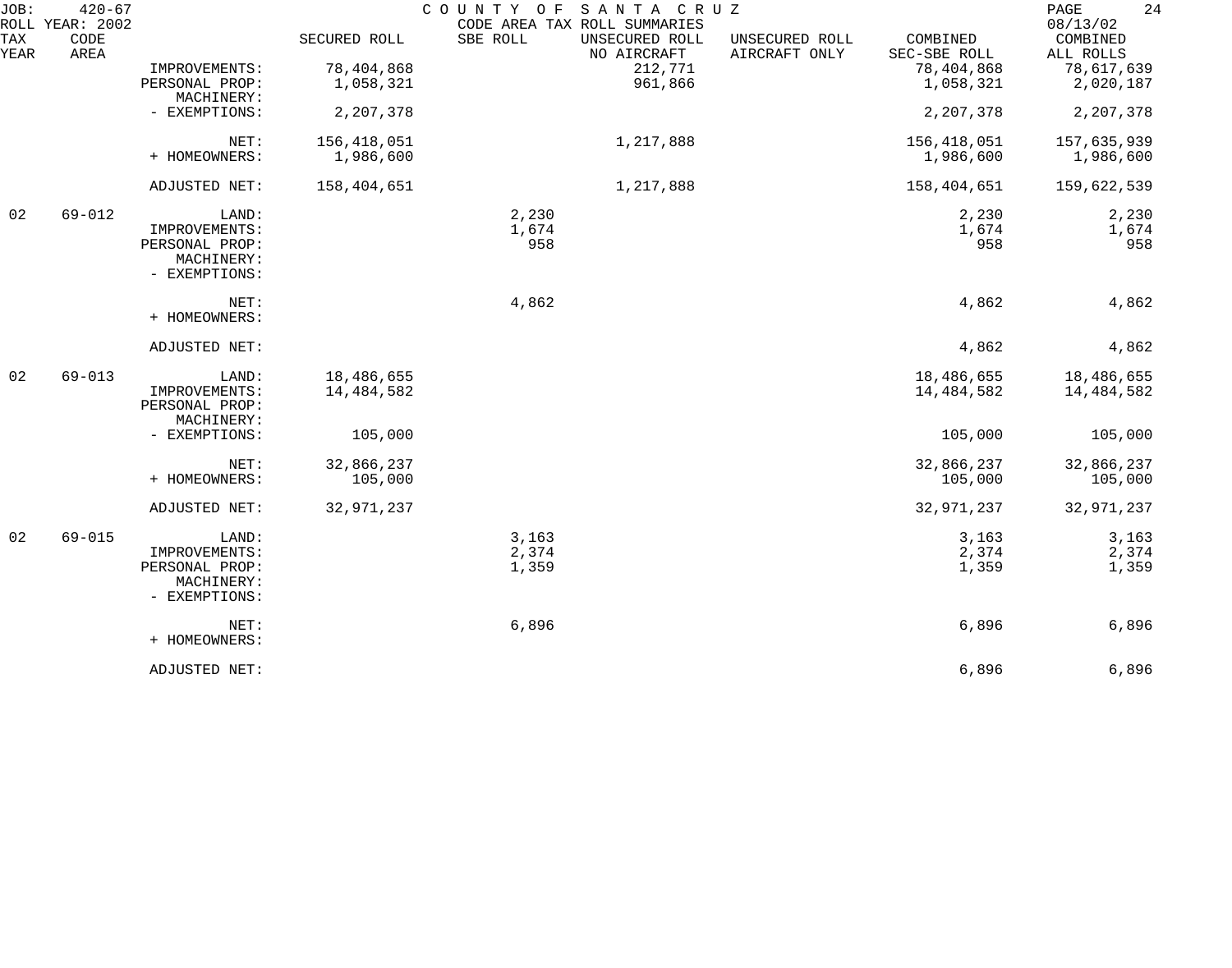| JOB:        | $420 - 67$<br>ROLL YEAR: 2002 |                |              | COUNTY OF | SANTA CRUZ<br>CODE AREA TAX ROLL SUMMARIES |                                 |                          | 25<br>PAGE<br>08/13/02 |
|-------------|-------------------------------|----------------|--------------|-----------|--------------------------------------------|---------------------------------|--------------------------|------------------------|
| TAX<br>YEAR | CODE<br>AREA                  |                | SECURED ROLL | SBE ROLL  | UNSECURED ROLL<br>NO AIRCRAFT              | UNSECURED ROLL<br>AIRCRAFT ONLY | COMBINED<br>SEC-SBE ROLL | COMBINED<br>ALL ROLLS  |
| 02          | $69 - 016$                    | LAND:          | 195,789      |           |                                            |                                 | 195,789                  | 195,789                |
|             |                               | IMPROVEMENTS:  | 929,713      |           |                                            |                                 | 929,713                  | 929,713                |
|             |                               | PERSONAL PROP: |              |           |                                            |                                 |                          |                        |
|             |                               | MACHINERY:     |              |           |                                            |                                 |                          |                        |
|             |                               | - EXEMPTIONS:  | 1,125,502    |           |                                            |                                 | 1,125,502                | 1,125,502              |
|             |                               | NET:           |              |           |                                            |                                 |                          |                        |
|             |                               | + HOMEOWNERS:  |              |           |                                            |                                 |                          |                        |
|             |                               | ADJUSTED NET:  |              |           |                                            |                                 |                          |                        |
| 02          | $69 - 019$                    | LAND:          |              |           |                                            |                                 |                          |                        |
|             |                               | IMPROVEMENTS:  |              |           |                                            |                                 |                          |                        |
|             |                               | PERSONAL PROP: |              |           |                                            |                                 |                          |                        |
|             |                               | MACHINERY:     |              |           |                                            |                                 |                          |                        |
|             |                               | - EXEMPTIONS:  |              |           |                                            |                                 |                          |                        |
|             |                               | NET:           |              |           |                                            |                                 |                          |                        |
|             |                               | + HOMEOWNERS:  |              |           |                                            |                                 |                          |                        |
|             |                               | ADJUSTED NET:  |              |           |                                            |                                 |                          |                        |
| 02          | $69 - 020$                    | LAND:          | 5,980,616    |           |                                            |                                 | 5,980,616                | 5,980,616              |
|             |                               | IMPROVEMENTS:  | 3,149,920    |           |                                            |                                 | 3,149,920                | 3,149,920              |
|             |                               | PERSONAL PROP: |              |           |                                            |                                 |                          |                        |
|             |                               | MACHINERY:     |              |           |                                            |                                 |                          |                        |
|             |                               | - EXEMPTIONS:  | 56,000       |           |                                            |                                 | 56,000                   | 56,000                 |
|             |                               | NET:           | 9,074,536    |           |                                            |                                 | 9,074,536                | 9,074,536              |
|             |                               | + HOMEOWNERS:  | 56,000       |           |                                            |                                 | 56,000                   | 56,000                 |
|             |                               | ADJUSTED NET:  | 9,130,536    |           |                                            |                                 | 9,130,536                | 9,130,536              |
| 02          | $69 - 022$                    | LAND:          | 445,786      |           |                                            |                                 | 445,786                  | 445,786                |
|             |                               | IMPROVEMENTS:  | 4,056        |           |                                            |                                 | 4,056                    | 4,056                  |
|             |                               | PERSONAL PROP: |              |           |                                            |                                 |                          |                        |
|             |                               | MACHINERY:     |              |           |                                            |                                 |                          |                        |
|             |                               | - EXEMPTIONS:  |              |           |                                            |                                 |                          |                        |
|             |                               | NET:           | 449,842      |           |                                            |                                 | 449,842                  | 449,842                |
|             |                               | + HOMEOWNERS:  |              |           |                                            |                                 |                          |                        |
|             |                               | ADJUSTED NET:  | 449,842      |           |                                            |                                 | 449,842                  | 449,842                |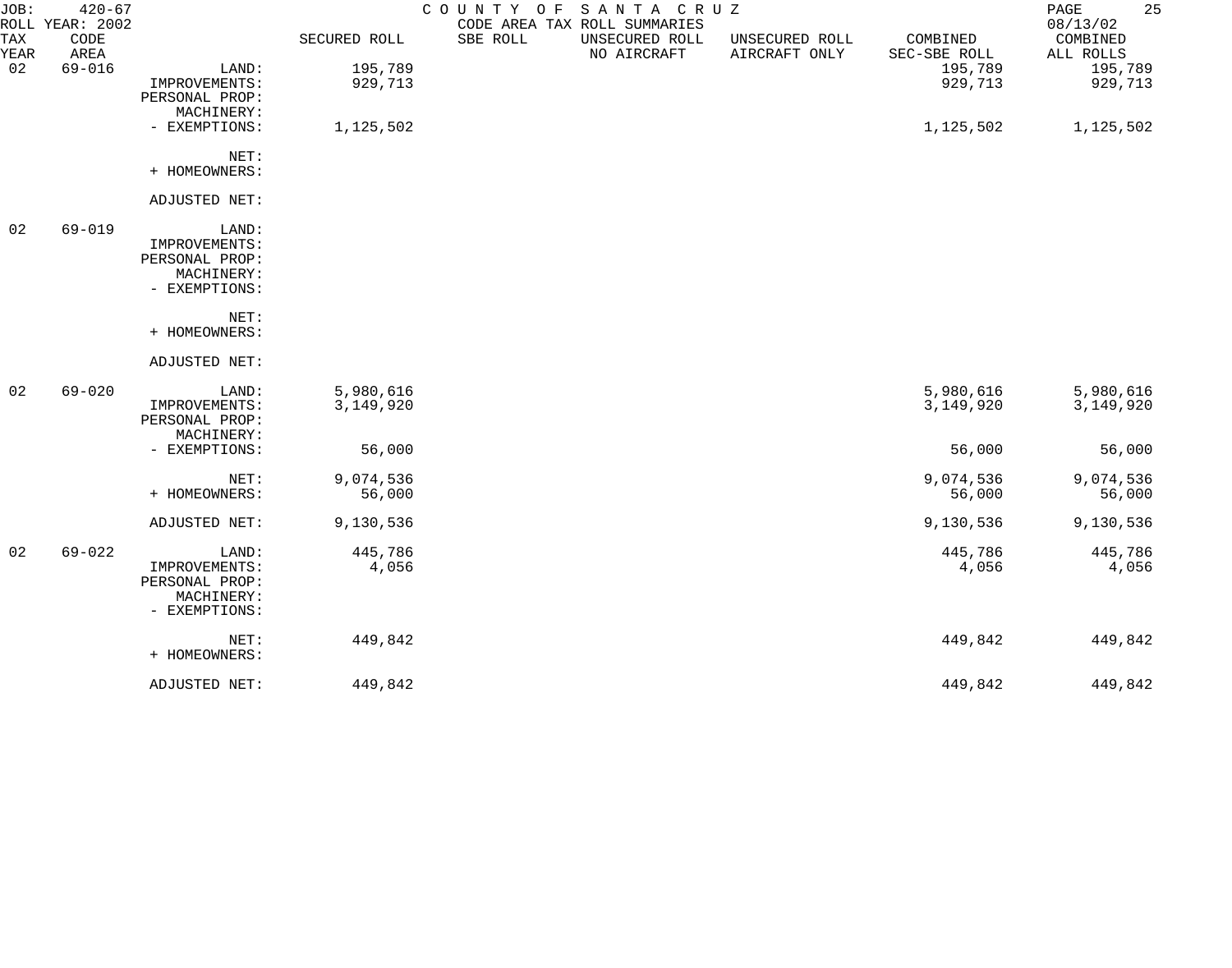| JOB:        | $420 - 67$<br>ROLL YEAR: 2002 |                                               |                       | COUNTY OF<br>SANTA CRUZ<br>CODE AREA TAX ROLL SUMMARIES |                                 |                          | 26<br>PAGE<br>08/13/02 |
|-------------|-------------------------------|-----------------------------------------------|-----------------------|---------------------------------------------------------|---------------------------------|--------------------------|------------------------|
| TAX<br>YEAR | CODE<br>AREA                  |                                               | SECURED ROLL          | SBE ROLL<br>UNSECURED ROLL<br>NO AIRCRAFT               | UNSECURED ROLL<br>AIRCRAFT ONLY | COMBINED<br>SEC-SBE ROLL | COMBINED<br>ALL ROLLS  |
| 02          | $69 - 023$                    | LAND:                                         | 25,838,471            |                                                         |                                 | 25,838,471               | 25,838,471             |
|             |                               | IMPROVEMENTS:<br>PERSONAL PROP:<br>MACHINERY: | 14,834,593            |                                                         |                                 | 14,834,593               | 14,834,593             |
|             |                               | - EXEMPTIONS:                                 | 165,963               |                                                         |                                 | 165,963                  | 165,963                |
|             |                               | NET:<br>+ HOMEOWNERS:                         | 40,507,101<br>161,000 |                                                         |                                 | 40,507,101<br>161,000    | 40,507,101<br>161,000  |
|             |                               | ADJUSTED NET:                                 | 40,668,101            |                                                         |                                 | 40,668,101               | 40,668,101             |
| 02          | $69 - 029$                    | LAND:                                         | 16,094,581            |                                                         |                                 | 16,094,581               | 16,094,581             |
|             |                               | IMPROVEMENTS:<br>PERSONAL PROP:               | 15,810,229            | 39,096                                                  |                                 | 15,810,229               | 15,810,229<br>39,096   |
|             |                               | MACHINERY:<br>- EXEMPTIONS:                   | 280,000               |                                                         |                                 | 280,000                  | 280,000                |
|             |                               | NET:<br>+ HOMEOWNERS:                         | 31,624,810<br>280,000 | 39,096                                                  |                                 | 31,624,810<br>280,000    | 31,663,906<br>280,000  |
|             |                               | ADJUSTED NET:                                 | 31,904,810            | 39,096                                                  |                                 | 31,904,810               | 31,943,906             |
| 02          | $69 - 030$                    | LAND:<br>IMPROVEMENTS:                        |                       |                                                         |                                 |                          |                        |
|             |                               | PERSONAL PROP:                                |                       |                                                         |                                 |                          |                        |
|             |                               | MACHINERY:<br>- EXEMPTIONS:                   |                       |                                                         |                                 |                          |                        |
|             |                               | NET:<br>+ HOMEOWNERS:                         |                       |                                                         |                                 |                          |                        |
|             |                               | ADJUSTED NET:                                 |                       |                                                         |                                 |                          |                        |
| 02          | $69 - 032$                    | LAND:                                         | 5,824,387             |                                                         |                                 | 5,824,387                | 5,824,387              |
|             |                               | IMPROVEMENTS:<br>PERSONAL PROP:               | 6,388,219             | 32,675                                                  |                                 | 6,388,219                | 6,388,219<br>32,675    |
|             |                               | MACHINERY:<br>- EXEMPTIONS:                   | 210,530               |                                                         |                                 | 210,530                  | 210,530                |
|             |                               | NET:                                          | 12,002,076            | 32,675                                                  |                                 | 12,002,076               | 12,034,751             |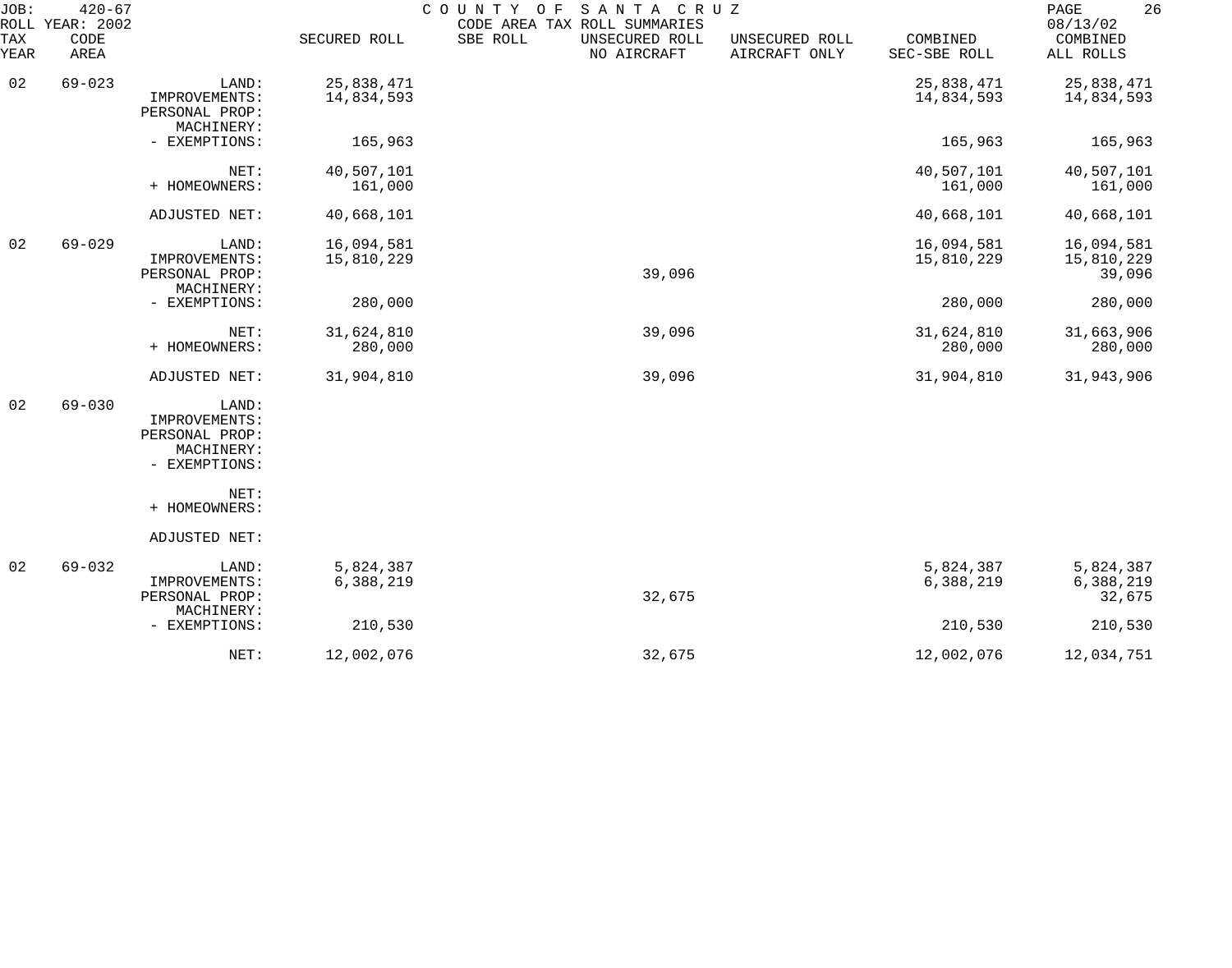| JOB:        | $420 - 67$<br>ROLL YEAR: 2002 |                                                        |                         | COUNTY<br>SANTA CRUZ<br>O F<br>CODE AREA TAX ROLL SUMMARIES |                                 |                          | 27<br>$\mathop{\mathrm{PAGE}}$<br>08/13/02 |
|-------------|-------------------------------|--------------------------------------------------------|-------------------------|-------------------------------------------------------------|---------------------------------|--------------------------|--------------------------------------------|
| TAX<br>YEAR | CODE<br>AREA                  |                                                        | SECURED ROLL            | SBE ROLL<br>UNSECURED ROLL<br>NO AIRCRAFT                   | UNSECURED ROLL<br>AIRCRAFT ONLY | COMBINED<br>SEC-SBE ROLL | COMBINED<br>ALL ROLLS                      |
|             |                               | + HOMEOWNERS:                                          | 210,000                 |                                                             |                                 | 210,000                  | 210,000                                    |
|             |                               | ADJUSTED NET:                                          | 12, 212, 076            | 32,675                                                      |                                 | 12, 212, 076             | 12,244,751                                 |
| 02          | $69 - 038$                    | LAND:                                                  | 9,018,000               |                                                             |                                 | 9,018,000                | 9,018,000                                  |
|             |                               | IMPROVEMENTS:<br>PERSONAL PROP:<br>MACHINERY:          | 8,883,943               | 24,712                                                      |                                 | 8,883,943                | 8,883,943<br>24,712                        |
|             |                               | - EXEMPTIONS:                                          | 310,074                 |                                                             |                                 | 310,074                  | 310,074                                    |
|             |                               | NET:                                                   | 17,591,869              | 24,712                                                      |                                 | 17,591,869               | 17,616,581                                 |
|             |                               | + HOMEOWNERS:                                          | 308,000                 |                                                             |                                 | 308,000                  | 308,000                                    |
|             |                               | ADJUSTED NET:                                          | 17,899,869              | 24,712                                                      |                                 | 17,899,869               | 17,924,581                                 |
| 02          | $69 - 048$                    | LAND:                                                  | 5, 263, 451             |                                                             |                                 | 5, 263, 451              | 5, 263, 451                                |
|             |                               | IMPROVEMENTS:<br>PERSONAL PROP:<br>MACHINERY:          | 6,112,000               | 15,328                                                      |                                 | 6,112,000                | 6,112,000<br>15,328                        |
|             |                               | - EXEMPTIONS:                                          | 205,927                 |                                                             |                                 | 205,927                  | 205,927                                    |
|             |                               | NET:                                                   | 11, 169, 524            | 15,328                                                      |                                 | 11,169,524               | 11,184,852                                 |
|             |                               | + HOMEOWNERS:                                          | 154,000                 |                                                             |                                 | 154,000                  | 154,000                                    |
|             |                               | ADJUSTED NET:                                          | 11,323,524              | 15,328                                                      |                                 | 11,323,524               | 11,338,852                                 |
| 02          | $69 - 049$                    | LAND:                                                  | 459,816                 |                                                             |                                 | 459,816                  | 459,816                                    |
|             |                               | IMPROVEMENTS:<br>PERSONAL PROP:<br>MACHINERY:          | 718,951                 |                                                             |                                 | 718,951                  | 718,951                                    |
|             |                               | - EXEMPTIONS:                                          | 28,000                  |                                                             |                                 | 28,000                   | 28,000                                     |
|             |                               | NET:                                                   | 1,150,767               |                                                             |                                 | 1,150,767                | 1,150,767                                  |
|             |                               | + HOMEOWNERS:                                          | 28,000                  |                                                             |                                 | 28,000                   | 28,000                                     |
|             |                               | ADJUSTED NET:                                          | 1,178,767               |                                                             |                                 | 1,178,767                | 1,178,767                                  |
| 02          | $69 - 050$                    | LAND:<br>IMPROVEMENTS:<br>PERSONAL PROP:<br>MACHINERY: | 10,198,633<br>3,988,702 |                                                             |                                 | 10,198,633<br>3,988,702  | 10,198,633<br>3,988,702                    |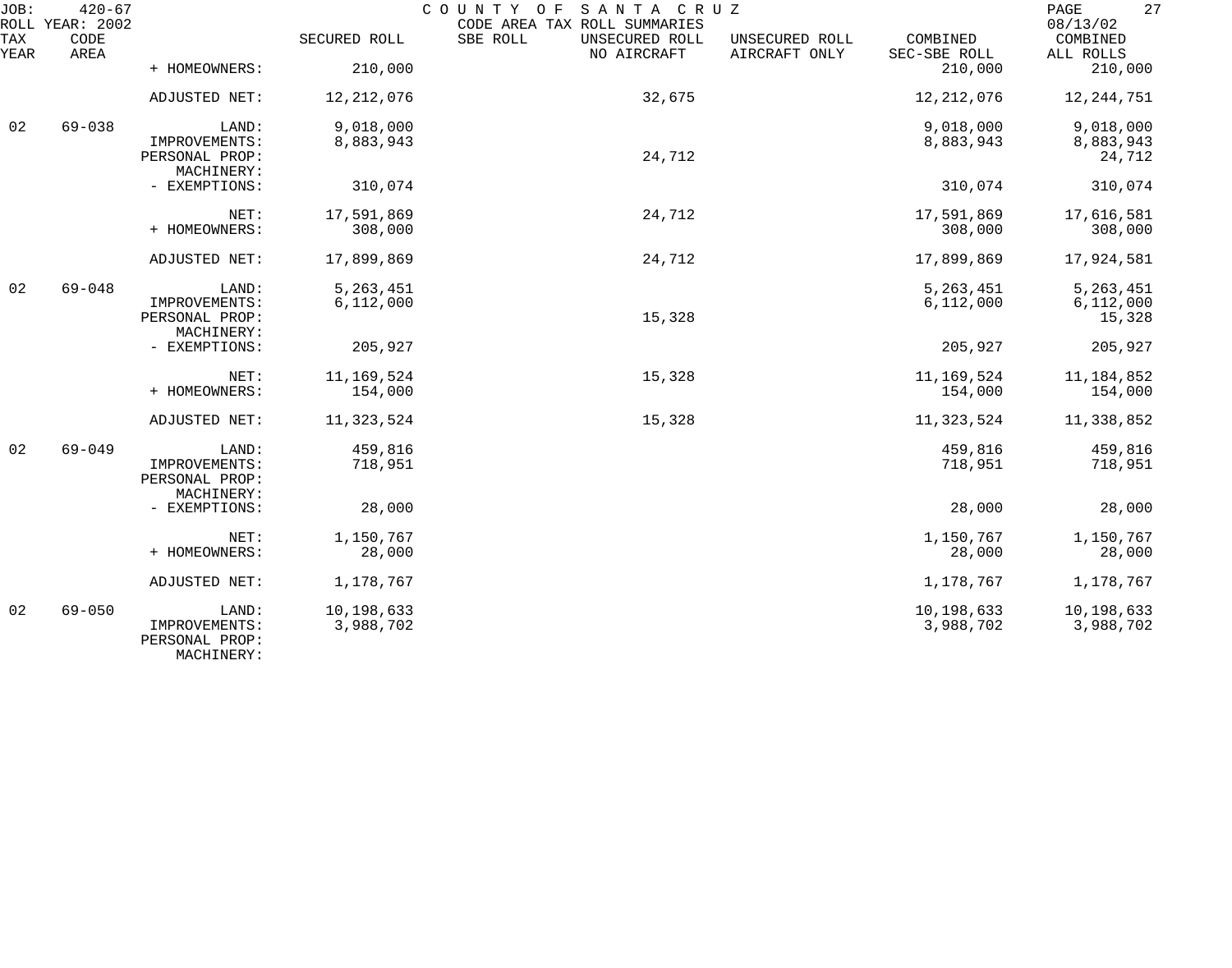| JOB:        | $420 - 67$<br>ROLL YEAR: 2002 |                              |              | COUNTY OF SANTA CRUZ<br>CODE AREA TAX ROLL SUMMARIES |                                 |                          | 28<br>PAGE<br>08/13/02 |
|-------------|-------------------------------|------------------------------|--------------|------------------------------------------------------|---------------------------------|--------------------------|------------------------|
| TAX<br>YEAR | CODE<br>AREA                  |                              | SECURED ROLL | SBE ROLL<br>UNSECURED ROLL<br>NO AIRCRAFT            | UNSECURED ROLL<br>AIRCRAFT ONLY | COMBINED<br>SEC-SBE ROLL | COMBINED<br>ALL ROLLS  |
|             |                               | - EXEMPTIONS:                | 62,300       |                                                      |                                 | 62,300                   | 62,300                 |
|             |                               | NET:                         | 14, 125, 035 |                                                      |                                 | 14, 125, 035             | 14, 125, 035           |
|             |                               | + HOMEOWNERS:                | 61,600       |                                                      |                                 | 61,600                   | 61,600                 |
|             |                               | ADJUSTED NET:                | 14,186,635   |                                                      |                                 | 14,186,635               | 14,186,635             |
| 02          | $69 - 051$                    | LAND:                        |              |                                                      |                                 |                          |                        |
|             |                               | IMPROVEMENTS:                |              |                                                      |                                 |                          |                        |
|             |                               | PERSONAL PROP:<br>MACHINERY: |              |                                                      |                                 |                          |                        |
|             |                               | - EXEMPTIONS:                |              |                                                      |                                 |                          |                        |
|             |                               | NET:                         |              |                                                      |                                 |                          |                        |
|             |                               | + HOMEOWNERS:                |              |                                                      |                                 |                          |                        |
|             |                               | ADJUSTED NET:                |              |                                                      |                                 |                          |                        |
| 02          | $69 - 070$                    | LAND:                        | 31, 351, 805 |                                                      |                                 | 31, 351, 805             | 31, 351, 805           |
|             |                               | IMPROVEMENTS:                | 21,384,206   |                                                      |                                 | 21,384,206               | 21,384,206             |
|             |                               | PERSONAL PROP:               | 264,426      | 108,357                                              |                                 | 264,426                  | 372,783                |
|             |                               | MACHINERY:                   |              |                                                      |                                 |                          |                        |
|             |                               | - EXEMPTIONS:                | 3,835,649    |                                                      |                                 | 3,835,649                | 3,835,649              |
|             |                               | NET:                         | 49, 164, 788 | 108,357                                              |                                 | 49, 164, 788             | 49, 273, 145           |
|             |                               | + HOMEOWNERS:                | 693,000      |                                                      |                                 | 693,000                  | 693,000                |
|             |                               | ADJUSTED NET:                | 49,857,788   | 108,357                                              |                                 | 49,857,788               | 49,966,145             |
| 02          | $69 - 071$                    | LAND:                        | 163,804      |                                                      |                                 | 163,804                  | 163,804                |
|             |                               | IMPROVEMENTS:                | 441,415      |                                                      |                                 | 441,415                  | 441,415                |
|             |                               | PERSONAL PROP:               | 53,287       |                                                      |                                 | 53,287                   | 53,287                 |
|             |                               | MACHINERY:                   |              |                                                      |                                 |                          |                        |
|             |                               | - EXEMPTIONS:                | 653,543      |                                                      |                                 | 653,543                  | 653,543                |
|             |                               | NET:                         | 4,963        |                                                      |                                 | 4,963                    | 4,963                  |
|             |                               | + HOMEOWNERS:                |              |                                                      |                                 |                          |                        |
|             |                               | ADJUSTED NET:                | 4,963        |                                                      |                                 | 4,963                    | 4,963                  |
| 02          | $69 - 072$                    | LAND:                        | 227,483      |                                                      |                                 | 227,483                  | 227,483                |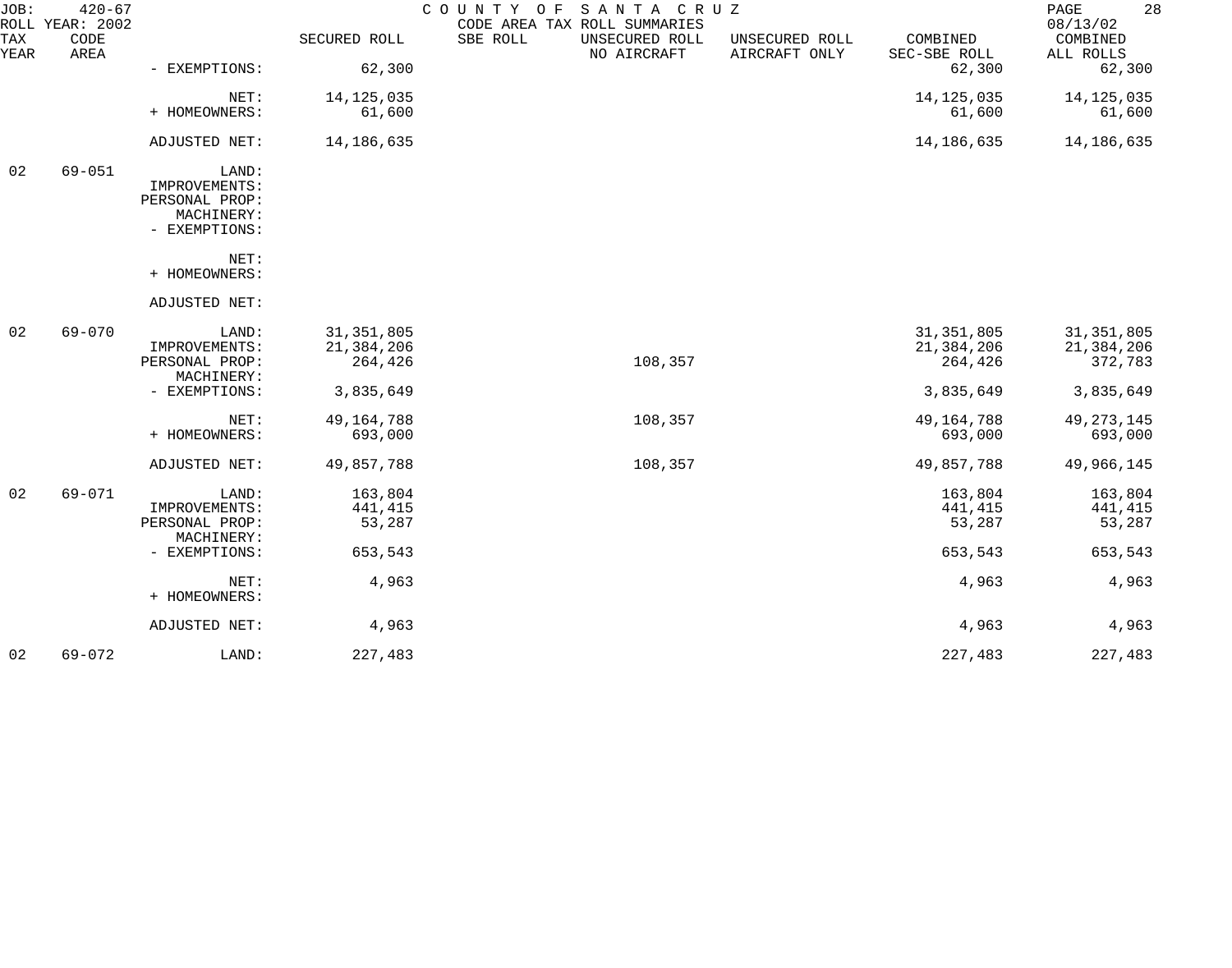| JOB:        | $420 - 67$<br>ROLL YEAR: 2002 |                                                                         |                          | COUNTY OF SANTA CRUZ<br>CODE AREA TAX ROLL SUMMARIES |                                 |                          | 29<br>PAGE<br>08/13/02             |
|-------------|-------------------------------|-------------------------------------------------------------------------|--------------------------|------------------------------------------------------|---------------------------------|--------------------------|------------------------------------|
| TAX<br>YEAR | CODE<br>AREA                  |                                                                         | SECURED ROLL             | SBE ROLL<br>UNSECURED ROLL<br>NO AIRCRAFT            | UNSECURED ROLL<br>AIRCRAFT ONLY | COMBINED<br>SEC-SBE ROLL | COMBINED<br>ALL ROLLS              |
|             |                               | IMPROVEMENTS:<br>PERSONAL PROP:                                         | 244,015                  |                                                      |                                 | 244,015                  | 244,015                            |
|             |                               | MACHINERY:<br>- EXEMPTIONS:                                             | 17,140                   |                                                      |                                 | 17,140                   | 17,140                             |
|             |                               | NET:                                                                    | 454,358                  |                                                      |                                 | 454,358                  | 454,358                            |
|             |                               | + HOMEOWNERS:                                                           | 14,000                   |                                                      |                                 | 14,000                   | 14,000                             |
|             |                               | ADJUSTED NET:                                                           | 468,358                  |                                                      |                                 | 468,358                  | 468,358                            |
| 02          | $69 - 074$                    | LAND:<br>IMPROVEMENTS:<br>PERSONAL PROP:<br>MACHINERY:                  | 44,691                   |                                                      |                                 | 44,691                   | 44,691                             |
|             |                               | - EXEMPTIONS:                                                           | 44,691                   |                                                      |                                 | 44,691                   | 44,691                             |
|             |                               | NET:<br>+ HOMEOWNERS:                                                   |                          |                                                      |                                 |                          |                                    |
|             |                               | ADJUSTED NET:                                                           |                          |                                                      |                                 |                          |                                    |
| 02          | $69 - 075$                    | LAND:<br>IMPROVEMENTS:<br>PERSONAL PROP:<br>MACHINERY:<br>- EXEMPTIONS: | 243,368<br>81,585        |                                                      |                                 | 243,368<br>81,585        | 243,368<br>81,585                  |
|             |                               | NET:<br>+ HOMEOWNERS:                                                   | 324,953                  |                                                      |                                 | 324,953                  | 324,953                            |
|             |                               | ADJUSTED NET:                                                           | 324,953                  |                                                      |                                 | 324,953                  | 324,953                            |
| 02          | $69 - 077$                    | LAND:<br>IMPROVEMENTS:<br>PERSONAL PROP:<br>MACHINERY:                  | 17,901,588<br>16,368,281 | 15,500                                               |                                 | 17,901,588<br>16,368,281 | 17,901,588<br>16,368,281<br>15,500 |
|             |                               | - EXEMPTIONS:                                                           | 988,976                  |                                                      |                                 | 988,976                  | 988,976                            |
|             |                               | NET:<br>+ HOMEOWNERS:                                                   | 33, 280, 893<br>847,000  | 15,500                                               |                                 | 33,280,893<br>847,000    | 33, 296, 393<br>847,000            |
|             |                               |                                                                         |                          |                                                      |                                 |                          |                                    |
|             |                               | ADJUSTED NET:                                                           | 34, 127, 893             | 15,500                                               |                                 | 34, 127, 893             | 34, 143, 393                       |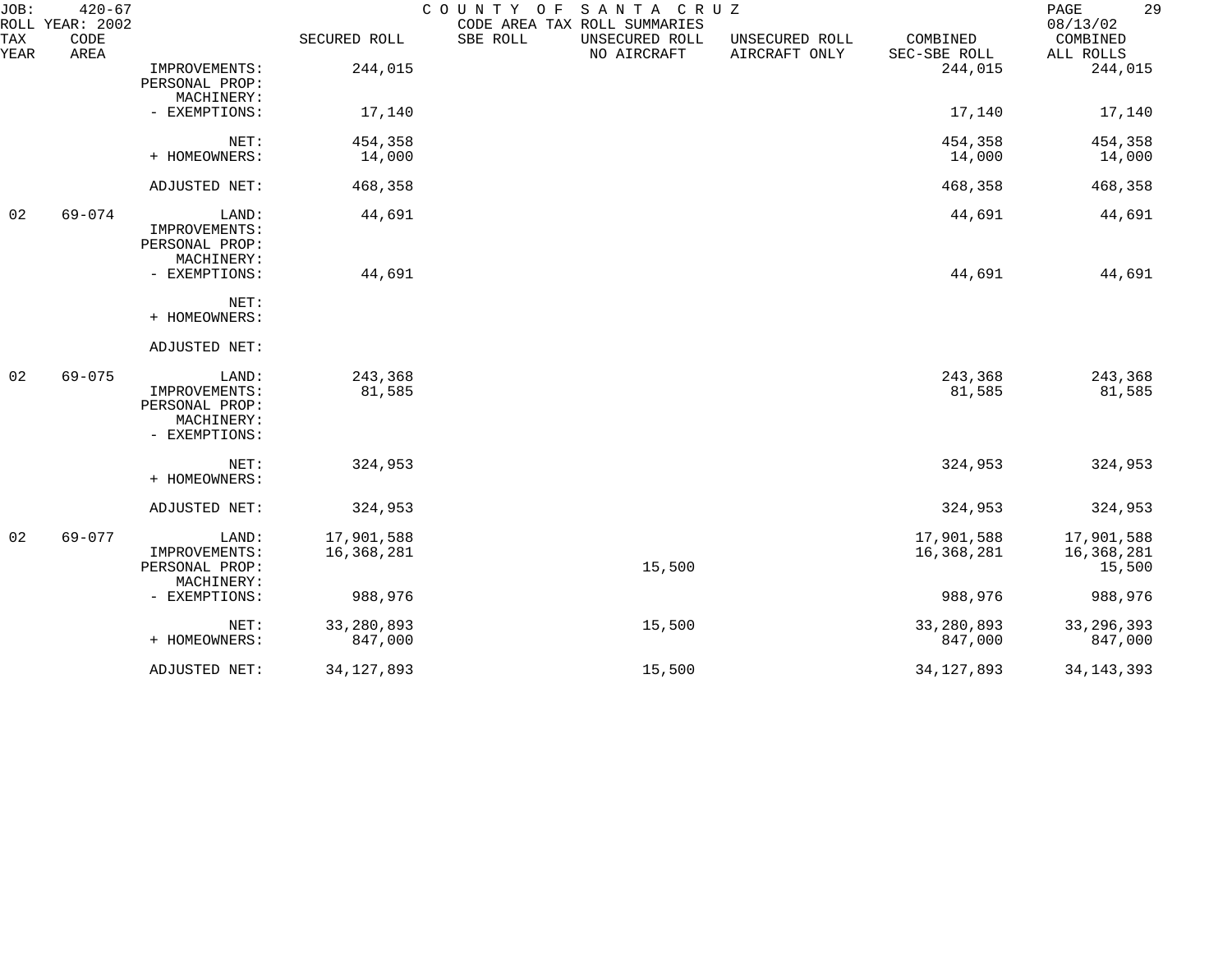| JOB:        | $420 - 67$<br>ROLL YEAR: 2002 |                                 |              | COUNTY OF | SANTA CRUZ<br>CODE AREA TAX ROLL SUMMARIES |                                 |                          | 30<br>PAGE<br>08/13/02 |
|-------------|-------------------------------|---------------------------------|--------------|-----------|--------------------------------------------|---------------------------------|--------------------------|------------------------|
| TAX<br>YEAR | CODE<br>AREA                  |                                 | SECURED ROLL | SBE ROLL  | UNSECURED ROLL<br>NO AIRCRAFT              | UNSECURED ROLL<br>AIRCRAFT ONLY | COMBINED<br>SEC-SBE ROLL | COMBINED<br>ALL ROLLS  |
| 02          | $69 - 078$                    | LAND:                           |              |           |                                            |                                 |                          |                        |
|             |                               | IMPROVEMENTS:                   |              |           |                                            |                                 |                          |                        |
|             |                               | PERSONAL PROP:                  |              |           |                                            |                                 |                          |                        |
|             |                               | MACHINERY:                      |              |           |                                            |                                 |                          |                        |
|             |                               | - EXEMPTIONS:                   |              |           |                                            |                                 |                          |                        |
|             |                               | NET:                            |              |           |                                            |                                 |                          |                        |
|             |                               | + HOMEOWNERS:                   |              |           |                                            |                                 |                          |                        |
|             |                               | ADJUSTED NET:                   |              |           |                                            |                                 |                          |                        |
| 02          | 69-079                        | LAND:                           | 60,534       |           |                                            |                                 | 60,534                   | 60,534                 |
|             |                               | IMPROVEMENTS:<br>PERSONAL PROP: | 4,192        |           |                                            |                                 | 4,192                    | 4,192                  |
|             |                               | MACHINERY:                      |              |           |                                            |                                 |                          |                        |
|             |                               | - EXEMPTIONS:                   |              |           |                                            |                                 |                          |                        |
|             |                               | NET:                            | 64,726       |           |                                            |                                 | 64,726                   | 64,726                 |
|             |                               | + HOMEOWNERS:                   |              |           |                                            |                                 |                          |                        |
|             |                               | ADJUSTED NET:                   | 64,726       |           |                                            |                                 | 64,726                   | 64,726                 |
| 02          | $69 - 087$                    | LAND:                           | 3,672,969    |           |                                            |                                 | 3,672,969                | 3,672,969              |
|             |                               | IMPROVEMENTS:                   | 3,835,222    |           |                                            |                                 | 3,835,222                | 3,835,222              |
|             |                               | PERSONAL PROP:<br>MACHINERY:    |              |           |                                            |                                 |                          |                        |
|             |                               | - EXEMPTIONS:                   | 189,000      |           |                                            |                                 | 189,000                  | 189,000                |
|             |                               | NET:                            | 7,319,191    |           |                                            |                                 | 7,319,191                | 7,319,191              |
|             |                               | + HOMEOWNERS:                   | 189,000      |           |                                            |                                 | 189,000                  | 189,000                |
|             |                               | ADJUSTED NET:                   | 7,508,191    |           |                                            |                                 | 7,508,191                | 7,508,191              |
| 02          | 69-089                        | LAND:                           | 5,432,702    |           |                                            |                                 | 5,432,702                | 5,432,702              |
|             |                               | IMPROVEMENTS:                   | 6,034,063    |           |                                            |                                 | 6,034,063                | 6,034,063              |
|             |                               | PERSONAL PROP:                  |              |           |                                            |                                 |                          |                        |
|             |                               | MACHINERY:                      |              |           |                                            |                                 |                          |                        |
|             |                               | - EXEMPTIONS:                   | 249,010      |           |                                            |                                 | 249,010                  | 249,010                |
|             |                               | NET:                            | 11, 217, 755 |           |                                            |                                 | 11, 217, 755             | 11, 217, 755           |
|             |                               | + HOMEOWNERS:                   | 245,000      |           |                                            |                                 | 245,000                  | 245,000                |
|             |                               | ADJUSTED NET:                   | 11,462,755   |           |                                            |                                 | 11,462,755               | 11, 462, 755           |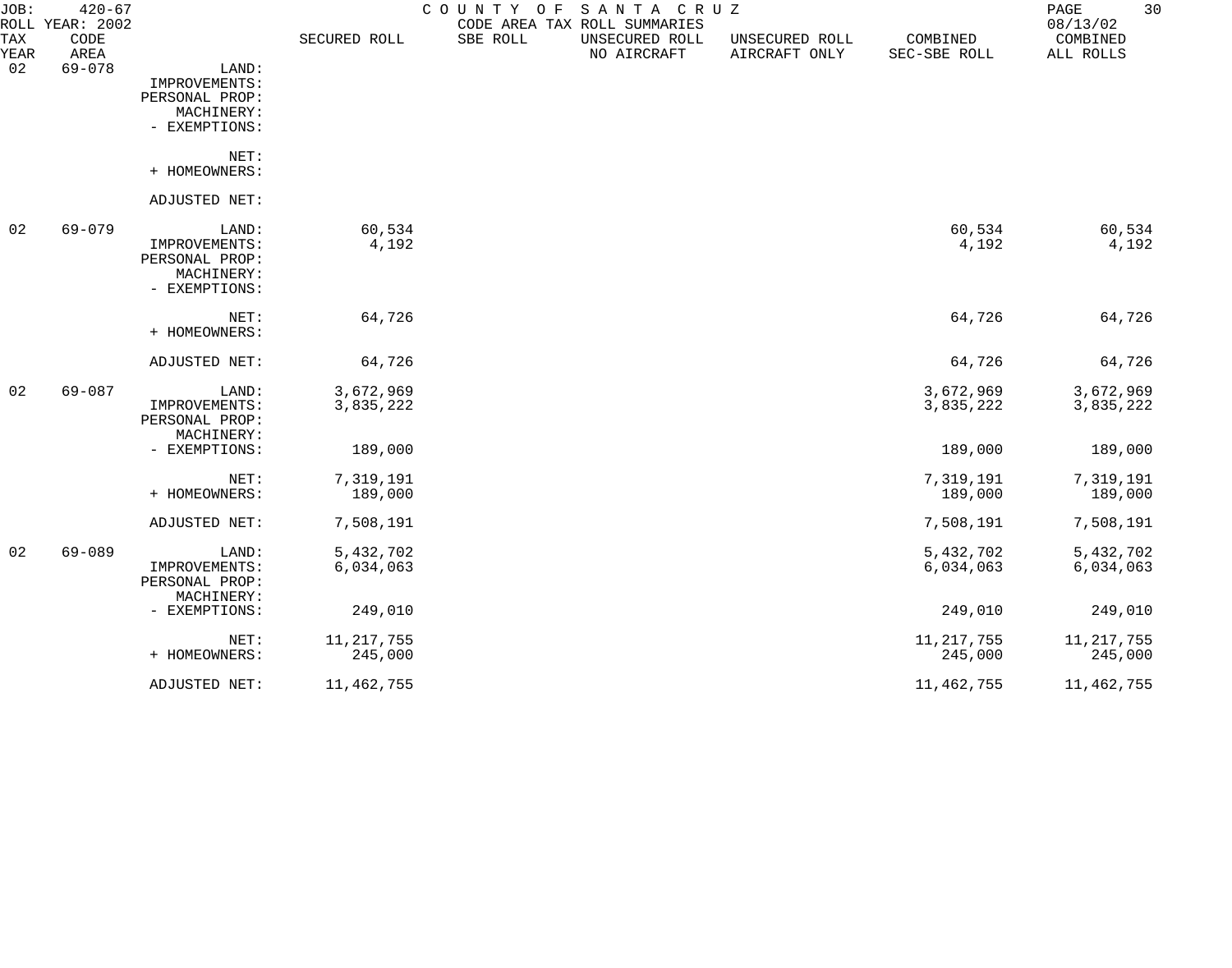| JOB:        | $420 - 67$<br>ROLL YEAR: 2002 |                                                                         |                        | COUNTY OF SANTA CRUZ | CODE AREA TAX ROLL SUMMARIES  |                                 |                          | 31<br>PAGE<br>08/13/02 |
|-------------|-------------------------------|-------------------------------------------------------------------------|------------------------|----------------------|-------------------------------|---------------------------------|--------------------------|------------------------|
| TAX<br>YEAR | CODE<br>AREA                  |                                                                         | SECURED ROLL           | SBE ROLL             | UNSECURED ROLL<br>NO AIRCRAFT | UNSECURED ROLL<br>AIRCRAFT ONLY | COMBINED<br>SEC-SBE ROLL | COMBINED<br>ALL ROLLS  |
| 02          | $69 - 090$                    | LAND:<br>IMPROVEMENTS:<br>PERSONAL PROP:<br>MACHINERY:                  | 1,928,236<br>1,290,967 |                      |                               |                                 | 1,928,236<br>1,290,967   | 1,928,236<br>1,290,967 |
|             |                               | - EXEMPTIONS:                                                           | 21,000                 |                      |                               |                                 | 21,000                   | 21,000                 |
|             |                               | NET:<br>+ HOMEOWNERS:                                                   | 3,198,203<br>21,000    |                      |                               |                                 | 3,198,203<br>21,000      | 3,198,203<br>21,000    |
|             |                               | ADJUSTED NET:                                                           | 3, 219, 203            |                      |                               |                                 | 3, 219, 203              | 3, 219, 203            |
| 02          | 69-091                        | LAND:<br>IMPROVEMENTS:<br>PERSONAL PROP:<br>MACHINERY:<br>- EXEMPTIONS: |                        |                      |                               |                                 |                          |                        |
|             |                               | NET:<br>+ HOMEOWNERS:                                                   |                        |                      |                               |                                 |                          |                        |
|             |                               | ADJUSTED NET:                                                           |                        |                      |                               |                                 |                          |                        |
| 02          | $69 - 104$                    | LAND:<br>IMPROVEMENTS:<br>PERSONAL PROP:<br>MACHINERY:<br>- EXEMPTIONS: |                        |                      |                               |                                 |                          |                        |
|             |                               | NET:                                                                    |                        |                      |                               |                                 |                          |                        |
|             |                               | + HOMEOWNERS:                                                           |                        |                      |                               |                                 |                          |                        |
|             |                               | ADJUSTED NET:                                                           |                        |                      |                               |                                 |                          |                        |
| 02          | $69 - 106$                    | LAND:<br>IMPROVEMENTS:<br>PERSONAL PROP:<br>MACHINERY:                  | 725,669<br>1,030,235   |                      |                               |                                 | 725,669<br>1,030,235     | 725,669<br>1,030,235   |
|             |                               | - EXEMPTIONS:                                                           | 54,600                 |                      |                               |                                 | 54,600                   | 54,600                 |
|             |                               | NET:                                                                    | 1,701,304              |                      |                               |                                 | 1,701,304                | 1,701,304              |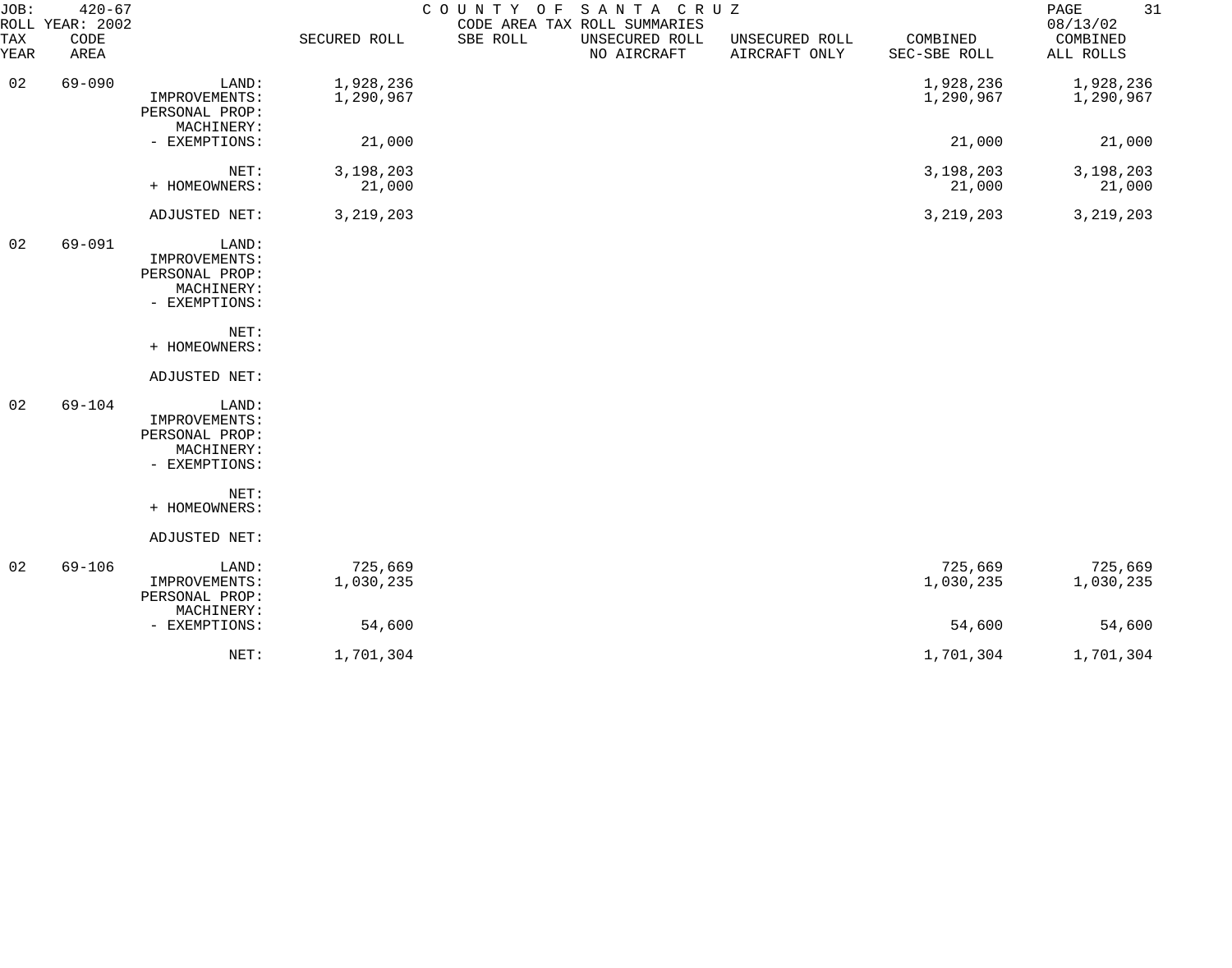| JOB:        | $420 - 67$<br>ROLL YEAR: 2002 |                                                                         |                                    | COUNTY OF           | SANTA CRUZ<br>CODE AREA TAX ROLL SUMMARIES |                                 |                                    | 32<br>PAGE<br>08/13/02              |
|-------------|-------------------------------|-------------------------------------------------------------------------|------------------------------------|---------------------|--------------------------------------------|---------------------------------|------------------------------------|-------------------------------------|
| TAX<br>YEAR | CODE<br>AREA                  |                                                                         | SECURED ROLL                       | SBE ROLL            | UNSECURED ROLL<br>NO AIRCRAFT              | UNSECURED ROLL<br>AIRCRAFT ONLY | COMBINED<br>SEC-SBE ROLL           | COMBINED<br>ALL ROLLS               |
|             |                               | + HOMEOWNERS:                                                           | 54,600                             |                     |                                            |                                 | 54,600                             | 54,600                              |
|             |                               | ADJUSTED NET:                                                           | 1,755,904                          |                     |                                            |                                 | 1,755,904                          | 1,755,904                           |
| 02          | 69-107                        | LAND:<br>IMPROVEMENTS:<br>PERSONAL PROP:<br>MACHINERY:<br>- EXEMPTIONS: |                                    |                     |                                            |                                 |                                    |                                     |
|             |                               | NET:<br>+ HOMEOWNERS:                                                   |                                    |                     |                                            |                                 |                                    |                                     |
|             |                               | ADJUSTED NET:                                                           |                                    |                     |                                            |                                 |                                    |                                     |
| 02          | $69 - 108$                    | LAND:<br>IMPROVEMENTS:<br>PERSONAL PROP:<br>MACHINERY:                  | 28,793,208<br>30,663,628<br>77,459 | 25,000              | 78,309<br>421,234                          |                                 | 28,818,208<br>30,663,628<br>77,459 | 28,818,208<br>30,741,937<br>498,693 |
|             |                               | - EXEMPTIONS:                                                           | 2,003,647                          |                     |                                            |                                 | 2,003,647                          | 2,003,647                           |
|             |                               | NET:<br>+ HOMEOWNERS:                                                   | 57,530,648<br>866,600              | 25,000              | 499,543                                    |                                 | 57, 555, 648<br>866,600            | 58,055,191<br>866,600               |
|             |                               | ADJUSTED NET:                                                           | 58, 397, 248                       |                     | 499,543                                    |                                 | 58, 422, 248                       | 58,921,791                          |
| 02          | 69-112                        | LAND:<br>IMPROVEMENTS:<br>PERSONAL PROP:<br>MACHINERY:<br>- EXEMPTIONS: |                                    | 100<br>75<br>43     |                                            |                                 | 100<br>75<br>43                    | 100<br>75<br>43                     |
|             |                               | NET:<br>+ HOMEOWNERS:                                                   |                                    | 218                 |                                            |                                 | 218                                | 218                                 |
|             |                               | ADJUSTED NET:                                                           |                                    |                     |                                            |                                 | 218                                | 218                                 |
| 02          | 69-117                        | LAND:<br>IMPROVEMENTS:<br>PERSONAL PROP:<br>MACHINERY:                  | 1,081,096<br>454,303               | 1,095<br>822<br>471 |                                            |                                 | 1,082,191<br>455,125<br>471        | 1,082,191<br>455,125<br>471         |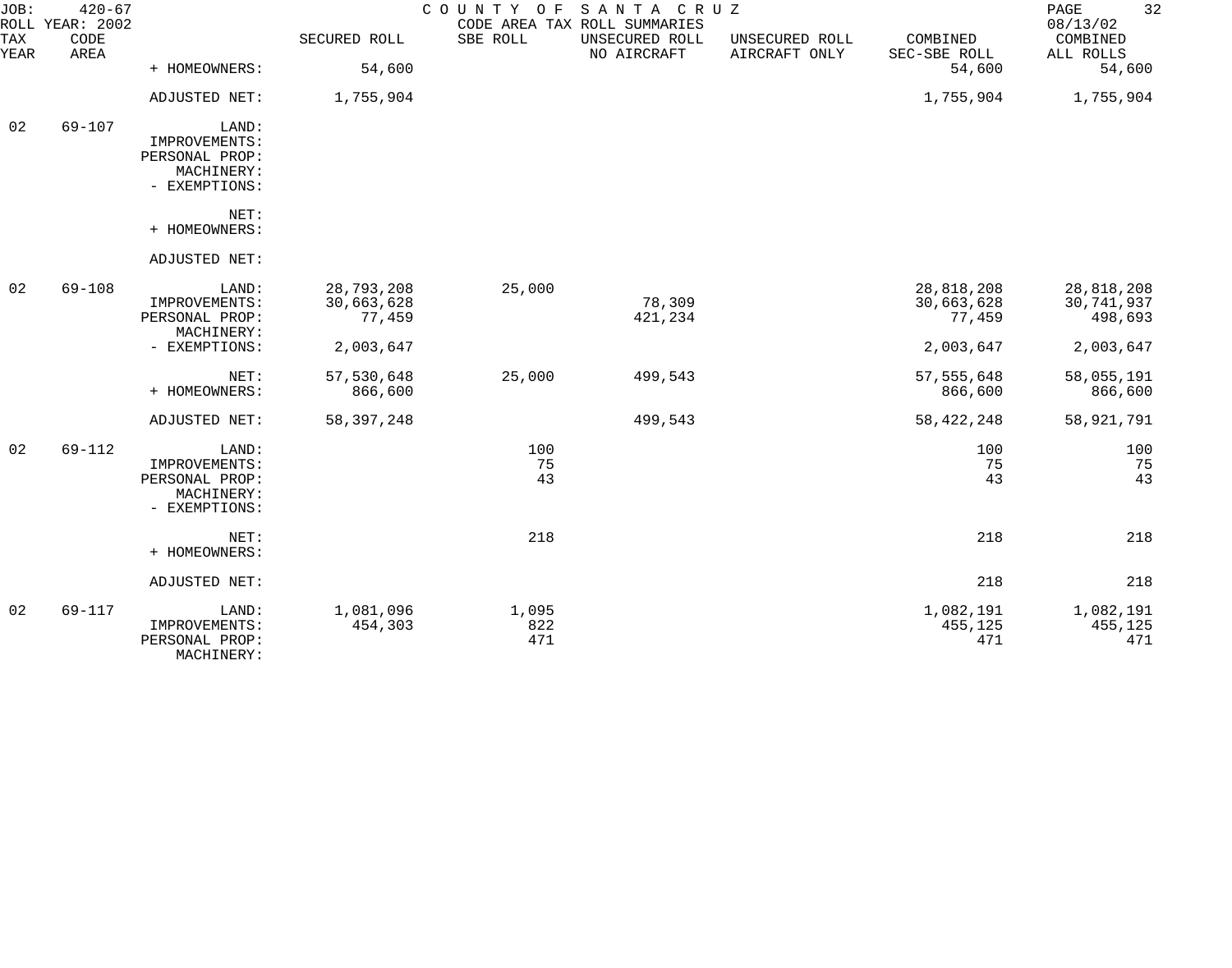| JOB:<br>TAX | $420 - 67$<br>ROLL YEAR: 2002<br>CODE |                                                                         | SECURED ROLL        | COUNTY OF SANTA CRUZ<br>SBE ROLL | CODE AREA TAX ROLL SUMMARIES<br>UNSECURED ROLL | UNSECURED ROLL | COMBINED               | 33<br>PAGE<br>08/13/02<br>COMBINED |
|-------------|---------------------------------------|-------------------------------------------------------------------------|---------------------|----------------------------------|------------------------------------------------|----------------|------------------------|------------------------------------|
| YEAR        | AREA                                  | - EXEMPTIONS:                                                           | 14,000              |                                  | NO AIRCRAFT                                    | AIRCRAFT ONLY  | SEC-SBE ROLL<br>14,000 | ALL ROLLS<br>14,000                |
|             |                                       | NET:<br>+ HOMEOWNERS:                                                   | 1,521,399<br>14,000 | 2,388                            |                                                |                | 1,523,787<br>14,000    | 1,523,787<br>14,000                |
|             |                                       | ADJUSTED NET:                                                           | 1,535,399           |                                  |                                                |                | 1,537,787              | 1,537,787                          |
| 02          | $69 - 129$                            | LAND:<br>IMPROVEMENTS:<br>PERSONAL PROP:<br>MACHINERY:<br>- EXEMPTIONS: |                     | 175<br>132<br>75                 |                                                |                | 175<br>132<br>75       | 175<br>132<br>75                   |
|             |                                       | NET:<br>+ HOMEOWNERS:                                                   |                     | 382                              |                                                |                | 382                    | 382                                |
|             |                                       | ADJUSTED NET:                                                           |                     |                                  |                                                |                | 382                    | 382                                |
| 02          | $69 - 130$                            | LAND:<br>IMPROVEMENTS:<br>PERSONAL PROP:<br>MACHINERY:<br>- EXEMPTIONS: |                     |                                  |                                                |                |                        |                                    |
|             |                                       | NET:<br>+ HOMEOWNERS:                                                   |                     |                                  |                                                |                |                        |                                    |
|             |                                       | ADJUSTED NET:                                                           |                     |                                  |                                                |                |                        |                                    |
| 02          | 69-131                                | LAND:<br>IMPROVEMENTS:<br>PERSONAL PROP:<br>MACHINERY:<br>- EXEMPTIONS: | 171,533             | 490<br>368<br>211                |                                                |                | 172,023<br>368<br>211  | 172,023<br>368<br>211              |
|             |                                       | NET:<br>+ HOMEOWNERS:                                                   | 171,533             | 1,069                            |                                                |                | 172,602                | 172,602                            |
|             |                                       | ADJUSTED NET:                                                           | 171,533             |                                  |                                                |                | 172,602                | 172,602                            |
| 02          | 69-132                                | LAND:                                                                   | 6,429,311           |                                  |                                                |                | 6,429,311              | 6,429,311                          |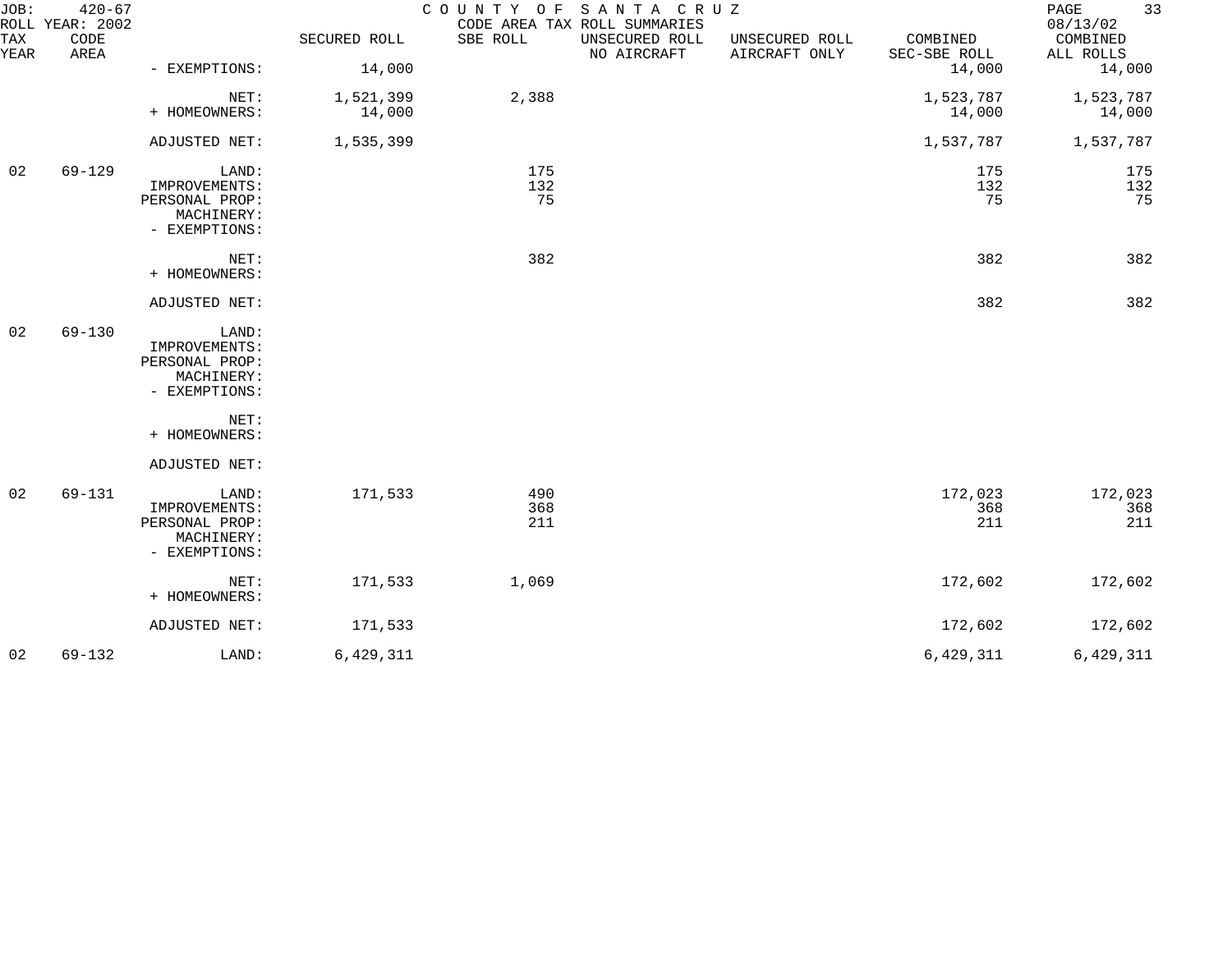| JOB:<br>ROLL | $420 - 67$<br>YEAR: 2002 |                                               |              | SANTA CRUZ<br>COUNTY OF<br>CODE AREA TAX ROLL SUMMARIES |                                 |                          | 34<br>PAGE<br>08/13/02 |
|--------------|--------------------------|-----------------------------------------------|--------------|---------------------------------------------------------|---------------------------------|--------------------------|------------------------|
| TAX<br>YEAR  | CODE<br>AREA             |                                               | SECURED ROLL | SBE ROLL<br>UNSECURED ROLL<br>NO AIRCRAFT               | UNSECURED ROLL<br>AIRCRAFT ONLY | COMBINED<br>SEC-SBE ROLL | COMBINED<br>ALL ROLLS  |
|              |                          | IMPROVEMENTS:                                 | 5,050,578    |                                                         |                                 | 5,050,578                | 5,050,578              |
|              |                          | PERSONAL PROP:                                |              | 15,604                                                  |                                 |                          | 15,604                 |
|              |                          | MACHINERY:                                    |              |                                                         |                                 |                          |                        |
|              |                          | - EXEMPTIONS:                                 | 168,000      |                                                         |                                 | 168,000                  | 168,000                |
|              |                          | NET:                                          | 11, 311, 889 | 15,604                                                  |                                 | 11, 311, 889             | 11,327,493             |
|              |                          | + HOMEOWNERS:                                 | 168,000      |                                                         |                                 | 168,000                  | 168,000                |
|              |                          | ADJUSTED NET:                                 | 11,479,889   | 15,604                                                  |                                 | 11,479,889               | 11,495,493             |
| 02           | $69 - 135$               | LAND:                                         | 7,123,304    |                                                         |                                 | 7,123,304                | 7,123,304              |
|              |                          | IMPROVEMENTS:                                 | 6,907,297    |                                                         |                                 | 6,907,297                | 6,907,297              |
|              |                          | PERSONAL PROP:                                |              |                                                         |                                 |                          |                        |
|              |                          | MACHINERY:                                    |              |                                                         |                                 |                          |                        |
|              |                          | - EXEMPTIONS:                                 | 274,103      |                                                         |                                 | 274,103                  | 274,103                |
|              |                          | NET:                                          | 13,756,498   |                                                         |                                 | 13,756,498               | 13,756,498             |
|              |                          | + HOMEOWNERS:                                 | 273,000      |                                                         |                                 | 273,000                  | 273,000                |
|              |                          | ADJUSTED NET:                                 | 14,029,498   |                                                         |                                 | 14,029,498               | 14,029,498             |
| 02           | $69 - 136$               | LAND:                                         | 1,296,787    |                                                         |                                 | 1,296,787                | 1,296,787              |
|              |                          | IMPROVEMENTS:<br>PERSONAL PROP:<br>MACHINERY: | 1,188,415    |                                                         |                                 | 1,188,415                | 1,188,415              |
|              |                          | - EXEMPTIONS:                                 | 35,844       |                                                         |                                 | 35,844                   | 35,844                 |
|              |                          | NET:                                          | 2,449,358    |                                                         |                                 | 2,449,358                | 2,449,358              |
|              |                          | + HOMEOWNERS:                                 | 35,000       |                                                         |                                 | 35,000                   | 35,000                 |
|              |                          | ADJUSTED NET:                                 | 2,484,358    |                                                         |                                 | 2,484,358                | 2,484,358              |
| 02           | $69 - 140$               | LAND:                                         | 5,301,272    |                                                         |                                 | 5,301,272                | 5,301,272              |
|              |                          | IMPROVEMENTS:                                 | 5,689,096    |                                                         |                                 | 5,689,096                | 5,689,096              |
|              |                          | PERSONAL PROP:                                |              | 6,000                                                   |                                 |                          | 6,000                  |
|              |                          | MACHINERY:                                    |              |                                                         |                                 |                          |                        |
|              |                          | - EXEMPTIONS:                                 | 168,659      |                                                         |                                 | 168,659                  | 168,659                |
|              |                          | NET:                                          | 10,821,709   | 6,000                                                   |                                 | 10,821,709               | 10,827,709             |
|              |                          | + HOMEOWNERS:                                 | 168,000      |                                                         |                                 | 168,000                  | 168,000                |
|              |                          | ADJUSTED NET:                                 | 10,989,709   | 6,000                                                   |                                 | 10,989,709               | 10,995,709             |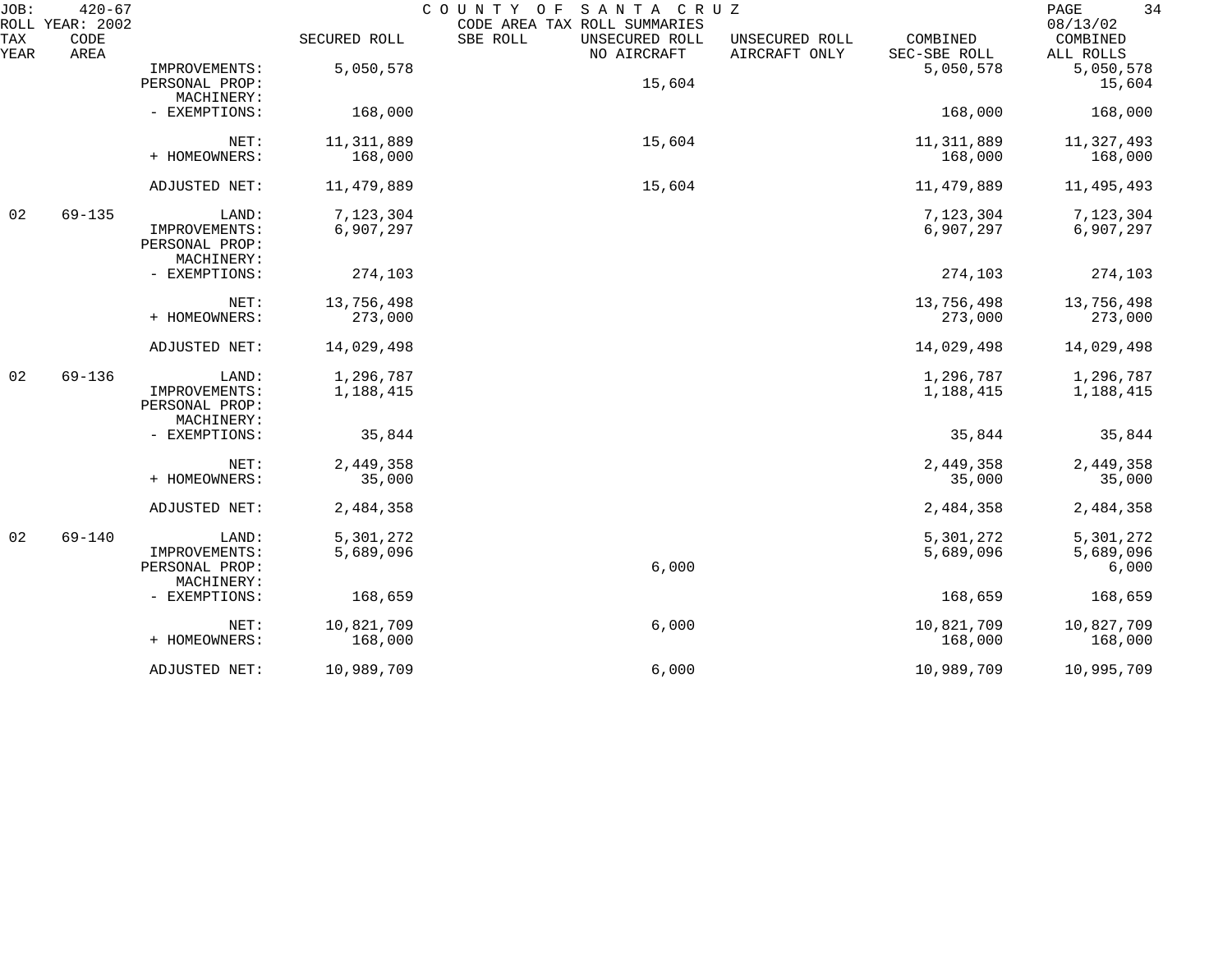| JOB:        | $420 - 67$<br>ROLL YEAR: 2002 |                |              | COUNTY OF SANTA CRUZ<br>CODE AREA TAX ROLL SUMMARIES |                                 |                          | 35<br>PAGE<br>08/13/02 |
|-------------|-------------------------------|----------------|--------------|------------------------------------------------------|---------------------------------|--------------------------|------------------------|
| TAX<br>YEAR | CODE<br>AREA                  |                | SECURED ROLL | SBE ROLL<br>UNSECURED ROLL<br>NO AIRCRAFT            | UNSECURED ROLL<br>AIRCRAFT ONLY | COMBINED<br>SEC-SBE ROLL | COMBINED<br>ALL ROLLS  |
| 02          | $69 - 141$                    | LAND:          | 2,610,088    |                                                      |                                 | 2,610,088                | 2,610,088              |
|             |                               | IMPROVEMENTS:  | 5,079,243    | 74,970                                               |                                 | 5,079,243                | 5, 154, 213            |
|             |                               | PERSONAL PROP: |              |                                                      |                                 |                          |                        |
|             |                               | MACHINERY:     |              |                                                      |                                 |                          |                        |
|             |                               | - EXEMPTIONS:  | 7,000        |                                                      |                                 | 7,000                    | 7,000                  |
|             |                               | NET:           | 7,682,331    | 74,970                                               |                                 | 7,682,331                | 7,757,301              |
|             |                               | + HOMEOWNERS:  | 7,000        |                                                      |                                 | 7,000                    | 7,000                  |
|             |                               | ADJUSTED NET:  | 7,689,331    | 74,970                                               |                                 | 7,689,331                | 7,764,301              |
| 02          | 69-149                        | LAND:          |              |                                                      |                                 |                          |                        |
|             |                               | IMPROVEMENTS:  |              |                                                      |                                 |                          |                        |
|             |                               | PERSONAL PROP: |              |                                                      |                                 |                          |                        |
|             |                               | MACHINERY:     |              |                                                      |                                 |                          |                        |
|             |                               | - EXEMPTIONS:  |              |                                                      |                                 |                          |                        |
|             |                               | NET:           |              |                                                      |                                 |                          |                        |
|             |                               | + HOMEOWNERS:  |              |                                                      |                                 |                          |                        |
|             |                               | ADJUSTED NET:  |              |                                                      |                                 |                          |                        |
| 02          | $69 - 150$                    | LAND:          | 722,226      |                                                      |                                 | 722,226                  | 722,226                |
|             |                               | IMPROVEMENTS:  | 1,090,834    |                                                      |                                 | 1,090,834                | 1,090,834              |
|             |                               | PERSONAL PROP: |              |                                                      |                                 |                          |                        |
|             |                               | MACHINERY:     |              |                                                      |                                 |                          |                        |
|             |                               | - EXEMPTIONS:  | 14,000       |                                                      |                                 | 14,000                   | 14,000                 |
|             |                               | NET:           | 1,799,060    |                                                      |                                 | 1,799,060                | 1,799,060              |
|             |                               | + HOMEOWNERS:  | 14,000       |                                                      |                                 | 14,000                   | 14,000                 |
|             |                               | ADJUSTED NET:  | 1,813,060    |                                                      |                                 | 1,813,060                | 1,813,060              |
| 02          | $69 - 152$                    | LAND:          |              |                                                      |                                 |                          |                        |
|             |                               | IMPROVEMENTS:  |              |                                                      |                                 |                          |                        |
|             |                               | PERSONAL PROP: |              |                                                      |                                 |                          |                        |
|             |                               | MACHINERY:     |              |                                                      |                                 |                          |                        |
|             |                               | - EXEMPTIONS:  |              |                                                      |                                 |                          |                        |

NET:

+ HOMEOWNERS:

ADJUSTED NET: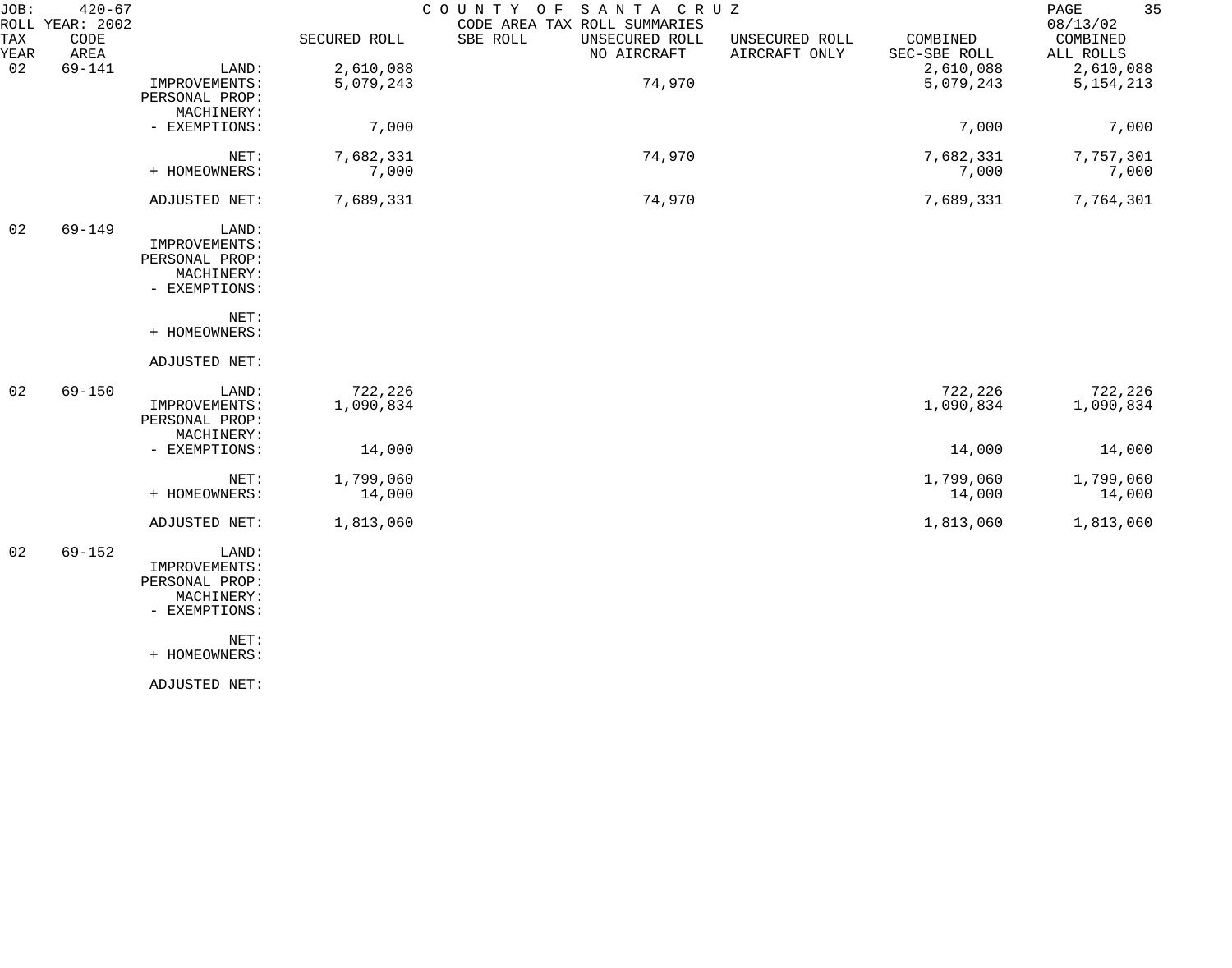| JOB:<br>TAX<br>YEAR | $420 - 67$<br>ROLL YEAR: 2002<br>CODE<br>AREA |                                                                         | SECURED ROLL                    | COUNTY OF SANTA CRUZ<br>SBE ROLL | CODE AREA TAX ROLL SUMMARIES<br>UNSECURED ROLL<br>NO AIRCRAFT | UNSECURED ROLL<br>AIRCRAFT ONLY | COMBINED<br>SEC-SBE ROLL        | 36<br>PAGE<br>08/13/02<br>COMBINED<br>ALL ROLLS |
|---------------------|-----------------------------------------------|-------------------------------------------------------------------------|---------------------------------|----------------------------------|---------------------------------------------------------------|---------------------------------|---------------------------------|-------------------------------------------------|
| 02                  | $69 - 165$                                    | LAND:<br>IMPROVEMENTS:<br>PERSONAL PROP:<br>MACHINERY:                  | 4,372,908<br>2,048,847<br>7,172 |                                  |                                                               |                                 | 4,372,908<br>2,048,847<br>7,172 | 4,372,908<br>2,048,847<br>7,172                 |
|                     |                                               | - EXEMPTIONS:                                                           | 21,000                          |                                  |                                                               |                                 | 21,000                          | 21,000                                          |
|                     |                                               | NET:<br>+ HOMEOWNERS:                                                   | 6,407,927<br>21,000             |                                  |                                                               |                                 | 6,407,927<br>21,000             | 6,407,927<br>21,000                             |
|                     |                                               | ADJUSTED NET:                                                           | 6,428,927                       |                                  |                                                               |                                 | 6,428,927                       | 6,428,927                                       |
| 02                  | $69 - 167$                                    | LAND:<br>IMPROVEMENTS:<br>PERSONAL PROP:<br>MACHINERY:                  | 2,959,826<br>3,537,456          |                                  |                                                               |                                 | 2,959,826<br>3,537,456          | 2,959,826<br>3,537,456                          |
|                     |                                               | - EXEMPTIONS:                                                           | 78,726                          |                                  |                                                               |                                 | 78,726                          | 78,726                                          |
|                     |                                               | NET:<br>+ HOMEOWNERS:                                                   | 6,418,556<br>77,000             |                                  |                                                               |                                 | 6,418,556<br>77,000             | 6,418,556<br>77,000                             |
|                     |                                               | ADJUSTED NET:                                                           | 6,495,556                       |                                  |                                                               |                                 | 6,495,556                       | 6,495,556                                       |
| 02                  | $69 - 169$                                    | LAND:<br>IMPROVEMENTS:<br>PERSONAL PROP:<br>MACHINERY:<br>- EXEMPTIONS: | 1,458,582<br>851,250            |                                  |                                                               |                                 | 1,458,582<br>851,250            | 1,458,582<br>851,250                            |
|                     |                                               | NET:<br>+ HOMEOWNERS:                                                   | 2,309,832                       |                                  |                                                               |                                 | 2,309,832                       | 2,309,832                                       |
|                     |                                               | ADJUSTED NET:                                                           | 2,309,832                       |                                  |                                                               |                                 | 2,309,832                       | 2,309,832                                       |
| 02                  | $69 - 180$                                    | LAND:<br>IMPROVEMENTS:<br>PERSONAL PROP:<br>MACHINERY:<br>- EXEMPTIONS: | 114,177                         |                                  |                                                               |                                 | 114,177                         | 114,177                                         |
|                     |                                               | NET:                                                                    | 114,177                         |                                  |                                                               |                                 | 114,177                         | 114,177                                         |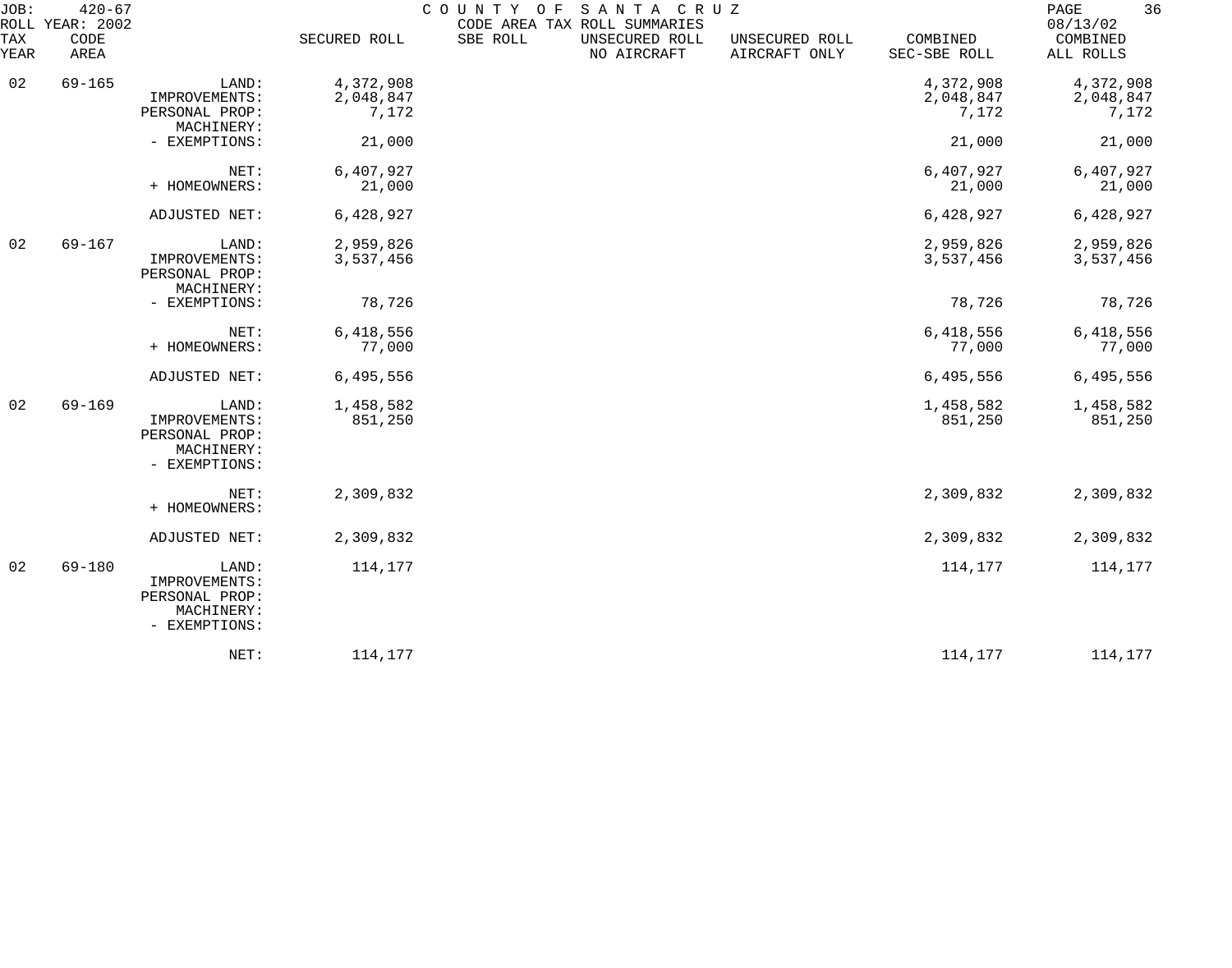| JOB:        | $420 - 67$<br>ROLL YEAR: 2002 |                                                                         |                        |                           | COUNTY OF SANTA CRUZ<br>CODE AREA TAX ROLL SUMMARIES |                                 |                           | 37<br>PAGE<br>08/13/02    |
|-------------|-------------------------------|-------------------------------------------------------------------------|------------------------|---------------------------|------------------------------------------------------|---------------------------------|---------------------------|---------------------------|
| TAX<br>YEAR | CODE<br>AREA                  |                                                                         | SECURED ROLL           | SBE ROLL                  | UNSECURED ROLL<br>NO AIRCRAFT                        | UNSECURED ROLL<br>AIRCRAFT ONLY | COMBINED<br>SEC-SBE ROLL  | COMBINED<br>ALL ROLLS     |
|             |                               | + HOMEOWNERS:                                                           |                        |                           |                                                      |                                 |                           |                           |
|             |                               | ADJUSTED NET:                                                           | 114,177                |                           |                                                      |                                 | 114,177                   | 114,177                   |
| 02          | $69 - 184$                    | LAND:<br>IMPROVEMENTS:<br>PERSONAL PROP:<br>MACHINERY:<br>- EXEMPTIONS: |                        | 16,003<br>12,015<br>6,878 |                                                      |                                 | 16,003<br>12,015<br>6,878 | 16,003<br>12,015<br>6,878 |
|             |                               | NET:<br>+ HOMEOWNERS:                                                   |                        | 34,896                    |                                                      |                                 | 34,896                    | 34,896                    |
|             |                               | ADJUSTED NET:                                                           |                        |                           |                                                      |                                 | 34,896                    | 34,896                    |
| 02          | 69-187                        | LAND:<br>IMPROVEMENTS:<br>PERSONAL PROP:<br>MACHINERY:                  | 3,104,668<br>6,690,870 |                           |                                                      |                                 | 3,104,668<br>6,690,870    | 3,104,668<br>6,690,870    |
|             |                               | - EXEMPTIONS:                                                           | 4,176,836              |                           |                                                      |                                 | 4,176,836                 | 4,176,836                 |
|             |                               | NET:<br>+ HOMEOWNERS:                                                   | 5,618,702<br>91,000    |                           |                                                      |                                 | 5,618,702<br>91,000       | 5,618,702<br>91,000       |
|             |                               | ADJUSTED NET:                                                           | 5,709,702              |                           |                                                      |                                 | 5,709,702                 | 5,709,702                 |
| 02          | $69 - 190$                    | LAND:<br>IMPROVEMENTS:<br>PERSONAL PROP:<br>MACHINERY:<br>- EXEMPTIONS: | 22,589                 |                           |                                                      |                                 | 22,589                    | 22,589                    |
|             |                               | NET:<br>+ HOMEOWNERS:                                                   | 22,589                 |                           |                                                      |                                 | 22,589                    | 22,589                    |
|             |                               | ADJUSTED NET:                                                           | 22,589                 |                           |                                                      |                                 | 22,589                    | 22,589                    |
| 02          | $69 - 192$                    | LAND:<br>IMPROVEMENTS:<br>PERSONAL PROP:<br>MACHINERY:                  | 1,115,004<br>1,060,400 |                           |                                                      |                                 | 1,115,004<br>1,060,400    | 1,115,004<br>1,060,400    |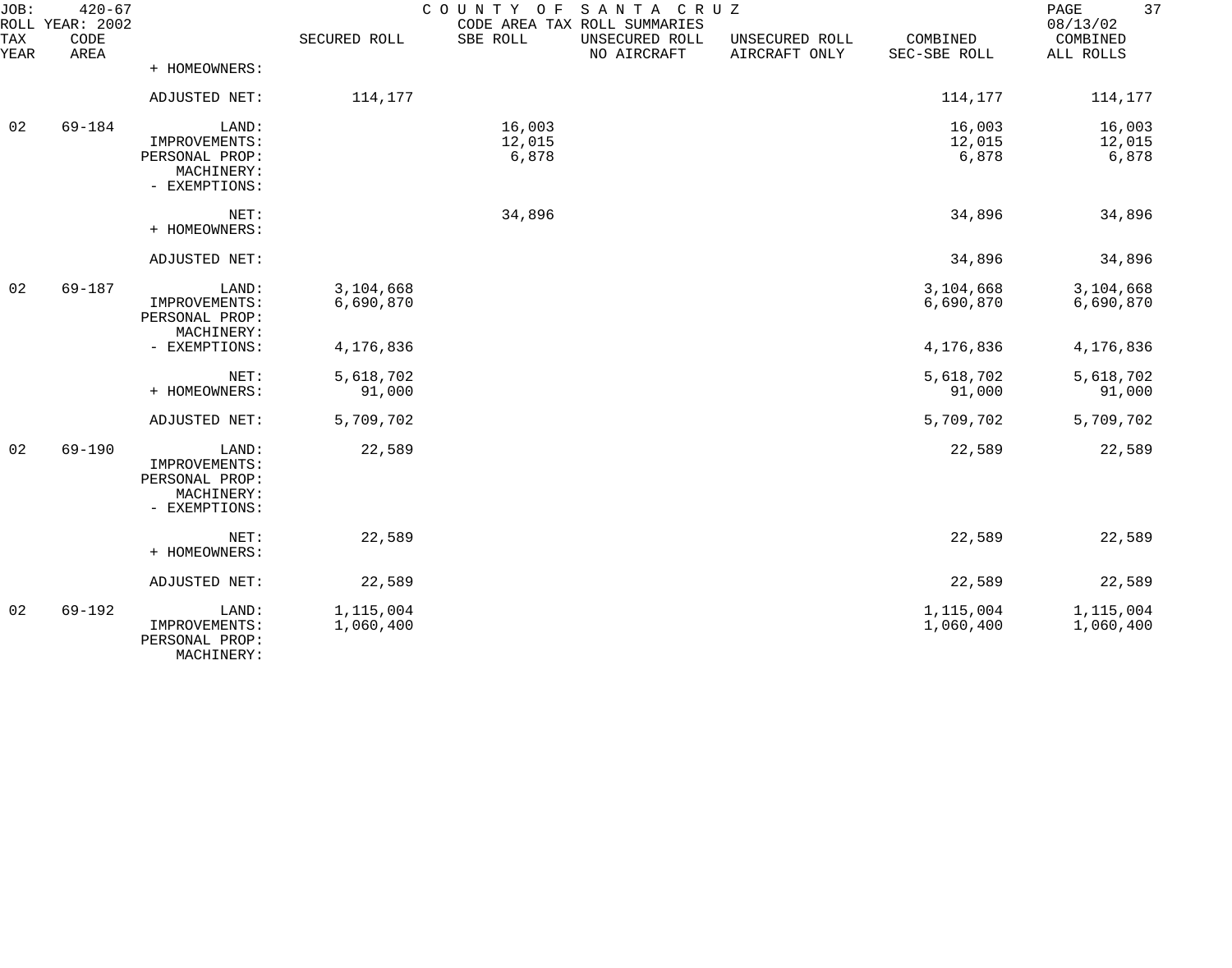| JOB:        | $420 - 67$<br>ROLL YEAR: 2002 |                                                                         |              | SANTA CRUZ<br>COUNTY OF<br>CODE AREA TAX ROLL SUMMARIES |                                 |                          | 38<br>PAGE<br>08/13/02       |
|-------------|-------------------------------|-------------------------------------------------------------------------|--------------|---------------------------------------------------------|---------------------------------|--------------------------|------------------------------|
| TAX<br>YEAR | CODE<br>AREA                  |                                                                         | SECURED ROLL | SBE ROLL<br>UNSECURED ROLL<br>NO AIRCRAFT               | UNSECURED ROLL<br>AIRCRAFT ONLY | COMBINED<br>SEC-SBE ROLL | COMBINED<br>ALL ROLLS        |
|             |                               | - EXEMPTIONS:                                                           | 118          |                                                         |                                 | 118                      | 118                          |
|             |                               | NET:<br>+ HOMEOWNERS:                                                   | 2,175,286    |                                                         |                                 | 2,175,286                | 2,175,286                    |
|             |                               | ADJUSTED NET:                                                           | 2,175,286    |                                                         |                                 | 2,175,286                | 2,175,286                    |
| 02          | $69 - 193$                    | LAND:<br>IMPROVEMENTS:<br>PERSONAL PROP:<br>MACHINERY:<br>- EXEMPTIONS: | 218,909      |                                                         |                                 | 218,909                  | 218,909                      |
|             |                               | NET:<br>+ HOMEOWNERS:                                                   | 218,909      |                                                         |                                 | 218,909                  | 218,909                      |
|             |                               | ADJUSTED NET:                                                           | 218,909      |                                                         |                                 | 218,909                  | 218,909                      |
| 02          | $69 - 203$                    | LAND:<br>IMPROVEMENTS:<br>PERSONAL PROP:<br>MACHINERY:<br>- EXEMPTIONS: |              | 175,033<br>378,752<br>12,211                            |                                 |                          | 175,033<br>378,752<br>12,211 |
|             |                               | NET:<br>+ HOMEOWNERS:                                                   |              | 565,996                                                 |                                 |                          | 565,996                      |
|             |                               | ADJUSTED NET:                                                           |              | 565,996                                                 |                                 |                          | 565,996                      |
| 02          | $69 - 210$                    | LAND:<br>IMPROVEMENTS:<br>PERSONAL PROP:<br>MACHINERY:<br>- EXEMPTIONS: |              | 4,756<br>40,992                                         |                                 |                          | 4,756<br>40,992              |
|             |                               | NET:<br>+ HOMEOWNERS:                                                   |              | 45,748                                                  |                                 |                          | 45,748                       |
|             |                               | ADJUSTED NET:                                                           |              | 45,748                                                  |                                 |                          | 45,748                       |
| 02          | $69 - 211$                    | LAND:                                                                   |              |                                                         |                                 |                          |                              |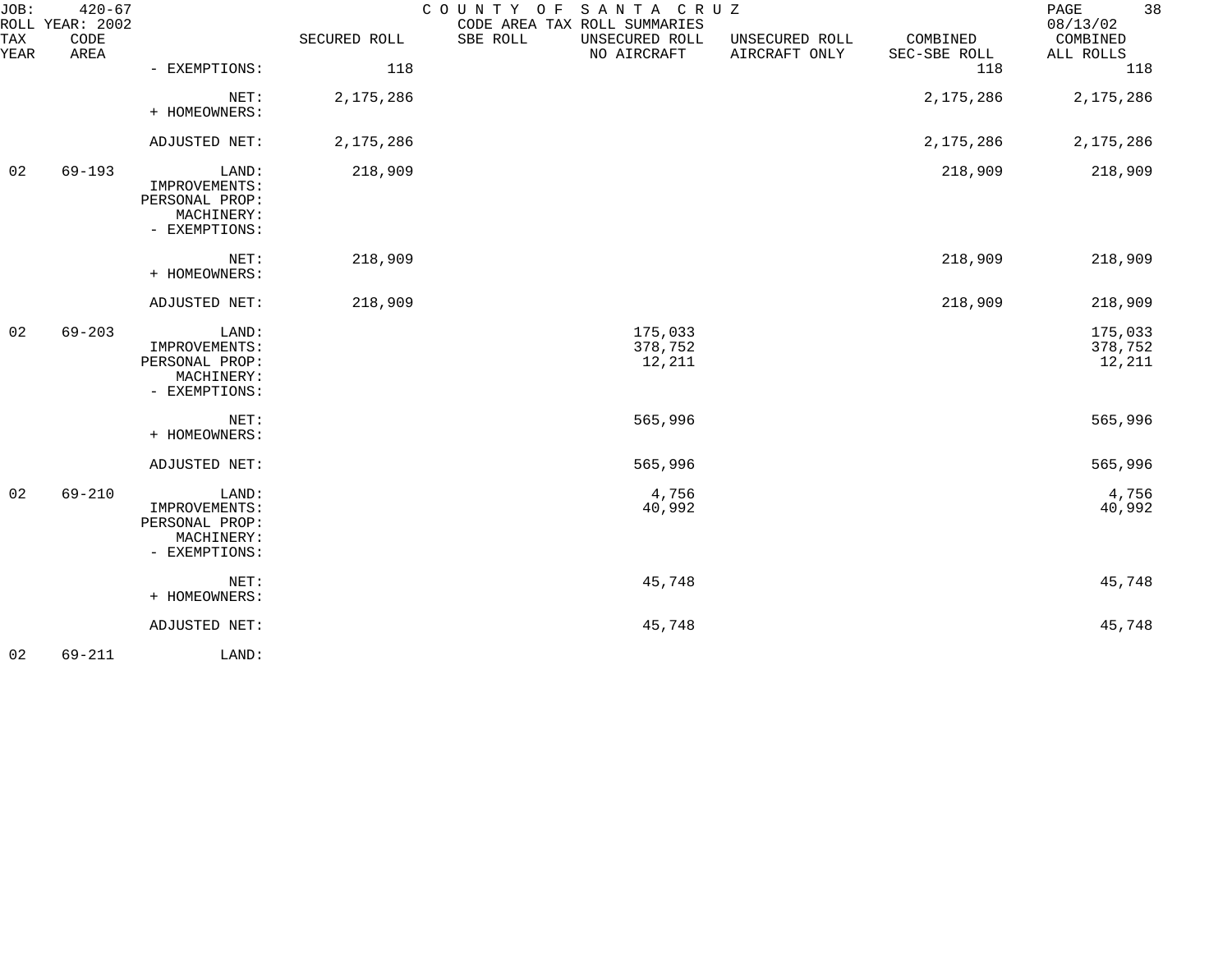| JOB:        | $420 - 67$<br>ROLL YEAR: 2002 |                              |              | COUNTY<br>SANTA CRUZ<br>O F<br>CODE AREA TAX ROLL SUMMARIES |                                 |                          | 39<br>PAGE<br>08/13/02 |
|-------------|-------------------------------|------------------------------|--------------|-------------------------------------------------------------|---------------------------------|--------------------------|------------------------|
| TAX<br>YEAR | CODE<br>AREA                  |                              | SECURED ROLL | SBE ROLL<br>UNSECURED ROLL<br>NO AIRCRAFT                   | UNSECURED ROLL<br>AIRCRAFT ONLY | COMBINED<br>SEC-SBE ROLL | COMBINED<br>ALL ROLLS  |
|             |                               | IMPROVEMENTS:                |              |                                                             |                                 |                          |                        |
|             |                               | PERSONAL PROP:               |              |                                                             |                                 |                          |                        |
|             |                               | MACHINERY:                   |              |                                                             |                                 |                          |                        |
|             |                               | - EXEMPTIONS:                |              |                                                             |                                 |                          |                        |
|             |                               | NET:                         |              |                                                             |                                 |                          |                        |
|             |                               | + HOMEOWNERS:                |              |                                                             |                                 |                          |                        |
|             |                               | ADJUSTED NET:                |              |                                                             |                                 |                          |                        |
| 02          | $69 - 215$                    | LAND:                        | 3,083,447    |                                                             |                                 | 3,083,447                | 3,083,447              |
|             |                               | IMPROVEMENTS:                | 3,724,959    |                                                             |                                 | 3,724,959                | 3,724,959              |
|             |                               | PERSONAL PROP:               |              |                                                             |                                 |                          |                        |
|             |                               | MACHINERY:                   |              |                                                             |                                 |                          |                        |
|             |                               | - EXEMPTIONS:                | 187,592      |                                                             |                                 | 187,592                  | 187,592                |
|             |                               | NET:                         | 6,620,814    |                                                             |                                 | 6,620,814                | 6,620,814              |
|             |                               | + HOMEOWNERS:                | 133,000      |                                                             |                                 | 133,000                  | 133,000                |
|             |                               | ADJUSTED NET:                | 6,753,814    |                                                             |                                 | 6,753,814                | 6,753,814              |
| 02          | $69 - 216$                    | LAND:                        | 11,489,099   |                                                             |                                 | 11,489,099               | 11,489,099             |
|             |                               | IMPROVEMENTS:                | 10,734,804   |                                                             |                                 | 10,734,804               | 10,734,804             |
|             |                               | PERSONAL PROP:               |              | 12,980                                                      |                                 |                          | 12,980                 |
|             |                               | MACHINERY:                   |              |                                                             |                                 |                          |                        |
|             |                               | - EXEMPTIONS:                | 527,350      |                                                             |                                 | 527,350                  | 527,350                |
|             |                               | NET:                         | 21,696,553   | 12,980                                                      |                                 | 21,696,553               | 21,709,533             |
|             |                               | + HOMEOWNERS:                | 453,600      |                                                             |                                 | 453,600                  | 453,600                |
|             |                               | ADJUSTED NET:                | 22, 150, 153 | 12,980                                                      |                                 | 22, 150, 153             | 22, 163, 133           |
| 02          | $69 - 250$                    | LAND:                        | 70,367,862   |                                                             |                                 | 70,367,862               | 70,367,862             |
|             |                               | IMPROVEMENTS:                | 76,645,984   |                                                             |                                 | 76,645,984               | 76,645,984             |
|             |                               | PERSONAL PROP:<br>MACHINERY: | 92,224       | 352,281                                                     |                                 | 92,224                   | 444,505                |
|             |                               | - EXEMPTIONS:                | 2,602,506    |                                                             |                                 | 2,602,506                | 2,602,506              |
|             |                               | NET:                         | 144,503,564  | 352,281                                                     |                                 | 144,503,564              | 144,855,845            |
|             |                               | + HOMEOWNERS:                | 2,394,000    |                                                             |                                 | 2,394,000                | 2,394,000              |
|             |                               | ADJUSTED NET:                | 146,897,564  | 352,281                                                     |                                 | 146,897,564              | 147,249,845            |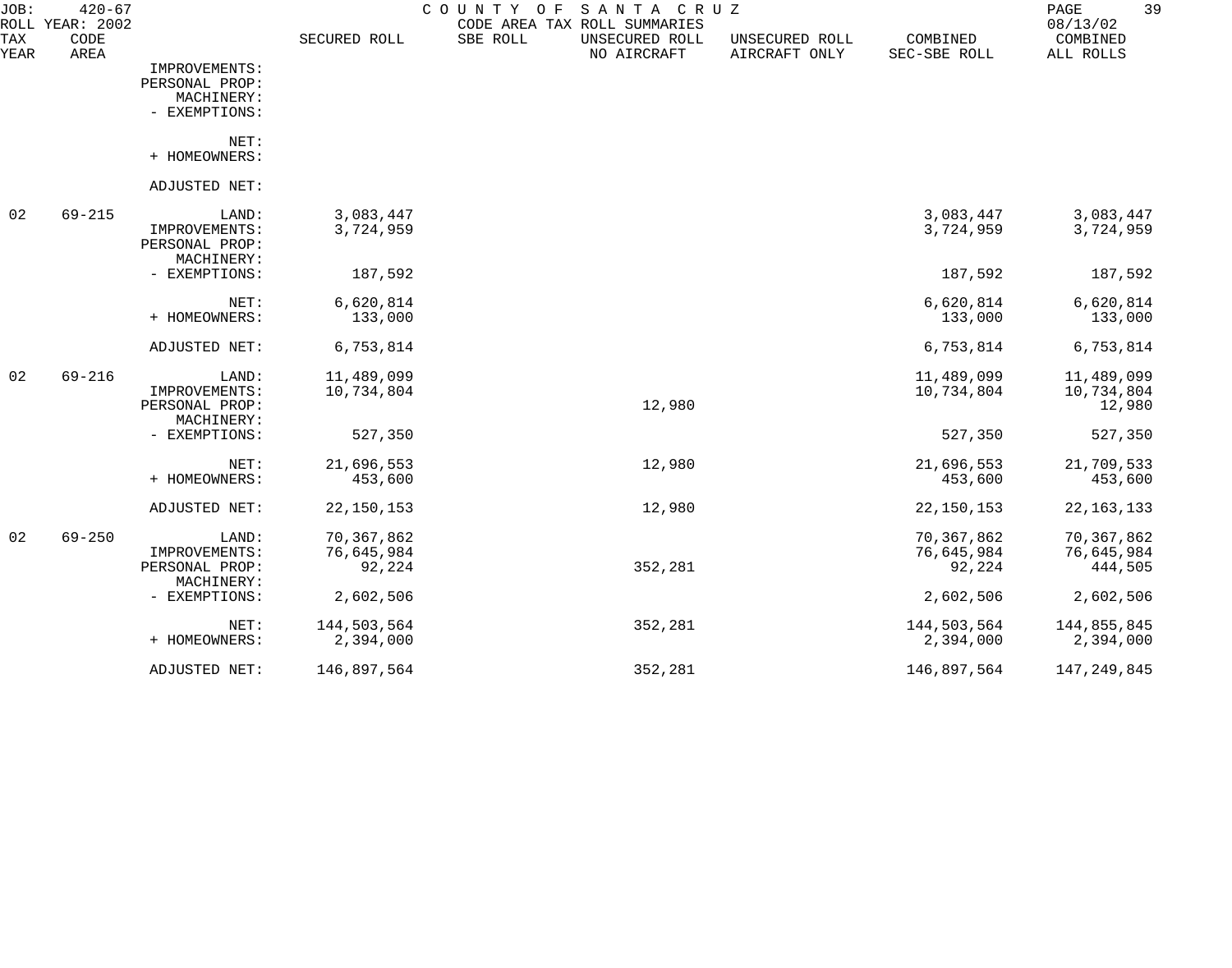| JOB:        | $420 - 67$<br>ROLL YEAR: 2002 |                              |              | COUNTY OF SANTA CRUZ<br>CODE AREA TAX ROLL SUMMARIES |                                 |                          | 40<br>PAGE<br>08/13/02 |
|-------------|-------------------------------|------------------------------|--------------|------------------------------------------------------|---------------------------------|--------------------------|------------------------|
| TAX<br>YEAR | CODE<br>AREA                  |                              | SECURED ROLL | SBE ROLL<br>UNSECURED ROLL<br>NO AIRCRAFT            | UNSECURED ROLL<br>AIRCRAFT ONLY | COMBINED<br>SEC-SBE ROLL | COMBINED<br>ALL ROLLS  |
| 02          | $69 - 251$                    | LAND:                        | 1,565,983    |                                                      |                                 | 1,565,983                | 1,565,983              |
|             |                               | IMPROVEMENTS:                | 3, 151, 527  |                                                      |                                 | 3, 151, 527              | 3, 151, 527            |
|             |                               | PERSONAL PROP:               |              | 17,576                                               |                                 |                          | 17,576                 |
|             |                               | MACHINERY:                   |              |                                                      |                                 |                          |                        |
|             |                               | - EXEMPTIONS:                | 28,572       |                                                      |                                 | 28,572                   | 28,572                 |
|             |                               | NET:                         | 4,688,938    | 17,576                                               |                                 | 4,688,938                | 4,706,514              |
|             |                               | + HOMEOWNERS:                | 28,000       |                                                      |                                 | 28,000                   | 28,000                 |
|             |                               | ADJUSTED NET:                | 4,716,938    | 17,576                                               |                                 | 4,716,938                | 4,734,514              |
| 02          | $69 - 252$                    | LAND:                        |              |                                                      |                                 |                          |                        |
|             |                               | IMPROVEMENTS:                |              |                                                      |                                 |                          |                        |
|             |                               | PERSONAL PROP:               |              |                                                      |                                 |                          |                        |
|             |                               | MACHINERY:                   |              |                                                      |                                 |                          |                        |
|             |                               | - EXEMPTIONS:                |              |                                                      |                                 |                          |                        |
|             |                               | NET:                         |              |                                                      |                                 |                          |                        |
|             |                               | + HOMEOWNERS:                |              |                                                      |                                 |                          |                        |
|             |                               | ADJUSTED NET:                |              |                                                      |                                 |                          |                        |
| 02          | $69 - 253$                    | LAND:                        | 37, 494, 919 |                                                      |                                 | 37, 494, 919             | 37, 494, 919           |
|             |                               | IMPROVEMENTS:                | 41,904,363   | 126,857                                              |                                 | 41,904,363               | 42,031,220             |
|             |                               | PERSONAL PROP:               | 68,386       | 612,300                                              |                                 | 68,386                   | 680,686                |
|             |                               | MACHINERY:                   |              |                                                      |                                 |                          |                        |
|             |                               | - EXEMPTIONS:                | 2,317,913    |                                                      |                                 | 2,317,913                | 2,317,913              |
|             |                               | NET:                         | 77, 149, 755 | 739,157                                              |                                 | 77, 149, 755             | 77,888,912             |
|             |                               | + HOMEOWNERS:                | 2,317,000    |                                                      |                                 | 2,317,000                | 2,317,000              |
|             |                               | ADJUSTED NET:                | 79,466,755   | 739,157                                              |                                 | 79,466,755               | 80, 205, 912           |
| 02          | $69 - 254$                    | LAND:                        | 2,901,596    |                                                      |                                 | 2,901,596                | 2,901,596              |
|             |                               | IMPROVEMENTS:                | 2,997,293    | 79,400                                               |                                 | 2,997,293                | 3,076,693              |
|             |                               | PERSONAL PROP:<br>MACHINERY: | 61,024       | 93,417                                               |                                 | 61,024                   | 154,441                |
|             |                               | - EXEMPTIONS:                | 641,967      |                                                      |                                 | 641,967                  | 641,967                |
|             |                               | NET:                         | 5,317,946    | 172,817                                              |                                 | 5, 317, 946              | 5,490,763              |
|             |                               | + HOMEOWNERS:                | 42,000       |                                                      |                                 | 42,000                   | 42,000                 |
|             |                               | ADJUSTED NET:                | 5,359,946    | 172,817                                              |                                 | 5,359,946                | 5,532,763              |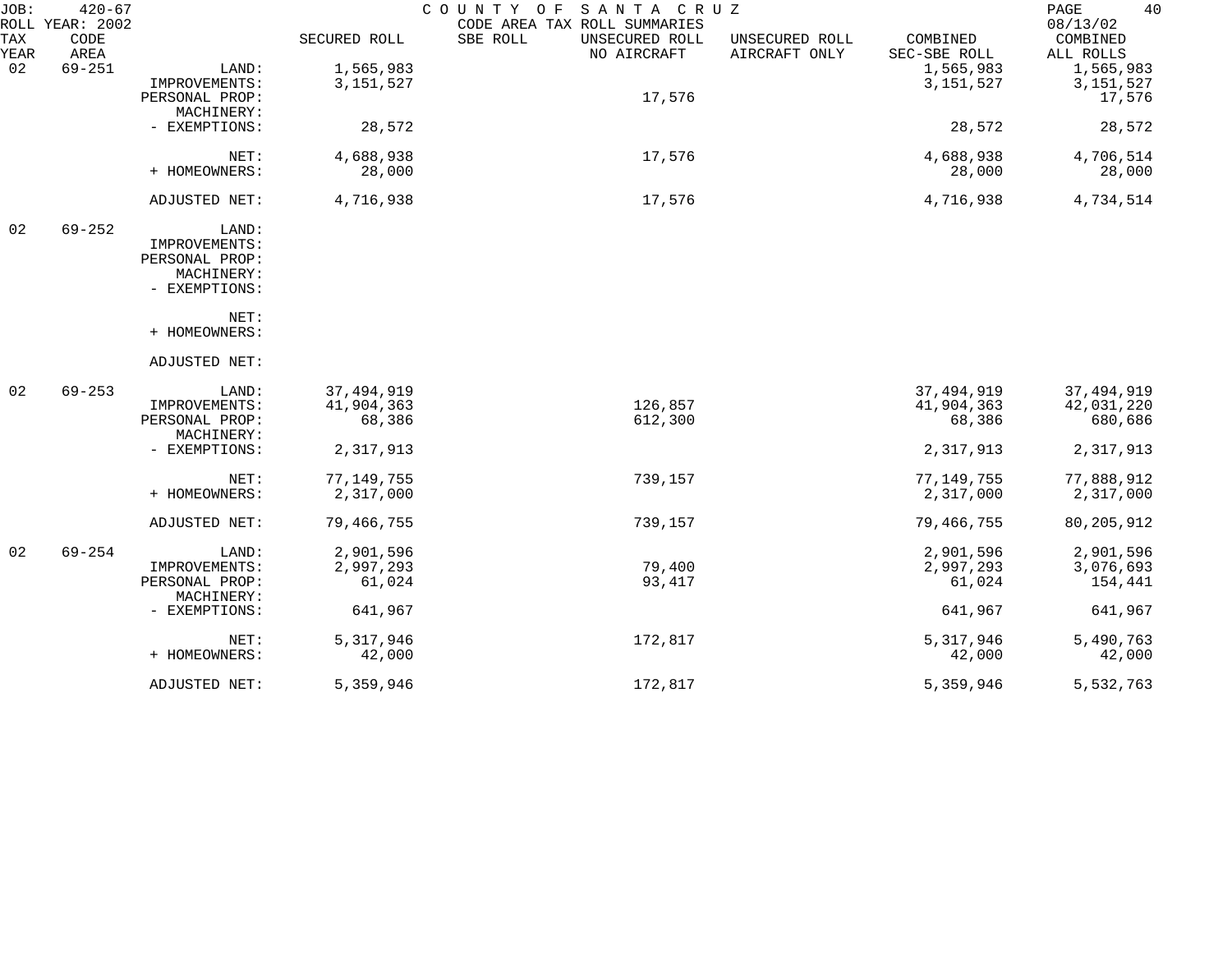| JOB:        | $420 - 67$<br>ROLL YEAR: 2002 |                              |               | COUNTY OF<br>SANTA CRUZ<br>CODE AREA TAX ROLL SUMMARIES |                                 |                          | 41<br>PAGE<br>08/13/02 |
|-------------|-------------------------------|------------------------------|---------------|---------------------------------------------------------|---------------------------------|--------------------------|------------------------|
| TAX<br>YEAR | CODE<br>AREA                  |                              | SECURED ROLL  | SBE ROLL<br>UNSECURED ROLL<br>NO AIRCRAFT               | UNSECURED ROLL<br>AIRCRAFT ONLY | COMBINED<br>SEC-SBE ROLL | COMBINED<br>ALL ROLLS  |
| 02          | $69 - 255$                    | LAND:                        | 104,647,110   | 1,735,206                                               |                                 | 104,647,110              | 106,382,316            |
|             |                               | IMPROVEMENTS:                | 109,648,892   | 143,368                                                 |                                 | 109,648,892              | 109,792,260            |
|             |                               | PERSONAL PROP:<br>MACHINERY: | 65,381        | 867,456                                                 |                                 | 65,381                   | 932,837                |
|             |                               | - EXEMPTIONS:                | 15,301,616    |                                                         |                                 | 15,301,616               | 15,301,616             |
|             |                               | NET:                         | 199,059,767   | 2,746,030                                               |                                 | 199,059,767              | 201,805,797            |
|             |                               | + HOMEOWNERS:                | 6,312,600     |                                                         |                                 | 6,312,600                | 6,312,600              |
|             |                               | ADJUSTED NET:                | 205, 372, 367 | 2,746,030                                               |                                 | 205, 372, 367            | 208, 118, 397          |
| 02          | $69 - 256$                    | LAND:                        | 7,870,325     |                                                         |                                 | 7,870,325                | 7,870,325              |
|             |                               | IMPROVEMENTS:                | 14,785,681    |                                                         |                                 | 14,785,681               | 14,785,681             |
|             |                               | PERSONAL PROP:<br>MACHINERY: | 27,005        | 920,232                                                 |                                 | 27,005                   | 947,237                |
|             |                               | - EXEMPTIONS:                | 1,272,142     |                                                         |                                 | 1,272,142                | 1,272,142              |
|             |                               | NET:                         | 21,410,869    | 920,232                                                 |                                 | 21, 410, 869             | 22, 331, 101           |
|             |                               | + HOMEOWNERS:                | 714,000       |                                                         |                                 | 714,000                  | 714,000                |
|             |                               | ADJUSTED NET:                | 22, 124, 869  | 920,232                                                 |                                 | 22, 124, 869             | 23,045,101             |
| 02          | $69 - 257$                    | LAND:                        | 20, 358, 170  |                                                         |                                 | 20, 358, 170             | 20, 358, 170           |
|             |                               | IMPROVEMENTS:                | 20,005,423    |                                                         |                                 | 20,005,423               | 20,005,423             |
|             |                               | PERSONAL PROP:<br>MACHINERY: | 7,111         | 91,800                                                  |                                 | 7,111                    | 98,911                 |
|             |                               | - EXEMPTIONS:                | 1,467,225     |                                                         |                                 | 1,467,225                | 1,467,225              |
|             |                               | NET:                         | 38,903,479    | 91,800                                                  |                                 | 38,903,479               | 38,995,279             |
|             |                               | + HOMEOWNERS:                | 1,323,000     |                                                         |                                 | 1,323,000                | 1,323,000              |
|             |                               | ADJUSTED NET:                | 40, 226, 479  | 91,800                                                  |                                 | 40, 226, 479             | 40, 318, 279           |
| 02          | $69 - 258$                    | LAND:                        | 239,480,958   | 24,112                                                  |                                 | 239,480,958              | 239,505,070            |
|             |                               | IMPROVEMENTS:                | 207,571,357   | 3, 181, 721                                             |                                 | 207, 571, 357            | 210, 753, 078          |
|             |                               | PERSONAL PROP:               | 8, 413, 981   | 10,240,195                                              |                                 | 8,413,981                | 18,654,176             |
|             |                               | MACHINERY:                   | 51,419        |                                                         |                                 | 51,419                   | 51,419                 |
|             |                               | - EXEMPTIONS:                | 16, 215, 364  |                                                         |                                 | 16, 215, 364             | 16, 215, 364           |
|             |                               | NET:                         | 439, 302, 351 | 13,446,028                                              |                                 | 439, 302, 351            | 452,748,379            |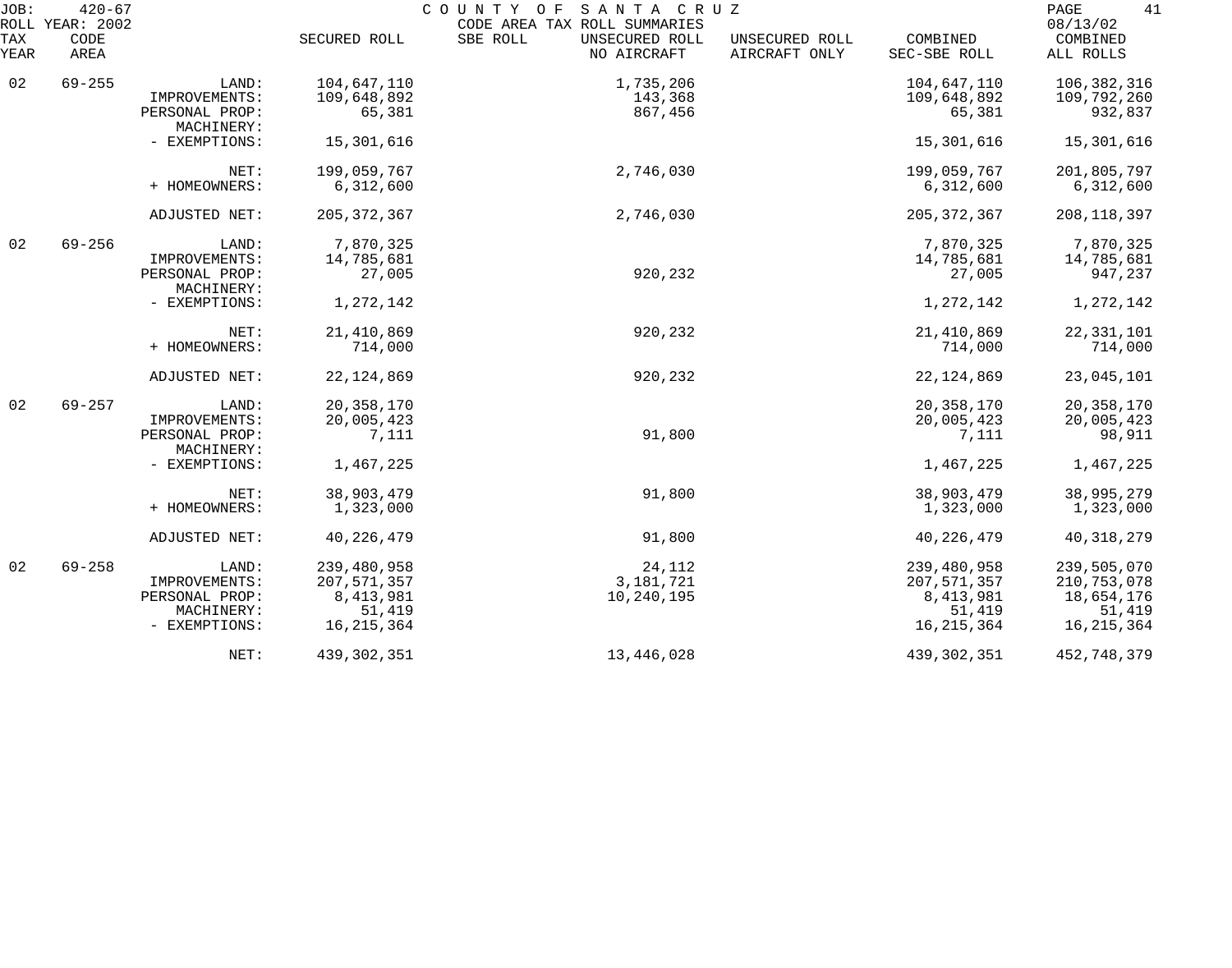| JOB:        | $420 - 67$<br>ROLL YEAR: 2002 |                              |                    | COUNTY OF SANTA CRUZ<br>CODE AREA TAX ROLL SUMMARIES |                               |                                 |                          | 42<br>PAGE<br>08/13/02 |
|-------------|-------------------------------|------------------------------|--------------------|------------------------------------------------------|-------------------------------|---------------------------------|--------------------------|------------------------|
| TAX<br>YEAR | CODE<br>AREA                  |                              | SECURED ROLL       | SBE ROLL                                             | UNSECURED ROLL<br>NO AIRCRAFT | UNSECURED ROLL<br>AIRCRAFT ONLY | COMBINED<br>SEC-SBE ROLL | COMBINED<br>ALL ROLLS  |
|             |                               | + HOMEOWNERS:                | 5,472,600          |                                                      |                               |                                 | 5,472,600                | 5,472,600              |
|             |                               | ADJUSTED NET:                | 444,774,951        |                                                      | 13,446,028                    |                                 | 444,774,951              | 458, 220, 979          |
| 02          | $69 - 259$                    | LAND:                        | 14,652,077         |                                                      |                               |                                 | 14,652,077               | 14,652,077             |
|             |                               | IMPROVEMENTS:                | 11,469,296         |                                                      | 32,219                        |                                 | 11,469,296               | 11,501,515             |
|             |                               | PERSONAL PROP:<br>MACHINERY: | 35,509             |                                                      | 214,406                       |                                 | 35,509                   | 249,915                |
|             |                               | - EXEMPTIONS:                | 3,912,327          |                                                      | 230,925                       |                                 | 3,912,327                | 4, 143, 252            |
|             |                               | NET:                         | 22, 244, 555       |                                                      | 15,700                        |                                 | 22, 244, 555             | 22, 260, 255           |
|             |                               | + HOMEOWNERS:                | 273,000            |                                                      |                               |                                 | 273,000                  | 273,000                |
|             |                               | ADJUSTED NET:                | 22, 517, 555       |                                                      | 15,700                        |                                 | 22, 517, 555             | 22,533,255             |
| 02          | $69 - 260$                    | LAND:                        | 1,093,319          |                                                      |                               |                                 | 1,093,319                | 1,093,319              |
|             |                               | IMPROVEMENTS:                | 411,354            |                                                      |                               |                                 | 411,354                  | 411,354                |
|             |                               | PERSONAL PROP:<br>MACHINERY: |                    |                                                      | 164,879                       |                                 |                          | 164,879                |
|             |                               | - EXEMPTIONS:                | 16,761             |                                                      |                               |                                 | 16,761                   | 16,761                 |
|             |                               | NET:                         | 1,487,912          |                                                      | 164,879                       |                                 | 1,487,912                | 1,652,791              |
|             |                               | + HOMEOWNERS:                | 7,000              |                                                      |                               |                                 | 7,000                    | 7,000                  |
|             |                               | ADJUSTED NET:                | 1,494,912          |                                                      | 164,879                       |                                 | 1,494,912                | 1,659,791              |
| 02          | $69 - 261$                    | LAND:                        | 130,975,516        |                                                      |                               |                                 | 130,975,516              | 130,975,516            |
|             |                               | IMPROVEMENTS:                | 87,050,690         |                                                      | 406,402                       |                                 | 87,050,690               | 87, 457, 092           |
|             |                               | PERSONAL PROP:<br>MACHINERY: | 121,298            |                                                      | 40,210                        |                                 | 121,298                  | 161,508                |
|             |                               | - EXEMPTIONS:                | 282,100            |                                                      |                               |                                 | 282,100                  | 282,100                |
|             |                               | NET:                         | 217,865,404        |                                                      | 446,612                       |                                 | 217,865,404              | 218, 312, 016          |
|             |                               | + HOMEOWNERS:                | 280,000            |                                                      |                               |                                 | 280,000                  | 280,000                |
|             |                               | ADJUSTED NET:                | 218, 145, 404      |                                                      | 446,612                       |                                 | 218, 145, 404            | 218,592,016            |
| 02          | $69 - 262$                    | LAND:                        | 162,110,195        | 6,206                                                | 19,613                        |                                 | 162, 116, 401            | 162, 136, 014          |
|             |                               | IMPROVEMENTS:                | 135,871,102        | 4,659                                                | 475,791                       |                                 | 135,875,761              | 136, 351, 552          |
|             |                               | PERSONAL PROP:<br>MACHINERY: | 584,835<br>171,243 | 2,667                                                | 7,027,761                     |                                 | 587,502<br>171,243       | 7,615,263<br>171,243   |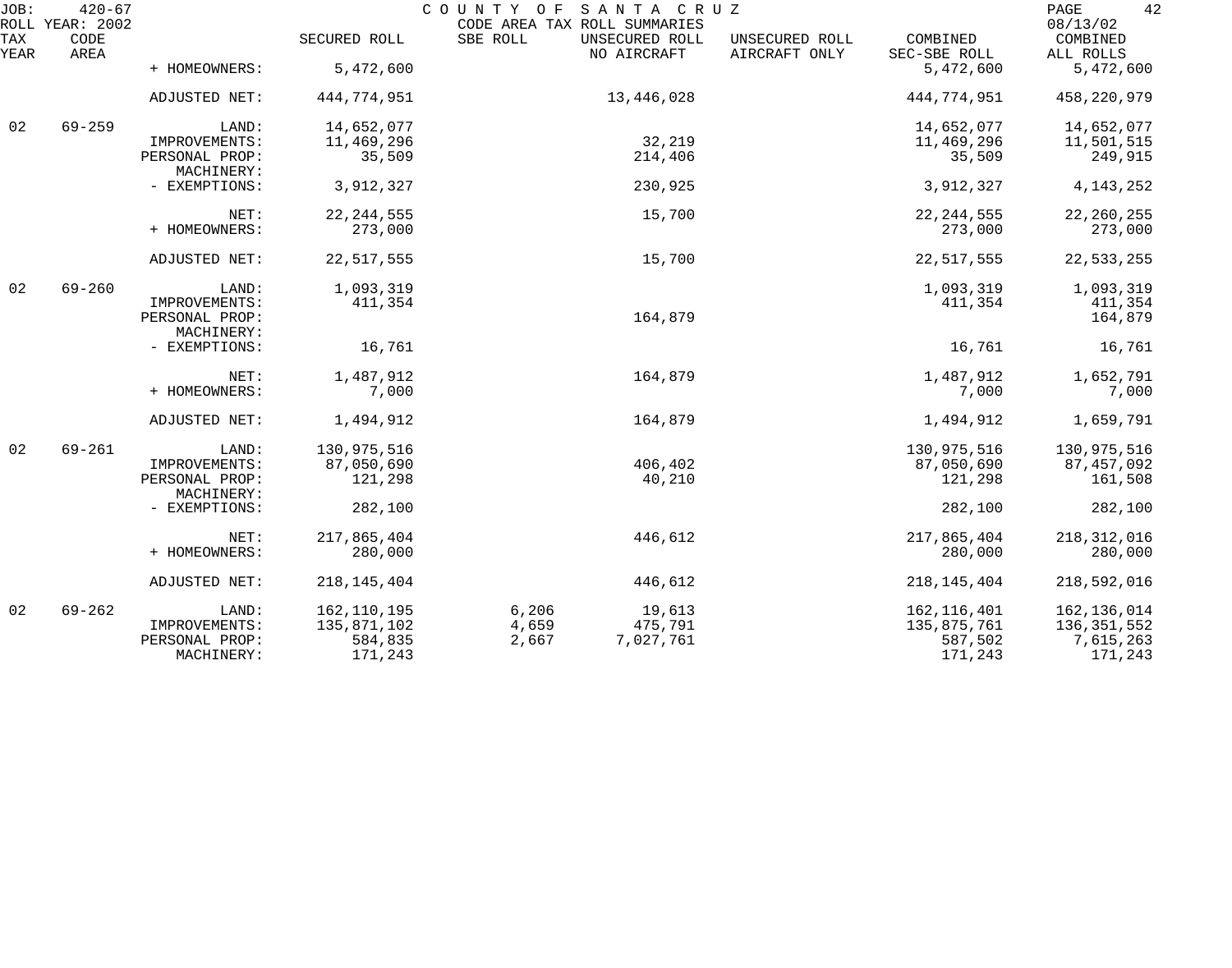| JOB:        | $420 - 67$<br>ROLL YEAR: 2002 |                                 |               | COUNTY OF SANTA CRUZ<br>CODE AREA TAX ROLL SUMMARIES |                                 |                          | 43<br>PAGE<br>08/13/02 |
|-------------|-------------------------------|---------------------------------|---------------|------------------------------------------------------|---------------------------------|--------------------------|------------------------|
| TAX<br>YEAR | CODE<br>AREA                  |                                 | SECURED ROLL  | SBE ROLL<br>UNSECURED ROLL<br>NO AIRCRAFT            | UNSECURED ROLL<br>AIRCRAFT ONLY | COMBINED<br>SEC-SBE ROLL | COMBINED<br>ALL ROLLS  |
|             |                               | - EXEMPTIONS:                   | 17,579,471    |                                                      |                                 | 17,579,471               | 17,579,471             |
|             |                               | NET:                            | 281, 157, 904 | 13,532<br>7,523,165                                  |                                 | 281, 171, 436            | 288,694,601            |
|             |                               | + HOMEOWNERS:                   | 4,769,503     |                                                      |                                 | 4,769,503                | 4,769,503              |
|             |                               | ADJUSTED NET:                   | 285, 927, 407 | 7,523,165                                            |                                 | 285,940,939              | 293, 464, 104          |
| 02          | $69 - 263$                    | LAND:                           | 7,467,158     |                                                      |                                 | 7,467,158                | 7,467,158              |
|             |                               | IMPROVEMENTS:<br>PERSONAL PROP: | 9,060,792     | 129,540                                              |                                 | 9,060,792                | 9,060,792<br>129,540   |
|             |                               | MACHINERY:                      |               |                                                      |                                 |                          |                        |
|             |                               | - EXEMPTIONS:                   | 175,260       |                                                      |                                 | 175,260                  | 175,260                |
|             |                               | NET:                            | 16,352,690    | 129,540                                              |                                 | 16,352,690               | 16,482,230             |
|             |                               | + HOMEOWNERS:                   | 175,000       |                                                      |                                 | 175,000                  | 175,000                |
|             |                               | ADJUSTED NET:                   | 16,527,690    | 129,540                                              |                                 | 16,527,690               | 16,657,230             |
| 02          | $69 - 264$                    | LAND:                           | 107,139,672   | 54,514                                               |                                 | 107, 139, 672            | 107,194,186            |
|             |                               | IMPROVEMENTS:                   | 103,829,319   | 61,392                                               |                                 | 103,829,319              | 103,890,711            |
|             |                               | PERSONAL PROP:                  | 81,985        | 1,417,691                                            |                                 | 81,985                   | 1,499,676              |
|             |                               | MACHINERY:                      | 35,494        |                                                      |                                 | 35,494                   | 35,494                 |
|             |                               | - EXEMPTIONS:                   | 7,790,722     | 6,888                                                |                                 | 7,790,722                | 7,797,610              |
|             |                               | NET:                            | 203, 295, 748 | 1,526,709                                            |                                 | 203, 295, 748            | 204,822,457            |
|             |                               | + HOMEOWNERS:                   | 2,828,000     |                                                      |                                 | 2,828,000                | 2,828,000              |
|             |                               | ADJUSTED NET:                   | 206, 123, 748 | 1,526,709                                            |                                 | 206, 123, 748            | 207,650,457            |
| 02          | $69 - 265$                    | LAND:                           | 28, 362, 125  | 19,402                                               |                                 | 28, 362, 125             | 28, 381, 527           |
|             |                               | IMPROVEMENTS:                   | 28,636,149    | 80,251                                               |                                 | 28,636,149               | 28,716,400             |
|             |                               | PERSONAL PROP:<br>MACHINERY:    | 21,848        | 320,478                                              |                                 | 21,848                   | 342,326                |
|             |                               | - EXEMPTIONS:                   | 827,129       |                                                      |                                 | 827,129                  | 827,129                |
|             |                               | NET:                            | 56, 192, 993  | 420,131                                              |                                 | 56, 192, 993             | 56,613,124             |
|             |                               | + HOMEOWNERS:                   | 826,000       |                                                      |                                 | 826,000                  | 826,000                |
|             |                               | ADJUSTED NET:                   | 57,018,993    | 420,131                                              |                                 | 57,018,993               | 57, 439, 124           |
| 02          | $69 - 266$                    | LAND:                           | 37, 467, 724  |                                                      |                                 | 37, 467, 724             | 37, 467, 724           |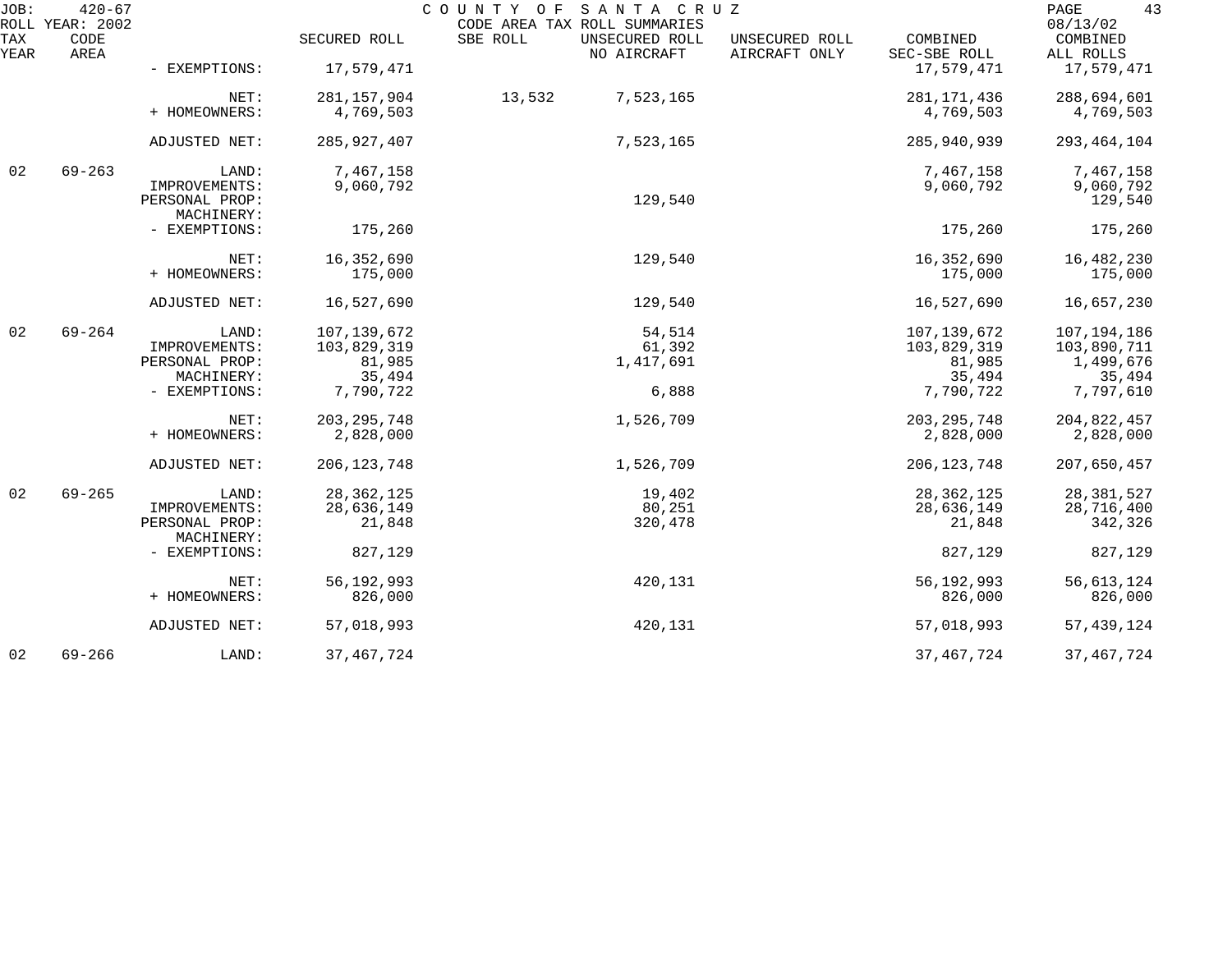| JOB:        | $420 - 67$                      |                              |               | COUNTY OF | SANTA CRUZ                                                    |                                 |                          | 44<br>PAGE<br>08/13/02 |
|-------------|---------------------------------|------------------------------|---------------|-----------|---------------------------------------------------------------|---------------------------------|--------------------------|------------------------|
| TAX<br>YEAR | ROLL YEAR: 2002<br>CODE<br>AREA |                              | SECURED ROLL  | SBE ROLL  | CODE AREA TAX ROLL SUMMARIES<br>UNSECURED ROLL<br>NO AIRCRAFT | UNSECURED ROLL<br>AIRCRAFT ONLY | COMBINED<br>SEC-SBE ROLL | COMBINED<br>ALL ROLLS  |
|             |                                 | IMPROVEMENTS:                | 29,063,689    |           |                                                               |                                 | 29,063,689               | 29,063,689             |
|             |                                 | PERSONAL PROP:<br>MACHINERY: | 34,097        |           | 102,013                                                       |                                 | 34,097                   | 136,110                |
|             |                                 | - EXEMPTIONS:                | 849,576       |           |                                                               |                                 | 849,576                  | 849,576                |
|             |                                 | NET:                         | 65,715,934    |           | 102,013                                                       |                                 | 65,715,934               | 65,817,947             |
|             |                                 | + HOMEOWNERS:                | 756,000       |           |                                                               |                                 | 756,000                  | 756,000                |
|             |                                 | ADJUSTED NET:                | 66,471,934    |           | 102,013                                                       |                                 | 66,471,934               | 66, 573, 947           |
| 02          | $69 - 267$                      | LAND:                        | 214, 222, 015 | 28        | 2,568,123                                                     |                                 | 214, 222, 043            | 216,790,166            |
|             |                                 | IMPROVEMENTS:                | 192,780,405   | 21        | 362,028                                                       |                                 | 192,780,426              | 193,142,454            |
|             |                                 | PERSONAL PROP:<br>MACHINERY: | 12,284        | 12        | 1,157,896                                                     |                                 | 12,296                   | 1,170,192              |
|             |                                 | - EXEMPTIONS:                | 8,295,789     |           | 14,387                                                        |                                 | 8,295,789                | 8,310,176              |
|             |                                 | NET:                         | 398,718,915   | 61        | 4,073,660                                                     |                                 | 398,718,976              | 402,792,636            |
|             |                                 | + HOMEOWNERS:                | 3,984,400     |           |                                                               |                                 | 3,984,400                | 3,984,400              |
|             |                                 | ADJUSTED NET:                | 402,703,315   |           | 4,073,660                                                     |                                 | 402,703,376              | 406,777,036            |
| 02          | $69 - 268$                      | LAND:                        | 80, 237, 237  |           |                                                               |                                 | 80, 237, 237             | 80, 237, 237           |
|             |                                 | IMPROVEMENTS:                | 58,300,040    |           |                                                               |                                 | 58,300,040               | 58,300,040             |
|             |                                 | PERSONAL PROP:               | 3,432,740     |           | 220,205                                                       |                                 | 3,432,740                | 3,652,945              |
|             |                                 | MACHINERY:                   | 607,916       |           |                                                               |                                 | 607,916                  | 607,916                |
|             |                                 | - EXEMPTIONS:                | 196,000       |           |                                                               |                                 | 196,000                  | 196,000                |
|             |                                 | NET:                         | 142,381,933   |           | 220,205                                                       |                                 | 142,381,933              | 142,602,138            |
|             |                                 | + HOMEOWNERS:                | 196,000       |           |                                                               |                                 | 196,000                  | 196,000                |
|             |                                 | ADJUSTED NET:                | 142,577,933   |           | 220,205                                                       |                                 | 142,577,933              | 142,798,138            |
| 02          | $69 - 270$                      | LAND:                        | 152,473,906   | 18,189    | 72,998                                                        |                                 | 152,492,095              | 152,565,093            |
|             |                                 | IMPROVEMENTS:                | 126,908,228   | 13,656    | 281,506                                                       |                                 | 126,921,884              | 127, 203, 390          |
|             |                                 | PERSONAL PROP:<br>MACHINERY: | 52,500        | 7,818     | 778,122                                                       |                                 | 60,318                   | 838,440                |
|             |                                 | - EXEMPTIONS:                | 5,322,994     |           |                                                               |                                 | 5,322,994                | 5,322,994              |
|             |                                 | NET:                         | 274, 111, 640 | 39,663    | 1,132,626                                                     |                                 | 274, 151, 303            | 275, 283, 929          |
|             |                                 | + HOMEOWNERS:                | 4,310,600     |           |                                                               |                                 | 4,310,600                | 4,310,600              |
|             |                                 | ADJUSTED NET:                | 278,422,240   |           | 1,132,626                                                     |                                 | 278,461,903              | 279,594,529            |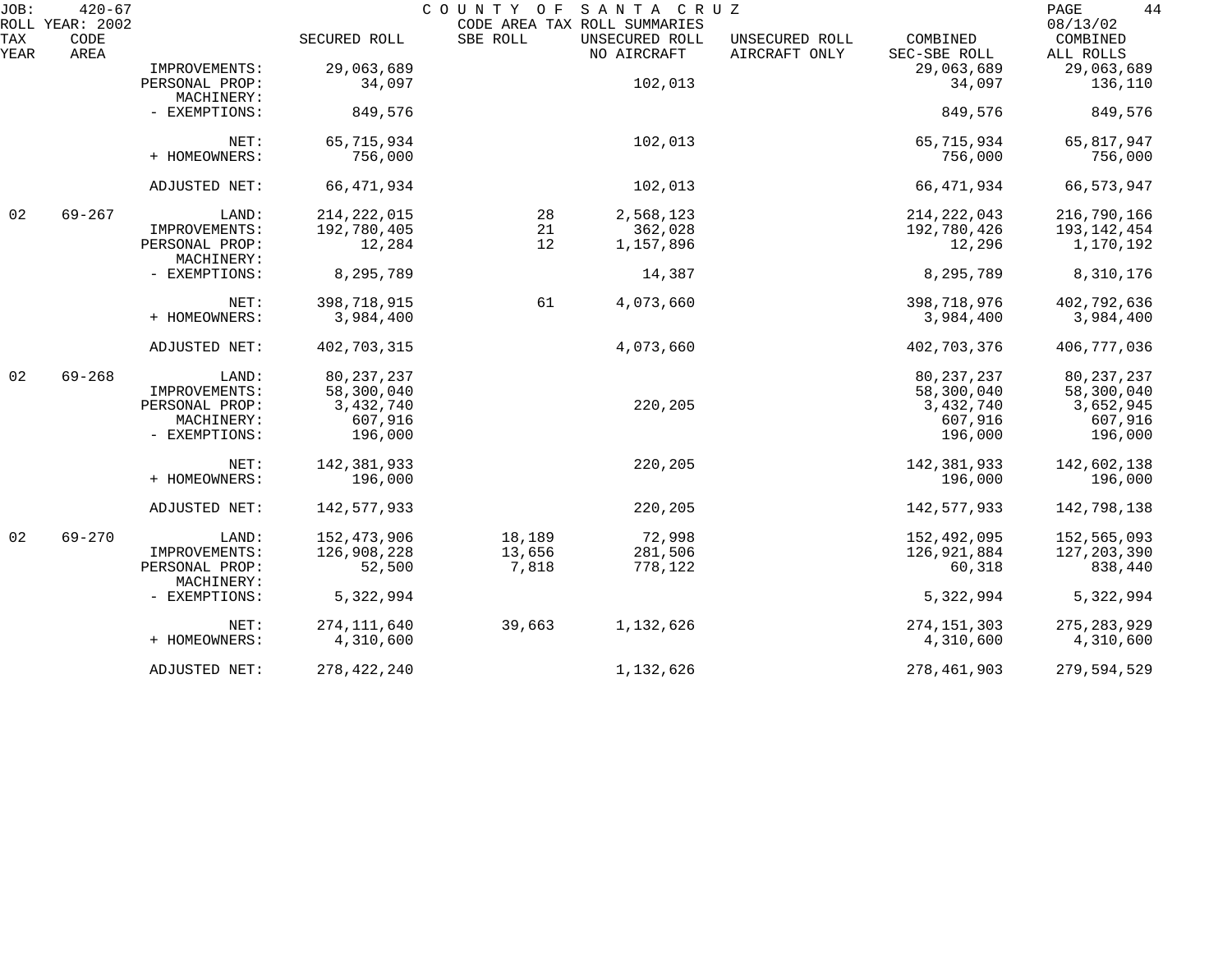| JOB:        | $420 - 67$<br>ROLL YEAR: 2002 |                              |               | COUNTY OF | SANTA CRUZ<br>CODE AREA TAX ROLL SUMMARIES |                                 |                          | 45<br>PAGE<br>08/13/02 |
|-------------|-------------------------------|------------------------------|---------------|-----------|--------------------------------------------|---------------------------------|--------------------------|------------------------|
| TAX<br>YEAR | CODE<br>AREA                  |                              | SECURED ROLL  | SBE ROLL  | UNSECURED ROLL<br>NO AIRCRAFT              | UNSECURED ROLL<br>AIRCRAFT ONLY | COMBINED<br>SEC-SBE ROLL | COMBINED<br>ALL ROLLS  |
| 02          | $69 - 271$                    | LAND:                        | 4,305,304     |           |                                            |                                 | 4,305,304                | 4,305,304              |
|             |                               | IMPROVEMENTS:                | 4,382,257     |           |                                            |                                 | 4,382,257                | 4,382,257              |
|             |                               | PERSONAL PROP:               |               |           |                                            |                                 |                          |                        |
|             |                               | MACHINERY:                   |               |           |                                            |                                 |                          |                        |
|             |                               | - EXEMPTIONS:                | 91,000        |           |                                            |                                 | 91,000                   | 91,000                 |
|             |                               | NET:                         | 8,596,561     |           |                                            |                                 | 8,596,561                | 8,596,561              |
|             |                               | + HOMEOWNERS:                | 91,000        |           |                                            |                                 | 91,000                   | 91,000                 |
|             |                               | ADJUSTED NET:                | 8,687,561     |           |                                            |                                 | 8,687,561                | 8,687,561              |
| 02          | $69 - 272$                    | LAND:                        | 12,841,880    |           |                                            |                                 | 12,841,880               | 12,841,880             |
|             |                               | IMPROVEMENTS:                | 7,923,361     |           |                                            |                                 | 7,923,361                | 7,923,361              |
|             |                               | PERSONAL PROP:               |               |           | 5,000                                      |                                 |                          | 5,000                  |
|             |                               | MACHINERY:                   |               |           |                                            |                                 |                          |                        |
|             |                               | - EXEMPTIONS:                | 726,600       |           |                                            |                                 | 726,600                  | 726,600                |
|             |                               | NET:                         | 20,038,641    |           | 5,000                                      |                                 | 20,038,641               | 20,043,641             |
|             |                               | + HOMEOWNERS:                | 726,600       |           |                                            |                                 | 726,600                  | 726,600                |
|             |                               | ADJUSTED NET:                | 20,765,241    |           | 5,000                                      |                                 | 20,765,241               | 20,770,241             |
| 02          | $69 - 273$                    | LAND:                        | 846,768,924   | 137,994   | 3,010,438                                  |                                 | 846,906,918              | 849, 917, 356          |
|             |                               | IMPROVEMENTS:                | 670, 418, 829 | 34,005    | 5,762,512                                  |                                 | 670, 452, 834            | 676, 215, 346          |
|             |                               | PERSONAL PROP:               | 2, 233, 715   | 19,467    | 13,515,783                                 |                                 | 2, 253, 182              | 15,768,965             |
|             |                               | MACHINERY:                   | 199,581       |           |                                            |                                 | 199,581                  | 199,581                |
|             |                               | - EXEMPTIONS:                | 29,808,002    |           | 834,666                                    |                                 | 29,808,002               | 30,642,668             |
|             |                               | NET:                         | 1,489,813,047 | 191,466   | 21,454,067                                 |                                 | 1,490,004,513            | 1,511,458,580          |
|             |                               | + HOMEOWNERS:                | 18,419,800    |           |                                            |                                 | 18,419,800               | 18,419,800             |
|             |                               | ADJUSTED NET:                | 1,508,232,847 |           | 21, 454, 067                               |                                 | 1,508,424,313            | 1,529,878,380          |
| 02          | $69 - 274$                    | LAND:                        | 13,738,398    |           |                                            |                                 | 13,738,398               | 13,738,398             |
|             |                               | IMPROVEMENTS:                | 16,482,169    |           |                                            |                                 | 16,482,169               | 16,482,169             |
|             |                               | PERSONAL PROP:<br>MACHINERY: |               |           | 15,409                                     |                                 |                          | 15,409                 |
|             |                               | - EXEMPTIONS:                | 350,000       |           |                                            |                                 | 350,000                  | 350,000                |
|             |                               | NET:                         | 29,870,567    |           | 15,409                                     |                                 | 29,870,567               | 29,885,976             |
|             |                               | + HOMEOWNERS:                | 350,000       |           |                                            |                                 | 350,000                  | 350,000                |
|             |                               | ADJUSTED NET:                | 30,220,567    |           | 15,409                                     |                                 | 30, 220, 567             | 30, 235, 976           |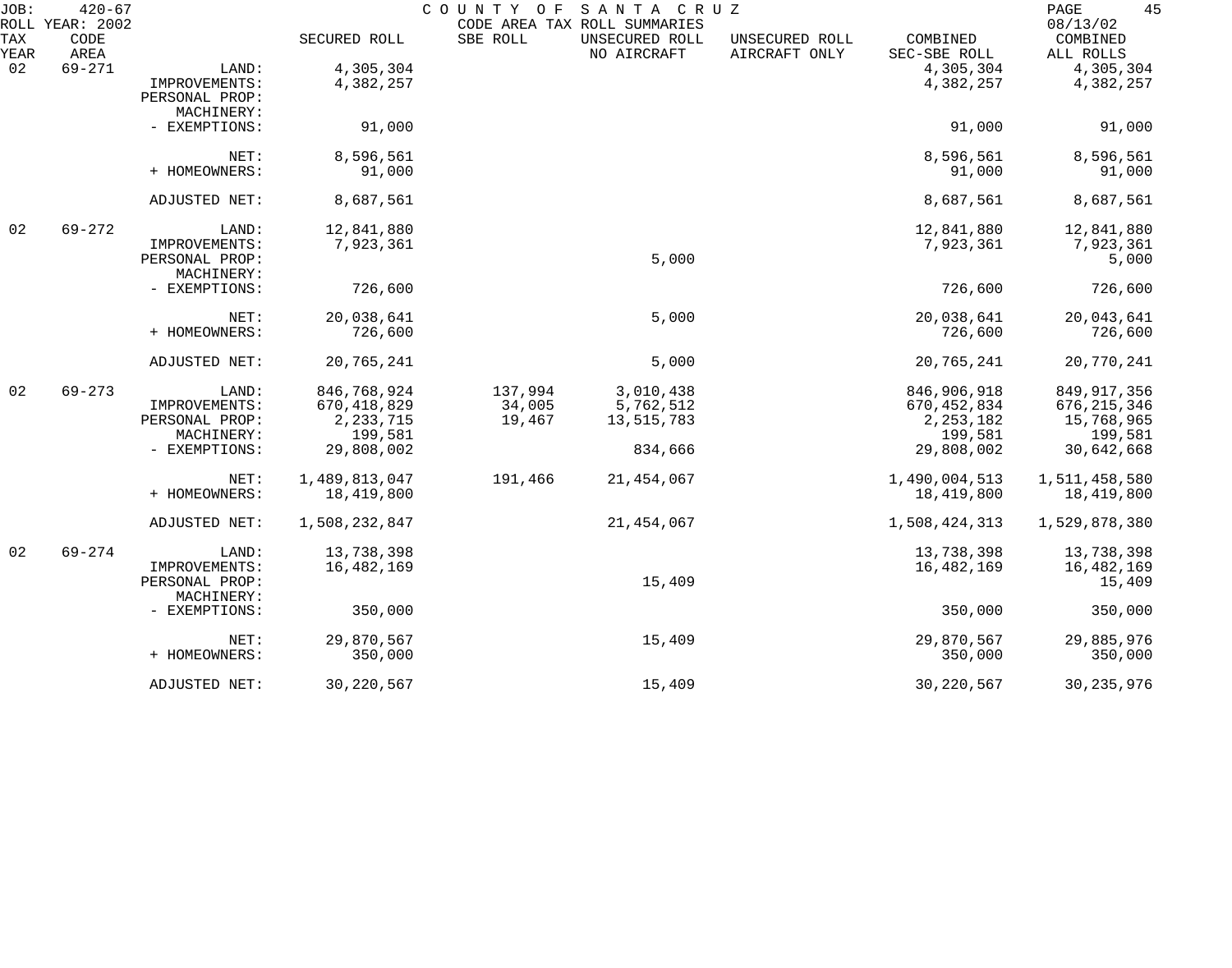| JOB:<br>ROLL | $420 - 67$<br>YEAR: 2002 |                                                                |               | COUNTY OF | SANTA CRUZ<br>CODE AREA TAX ROLL SUMMARIES |                                 |                          | 46<br>PAGE<br>08/13/02 |
|--------------|--------------------------|----------------------------------------------------------------|---------------|-----------|--------------------------------------------|---------------------------------|--------------------------|------------------------|
| TAX<br>YEAR  | CODE<br>AREA             |                                                                | SECURED ROLL  | SBE ROLL  | UNSECURED ROLL<br>NO AIRCRAFT              | UNSECURED ROLL<br>AIRCRAFT ONLY | COMBINED<br>SEC-SBE ROLL | COMBINED<br>ALL ROLLS  |
| 02           | $69 - 275$               | LAND:                                                          | 90,720,626    | 41,430    |                                            |                                 | 90,762,056               | 90,762,056             |
|              |                          | IMPROVEMENTS:                                                  | 81,534,893    | 31,104    | 12,953                                     |                                 | 81,565,997               | 81,578,950             |
|              |                          | PERSONAL PROP:<br>MACHINERY:                                   | 3,900         | 17,806    | 382,613                                    |                                 | 21,706                   | 404,319                |
|              |                          | - EXEMPTIONS:                                                  | 2,831,826     |           |                                            |                                 | 2,831,826                | 2,831,826              |
|              |                          |                                                                |               |           |                                            |                                 |                          |                        |
|              |                          | NET:                                                           | 169, 427, 593 | 90,340    | 395,566                                    |                                 | 169,517,933              | 169,913,499            |
|              |                          | + HOMEOWNERS:                                                  | 2,709,000     |           |                                            |                                 | 2,709,000                | 2,709,000              |
|              |                          | ADJUSTED NET:                                                  | 172, 136, 593 |           | 395,566                                    |                                 | 172, 226, 933            | 172,622,499            |
| 02           | $69 - 276$               | LAND:                                                          | 404,001       |           |                                            |                                 | 404,001                  | 404,001                |
|              |                          | IMPROVEMENTS:<br>PERSONAL PROP:<br>MACHINERY:<br>- EXEMPTIONS: | 289,840       |           |                                            |                                 | 289,840                  | 289,840                |
|              |                          | NET:                                                           | 693,841       |           |                                            |                                 | 693,841                  | 693,841                |
|              |                          | + HOMEOWNERS:                                                  |               |           |                                            |                                 |                          |                        |
|              |                          | ADJUSTED NET:                                                  | 693,841       |           |                                            |                                 | 693,841                  | 693,841                |
| 02           | $69 - 277$               | LAND:                                                          | 7,563,462     |           |                                            |                                 | 7,563,462                | 7,563,462              |
|              |                          | IMPROVEMENTS:<br>PERSONAL PROP:<br>MACHINERY:                  | 6,390,645     |           |                                            |                                 | 6,390,645                | 6,390,645              |
|              |                          | - EXEMPTIONS:                                                  | 322,895       |           |                                            |                                 | 322,895                  | 322,895                |
|              |                          | NET:                                                           | 13,631,212    |           |                                            |                                 | 13,631,212               | 13,631,212             |
|              |                          | + HOMEOWNERS:                                                  | 322,000       |           |                                            |                                 | 322,000                  | 322,000                |
|              |                          | ADJUSTED NET:                                                  | 13,953,212    |           |                                            |                                 | 13,953,212               | 13,953,212             |
| 02           | $69 - 278$               | LAND:                                                          | 64, 276, 050  |           | 17,350                                     |                                 | 64, 276, 050             | 64, 293, 400           |
|              |                          | IMPROVEMENTS:                                                  | 50,019,318    |           | 17,350                                     |                                 | 50,019,318               | 50,036,668             |
|              |                          | PERSONAL PROP:                                                 | 16,951        |           | 128,931                                    |                                 | 16,951                   | 145,882                |
|              |                          | MACHINERY:<br>- EXEMPTIONS:                                    | 724,519       |           |                                            |                                 | 724,519                  | 724,519                |
|              |                          |                                                                |               |           |                                            |                                 |                          |                        |
|              |                          | NET:                                                           | 113,587,800   |           | 163,631                                    |                                 | 113,587,800              | 113,751,431            |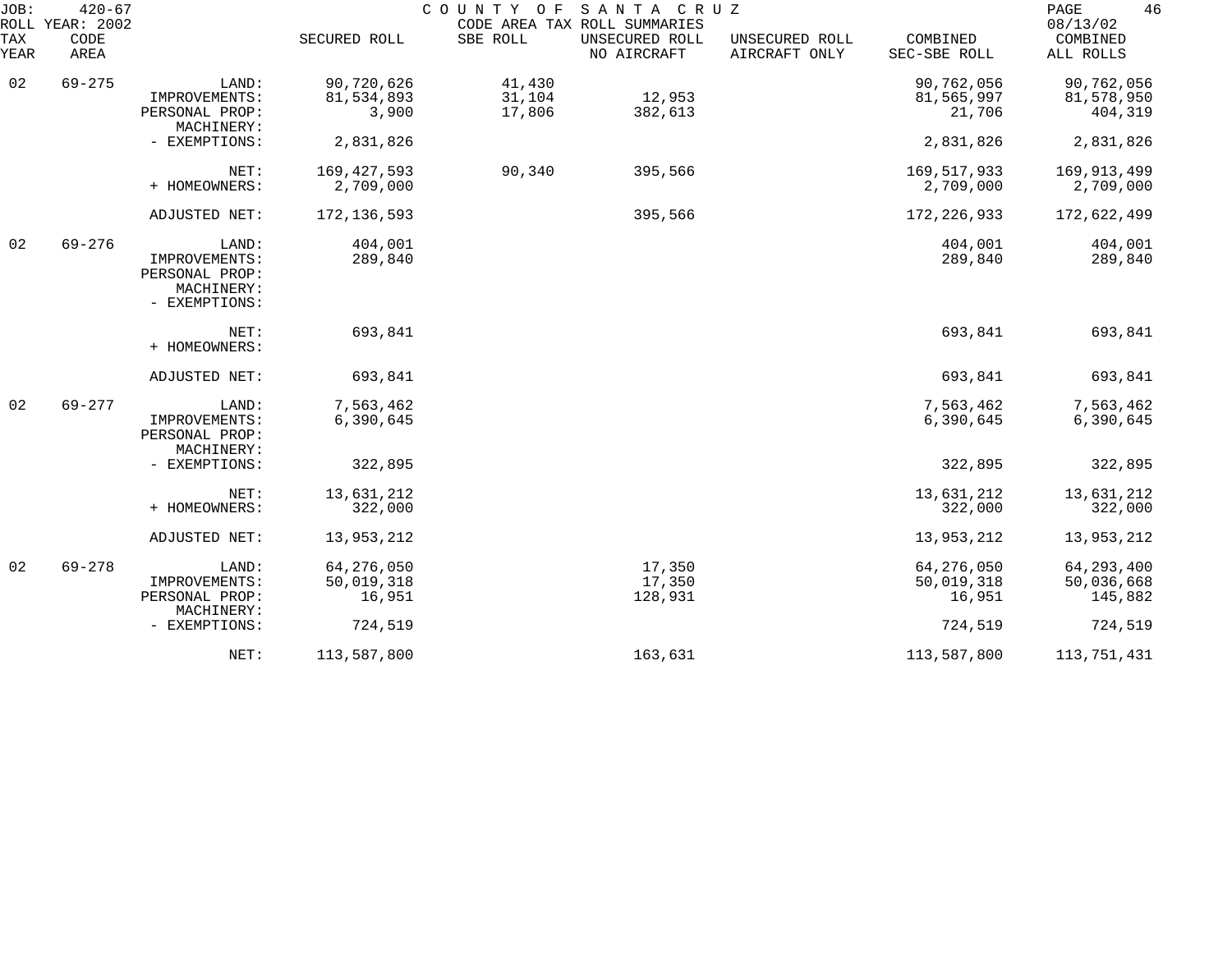| JOB:        | $420 - 67$<br>ROLL YEAR: 2002 |                                               |                         | COUNTY OF      | SANTA CRUZ<br>CODE AREA TAX ROLL SUMMARIES |                                 |                          | 47<br>PAGE<br>08/13/02  |
|-------------|-------------------------------|-----------------------------------------------|-------------------------|----------------|--------------------------------------------|---------------------------------|--------------------------|-------------------------|
| TAX<br>YEAR | CODE<br>AREA                  |                                               | SECURED ROLL            | SBE ROLL       | UNSECURED ROLL<br>NO AIRCRAFT              | UNSECURED ROLL<br>AIRCRAFT ONLY | COMBINED<br>SEC-SBE ROLL | COMBINED<br>ALL ROLLS   |
|             |                               | + HOMEOWNERS:                                 | 721,000                 |                |                                            |                                 | 721,000                  | 721,000                 |
|             |                               | ADJUSTED NET:                                 | 114,308,800             |                | 163,631                                    |                                 | 114,308,800              | 114, 472, 431           |
| 02          | $69 - 279$                    | LAND:                                         | 7,314,439               |                |                                            |                                 | 7,314,439                | 7,314,439               |
|             |                               | IMPROVEMENTS:<br>PERSONAL PROP:<br>MACHINERY: | 10,366,733<br>46,561    |                |                                            |                                 | 10,366,733<br>46,561     | 10,366,733<br>46,561    |
|             |                               | - EXEMPTIONS:                                 | 2,463,778               |                |                                            |                                 | 2,463,778                | 2,463,778               |
|             |                               | NET:                                          | 15, 263, 955            |                |                                            |                                 | 15, 263, 955             | 15, 263, 955            |
|             |                               | + HOMEOWNERS:                                 | 70,000                  |                |                                            |                                 | 70,000                   | 70,000                  |
|             |                               | ADJUSTED NET:                                 | 15, 333, 955            |                |                                            |                                 | 15, 333, 955             | 15, 333, 955            |
| 02          | $69 - 280$                    | LAND:                                         | 73,709,990              | 1,427          |                                            |                                 | 73, 711, 417             | 73,711,417              |
|             |                               | IMPROVEMENTS:<br>PERSONAL PROP:<br>MACHINERY: | 69,560,594              | 1,071<br>613   | 98,429                                     |                                 | 69,561,665<br>613        | 69,561,665<br>99,042    |
|             |                               | - EXEMPTIONS:                                 | 3,420,395               |                |                                            |                                 | 3,420,395                | 3,420,395               |
|             |                               | NET:                                          | 139,850,189             | 3,111          | 98,429                                     |                                 | 139,853,300              | 139,951,729             |
|             |                               | + HOMEOWNERS:                                 | 2,513,000               |                |                                            |                                 | 2,513,000                | 2,513,000               |
|             |                               | ADJUSTED NET:                                 | 142, 363, 189           |                | 98,429                                     |                                 | 142,366,300              | 142,464,729             |
| 02          | $69 - 281$                    | LAND:                                         | 20,991,818              |                |                                            |                                 | 20,991,818               | 20,991,818              |
|             |                               | IMPROVEMENTS:<br>PERSONAL PROP:               | 18,519,379<br>12,091    |                | 22,378                                     |                                 | 18,519,379<br>12,091     | 18,519,379<br>34,469    |
|             |                               | MACHINERY:                                    |                         |                |                                            |                                 |                          |                         |
|             |                               | - EXEMPTIONS:                                 | 1,237,652               |                |                                            |                                 | 1,237,652                | 1,237,652               |
|             |                               | NET:                                          | 38, 285, 636            |                | 22,378                                     |                                 | 38, 285, 636             | 38,308,014              |
|             |                               | + HOMEOWNERS:                                 | 537,600                 |                |                                            |                                 | 537,600                  | 537,600                 |
|             |                               | ADJUSTED NET:                                 | 38,823,236              |                | 22,378                                     |                                 | 38,823,236               | 38,845,614              |
| 02          | $69 - 282$                    | LAND:                                         | 38, 148, 388            | 18,076         | 48,486                                     |                                 | 38,166,464               | 38, 214, 950            |
|             |                               | IMPROVEMENTS:<br>PERSONAL PROP:<br>MACHINERY: | 35,973,560<br>2,033,333 | 9,817<br>5,620 | 116,197<br>1,572,858                       |                                 | 35,983,377<br>2,038,953  | 36,099,574<br>3,611,811 |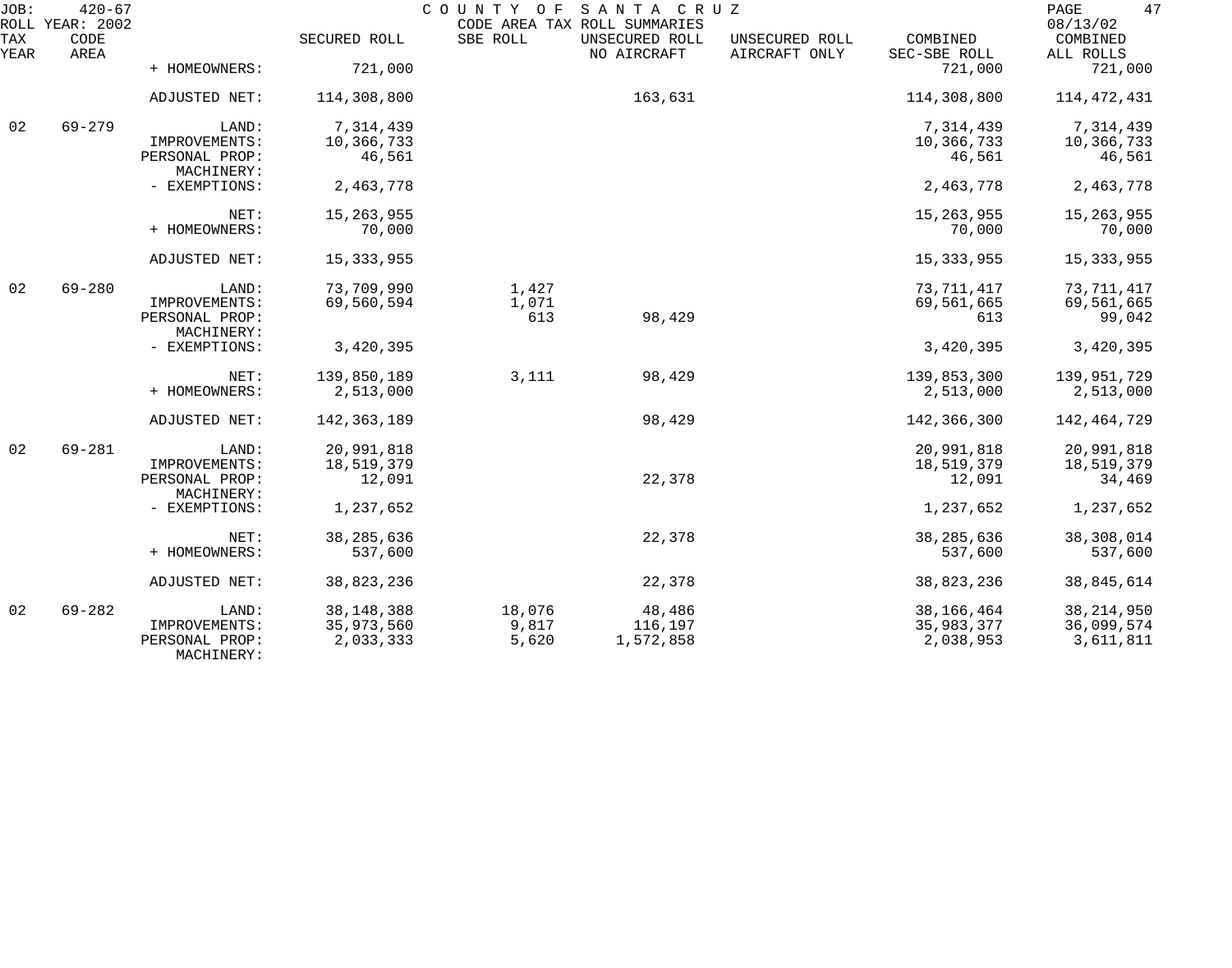| $420 - 67$<br>CODE<br>AREA |                                                                         | SECURED ROLL                                      | COUNTY OF<br>SBE ROLL   | UNSECURED ROLL<br>NO AIRCRAFT | UNSECURED ROLL<br>AIRCRAFT ONLY | COMBINED<br>SEC-SBE ROLL                | 48<br>PAGE<br>08/13/02<br>COMBINED<br>ALL ROLLS |
|----------------------------|-------------------------------------------------------------------------|---------------------------------------------------|-------------------------|-------------------------------|---------------------------------|-----------------------------------------|-------------------------------------------------|
|                            | NET:                                                                    | 68,187,732                                        | 33,513                  | 1,737,541                     |                                 | 68, 221, 245                            | 7,967,549<br>69,958,786<br>327,600              |
|                            | ADJUSTED NET:                                                           | 68,515,332                                        |                         | 1,737,541                     |                                 | 68,548,845                              | 70,286,386                                      |
| $69 - 283$                 | LAND:<br>IMPROVEMENTS:<br>PERSONAL PROP:<br>MACHINERY:<br>- EXEMPTIONS: |                                                   | 668<br>502<br>287       |                               |                                 | 668<br>502<br>287                       | 668<br>502<br>287                               |
|                            | NET:<br>+ HOMEOWNERS:                                                   |                                                   | 1,457                   |                               |                                 | 1,457                                   | 1,457                                           |
|                            | ADJUSTED NET:                                                           |                                                   |                         |                               |                                 | 1,457                                   | 1,457                                           |
| $69 - 284$                 | LAND:<br>IMPROVEMENTS:<br>PERSONAL PROP:<br>MACHINERY:<br>- EXEMPTIONS: | 966,720<br>1,056,338<br>34,896                    | 6,922<br>5,197<br>2,975 |                               |                                 | 973,642<br>1,061,535<br>2,975<br>34,896 | 973,642<br>1,061,535<br>2,975<br>34,896         |
|                            | NET:<br>+ HOMEOWNERS:                                                   | 1,988,162<br>28,000                               | 15,094                  |                               |                                 | 2,003,256<br>28,000                     | 2,003,256<br>28,000                             |
|                            | ADJUSTED NET:                                                           | 2,016,162                                         |                         |                               |                                 | 2,031,256                               | 2,031,256                                       |
| $69 - 285$                 | LAND:<br>IMPROVEMENTS:<br>PERSONAL PROP:<br>MACHINERY:<br>- EXEMPTIONS: |                                                   |                         |                               |                                 |                                         |                                                 |
|                            | NET:<br>+ HOMEOWNERS:                                                   |                                                   |                         |                               |                                 |                                         |                                                 |
|                            | ADJUSTED NET:                                                           |                                                   |                         |                               |                                 |                                         |                                                 |
| $69 - 286$                 | LAND:                                                                   | 182,070                                           |                         |                               |                                 | 182,070                                 | 182,070                                         |
|                            |                                                                         | ROLL YEAR: 2002<br>- EXEMPTIONS:<br>+ HOMEOWNERS: | 7,967,549<br>327,600    |                               | CODE AREA TAX ROLL SUMMARIES    | SANTA CRUZ                              | 7,967,549<br>327,600                            |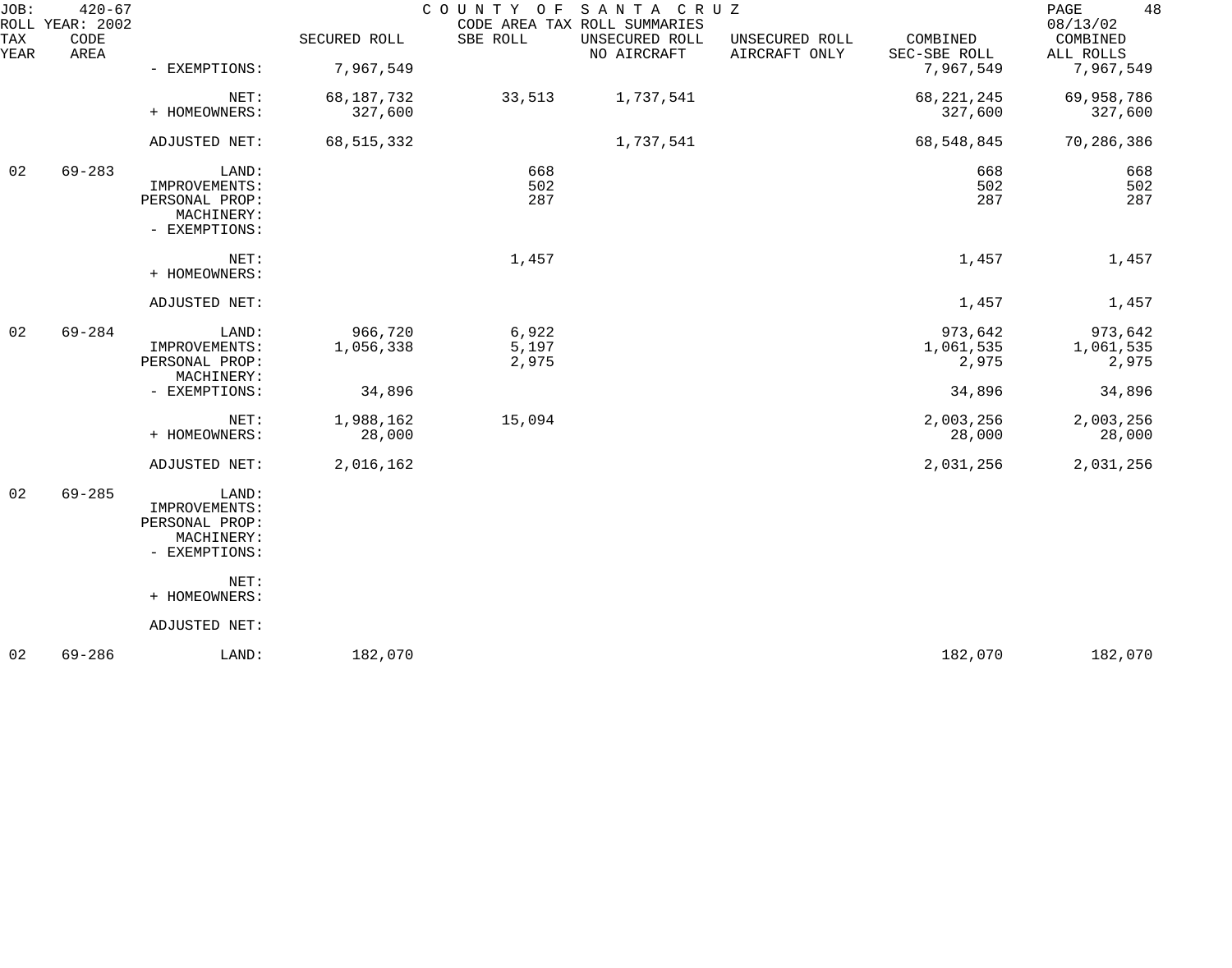| JOB:        | $420 - 67$<br>ROLL YEAR: 2002 |                                                                         |                                     | COUNTY OF SANTA CRUZ<br>CODE AREA TAX ROLL SUMMARIES |                                 |                                       | 49<br>PAGE<br>08/13/02                |
|-------------|-------------------------------|-------------------------------------------------------------------------|-------------------------------------|------------------------------------------------------|---------------------------------|---------------------------------------|---------------------------------------|
| TAX<br>YEAR | CODE<br>AREA                  |                                                                         | SECURED ROLL                        | SBE ROLL<br>UNSECURED ROLL<br>NO AIRCRAFT            | UNSECURED ROLL<br>AIRCRAFT ONLY | COMBINED<br>SEC-SBE ROLL              | COMBINED<br>ALL ROLLS                 |
|             |                               | IMPROVEMENTS:<br>PERSONAL PROP:<br>MACHINERY:<br>- EXEMPTIONS:          | 273,600                             |                                                      |                                 | 273,600                               | 273,600                               |
|             |                               | NET:<br>+ HOMEOWNERS:                                                   | 455,670                             |                                                      |                                 | 455,670                               | 455,670                               |
|             |                               | ADJUSTED NET:                                                           | 455,670                             |                                                      |                                 | 455,670                               | 455,670                               |
| 02          | $69 - 287$                    | LAND:<br>IMPROVEMENTS:<br>PERSONAL PROP:<br>MACHINERY:<br>- EXEMPTIONS: |                                     |                                                      |                                 |                                       |                                       |
|             |                               | NET:<br>+ HOMEOWNERS:                                                   |                                     |                                                      |                                 |                                       |                                       |
|             |                               | ADJUSTED NET:                                                           |                                     |                                                      |                                 |                                       |                                       |
| 02          | $69 - 288$                    | LAND:<br>IMPROVEMENTS:<br>PERSONAL PROP:<br>MACHINERY:<br>- EXEMPTIONS: |                                     |                                                      |                                 |                                       |                                       |
|             |                               | NET:<br>+ HOMEOWNERS:                                                   |                                     |                                                      |                                 |                                       |                                       |
|             |                               | ADJUSTED NET:                                                           |                                     |                                                      |                                 |                                       |                                       |
| 02          | $73 - 001$                    | LAND:<br>IMPROVEMENTS:<br>PERSONAL PROP:<br>MACHINERY:                  | 79,658,829<br>80,367,689<br>108,086 | 277,438                                              |                                 | 79,658,829<br>80, 367, 689<br>108,086 | 79,658,829<br>80, 367, 689<br>385,524 |
|             |                               | - EXEMPTIONS:                                                           | 3,658,397                           |                                                      |                                 | 3,658,397                             | 3,658,397                             |
|             |                               | NET:<br>+ HOMEOWNERS:                                                   | 156,476,207<br>2,301,600            | 277,438                                              |                                 | 156,476,207<br>2,301,600              | 156,753,645<br>2,301,600              |
|             |                               | ADJUSTED NET:                                                           | 158,777,807                         | 277,438                                              |                                 | 158,777,807                           | 159,055,245                           |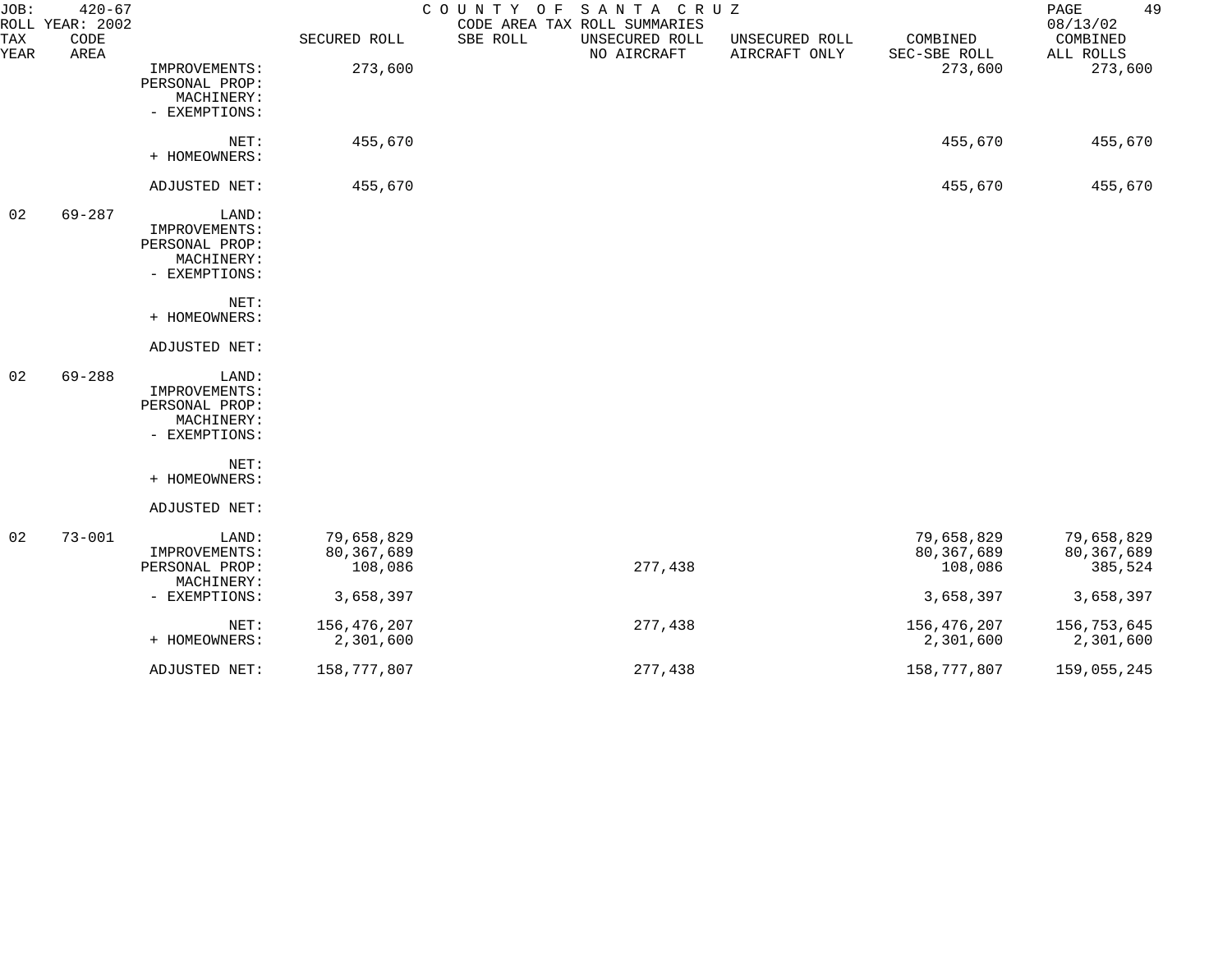| JOB:        | $420 - 67$<br>ROLL YEAR: 2002 |                             |              | COUNTY OF | SANTA CRUZ<br>CODE AREA TAX ROLL SUMMARIES |                                 |                          | 50<br>$\mathop{\mathrm{PAGE}}$<br>08/13/02 |
|-------------|-------------------------------|-----------------------------|--------------|-----------|--------------------------------------------|---------------------------------|--------------------------|--------------------------------------------|
| TAX<br>YEAR | CODE<br>AREA                  |                             | SECURED ROLL | SBE ROLL  | UNSECURED ROLL<br>NO AIRCRAFT              | UNSECURED ROLL<br>AIRCRAFT ONLY | COMBINED<br>SEC-SBE ROLL | COMBINED<br>ALL ROLLS                      |
| 02          | $73 - 002$                    | LAND:                       | 423, 427     |           |                                            |                                 | 423,427                  | 423,427                                    |
|             |                               | IMPROVEMENTS:               | 410,375      |           |                                            |                                 | 410,375                  | 410,375                                    |
|             |                               | PERSONAL PROP:              |              |           |                                            |                                 |                          |                                            |
|             |                               | MACHINERY:                  |              |           |                                            |                                 |                          |                                            |
|             |                               | - EXEMPTIONS:               | 14,000       |           |                                            |                                 | 14,000                   | 14,000                                     |
|             |                               | NET:                        | 819,802      |           |                                            |                                 | 819,802                  | 819,802                                    |
|             |                               | + HOMEOWNERS:               | 14,000       |           |                                            |                                 | 14,000                   | 14,000                                     |
|             |                               | ADJUSTED NET:               | 833,802      |           |                                            |                                 | 833,802                  | 833,802                                    |
| 02          | $73 - 003$                    | LAND:                       | 80,879       |           |                                            |                                 | 80,879                   | 80,879                                     |
|             |                               | IMPROVEMENTS:               | 381,651      |           |                                            |                                 | 381,651                  | 381,651                                    |
|             |                               | PERSONAL PROP:              |              |           |                                            |                                 |                          |                                            |
|             |                               | MACHINERY:                  |              |           |                                            |                                 |                          |                                            |
|             |                               | - EXEMPTIONS:               | 21,000       |           |                                            |                                 | 21,000                   | 21,000                                     |
|             |                               | NET:                        | 441,530      |           |                                            |                                 | 441,530                  | 441,530                                    |
|             |                               | + HOMEOWNERS:               | 21,000       |           |                                            |                                 | 21,000                   | 21,000                                     |
|             |                               | ADJUSTED NET:               | 462,530      |           |                                            |                                 | 462,530                  | 462,530                                    |
| 02          | $73 - 004$                    | LAND:                       | 573,110      |           |                                            |                                 | 573,110                  | 573,110                                    |
|             |                               | IMPROVEMENTS:               | 715,808      |           |                                            |                                 | 715,808                  | 715,808                                    |
|             |                               | PERSONAL PROP:              |              |           |                                            |                                 |                          |                                            |
|             |                               | MACHINERY:                  |              |           |                                            |                                 |                          |                                            |
|             |                               | - EXEMPTIONS:               | 21,000       |           |                                            |                                 | 21,000                   | 21,000                                     |
|             |                               | NET:                        | 1,267,918    |           |                                            |                                 | 1,267,918                | 1,267,918                                  |
|             |                               | + HOMEOWNERS:               | 21,000       |           |                                            |                                 | 21,000                   | 21,000                                     |
|             |                               | ADJUSTED NET:               | 1,288,918    |           |                                            |                                 | 1,288,918                | 1,288,918                                  |
| 02          | $73 - 005$                    | LAND:                       | 77,968       |           |                                            |                                 | 77,968                   | 77,968                                     |
|             |                               | IMPROVEMENTS:               | 43,773       |           |                                            |                                 | 43,773                   | 43,773                                     |
|             |                               | PERSONAL PROP:              |              |           |                                            |                                 |                          |                                            |
|             |                               | MACHINERY:<br>- EXEMPTIONS: |              |           |                                            |                                 |                          |                                            |
|             |                               | NET:                        | 121,741      |           |                                            |                                 | 121,741                  | 121,741                                    |
|             |                               | + HOMEOWNERS:               |              |           |                                            |                                 |                          |                                            |
|             |                               | ADJUSTED NET:               | 121,741      |           |                                            |                                 | 121,741                  | 121,741                                    |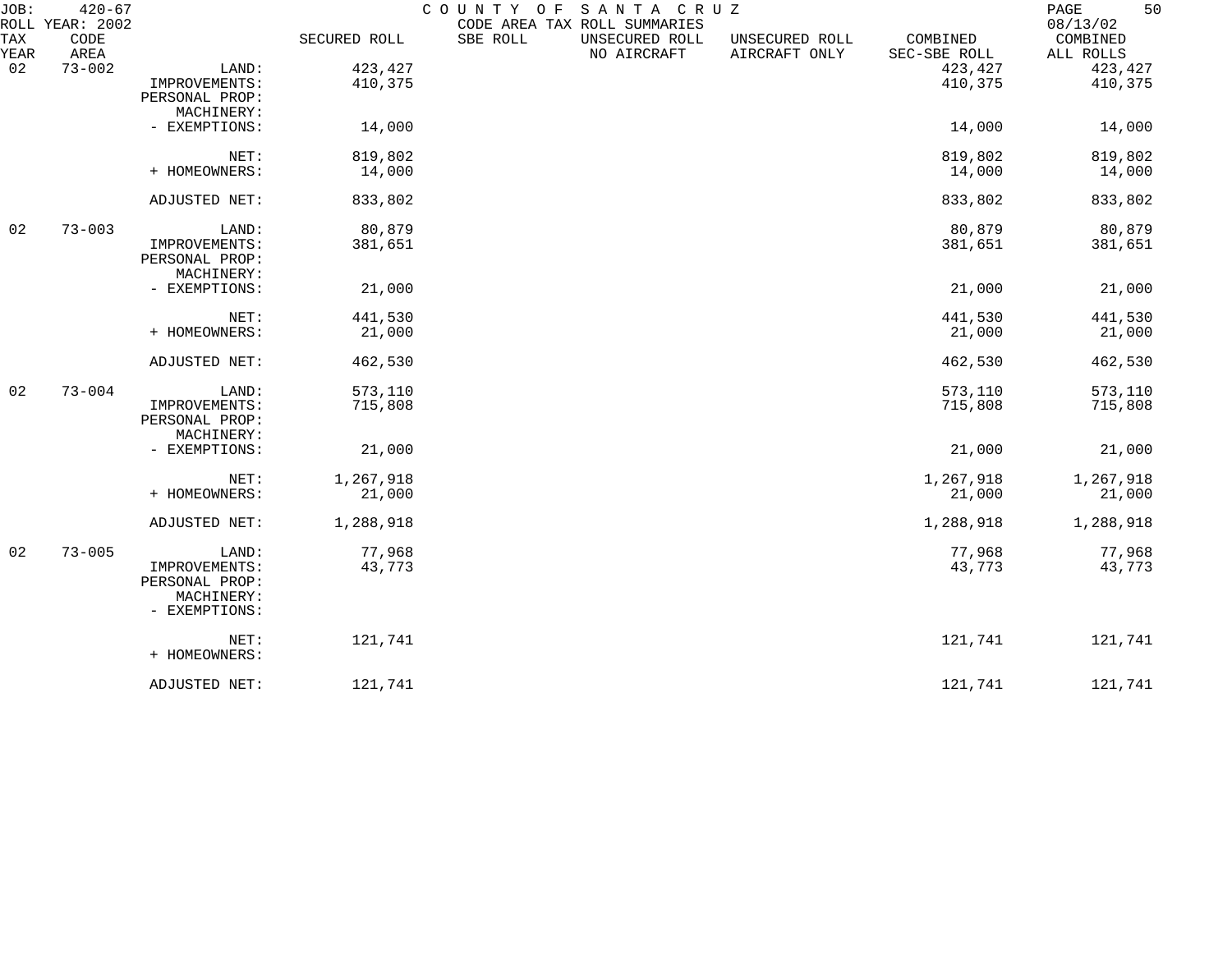| JOB:<br>ROLL | $420 - 67$<br>YEAR: 2002 |                                                                         |                                  | COUNTY<br>O F | SANTA CRUZ<br>CODE AREA TAX ROLL SUMMARIES |                                 |                                  | 51<br>PAGE<br>08/13/02           |
|--------------|--------------------------|-------------------------------------------------------------------------|----------------------------------|---------------|--------------------------------------------|---------------------------------|----------------------------------|----------------------------------|
| TAX<br>YEAR  | CODE<br>AREA             |                                                                         | SECURED ROLL                     | SBE ROLL      | UNSECURED ROLL<br>NO AIRCRAFT              | UNSECURED ROLL<br>AIRCRAFT ONLY | COMBINED<br>SEC-SBE ROLL         | COMBINED<br>ALL ROLLS            |
| 02           | $79 - 001$               | LAND:<br>IMPROVEMENTS:<br>PERSONAL PROP:                                | 3,246,091<br>3, 195, 303         |               |                                            |                                 | 3,246,091<br>3, 195, 303         | 3,246,091<br>3, 195, 303         |
|              |                          | MACHINERY:<br>- EXEMPTIONS:                                             | 106,253                          |               |                                            |                                 | 106,253                          | 106,253                          |
|              |                          | NET:<br>+ HOMEOWNERS:                                                   | 6,335,141<br>105,000             |               |                                            |                                 | 6,335,141<br>105,000             | 6,335,141<br>105,000             |
|              |                          | ADJUSTED NET:                                                           | 6,440,141                        |               |                                            |                                 | 6,440,141                        | 6,440,141                        |
| 02           | $79 - 002$               | LAND:<br>IMPROVEMENTS:<br>PERSONAL PROP:<br>MACHINERY:<br>- EXEMPTIONS: |                                  |               |                                            |                                 |                                  |                                  |
|              |                          | NET:<br>+ HOMEOWNERS:                                                   |                                  |               |                                            |                                 |                                  |                                  |
|              |                          | ADJUSTED NET:                                                           |                                  |               |                                            |                                 |                                  |                                  |
| 02           | $79 - 004$               | LAND:<br>IMPROVEMENTS:<br>PERSONAL PROP:<br>MACHINERY:                  | 8,718,330<br>6,603,356<br>23,647 |               |                                            |                                 | 8,718,330<br>6,603,356<br>23,647 | 8,718,330<br>6,603,356<br>23,647 |
|              |                          | - EXEMPTIONS:                                                           | 236,763                          |               |                                            |                                 | 236,763                          | 236,763                          |
|              |                          | NET:<br>+ HOMEOWNERS:                                                   | 15,108,570<br>231,000            |               |                                            |                                 | 15,108,570<br>231,000            | 15,108,570<br>231,000            |
|              |                          | ADJUSTED NET:                                                           | 15,339,570                       |               |                                            |                                 | 15,339,570                       | 15,339,570                       |
| 02           | $79 - 012$               | LAND:<br>IMPROVEMENTS:<br>PERSONAL PROP:                                | 679,601<br>579,470               |               |                                            |                                 | 679,601<br>579,470               | 679,601<br>579,470               |
|              |                          | MACHINERY:<br>- EXEMPTIONS:                                             | 14,000                           |               |                                            |                                 | 14,000                           | 14,000                           |
|              |                          | NET:                                                                    | 1,245,071                        |               |                                            |                                 | 1,245,071                        | 1,245,071                        |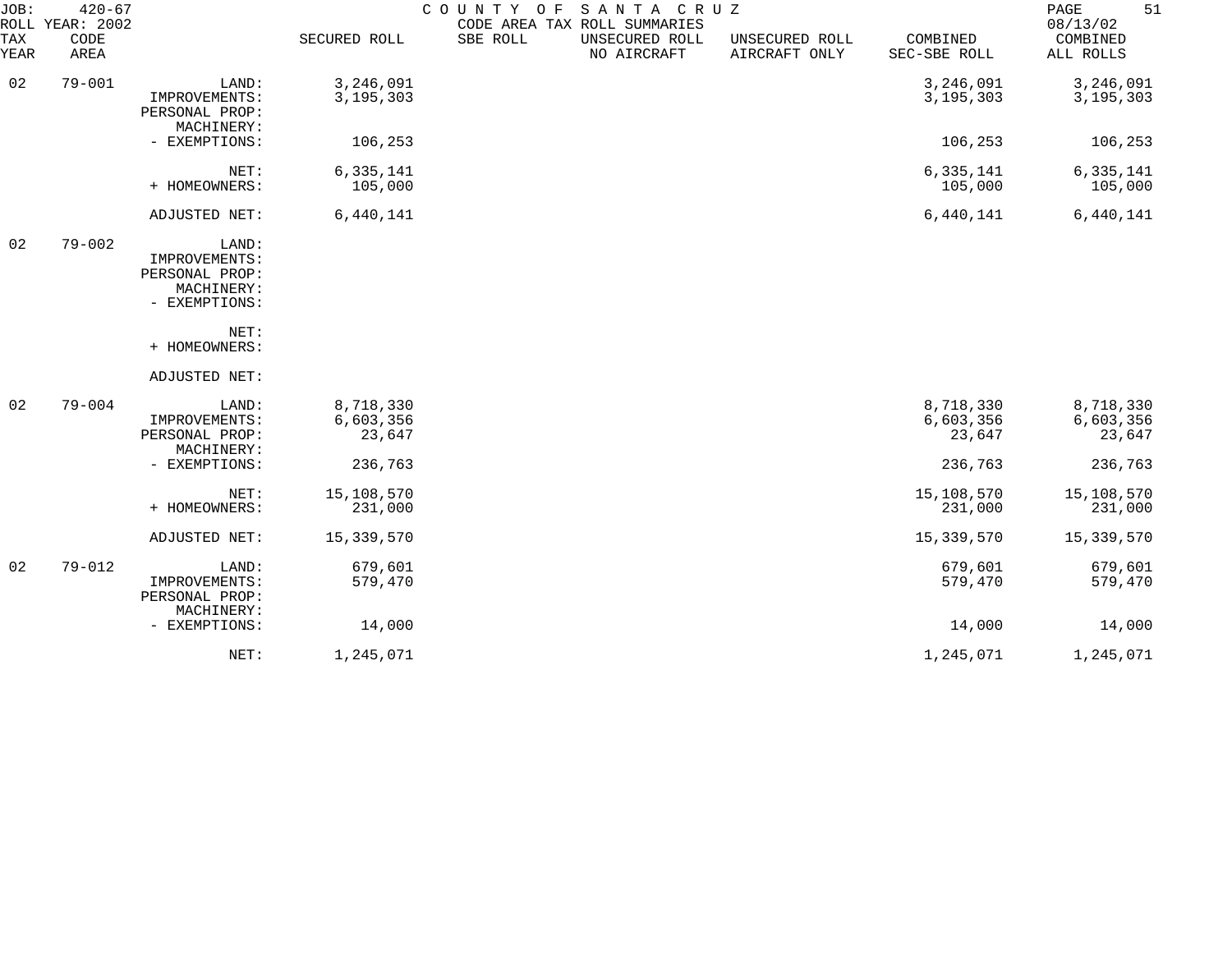| JOB:        | $420 - 67$<br>ROLL YEAR: 2002 |                                               |                      | COUNTY OF<br>CODE AREA TAX ROLL SUMMARIES | SANTA CRUZ                    |                                 |                          | 52<br>PAGE<br>08/13/02 |
|-------------|-------------------------------|-----------------------------------------------|----------------------|-------------------------------------------|-------------------------------|---------------------------------|--------------------------|------------------------|
| TAX<br>YEAR | CODE<br>AREA                  |                                               | SECURED ROLL         | SBE ROLL                                  | UNSECURED ROLL<br>NO AIRCRAFT | UNSECURED ROLL<br>AIRCRAFT ONLY | COMBINED<br>SEC-SBE ROLL | COMBINED<br>ALL ROLLS  |
|             |                               | + HOMEOWNERS:                                 | 14,000               |                                           |                               |                                 | 14,000                   | 14,000                 |
|             |                               | ADJUSTED NET:                                 | 1,259,071            |                                           |                               |                                 | 1,259,071                | 1,259,071              |
| 02          | $79 - 014$                    | LAND:                                         | 2,434,308            |                                           |                               |                                 | 2,434,308                | 2,434,308              |
|             |                               | IMPROVEMENTS:<br>PERSONAL PROP:<br>MACHINERY: | 1,956,687            |                                           |                               |                                 | 1,956,687                | 1,956,687              |
|             |                               | - EXEMPTIONS:                                 | 37,620               |                                           |                               |                                 | 37,620                   | 37,620                 |
|             |                               | NET:                                          | 4,353,375            |                                           |                               |                                 | 4, 353, 375              | 4,353,375              |
|             |                               | + HOMEOWNERS:                                 | 35,000               |                                           |                               |                                 | 35,000                   | 35,000                 |
|             |                               | ADJUSTED NET:                                 | 4,388,375            |                                           |                               |                                 | 4,388,375                | 4,388,375              |
| 02          | $79 - 030$                    | LAND:                                         | 10,883,641           |                                           |                               |                                 | 10,883,641               | 10,883,641             |
|             |                               | IMPROVEMENTS:<br>PERSONAL PROP:<br>MACHINERY: | 11,250,885           |                                           | 19,000                        |                                 | 11,250,885               | 11,250,885<br>19,000   |
|             |                               | - EXEMPTIONS:                                 | 334,828              |                                           |                               |                                 | 334,828                  | 334,828                |
|             |                               | NET:                                          | 21,799,698           |                                           | 19,000                        |                                 | 21,799,698               | 21,818,698             |
|             |                               | + HOMEOWNERS:                                 | 334,600              |                                           |                               |                                 | 334,600                  | 334,600                |
|             |                               | ADJUSTED NET:                                 | 22, 134, 298         |                                           | 19,000                        |                                 | 22, 134, 298             | 22, 153, 298           |
| 02          | $79 - 031$                    | LAND:                                         | 15,662,930           |                                           |                               |                                 | 15,662,930               | 15,662,930             |
|             |                               | IMPROVEMENTS:<br>PERSONAL PROP:<br>MACHINERY: | 17,911,631           |                                           | 69,345                        |                                 | 17,911,631               | 17,911,631<br>69,345   |
|             |                               | - EXEMPTIONS:                                 | 520,311              |                                           |                               |                                 | 520,311                  | 520,311                |
|             |                               | NET:                                          | 33,054,250           |                                           | 69,345                        |                                 | 33,054,250               | 33, 123, 595           |
|             |                               | + HOMEOWNERS:                                 | 518,000              |                                           |                               |                                 | 518,000                  | 518,000                |
|             |                               | ADJUSTED NET:                                 | 33, 572, 250         |                                           | 69,345                        |                                 | 33,572,250               | 33,641,595             |
| 02          | $79 - 032$                    | LAND:                                         | 195, 217, 718        |                                           |                               |                                 | 195, 217, 718            | 195, 217, 718          |
|             |                               | IMPROVEMENTS:<br>PERSONAL PROP:<br>MACHINERY: | 188,106,721<br>5,900 |                                           | 82,851<br>603,218             |                                 | 188,106,721<br>5,900     | 188,189,572<br>609,118 |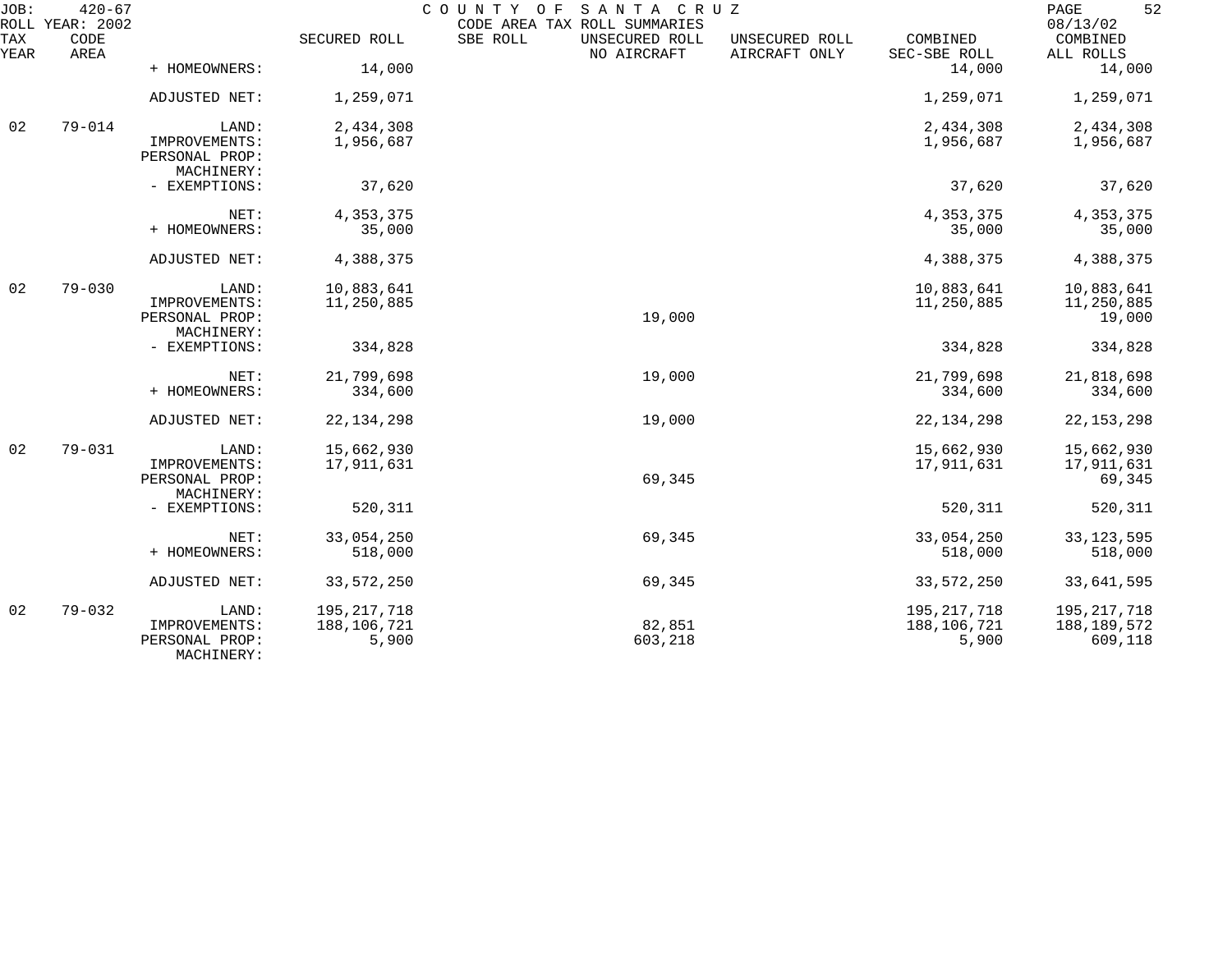| JOB:        | $420 - 67$<br>ROLL YEAR: 2002 |                                                                         |                            | SANTA CRUZ<br>COUNTY OF<br>CODE AREA TAX ROLL SUMMARIES |                                 |                            | 53<br>PAGE<br>08/13/02             |
|-------------|-------------------------------|-------------------------------------------------------------------------|----------------------------|---------------------------------------------------------|---------------------------------|----------------------------|------------------------------------|
| TAX<br>YEAR | CODE<br>AREA                  |                                                                         | SECURED ROLL               | SBE ROLL<br>UNSECURED ROLL<br>NO AIRCRAFT               | UNSECURED ROLL<br>AIRCRAFT ONLY | COMBINED<br>SEC-SBE ROLL   | COMBINED<br>ALL ROLLS              |
|             |                               | - EXEMPTIONS:                                                           | 5,998,422                  |                                                         |                                 | 5,998,422                  | 5,998,422                          |
|             |                               | NET:<br>+ HOMEOWNERS:                                                   | 377, 331, 917<br>5,154,800 | 686,069                                                 |                                 | 377, 331, 917<br>5,154,800 | 378,017,986<br>5,154,800           |
|             |                               |                                                                         |                            |                                                         |                                 |                            |                                    |
|             |                               | ADJUSTED NET:                                                           | 382, 486, 717              | 686,069                                                 |                                 | 382,486,717                | 383, 172, 786                      |
| 02          | $79 - 033$                    | LAND:<br>IMPROVEMENTS:<br>PERSONAL PROP:                                | 12,764,812<br>13,533,700   | 51,833                                                  |                                 | 12,764,812<br>13,533,700   | 12,764,812<br>13,533,700<br>51,833 |
|             |                               | MACHINERY:<br>- EXEMPTIONS:                                             | 357,172                    |                                                         |                                 | 357,172                    | 357,172                            |
|             |                               | NET:<br>+ HOMEOWNERS:                                                   | 25,941,340<br>357,000      | 51,833                                                  |                                 | 25, 941, 340<br>357,000    | 25,993,173<br>357,000              |
|             |                               | ADJUSTED NET:                                                           | 26, 298, 340               | 51,833                                                  |                                 | 26, 298, 340               | 26, 350, 173                       |
| 02          | $79 - 034$                    | LAND:<br>IMPROVEMENTS:<br>PERSONAL PROP:<br>MACHINERY:                  | 1,144,214<br>1,535,813     | 19,548                                                  |                                 | 1,144,214<br>1,535,813     | 1,144,214<br>1,535,813<br>19,548   |
|             |                               | - EXEMPTIONS:                                                           | 42,000                     |                                                         |                                 | 42,000                     | 42,000                             |
|             |                               | NET:<br>+ HOMEOWNERS:                                                   | 2,638,027<br>42,000        | 19,548                                                  |                                 | 2,638,027<br>42,000        | 2,657,575<br>42,000                |
|             |                               | ADJUSTED NET:                                                           | 2,680,027                  | 19,548                                                  |                                 | 2,680,027                  | 2,699,575                          |
| 02          | $82 - 003$                    | LAND:<br>IMPROVEMENTS:<br>PERSONAL PROP:<br>MACHINERY:<br>- EXEMPTIONS: |                            |                                                         |                                 |                            |                                    |
|             |                               | NET:<br>+ HOMEOWNERS:                                                   |                            |                                                         |                                 |                            |                                    |
|             |                               | ADJUSTED NET:                                                           |                            |                                                         |                                 |                            |                                    |
| 02          | $82 - 040$                    | LAND:                                                                   | 902, 331, 330              | 273,295<br>3, 488, 174                                  |                                 | 902,604,625                | 906,092,799                        |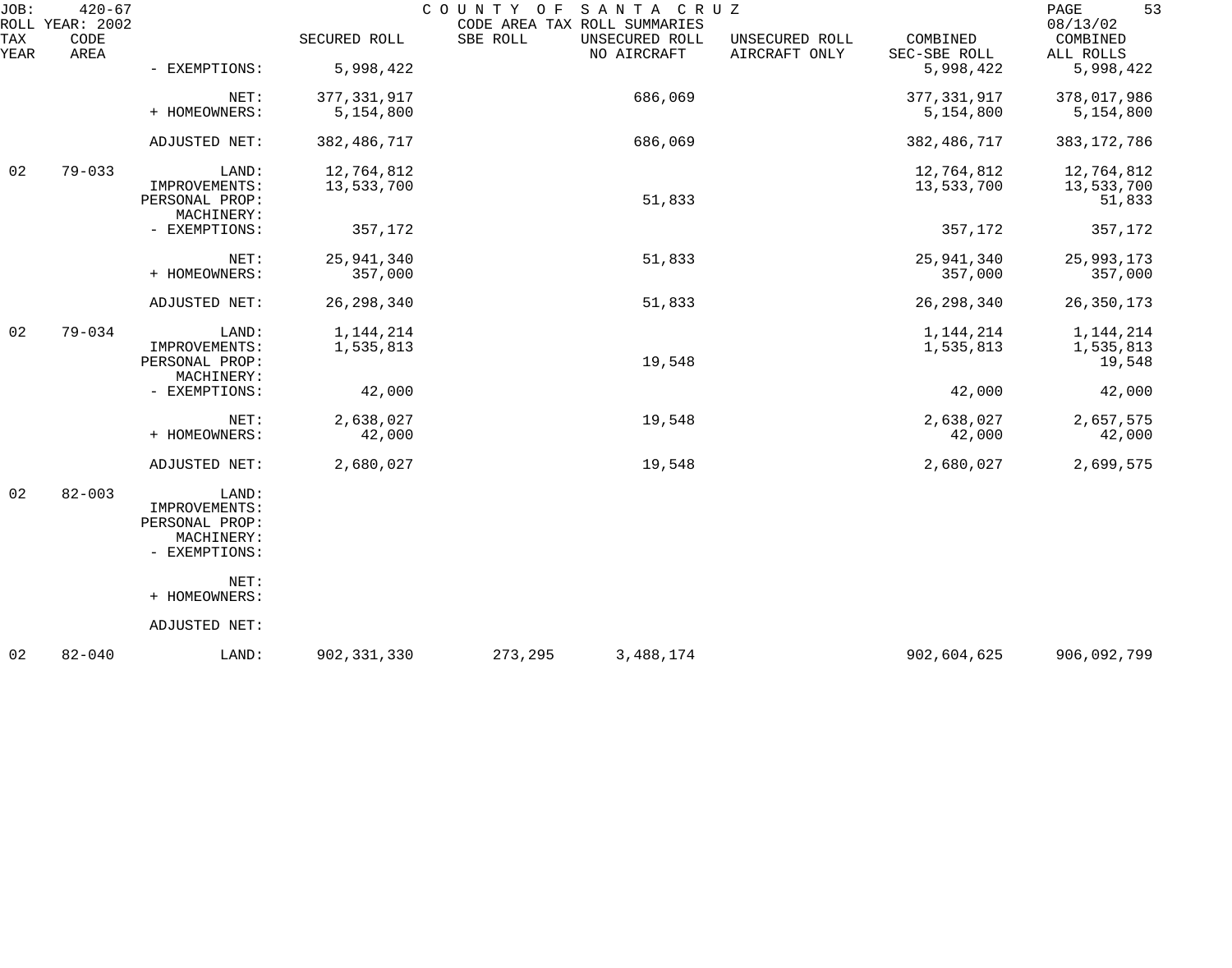| JOB: | $420 - 67$<br>ROLL YEAR: 2002 |                              |               |          | COUNTY OF SANTA CRUZ<br>CODE AREA TAX ROLL SUMMARIES |                |               | 54<br>PAGE<br>08/13/02 |
|------|-------------------------------|------------------------------|---------------|----------|------------------------------------------------------|----------------|---------------|------------------------|
| TAX  | CODE                          |                              | SECURED ROLL  | SBE ROLL | UNSECURED ROLL                                       | UNSECURED ROLL | COMBINED      | COMBINED               |
| YEAR | AREA                          |                              |               |          | NO AIRCRAFT                                          | AIRCRAFT ONLY  | SEC-SBE ROLL  | ALL ROLLS              |
|      |                               | IMPROVEMENTS:                | 737,450,045   | 20,717   | 4,172,048                                            |                | 737, 470, 762 | 741,642,810            |
|      |                               | PERSONAL PROP:               | 3,573,650     | 11,860   | 15,934,368                                           |                | 3,585,510     | 19,519,878             |
|      |                               | MACHINERY:                   | 670,303       |          |                                                      |                | 670,303       | 670,303                |
|      |                               | - EXEMPTIONS:                | 47, 223, 918  |          | 992,262                                              |                | 47, 223, 918  | 48, 216, 180           |
|      |                               | NET:                         | 1,596,801,410 | 305,872  | 22,602,328                                           |                | 1,597,107,282 | 1,619,709,610          |
|      |                               | + HOMEOWNERS:                | 24, 297, 000  |          |                                                      |                | 24, 297, 000  | 24, 297, 000           |
|      |                               | ADJUSTED NET:                | 1,621,098,410 |          | 22,602,328                                           |                | 1,621,404,282 | 1,644,006,610          |
| 02   | $83 - 002$                    | LAND:                        | 8,533,490     |          |                                                      |                | 8,533,490     | 8,533,490              |
|      |                               | IMPROVEMENTS:                | 7,299,497     |          | 106,137                                              |                | 7,299,497     | 7,405,634              |
|      |                               | PERSONAL PROP:               |               |          | 1,234,533                                            |                |               | 1,234,533              |
|      |                               | MACHINERY:                   |               |          |                                                      |                |               |                        |
|      |                               | - EXEMPTIONS:                | 293,097       |          |                                                      |                | 293,097       | 293,097                |
|      |                               | NET:                         | 15,539,890    |          | 1,340,670                                            |                | 15,539,890    | 16,880,560             |
|      |                               | + HOMEOWNERS:                | 210,000       |          |                                                      |                | 210,000       | 210,000                |
|      |                               | ADJUSTED NET:                | 15,749,890    |          | 1,340,670                                            |                | 15,749,890    | 17,090,560             |
| 02   | $83 - 010$                    | LAND:                        | 62,020,534    |          |                                                      |                | 62,020,534    | 62,020,534             |
|      |                               | IMPROVEMENTS:                | 61,776,495    |          | 2,401,094                                            |                | 61,776,495    | 64,177,589             |
|      |                               | PERSONAL PROP:<br>MACHINERY: | 129,130       |          | 374,730                                              |                | 129,130       | 503,860                |
|      |                               | - EXEMPTIONS:                | 3,505,685     |          |                                                      |                | 3,505,685     | 3,505,685              |
|      |                               | NET:                         | 120,420,474   |          | 2,775,824                                            |                | 120,420,474   | 123, 196, 298          |
|      |                               | + HOMEOWNERS:                | 1,960,000     |          |                                                      |                | 1,960,000     | 1,960,000              |
|      |                               | ADJUSTED NET:                | 122,380,474   |          | 2,775,824                                            |                | 122,380,474   | 125, 156, 298          |
| 02   | $86 - 000$                    | LAND:<br>IMPROVEMENTS:       |               |          |                                                      |                |               |                        |

 PERSONAL PROP: MACHINERY:

- EXEMPTIONS:

NET:

+ HOMEOWNERS:

ADJUSTED NET: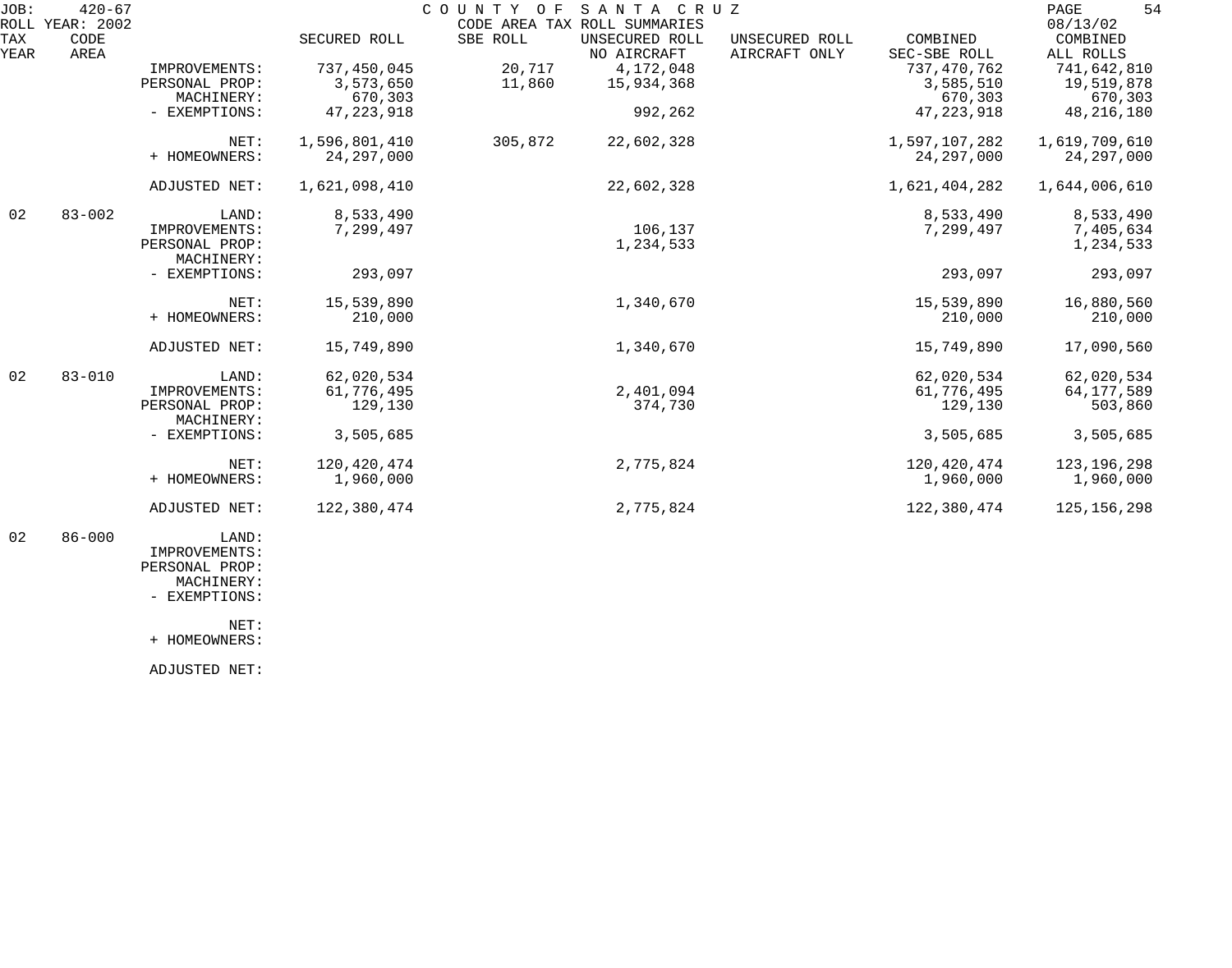| JOB:        | $420 - 67$<br>ROLL YEAR: 2002 |                              |              | COUNTY OF | SANTA CRUZ<br>CODE AREA TAX ROLL SUMMARIES |                                 |                          | 55<br>PAGE<br>08/13/02 |
|-------------|-------------------------------|------------------------------|--------------|-----------|--------------------------------------------|---------------------------------|--------------------------|------------------------|
| TAX<br>YEAR | CODE<br>AREA                  |                              | SECURED ROLL | SBE ROLL  | UNSECURED ROLL<br>NO AIRCRAFT              | UNSECURED ROLL<br>AIRCRAFT ONLY | COMBINED<br>SEC-SBE ROLL | COMBINED<br>ALL ROLLS  |
| 02          | $86 - 003$                    | LAND:                        | 5,028,039    |           |                                            |                                 | 5,028,039                | 5,028,039              |
|             |                               | IMPROVEMENTS:                | 4,993,610    |           | 292,020                                    |                                 | 4,993,610                | 5,285,630              |
|             |                               | PERSONAL PROP:<br>MACHINERY: | 7,000        |           | 287,095                                    |                                 | 7,000                    | 294,095                |
|             |                               | - EXEMPTIONS:                | 240,409      |           |                                            |                                 | 240,409                  | 240,409                |
|             |                               | NET:                         | 9,788,240    |           | 579,115                                    |                                 | 9,788,240                | 10,367,355             |
|             |                               | + HOMEOWNERS:                | 208,551      |           |                                            |                                 | 208,551                  | 208,551                |
|             |                               | ADJUSTED NET:                | 9,996,791    |           | 579,115                                    |                                 | 9,996,791                | 10,575,906             |
| 02          | $86 - 020$                    | LAND:                        | 3,170,836    | 5,169     |                                            |                                 | 3,176,005                | 3,176,005              |
|             |                               | IMPROVEMENTS:                | 2,633,117    | 3,881     | 156,463                                    |                                 | 2,636,998                | 2,793,461              |
|             |                               | PERSONAL PROP:<br>MACHINERY: |              | 2,222     | 318,418                                    |                                 | 2,222                    | 320,640                |
|             |                               | - EXEMPTIONS:                | 199,553      |           |                                            |                                 | 199,553                  | 199,553                |
|             |                               | NET:                         | 5,604,400    | 11,272    | 474,881                                    |                                 | 5,615,672                | 6,090,553              |
|             |                               | + HOMEOWNERS:                | 165,594      |           |                                            |                                 | 165,594                  | 165,594                |
|             |                               | ADJUSTED NET:                | 5,769,994    |           | 474,881                                    |                                 | 5,781,266                | 6,256,147              |
| 02          | $86 - 021$                    | LAND:                        | 703,510      | 580       |                                            |                                 | 704,090                  | 704,090                |
|             |                               | IMPROVEMENTS:                | 976,767      | 436       |                                            |                                 | 977,203                  | 977,203                |
|             |                               | PERSONAL PROP:               | 8,401,031    | 249       |                                            |                                 | 8,401,280                | 8,401,280              |
|             |                               | MACHINERY:                   | 53, 533, 520 |           |                                            |                                 | 53, 533, 520             | 53, 533, 520           |
|             |                               | - EXEMPTIONS:                | 192,881      |           |                                            |                                 | 192,881                  | 192,881                |
|             |                               | NET:<br>+ HOMEOWNERS:        | 63, 421, 947 | 1,265     |                                            |                                 | 63, 423, 212             | 63, 423, 212           |
|             |                               | ADJUSTED NET:                | 63, 421, 947 |           |                                            |                                 | 63, 423, 212             | 63, 423, 212           |
| 02          | $86 - 022$                    | LAND:                        | 23, 149, 901 | 64,326    | 28,078                                     |                                 | 23, 214, 227             | 23, 242, 305           |
|             |                               | IMPROVEMENTS:                | 14,459,914   | 1,747     | 7,401,529                                  |                                 | 14,461,661               | 21,863,190             |
|             |                               | PERSONAL PROP:<br>MACHINERY: | 83,294       | 1,000     | 2,536,857                                  |                                 | 84,294                   | 2,621,151              |
|             |                               | - EXEMPTIONS:                | 5, 311, 577  |           |                                            |                                 | 5, 311, 577              | 5, 311, 577            |
|             |                               | NET:                         | 32, 381, 532 | 67,073    | 9,966,464                                  |                                 | 32,448,605               | 42, 415, 069           |
|             |                               | + HOMEOWNERS:                | 357,000      |           |                                            |                                 | 357,000                  | 357,000                |
|             |                               | ADJUSTED NET:                | 32,738,532   |           | 9,966,464                                  |                                 | 32,805,605               | 42,772,069             |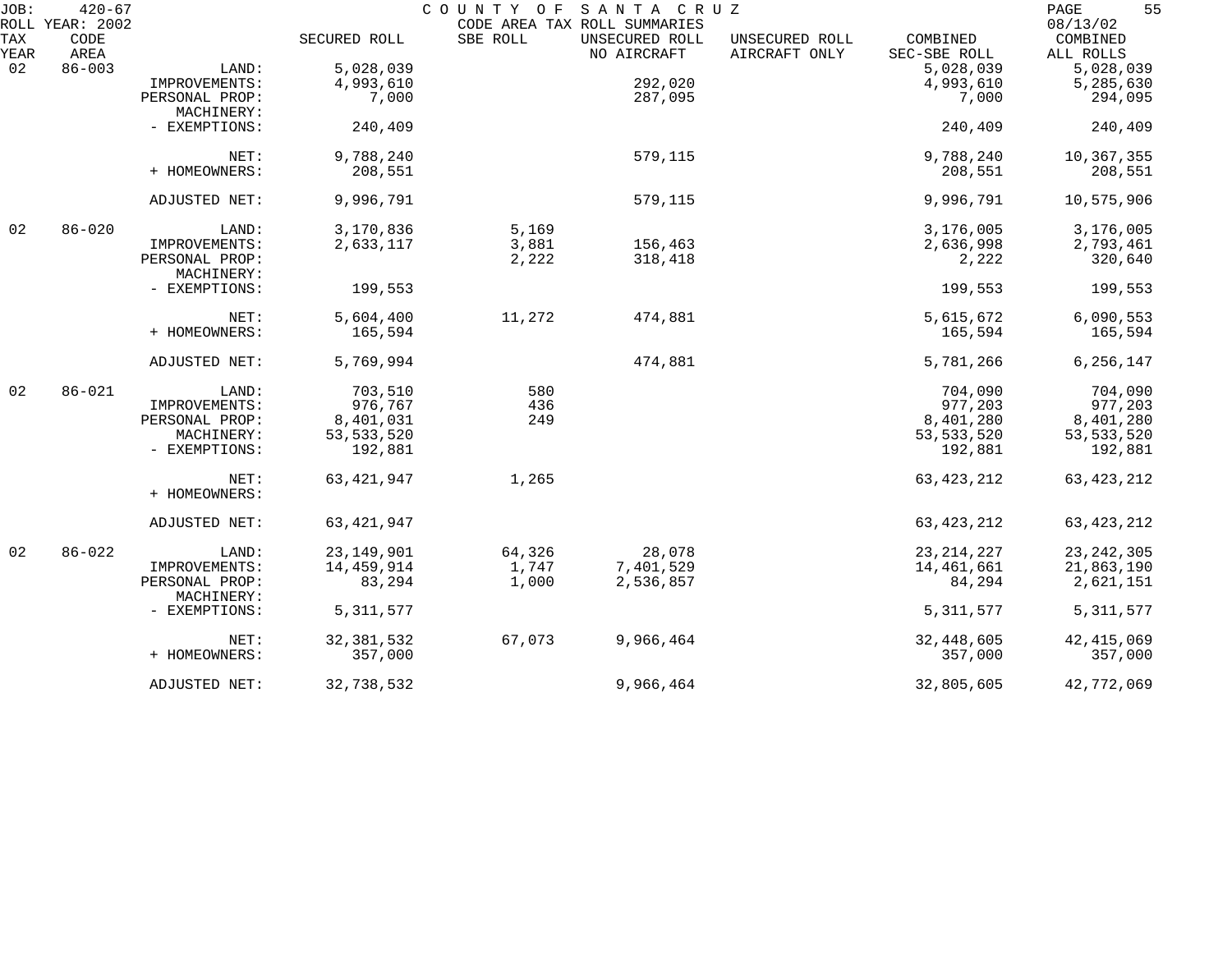| JOB:<br>ROLL | $420 - 67$<br>YEAR: 2002 |                                               |              | COUNTY OF<br>SANTA CRUZ<br>CODE AREA TAX ROLL SUMMARIES |                                 |                          | 56<br>PAGE<br>08/13/02 |
|--------------|--------------------------|-----------------------------------------------|--------------|---------------------------------------------------------|---------------------------------|--------------------------|------------------------|
| TAX<br>YEAR  | CODE<br>AREA             |                                               | SECURED ROLL | SBE ROLL<br>UNSECURED ROLL<br>NO AIRCRAFT               | UNSECURED ROLL<br>AIRCRAFT ONLY | COMBINED<br>SEC-SBE ROLL | COMBINED<br>ALL ROLLS  |
| 02           | $86 - 023$               | LAND:                                         | 3,757,678    |                                                         |                                 | 3,757,678                | 3,757,678              |
|              |                          | IMPROVEMENTS:                                 | 1,956,730    |                                                         |                                 | 1,956,730                | 1,956,730              |
|              |                          | PERSONAL PROP:<br>MACHINERY:                  | 96,858       |                                                         |                                 | 96,858                   | 96,858                 |
|              |                          | - EXEMPTIONS:                                 | 551,181      |                                                         |                                 | 551,181                  | 551,181                |
|              |                          | NET:                                          | 5,260,085    |                                                         |                                 | 5,260,085                | 5,260,085              |
|              |                          | + HOMEOWNERS:                                 | 105,000      |                                                         |                                 | 105,000                  | 105,000                |
|              |                          | ADJUSTED NET:                                 | 5,365,085    |                                                         |                                 | 5,365,085                | 5,365,085              |
| 02           | $90 - 004$               | LAND:                                         | 767,728      |                                                         |                                 | 767,728                  | 767,728                |
|              |                          | IMPROVEMENTS:<br>PERSONAL PROP:<br>MACHINERY: | 888,308      |                                                         |                                 | 888,308                  | 888,308                |
|              |                          | - EXEMPTIONS:                                 | 29,040       |                                                         |                                 | 29,040                   | 29,040                 |
|              |                          | NET:                                          | 1,626,996    |                                                         |                                 | 1,626,996                | 1,626,996              |
|              |                          | + HOMEOWNERS:                                 | 28,000       |                                                         |                                 | 28,000                   | 28,000                 |
|              |                          | ADJUSTED NET:                                 | 1,654,996    |                                                         |                                 | 1,654,996                | 1,654,996              |
| 02           | $90 - 008$               | LAND:                                         | 3,316,185    | 384,783                                                 |                                 | 3, 316, 185              | 3,700,968              |
|              |                          | IMPROVEMENTS:                                 | 6,805,292    | 3,833,298                                               |                                 | 6,805,292                | 10,638,590             |
|              |                          | PERSONAL PROP:                                | 1,763,923    | 15,041                                                  |                                 | 1,763,923                | 1,778,964              |
|              |                          | MACHINERY:                                    | 1,587,312    |                                                         |                                 | 1,587,312                | 1,587,312              |
|              |                          | - EXEMPTIONS:                                 | 1,433,904    |                                                         |                                 | 1,433,904                | 1,433,904              |
|              |                          | NET:                                          | 12,038,808   | 4, 233, 122                                             |                                 | 12,038,808               | 16,271,930             |
|              |                          | + HOMEOWNERS:                                 |              |                                                         |                                 |                          |                        |
|              |                          | ADJUSTED NET:                                 | 12,038,808   | 4, 233, 122                                             |                                 | 12,038,808               | 16,271,930             |
| 02           | $90 - 009$               | LAND:                                         | 10,406,948   |                                                         |                                 | 10,406,948               | 10,406,948             |
|              |                          | IMPROVEMENTS:                                 | 12,977,617   |                                                         |                                 | 12,977,617               | 12,977,617             |
|              |                          | PERSONAL PROP:<br>MACHINERY:                  |              | 15,000                                                  |                                 |                          | 15,000                 |
|              |                          | - EXEMPTIONS:                                 | 406,720      |                                                         |                                 | 406,720                  | 406,720                |
|              |                          | NET:                                          | 22,977,845   | 15,000                                                  |                                 | 22,977,845               | 22,992,845             |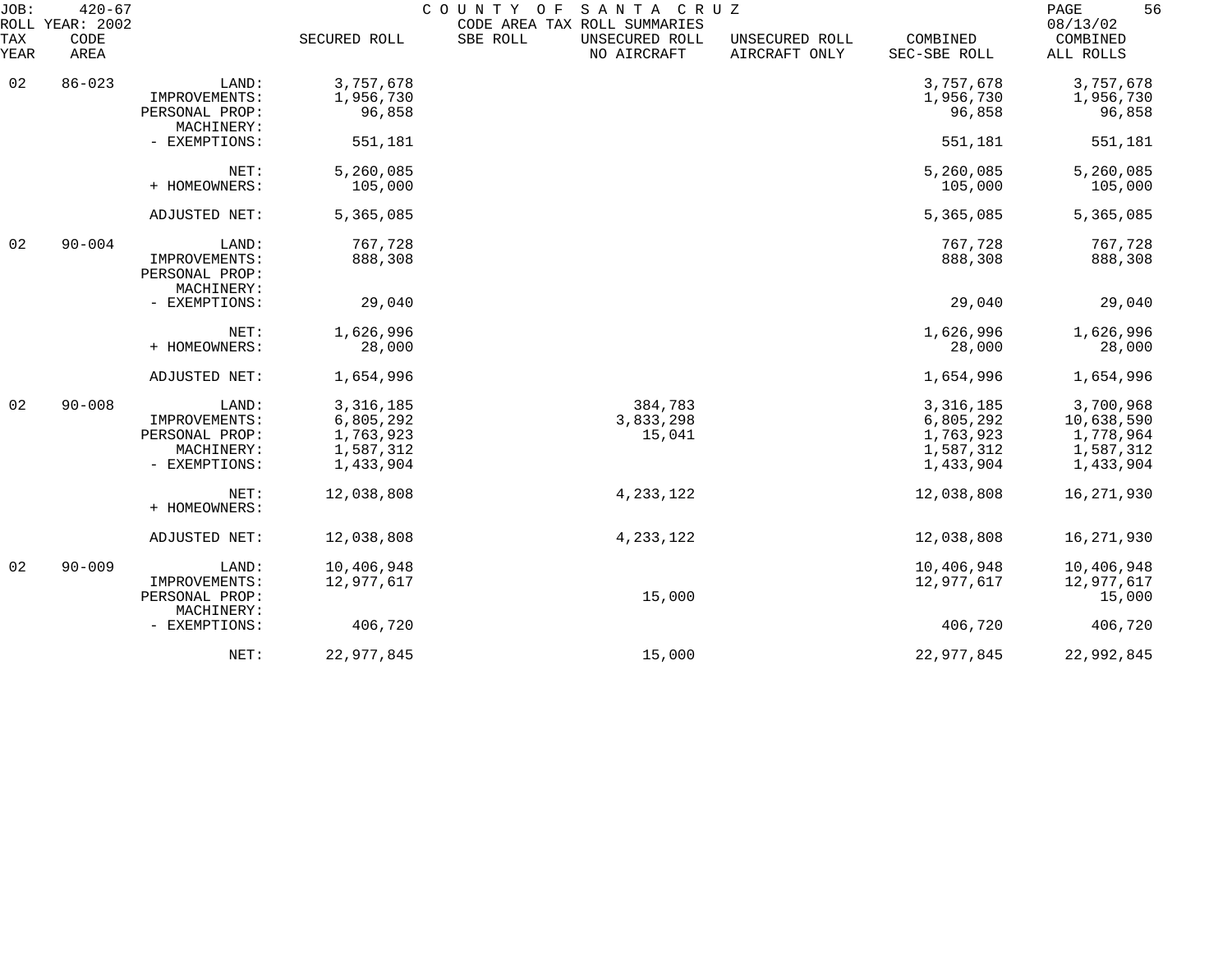| JOB:        | $420 - 67$<br>ROLL YEAR: 2002 |                                 |               |          | COUNTY OF SANTA CRUZ<br>CODE AREA TAX ROLL SUMMARIES |                                 |                          | 57<br>PAGE<br>08/13/02 |
|-------------|-------------------------------|---------------------------------|---------------|----------|------------------------------------------------------|---------------------------------|--------------------------|------------------------|
| TAX<br>YEAR | CODE<br>AREA                  |                                 | SECURED ROLL  | SBE ROLL | UNSECURED ROLL<br>NO AIRCRAFT                        | UNSECURED ROLL<br>AIRCRAFT ONLY | COMBINED<br>SEC-SBE ROLL | COMBINED<br>ALL ROLLS  |
|             |                               | + HOMEOWNERS:                   | 399,000       |          |                                                      |                                 | 399,000                  | 399,000                |
|             |                               | ADJUSTED NET:                   | 23, 376, 845  |          | 15,000                                               |                                 | 23, 376, 845             | 23, 391, 845           |
| 02          | $90 - 010$                    | LAND:                           | 165,044,533   | 38,292   | 3, 245, 692                                          |                                 | 165,082,825              | 168,328,517            |
|             |                               | IMPROVEMENTS:                   | 167,096,197   | 23,376   | 1,518,626                                            |                                 | 167, 119, 573            | 168,638,199            |
|             |                               | PERSONAL PROP:                  | 938,999       | 20,066   | 4,150,593                                            |                                 | 959,065                  | 5,109,658              |
|             |                               | MACHINERY:                      | 7,472         |          |                                                      |                                 | 7,472                    | 7,472                  |
|             |                               | - EXEMPTIONS:                   | 28,829,197    |          | 4,800                                                |                                 | 28,829,197               | 28,833,997             |
|             |                               | NET:                            | 304, 258, 004 | 81,734   | 8,910,111                                            |                                 | 304, 339, 738            | 313, 249, 849          |
|             |                               | + HOMEOWNERS:                   | 6,191,012     |          |                                                      |                                 | 6,191,012                | 6,191,012              |
|             |                               | ADJUSTED NET:                   | 310, 449, 016 |          | 8,910,111                                            |                                 | 310,530,750              | 319,440,861            |
| 02          | $90 - 011$                    | LAND:                           | 2, 211, 030   |          |                                                      |                                 | 2, 211, 030              | 2, 211, 030            |
|             |                               | IMPROVEMENTS:                   | 2,437,237     |          |                                                      |                                 | 2,437,237                | 2,437,237              |
|             |                               | PERSONAL PROP:                  |               |          | 15,476                                               |                                 |                          | 15,476                 |
|             |                               | MACHINERY:                      |               |          |                                                      |                                 |                          |                        |
|             |                               | - EXEMPTIONS:                   | 95,302        |          |                                                      |                                 | 95,302                   | 95,302                 |
|             |                               | NET:                            | 4,552,965     |          | 15,476                                               |                                 | 4,552,965                | 4,568,441              |
|             |                               | + HOMEOWNERS:                   | 77,000        |          |                                                      |                                 | 77,000                   | 77,000                 |
|             |                               | ADJUSTED NET:                   | 4,629,965     |          | 15,476                                               |                                 | 4,629,965                | 4,645,441              |
| 02          | $90 - 014$                    | LAND:                           | 558,655       |          |                                                      |                                 | 558,655                  | 558,655                |
|             |                               | IMPROVEMENTS:                   | 97,631        |          |                                                      |                                 | 97,631                   | 97,631                 |
|             |                               | PERSONAL PROP:                  |               |          |                                                      |                                 |                          |                        |
|             |                               | MACHINERY:                      |               |          |                                                      |                                 |                          |                        |
|             |                               | - EXEMPTIONS:                   | 9,175         |          |                                                      |                                 | 9,175                    | 9,175                  |
|             |                               | NET:                            | 647,111       |          |                                                      |                                 | 647,111                  | 647,111                |
|             |                               | + HOMEOWNERS:                   | 7,000         |          |                                                      |                                 | 7,000                    | 7,000                  |
|             |                               | ADJUSTED NET:                   | 654,111       |          |                                                      |                                 | 654,111                  | 654,111                |
| 02          | $90 - 015$                    | LAND:                           | 3,571,007     |          |                                                      |                                 | 3,571,007                | 3,571,007              |
|             |                               | IMPROVEMENTS:<br>PERSONAL PROP: | 3,391,125     |          |                                                      |                                 | 3,391,125                | 3,391,125              |
|             |                               | MACHINERY:                      |               |          |                                                      |                                 |                          |                        |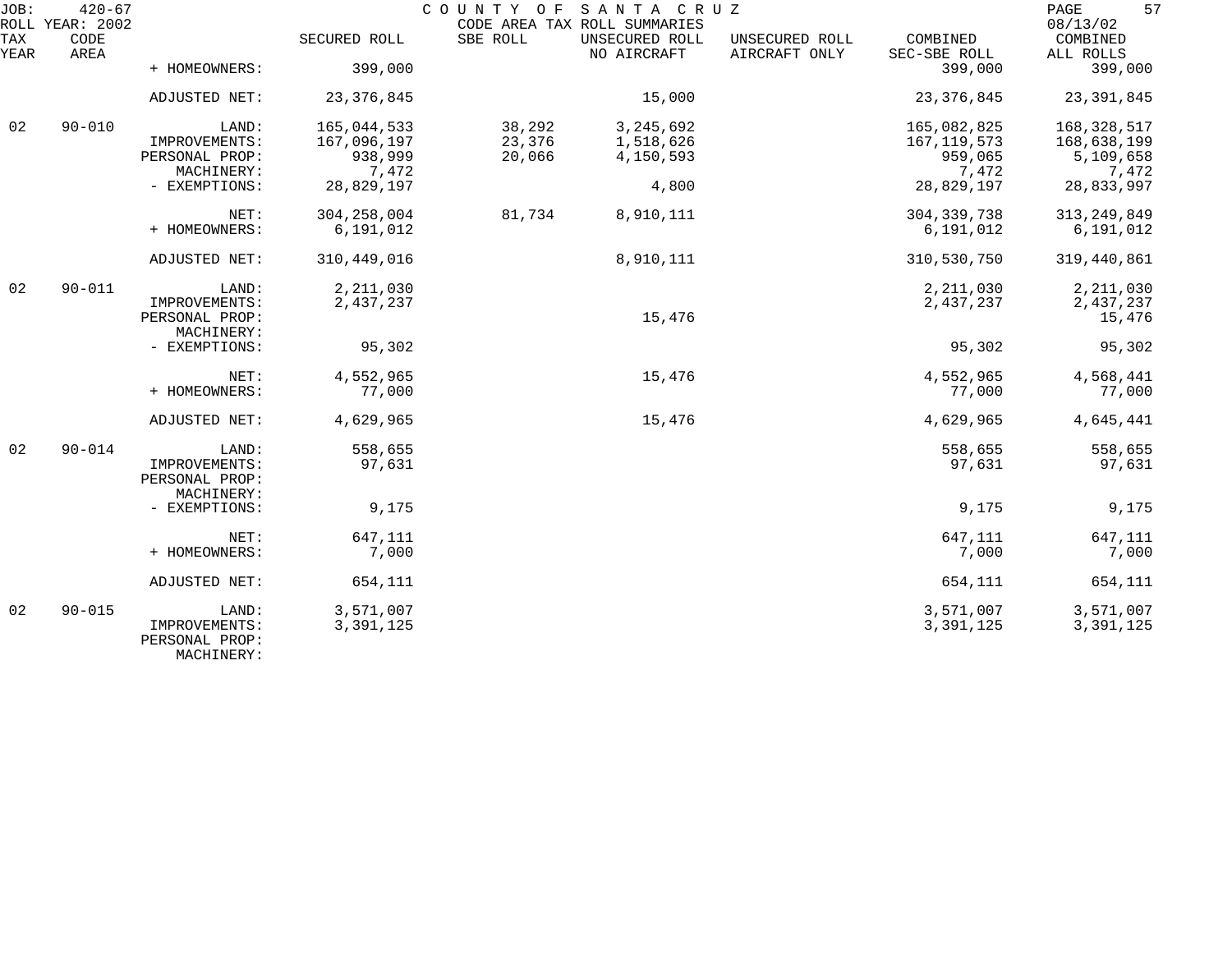| JOB:        | $420 - 67$<br>ROLL YEAR: 2002 |                              |                            | COUNTY OF<br>SANTA CRUZ<br>CODE AREA TAX ROLL SUMMARIES |                                 |                            | 58<br>PAGE<br>08/13/02     |
|-------------|-------------------------------|------------------------------|----------------------------|---------------------------------------------------------|---------------------------------|----------------------------|----------------------------|
| TAX<br>YEAR | CODE<br>AREA                  |                              | SECURED ROLL               | SBE ROLL<br>UNSECURED ROLL<br>NO AIRCRAFT               | UNSECURED ROLL<br>AIRCRAFT ONLY | COMBINED<br>SEC-SBE ROLL   | COMBINED<br>ALL ROLLS      |
|             |                               | - EXEMPTIONS:                | 60,448                     |                                                         |                                 | 60,448                     | 60,448                     |
|             |                               | NET:                         | 6,901,684                  |                                                         |                                 | 6,901,684                  | 6,901,684                  |
|             |                               | + HOMEOWNERS:                | 56,000                     |                                                         |                                 | 56,000                     | 56,000                     |
|             |                               | ADJUSTED NET:                | 6,957,684                  |                                                         |                                 | 6,957,684                  | 6,957,684                  |
| 02          | $90 - 017$                    | LAND:<br>IMPROVEMENTS:       | 628                        |                                                         |                                 | 628                        | 628                        |
|             |                               | PERSONAL PROP:               |                            |                                                         |                                 |                            |                            |
|             |                               | MACHINERY:<br>- EXEMPTIONS:  | 628                        |                                                         |                                 | 628                        | 628                        |
|             |                               | NET:<br>+ HOMEOWNERS:        |                            |                                                         |                                 |                            |                            |
|             |                               | ADJUSTED NET:                |                            |                                                         |                                 |                            |                            |
| 02          | $90 - 019$                    | LAND:<br>IMPROVEMENTS:       | 212,610<br>115,905         |                                                         |                                 | 212,610<br>115,905         | 212,610<br>115,905         |
|             |                               | PERSONAL PROP:<br>MACHINERY: |                            |                                                         |                                 |                            |                            |
|             |                               | - EXEMPTIONS:                | 7,000                      |                                                         |                                 | 7,000                      | 7,000                      |
|             |                               | NET:<br>+ HOMEOWNERS:        | 321,515<br>7,000           |                                                         |                                 | 321,515<br>7,000           | 321,515<br>7,000           |
|             |                               | ADJUSTED NET:                | 328,515                    |                                                         |                                 | 328,515                    | 328,515                    |
|             |                               |                              |                            |                                                         |                                 |                            |                            |
| 02          | $90 - 020$                    | LAND:<br>IMPROVEMENTS:       | 38, 462, 879<br>31,013,572 |                                                         |                                 | 38, 462, 879<br>31,013,572 | 38, 462, 879<br>31,013,572 |
|             |                               | PERSONAL PROP:               |                            | 77,063                                                  |                                 |                            | 77,063                     |
|             |                               | MACHINERY:                   |                            |                                                         |                                 |                            |                            |
|             |                               | - EXEMPTIONS:                | 3,154,800                  |                                                         |                                 | 3,154,800                  | 3,154,800                  |
|             |                               | NET:                         | 66, 321, 651               | 77,063                                                  |                                 | 66, 321, 651               | 66,398,714                 |
|             |                               | + HOMEOWNERS:                | 2,016,000                  |                                                         |                                 | 2,016,000                  | 2,016,000                  |
|             |                               | ADJUSTED NET:                | 68, 337, 651               | 77,063                                                  |                                 | 68, 337, 651               | 68, 414, 714               |
| 02          | $90 - 024$                    | LAND:                        | 2,148,959                  |                                                         |                                 | 2,148,959                  | 2,148,959                  |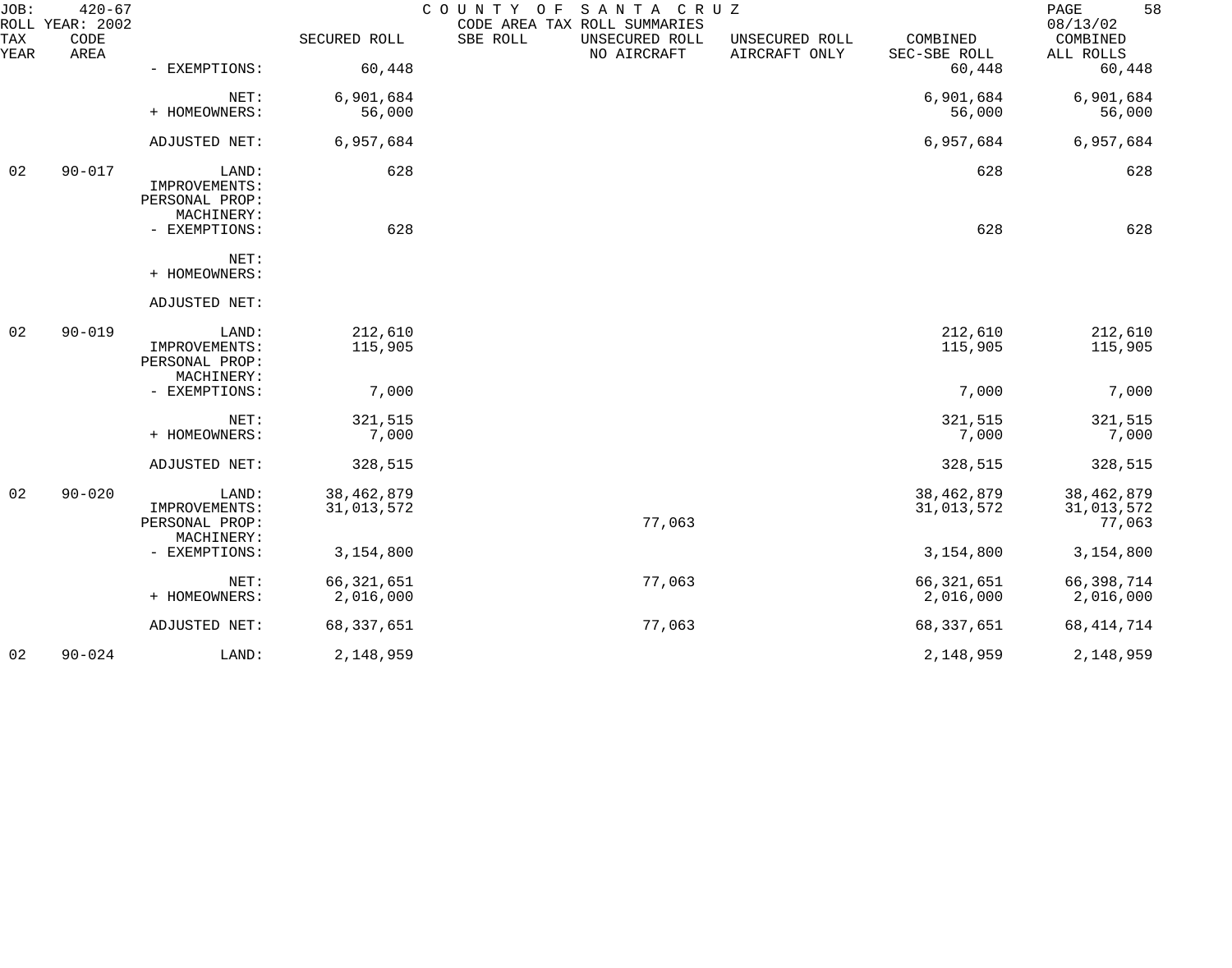| JOB:        | $420 - 67$<br>ROLL YEAR: 2002 |                                                        |                                         | COUNTY OF<br>SANTA CRUZ<br>CODE AREA TAX ROLL SUMMARIES |                                 |                                         | 59<br>PAGE<br>08/13/02                    |
|-------------|-------------------------------|--------------------------------------------------------|-----------------------------------------|---------------------------------------------------------|---------------------------------|-----------------------------------------|-------------------------------------------|
| TAX<br>YEAR | CODE<br>AREA                  |                                                        | SECURED ROLL                            | SBE ROLL<br>UNSECURED ROLL<br>NO AIRCRAFT               | UNSECURED ROLL<br>AIRCRAFT ONLY | COMBINED<br>SEC-SBE ROLL                | COMBINED<br>ALL ROLLS                     |
|             |                               | IMPROVEMENTS:<br>PERSONAL PROP:<br>MACHINERY:          | 2,810,396                               |                                                         |                                 | 2,810,396                               | 2,810,396                                 |
|             |                               | - EXEMPTIONS:                                          | 1,434,737                               |                                                         |                                 | 1,434,737                               | 1,434,737                                 |
|             |                               | NET:<br>+ HOMEOWNERS:                                  | 3,524,618<br>89,600                     |                                                         |                                 | 3,524,618<br>89,600                     | 3,524,618<br>89,600                       |
|             |                               | ADJUSTED NET:                                          | 3,614,218                               |                                                         |                                 | 3,614,218                               | 3,614,218                                 |
| 02          | $90 - 026$                    | LAND:<br>IMPROVEMENTS:<br>PERSONAL PROP:<br>MACHINERY: | 9,753,593<br>10,713,006                 | 169,263                                                 |                                 | 9,753,593<br>10,713,006                 | 9,753,593<br>10,713,006<br>169,263        |
|             |                               | - EXEMPTIONS:                                          | 408,156                                 |                                                         |                                 | 408,156                                 | 408,156                                   |
|             |                               | NET:<br>+ HOMEOWNERS:                                  | 20,058,443<br>406,000                   | 169,263                                                 |                                 | 20,058,443<br>406,000                   | 20, 227, 706<br>406,000                   |
|             |                               | ADJUSTED NET:                                          | 20, 464, 443                            | 169,263                                                 |                                 | 20, 464, 443                            | 20,633,706                                |
| 02          | $90 - 029$                    | LAND:<br>IMPROVEMENTS:<br>PERSONAL PROP:<br>MACHINERY: | 1,101,491<br>1,464,803                  | 12,432                                                  |                                 | 1,101,491<br>1,464,803                  | 1,101,491<br>1,464,803<br>12,432          |
|             |                               | - EXEMPTIONS:                                          | 63,000                                  |                                                         |                                 | 63,000                                  | 63,000                                    |
|             |                               | NET:<br>+ HOMEOWNERS:                                  | 2,503,294<br>63,000                     | 12,432                                                  |                                 | 2,503,294<br>63,000                     | 2,515,726<br>63,000                       |
|             |                               | ADJUSTED NET:                                          | 2,566,294                               | 12,432                                                  |                                 | 2,566,294                               | 2,578,726                                 |
| 02          | $90 - 031$                    | LAND:<br>IMPROVEMENTS:<br>PERSONAL PROP:<br>MACHINERY: | 107, 474, 787<br>113,945,909<br>636,547 | 194,315<br>788,155                                      |                                 | 107, 474, 787<br>113,945,909<br>636,547 | 107, 474, 787<br>114,140,224<br>1,424,702 |
|             |                               | - EXEMPTIONS:                                          | 8,203,308                               | 40,247                                                  |                                 | 8,203,308                               | 8, 243, 555                               |
|             |                               | NET:<br>+ HOMEOWNERS:                                  | 213,853,935<br>4,781,000                | 942,223                                                 |                                 | 213,853,935<br>4,781,000                | 214,796,158<br>4,781,000                  |
|             |                               | ADJUSTED NET:                                          | 218,634,935                             | 942,223                                                 |                                 | 218,634,935                             | 219, 577, 158                             |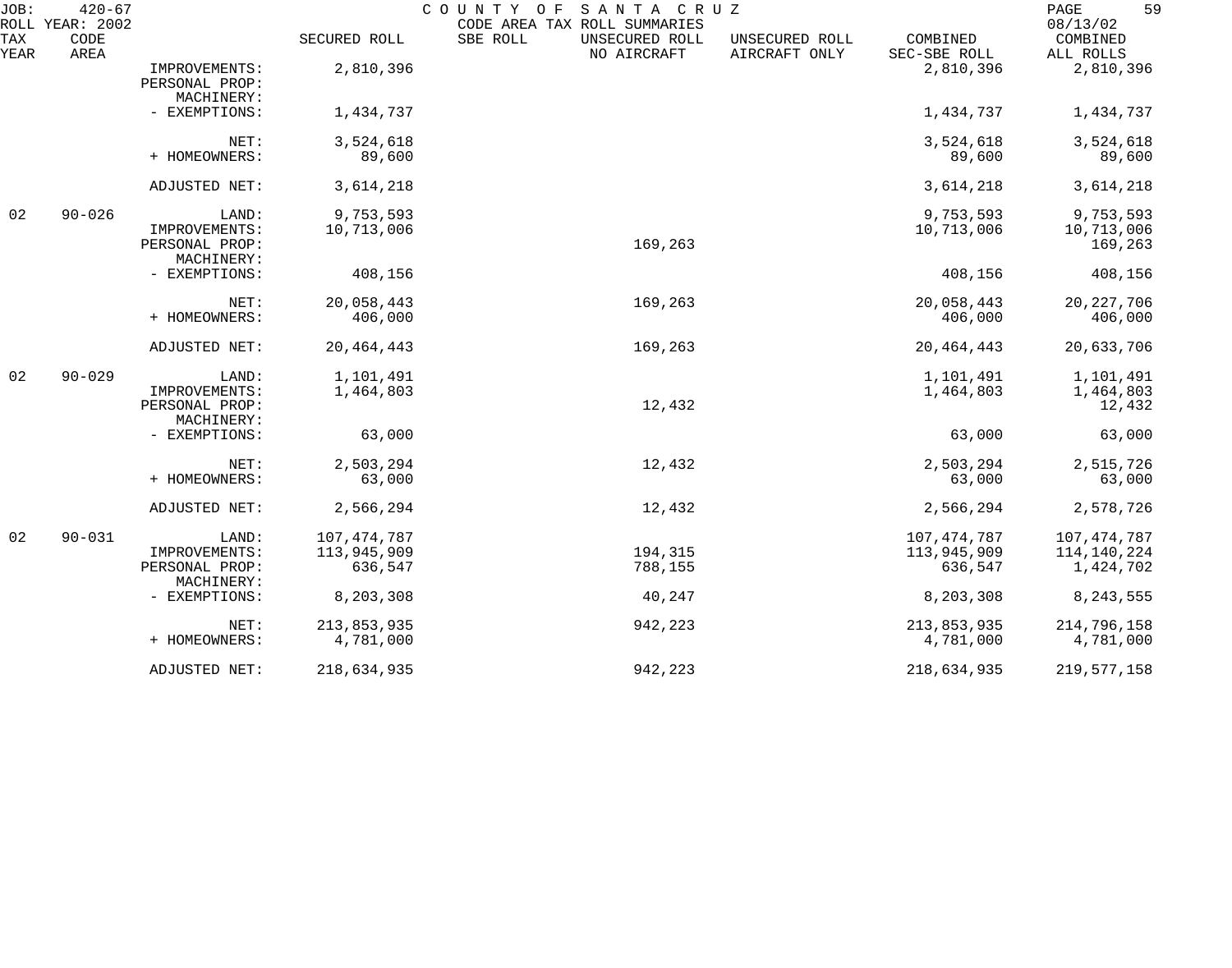| JOB:        | $420 - 67$<br>ROLL YEAR: 2002 |                                                        |                            | COUNTY OF<br>CODE AREA TAX ROLL SUMMARIES | SANTA CRUZ                      |                          | 60<br>PAGE<br>08/13/02              |
|-------------|-------------------------------|--------------------------------------------------------|----------------------------|-------------------------------------------|---------------------------------|--------------------------|-------------------------------------|
| TAX<br>YEAR | CODE<br>AREA                  |                                                        | SECURED ROLL               | SBE ROLL<br>UNSECURED ROLL<br>NO AIRCRAFT | UNSECURED ROLL<br>AIRCRAFT ONLY | COMBINED<br>SEC-SBE ROLL | COMBINED<br>ALL ROLLS               |
| 02          | $90 - 032$                    | LAND:<br>IMPROVEMENTS:<br>PERSONAL PROP:               | 38,869                     |                                           |                                 | 38,869                   | 38,869                              |
|             |                               | MACHINERY:<br>- EXEMPTIONS:                            |                            |                                           |                                 |                          |                                     |
|             |                               | NET:<br>+ HOMEOWNERS:                                  | 38,869                     |                                           |                                 | 38,869                   | 38,869                              |
|             |                               | ADJUSTED NET:                                          | 38,869                     |                                           |                                 | 38,869                   | 38,869                              |
| 02          | $90 - 033$                    | LAND:                                                  | 519,882                    |                                           |                                 | 519,882                  | 519,882                             |
|             |                               | IMPROVEMENTS:<br>PERSONAL PROP:<br>MACHINERY:          | 613,939                    |                                           |                                 | 613,939                  | 613,939                             |
|             |                               | - EXEMPTIONS:                                          | 38,071                     |                                           |                                 | 38,071                   | 38,071                              |
|             |                               | NET:                                                   | 1,095,750                  |                                           |                                 | 1,095,750                | 1,095,750                           |
|             |                               | + HOMEOWNERS:                                          | 14,000                     |                                           |                                 | 14,000                   | 14,000                              |
|             |                               | ADJUSTED NET:                                          | 1,109,750                  |                                           |                                 | 1,109,750                | 1,109,750                           |
| 02          | $90 - 036$                    | LAND:<br>IMPROVEMENTS:<br>PERSONAL PROP:<br>MACHINERY: | 6,879                      |                                           |                                 | 6,879                    | 6,879                               |
|             |                               | - EXEMPTIONS:                                          | 285                        |                                           |                                 | 285                      | 285                                 |
|             |                               | NET:<br>+ HOMEOWNERS:                                  | 6,594                      |                                           |                                 | 6,594                    | 6,594                               |
|             |                               | ADJUSTED NET:                                          | 6,594                      |                                           |                                 | 6,594                    | 6,594                               |
| 02          | $90 - 037$                    | LAND:<br>IMPROVEMENTS:<br>PERSONAL PROP:               | 26,704,799<br>30, 360, 728 |                                           | 174,353                         | 26,704,799<br>30,360,728 | 26,704,799<br>30,360,728<br>174,353 |
|             |                               | MACHINERY:<br>- EXEMPTIONS:                            | 1,173,111                  |                                           |                                 | 1,173,111                | 1, 173, 111                         |
|             |                               | NET:                                                   | 55,892,416                 |                                           | 174,353                         | 55,892,416               | 56,066,769                          |
|             |                               | + HOMEOWNERS:                                          | 966,000                    |                                           |                                 | 966,000                  | 966,000                             |
|             |                               | ADJUSTED NET:                                          | 56,858,416                 |                                           | 174,353                         | 56,858,416               | 57,032,769                          |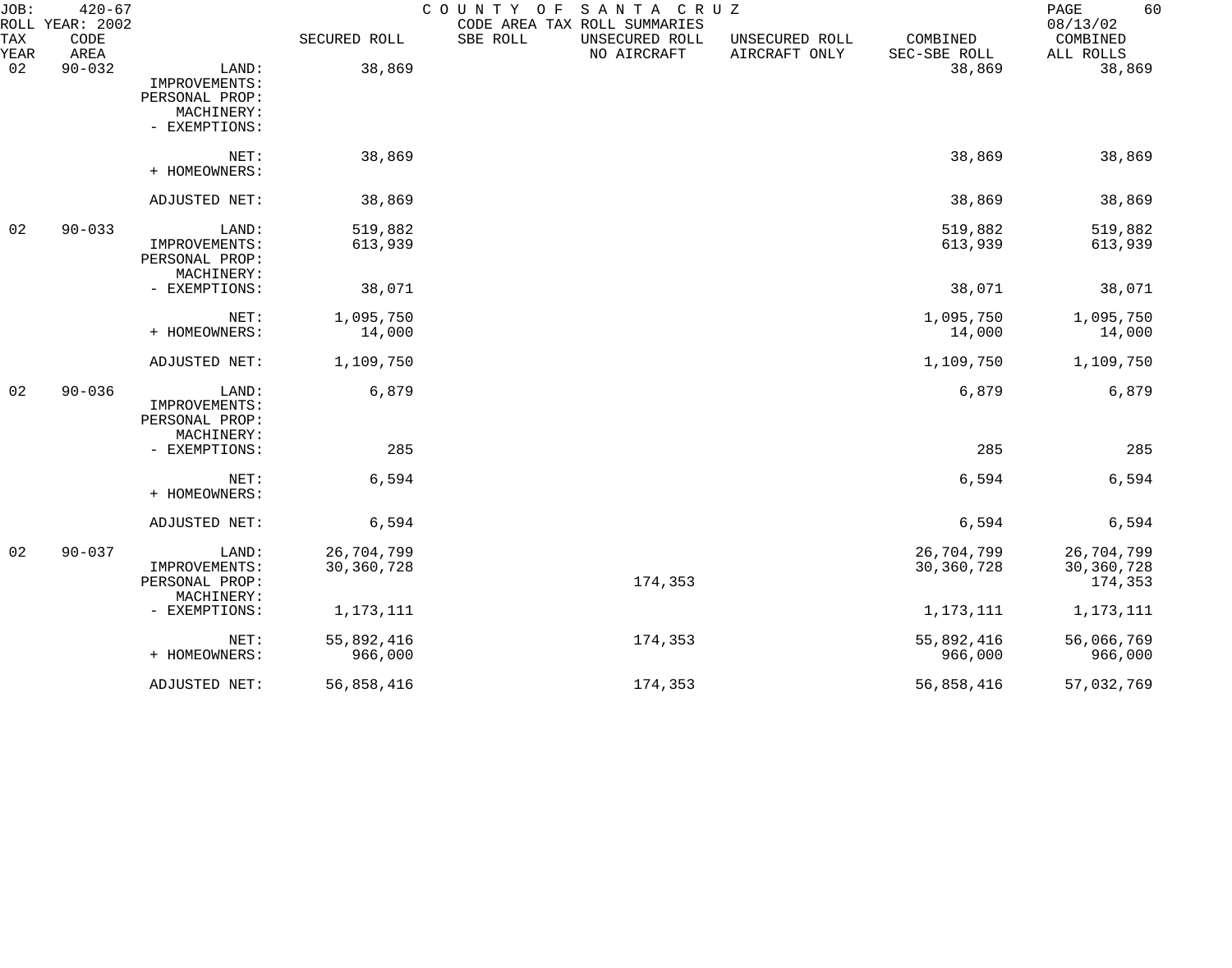| JOB:        | $420 - 67$<br>ROLL YEAR: 2002 |                                               |                        |                  | COUNTY OF SANTA CRUZ<br>CODE AREA TAX ROLL SUMMARIES |                                 |                          | 61<br>PAGE<br>08/13/02  |
|-------------|-------------------------------|-----------------------------------------------|------------------------|------------------|------------------------------------------------------|---------------------------------|--------------------------|-------------------------|
| TAX<br>YEAR | CODE<br>AREA                  |                                               | SECURED ROLL           | SBE ROLL         | UNSECURED ROLL<br>NO AIRCRAFT                        | UNSECURED ROLL<br>AIRCRAFT ONLY | COMBINED<br>SEC-SBE ROLL | COMBINED<br>ALL ROLLS   |
| 02          | $90 - 042$                    | LAND:                                         | 4,952,335              |                  |                                                      |                                 | 4,952,335                | 4,952,335               |
|             |                               | IMPROVEMENTS:<br>PERSONAL PROP:<br>MACHINERY: | 4,845,227              |                  |                                                      |                                 | 4,845,227                | 4,845,227               |
|             |                               | - EXEMPTIONS:                                 | 191,718                |                  |                                                      |                                 | 191,718                  | 191,718                 |
|             |                               | NET:                                          | 9,605,844              |                  |                                                      |                                 | 9,605,844                | 9,605,844               |
|             |                               | + HOMEOWNERS:                                 | 189,000                |                  |                                                      |                                 | 189,000                  | 189,000                 |
|             |                               | ADJUSTED NET:                                 | 9,794,844              |                  |                                                      |                                 | 9,794,844                | 9,794,844               |
| 02          | $90 - 044$                    | LAND:<br>IMPROVEMENTS:                        | 1,892,067<br>2,865,917 |                  |                                                      |                                 | 1,892,067<br>2,865,917   | 1,892,067<br>2,865,917  |
|             |                               | PERSONAL PROP:<br>MACHINERY:                  |                        |                  | 27,075                                               |                                 |                          | 27,075                  |
|             |                               | - EXEMPTIONS:                                 | 116,898                |                  |                                                      |                                 | 116,898                  | 116,898                 |
|             |                               | NET:                                          | 4,641,086              |                  | 27,075                                               |                                 | 4,641,086                | 4,668,161               |
|             |                               | + HOMEOWNERS:                                 | 112,000                |                  |                                                      |                                 | 112,000                  | 112,000                 |
|             |                               | ADJUSTED NET:                                 | 4,753,086              |                  | 27,075                                               |                                 | 4,753,086                | 4,780,161               |
| 02          | $90 - 045$                    | LAND:                                         | 54,998,161             | 31,962           |                                                      |                                 | 55,030,123               | 55,030,123              |
|             |                               | IMPROVEMENTS:<br>PERSONAL PROP:<br>MACHINERY: | 57, 199, 042<br>22,000 | 19,511<br>16,749 | 2,945,339<br>1,107,356                               |                                 | 57, 218, 553<br>38,749   | 60,163,892<br>1,146,105 |
|             |                               | - EXEMPTIONS:                                 | 4,059,972              |                  |                                                      |                                 | 4,059,972                | 4,059,972               |
|             |                               | NET:                                          | 108,159,231            | 68,222           | 4,052,695                                            |                                 | 108, 227, 453            | 112,280,148             |
|             |                               | + HOMEOWNERS:                                 | 2,184,000              |                  |                                                      |                                 | 2,184,000                | 2,184,000               |
|             |                               | ADJUSTED NET:                                 | 110,343,231            |                  | 4,052,695                                            |                                 | 110, 411, 453            | 114,464,148             |
| 02          | $90 - 046$                    | LAND:                                         | 8,743,460              |                  |                                                      |                                 | 8,743,460                | 8,743,460               |
|             |                               | IMPROVEMENTS:<br>PERSONAL PROP:               | 9,353,287<br>1,500     |                  | 423<br>107,017                                       |                                 | 9,353,287<br>1,500       | 9,353,710<br>108,517    |
|             |                               | MACHINERY:                                    |                        |                  |                                                      |                                 |                          |                         |
|             |                               | - EXEMPTIONS:                                 | 402,797                |                  |                                                      |                                 | 402,797                  | 402,797                 |
|             |                               | NET:                                          | 17,695,450             |                  | 107,440                                              |                                 | 17,695,450               | 17,802,890              |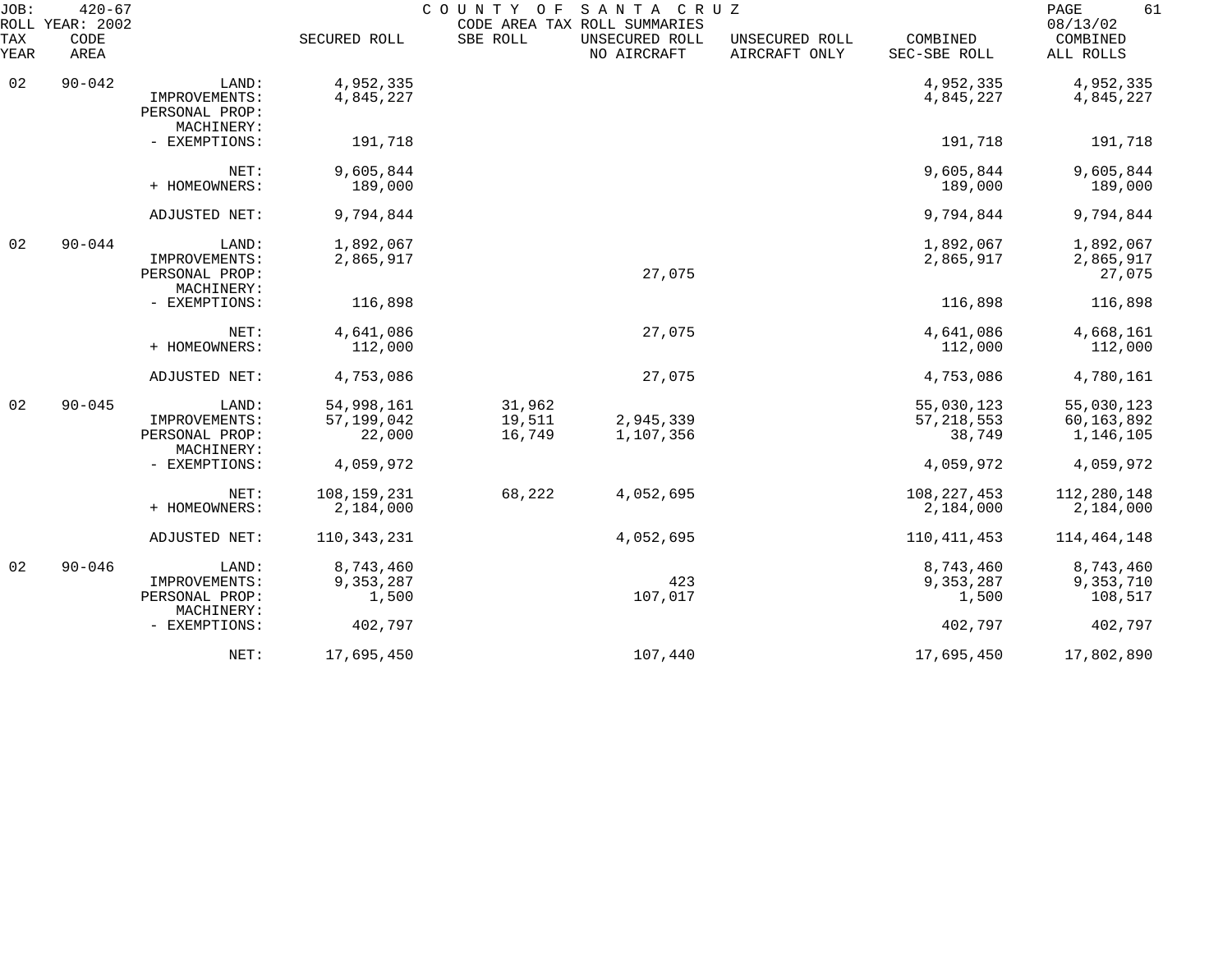| JOB:        | $420 - 67$<br>ROLL YEAR: 2002 |                                                        |                        | COUNTY OF<br>SANTA CRUZ<br>CODE AREA TAX ROLL SUMMARIES |                                 |                          | 62<br>PAGE<br>08/13/02 |
|-------------|-------------------------------|--------------------------------------------------------|------------------------|---------------------------------------------------------|---------------------------------|--------------------------|------------------------|
| TAX<br>YEAR | CODE<br>AREA                  |                                                        | SECURED ROLL           | SBE ROLL<br>UNSECURED ROLL<br>NO AIRCRAFT               | UNSECURED ROLL<br>AIRCRAFT ONLY | COMBINED<br>SEC-SBE ROLL | COMBINED<br>ALL ROLLS  |
|             |                               | + HOMEOWNERS:                                          | 397,600                |                                                         |                                 | 397,600                  | 397,600                |
|             |                               | ADJUSTED NET:                                          | 18,093,050             | 107,440                                                 |                                 | 18,093,050               | 18,200,490             |
| 02          | $90 - 047$                    | LAND:                                                  | 1,284,973              |                                                         |                                 | 1,284,973                | 1,284,973              |
|             |                               | IMPROVEMENTS:<br>PERSONAL PROP:<br>MACHINERY:          | 967,800                |                                                         |                                 | 967,800                  | 967,800                |
|             |                               | - EXEMPTIONS:                                          | 15,705                 |                                                         |                                 | 15,705                   | 15,705                 |
|             |                               | NET:                                                   | 2,237,068              |                                                         |                                 | 2,237,068                | 2,237,068              |
|             |                               | + HOMEOWNERS:                                          | 14,000                 |                                                         |                                 | 14,000                   | 14,000                 |
|             |                               | ADJUSTED NET:                                          | 2,251,068              |                                                         |                                 | 2,251,068                | 2,251,068              |
| 02          | $90 - 048$                    | LAND:                                                  | 4,047,766              |                                                         |                                 | 4,047,766                | 4,047,766              |
|             |                               | IMPROVEMENTS:                                          | 5,846,876              |                                                         |                                 | 5,846,876                | 5,846,876              |
|             |                               | PERSONAL PROP:<br>MACHINERY:                           | 18,732                 | 10,000                                                  |                                 | 18,732                   | 28,732                 |
|             |                               | - EXEMPTIONS:                                          | 775,102                |                                                         |                                 | 775,102                  | 775,102                |
|             |                               | NET:                                                   | 9,138,272              | 10,000                                                  |                                 | 9,138,272                | 9,148,272              |
|             |                               | + HOMEOWNERS:                                          | 203,000                |                                                         |                                 | 203,000                  | 203,000                |
|             |                               | ADJUSTED NET:                                          | 9,341,272              | 10,000                                                  |                                 | 9,341,272                | 9,351,272              |
| 02          | $90 - 049$                    | LAND:                                                  | 5,511,181              |                                                         |                                 | 5,511,181                | 5,511,181              |
|             |                               | IMPROVEMENTS:<br>PERSONAL PROP:<br>MACHINERY:          | 5,160,179              |                                                         |                                 | 5,160,179                | 5,160,179              |
|             |                               | - EXEMPTIONS:                                          | 161,000                |                                                         |                                 | 161,000                  | 161,000                |
|             |                               | NET:                                                   | 10,510,360             |                                                         |                                 | 10,510,360               | 10,510,360             |
|             |                               | + HOMEOWNERS:                                          | 161,000                |                                                         |                                 | 161,000                  | 161,000                |
|             |                               | ADJUSTED NET:                                          | 10,671,360             |                                                         |                                 | 10,671,360               | 10,671,360             |
| 02          | $90 - 050$                    | LAND:<br>IMPROVEMENTS:<br>PERSONAL PROP:<br>MACHINERY: | 1,603,609<br>1,467,354 |                                                         |                                 | 1,603,609<br>1,467,354   | 1,603,609<br>1,467,354 |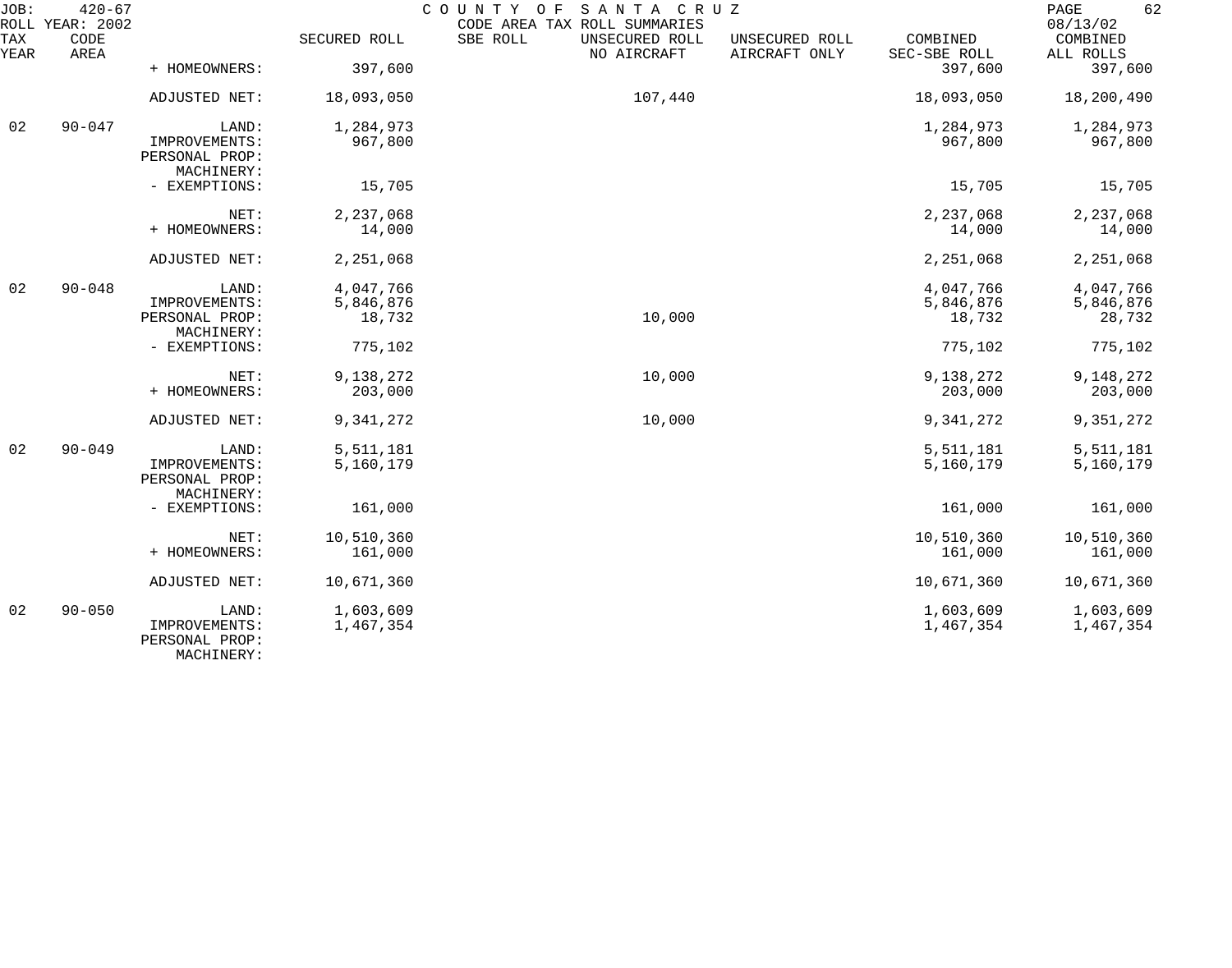| JOB:        | $420 - 67$<br>ROLL YEAR: 2002 |                                                                         |                        | COUNTY OF<br>CODE AREA TAX ROLL SUMMARIES | SANTA CRUZ                      |                          | PAGE<br>63<br>08/13/02          |
|-------------|-------------------------------|-------------------------------------------------------------------------|------------------------|-------------------------------------------|---------------------------------|--------------------------|---------------------------------|
| TAX<br>YEAR | CODE<br>AREA                  |                                                                         | SECURED ROLL           | SBE ROLL<br>UNSECURED ROLL<br>NO AIRCRAFT | UNSECURED ROLL<br>AIRCRAFT ONLY | COMBINED<br>SEC-SBE ROLL | COMBINED<br>ALL ROLLS           |
|             |                               | - EXEMPTIONS:                                                           | 49,000                 |                                           |                                 | 49,000                   | 49,000                          |
|             |                               | NET:<br>+ HOMEOWNERS:                                                   | 3,021,963<br>49,000    |                                           |                                 | 3,021,963<br>49,000      | 3,021,963<br>49,000             |
|             |                               | ADJUSTED NET:                                                           | 3,070,963              |                                           |                                 | 3,070,963                | 3,070,963                       |
| 02          | $90 - 053$                    | LAND:<br>IMPROVEMENTS:<br>PERSONAL PROP:<br>MACHINERY:                  | 401,353<br>730,799     |                                           |                                 | 401,353<br>730,799       | 401,353<br>730,799              |
|             |                               | - EXEMPTIONS:                                                           | 29,244                 |                                           |                                 | 29,244                   | 29,244                          |
|             |                               | NET:<br>+ HOMEOWNERS:                                                   | 1,102,908<br>28,000    |                                           |                                 | 1,102,908<br>28,000      | 1,102,908<br>28,000             |
|             |                               | ADJUSTED NET:                                                           | 1,130,908              |                                           |                                 | 1,130,908                | 1,130,908                       |
| 02          | $90 - 055$                    | LAND:<br>IMPROVEMENTS:<br>PERSONAL PROP:<br>MACHINERY:<br>- EXEMPTIONS: | 68,814<br>251,375      |                                           |                                 | 68,814<br>251,375        | 68,814<br>251,375               |
|             |                               | NET:<br>+ HOMEOWNERS:                                                   | 320,189                |                                           |                                 | 320,189                  | 320,189                         |
|             |                               | ADJUSTED NET:                                                           | 320,189                |                                           |                                 | 320,189                  | 320,189                         |
| 02          | $90 - 057$                    | LAND:<br>IMPROVEMENTS:<br>PERSONAL PROP:                                | 3,631,032<br>3,734,657 |                                           | 8,123                           | 3,631,032<br>3,734,657   | 3,631,032<br>3,734,657<br>8,123 |
|             |                               | MACHINERY:<br>- EXEMPTIONS:                                             | 199,899                |                                           |                                 | 199,899                  | 199,899                         |
|             |                               | NET:<br>+ HOMEOWNERS:                                                   | 7,165,790<br>196,000   |                                           | 8,123                           | 7,165,790<br>196,000     | 7,173,913<br>196,000            |
|             |                               | ADJUSTED NET:                                                           | 7,361,790              |                                           | 8,123                           | 7,361,790                | 7,369,913                       |
| 02          | $90 - 058$                    | LAND:                                                                   | 2,303,047              |                                           |                                 | 2,303,047                | 2,303,047                       |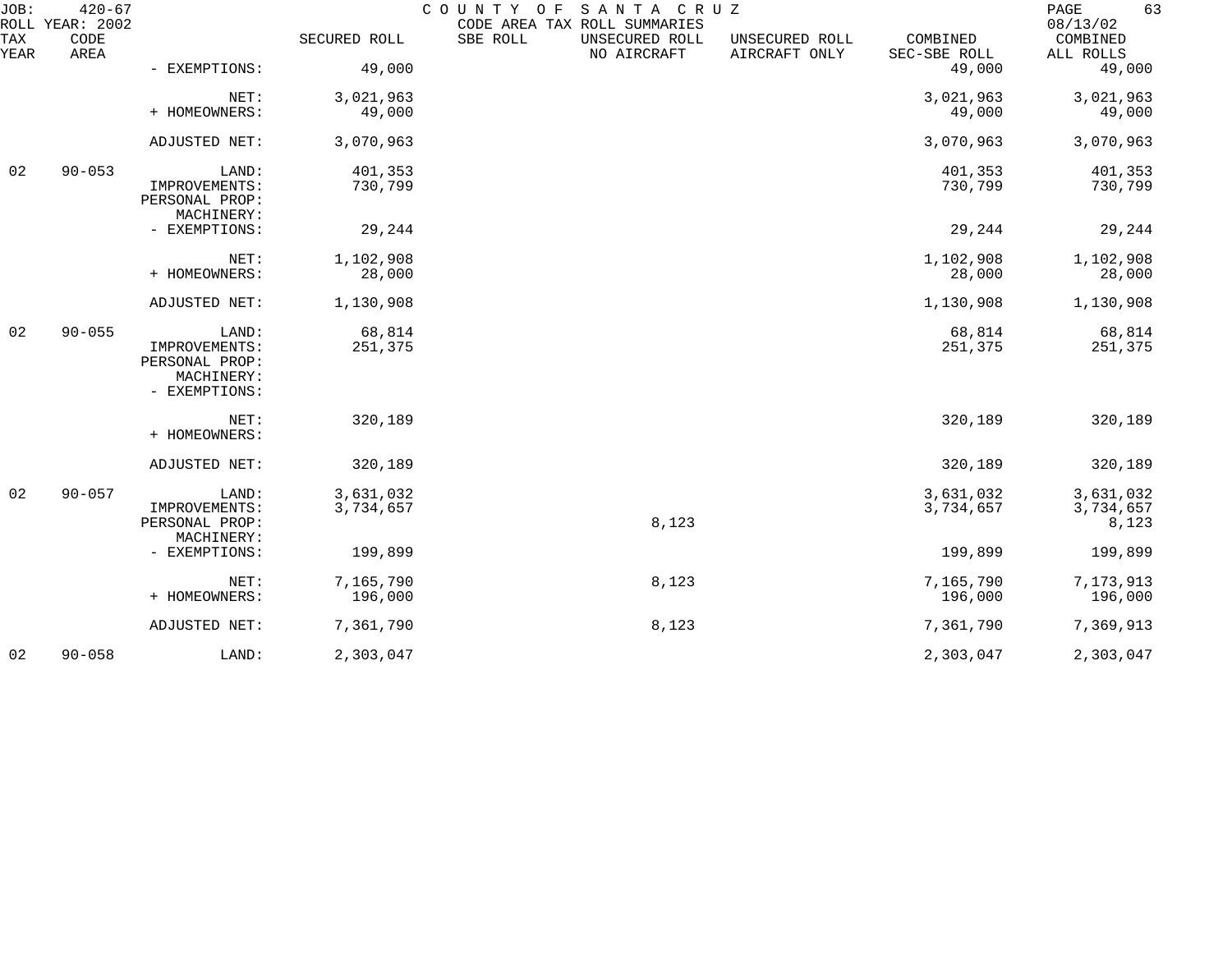| JOB:        | $420 - 67$<br>ROLL YEAR: 2002 |                                                        |                                  | COUNTY OF<br>CODE AREA TAX ROLL SUMMARIES | SANTA CRUZ                      |                                  | 64<br>$\mathop{\mathrm{PAGE}}$<br>08/13/02 |
|-------------|-------------------------------|--------------------------------------------------------|----------------------------------|-------------------------------------------|---------------------------------|----------------------------------|--------------------------------------------|
| TAX<br>YEAR | CODE<br>AREA                  |                                                        | SECURED ROLL                     | SBE ROLL<br>UNSECURED ROLL<br>NO AIRCRAFT | UNSECURED ROLL<br>AIRCRAFT ONLY | COMBINED<br>SEC-SBE ROLL         | COMBINED<br>ALL ROLLS                      |
|             |                               | IMPROVEMENTS:<br>PERSONAL PROP:<br>MACHINERY:          | 2,991,840                        |                                           |                                 | 2,991,840                        | 2,991,840                                  |
|             |                               | - EXEMPTIONS:                                          | 198,000                          |                                           |                                 | 198,000                          | 198,000                                    |
|             |                               | NET:<br>+ HOMEOWNERS:                                  | 5,096,887<br>98,000              |                                           |                                 | 5,096,887<br>98,000              | 5,096,887<br>98,000                        |
|             |                               | ADJUSTED NET:                                          | 5,194,887                        |                                           |                                 | 5,194,887                        | 5,194,887                                  |
| 02          | $90 - 059$                    | LAND:<br>IMPROVEMENTS:<br>PERSONAL PROP:<br>MACHINERY: | 1,573,596<br>1,449,859           |                                           |                                 | 1,573,596<br>1,449,859           | 1,573,596<br>1,449,859                     |
|             |                               | - EXEMPTIONS:                                          | 65,164                           |                                           |                                 | 65,164                           | 65,164                                     |
|             |                               | NET:<br>+ HOMEOWNERS:                                  | 2,958,291<br>56,000              |                                           |                                 | 2,958,291<br>56,000              | 2,958,291<br>56,000                        |
|             |                               | ADJUSTED NET:                                          | 3,014,291                        |                                           |                                 | 3,014,291                        | 3,014,291                                  |
| 02          | $90 - 062$                    | LAND:<br>IMPROVEMENTS:<br>PERSONAL PROP:<br>MACHINERY: | 3, 116, 938<br>2,110,476         |                                           |                                 | 3, 116, 938<br>2,110,476         | 3, 116, 938<br>2,110,476                   |
|             |                               | - EXEMPTIONS:                                          | 49,000                           |                                           |                                 | 49,000                           | 49,000                                     |
|             |                               | NET:<br>+ HOMEOWNERS:                                  | 5, 178, 414<br>49,000            |                                           |                                 | 5, 178, 414<br>49,000            | 5, 178, 414<br>49,000                      |
|             |                               | ADJUSTED NET:                                          | 5, 227, 414                      |                                           |                                 | 5, 227, 414                      | 5, 227, 414                                |
| 02          | $90 - 063$                    | LAND:<br>IMPROVEMENTS:<br>PERSONAL PROP:<br>MACHINERY: | 3,820,692<br>3,360,752<br>12,879 |                                           | 24,000                          | 3,820,692<br>3,360,752<br>12,879 | 3,820,692<br>3,360,752<br>36,879           |
|             |                               | - EXEMPTIONS:                                          | 112,116                          |                                           |                                 | 112,116                          | 112,116                                    |
|             |                               | NET:<br>+ HOMEOWNERS:                                  | 7,082,207<br>112,000             |                                           | 24,000                          | 7,082,207<br>112,000             | 7,106,207<br>112,000                       |
|             |                               | ADJUSTED NET:                                          | 7,194,207                        |                                           | 24,000                          | 7,194,207                        | 7,218,207                                  |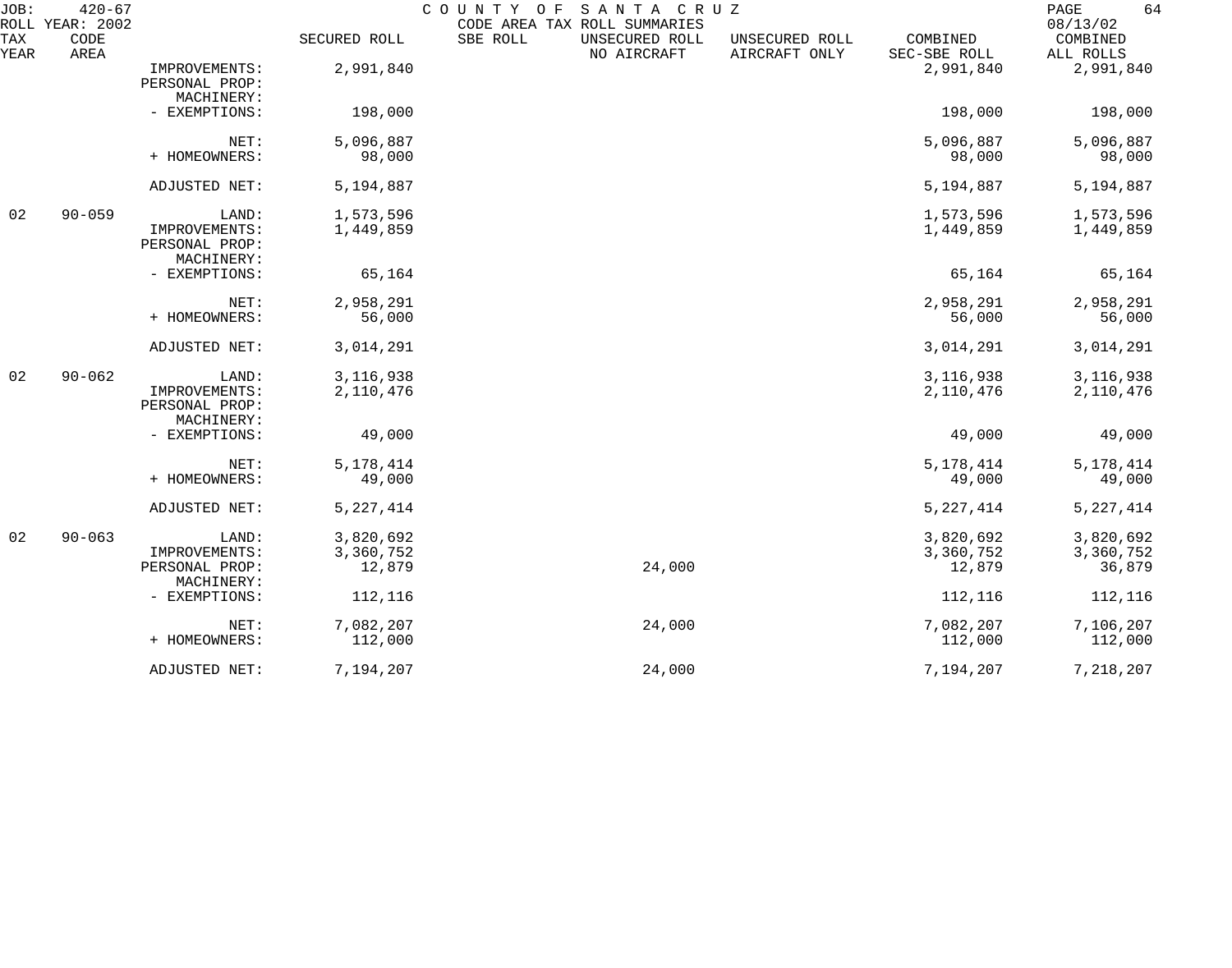| JOB:        | $420 - 67$<br>ROLL YEAR: 2002 |                              |              | SANTA CRUZ<br>COUNTY OF<br>CODE AREA TAX ROLL SUMMARIES |                                 |                          | 65<br>PAGE<br>08/13/02 |
|-------------|-------------------------------|------------------------------|--------------|---------------------------------------------------------|---------------------------------|--------------------------|------------------------|
| TAX<br>YEAR | CODE<br>AREA                  |                              | SECURED ROLL | SBE ROLL<br>UNSECURED ROLL<br>NO AIRCRAFT               | UNSECURED ROLL<br>AIRCRAFT ONLY | COMBINED<br>SEC-SBE ROLL | COMBINED<br>ALL ROLLS  |
| 02          | $90 - 071$                    | LAND:                        | 3,847,854    |                                                         |                                 | 3,847,854                | 3,847,854              |
|             |                               | IMPROVEMENTS:                | 2,634,214    |                                                         |                                 | 2,634,214                | 2,634,214              |
|             |                               | PERSONAL PROP:               |              |                                                         |                                 |                          |                        |
|             |                               | MACHINERY:                   |              |                                                         |                                 |                          |                        |
|             |                               | - EXEMPTIONS:                | 155,560      |                                                         |                                 | 155,560                  | 155,560                |
|             |                               | NET:                         | 6,326,508    |                                                         |                                 | 6,326,508                | 6,326,508              |
|             |                               | + HOMEOWNERS:                | 133,000      |                                                         |                                 | 133,000                  | 133,000                |
|             |                               | ADJUSTED NET:                | 6,459,508    |                                                         |                                 | 6,459,508                | 6,459,508              |
| 02          | $90 - 072$                    | LAND:                        | 1,040        |                                                         |                                 | 1,040                    | 1,040                  |
|             |                               | IMPROVEMENTS:                |              |                                                         |                                 |                          |                        |
|             |                               | PERSONAL PROP:               |              |                                                         |                                 |                          |                        |
|             |                               | MACHINERY:                   |              |                                                         |                                 |                          |                        |
|             |                               | - EXEMPTIONS:                | 1,040        |                                                         |                                 | 1,040                    | 1,040                  |
|             |                               | NET:                         |              |                                                         |                                 |                          |                        |
|             |                               | + HOMEOWNERS:                |              |                                                         |                                 |                          |                        |
|             |                               | ADJUSTED NET:                |              |                                                         |                                 |                          |                        |
| 02          | $90 - 100$                    | LAND:                        | 63,056,980   |                                                         |                                 | 63,056,980               | 63,056,980             |
|             |                               | IMPROVEMENTS:                | 69, 424, 930 | 9,417                                                   |                                 | 69, 424, 930             | 69, 434, 347           |
|             |                               | PERSONAL PROP:<br>MACHINERY: | 145,073      | 284,113                                                 |                                 | 145,073                  | 429,186                |
|             |                               | - EXEMPTIONS:                | 4,898,523    |                                                         |                                 | 4,898,523                | 4,898,523              |
|             |                               | NET:                         | 127,728,460  | 293,530                                                 |                                 | 127,728,460              | 128,021,990            |
|             |                               | + HOMEOWNERS:                | 2,910,600    |                                                         |                                 | 2,910,600                | 2,910,600              |
|             |                               | ADJUSTED NET:                | 130,639,060  | 293,530                                                 |                                 | 130,639,060              | 130,932,590            |
| 02          | $90 - 101$                    | LAND:                        | 98, 327, 991 |                                                         |                                 | 98, 327, 991             | 98, 327, 991           |
|             |                               | IMPROVEMENTS:                | 95, 513, 806 | 833,264                                                 |                                 | 95,513,806               | 96, 347, 070           |
|             |                               | PERSONAL PROP:<br>MACHINERY: | 82,223       | 2,354,761                                               |                                 | 82,223                   | 2,436,984              |
|             |                               | - EXEMPTIONS:                | 5,025,581    |                                                         |                                 | 5,025,581                | 5,025,581              |
|             |                               | NET:                         | 188,898,439  | 3,188,025                                               |                                 | 188,898,439              | 192,086,464            |
|             |                               | + HOMEOWNERS:                | 3,661,000    |                                                         |                                 | 3,661,000                | 3,661,000              |
|             |                               | ADJUSTED NET:                | 192,559,439  | 3,188,025                                               |                                 | 192,559,439              | 195,747,464            |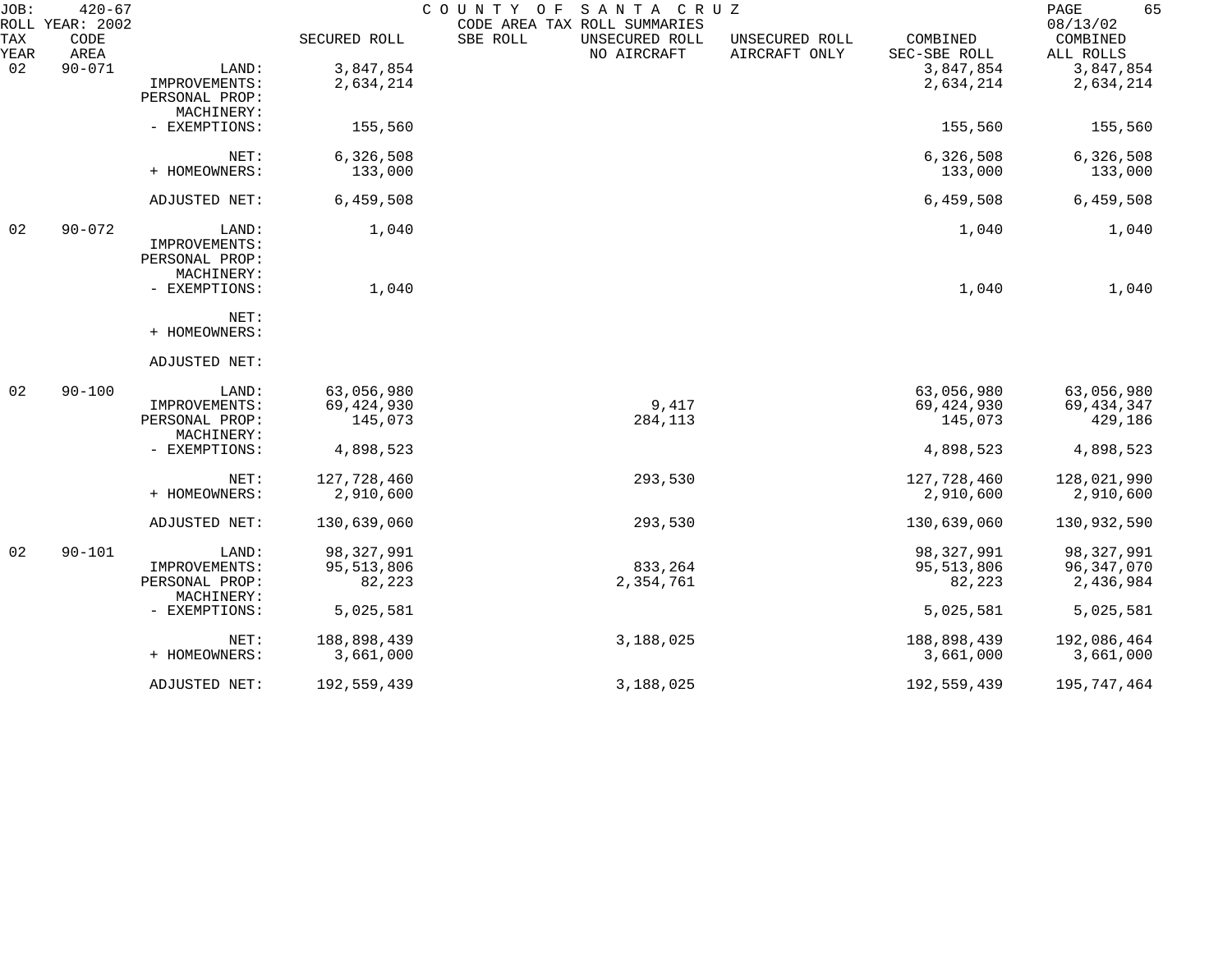| JOB:<br>ROLL | $420 - 67$<br>YEAR: 2002 |                                                        |                                         | COUNTY<br>SANTA CRUZ<br>O F<br>CODE AREA TAX ROLL SUMMARIES |                                 |                                         | 66<br>PAGE<br>08/13/02                    |
|--------------|--------------------------|--------------------------------------------------------|-----------------------------------------|-------------------------------------------------------------|---------------------------------|-----------------------------------------|-------------------------------------------|
| TAX<br>YEAR  | CODE<br>AREA             |                                                        | SECURED ROLL                            | SBE ROLL<br>UNSECURED ROLL<br>NO AIRCRAFT                   | UNSECURED ROLL<br>AIRCRAFT ONLY | COMBINED<br>SEC-SBE ROLL                | COMBINED<br>ALL ROLLS                     |
| 02           | $90 - 102$               | LAND:<br>IMPROVEMENTS:                                 | 6,137,597<br>8,352,308                  |                                                             |                                 | 6,137,597<br>8,352,308                  | 6,137,597<br>8,352,308                    |
|              |                          | PERSONAL PROP:<br>MACHINERY:                           |                                         | 9,500                                                       |                                 |                                         | 9,500                                     |
|              |                          | - EXEMPTIONS:                                          | 231,169                                 |                                                             |                                 | 231,169                                 | 231,169                                   |
|              |                          | NET:<br>+ HOMEOWNERS:                                  | 14, 258, 736<br>231,000                 | 9,500                                                       |                                 | 14, 258, 736<br>231,000                 | 14,268,236<br>231,000                     |
|              |                          | ADJUSTED NET:                                          | 14,489,736                              | 9,500                                                       |                                 | 14,489,736                              | 14,499,236                                |
| 02           | $90 - 103$               | LAND:<br>IMPROVEMENTS:<br>PERSONAL PROP:<br>MACHINERY: | 206, 127, 253<br>198,018,303<br>492,919 | 73,260<br>672,311                                           |                                 | 206, 127, 253<br>198,018,303<br>492,919 | 206, 127, 253<br>198,091,563<br>1,165,230 |
|              |                          | - EXEMPTIONS:                                          | 16,877,471                              |                                                             |                                 | 16,877,471                              | 16,877,471                                |
|              |                          | NET:<br>+ HOMEOWNERS:                                  | 387,761,004<br>9,063,600                | 745,571                                                     |                                 | 387,761,004<br>9,063,600                | 388,506,575<br>9,063,600                  |
|              |                          | ADJUSTED NET:                                          | 396,824,604                             | 745,571                                                     |                                 | 396,824,604                             | 397,570,175                               |
| 02           | $90 - 104$               | LAND:<br>IMPROVEMENTS:<br>PERSONAL PROP:<br>MACHINERY: | 25,064,193<br>25, 478, 939              | 66,013                                                      | 6,000                           | 25,064,193<br>25, 478, 939              | 25,064,193<br>25, 478, 939<br>72,013      |
|              |                          | - EXEMPTIONS:                                          | 1,037,372                               |                                                             |                                 | 1,037,372                               | 1,037,372                                 |
|              |                          | NET:<br>+ HOMEOWNERS:                                  | 49,505,760<br>1,015,000                 | 66,013                                                      | 6,000                           | 49,505,760<br>1,015,000                 | 49,577,773<br>1,015,000                   |
|              |                          | ADJUSTED NET:                                          | 50,520,760                              | 66,013                                                      |                                 | 50,520,760                              | 50, 592, 773                              |
| 02           | $90 - 105$               | LAND:<br>IMPROVEMENTS:<br>PERSONAL PROP:<br>MACHINERY: | 823,317<br>881,118                      | 12,500                                                      |                                 | 823,317<br>881,118                      | 823,317<br>881,118<br>12,500              |
|              |                          | - EXEMPTIONS:                                          | 54,989                                  |                                                             |                                 | 54,989                                  | 54,989                                    |
|              |                          | NET:                                                   | 1,649,446                               | 12,500                                                      |                                 | 1,649,446                               | 1,661,946                                 |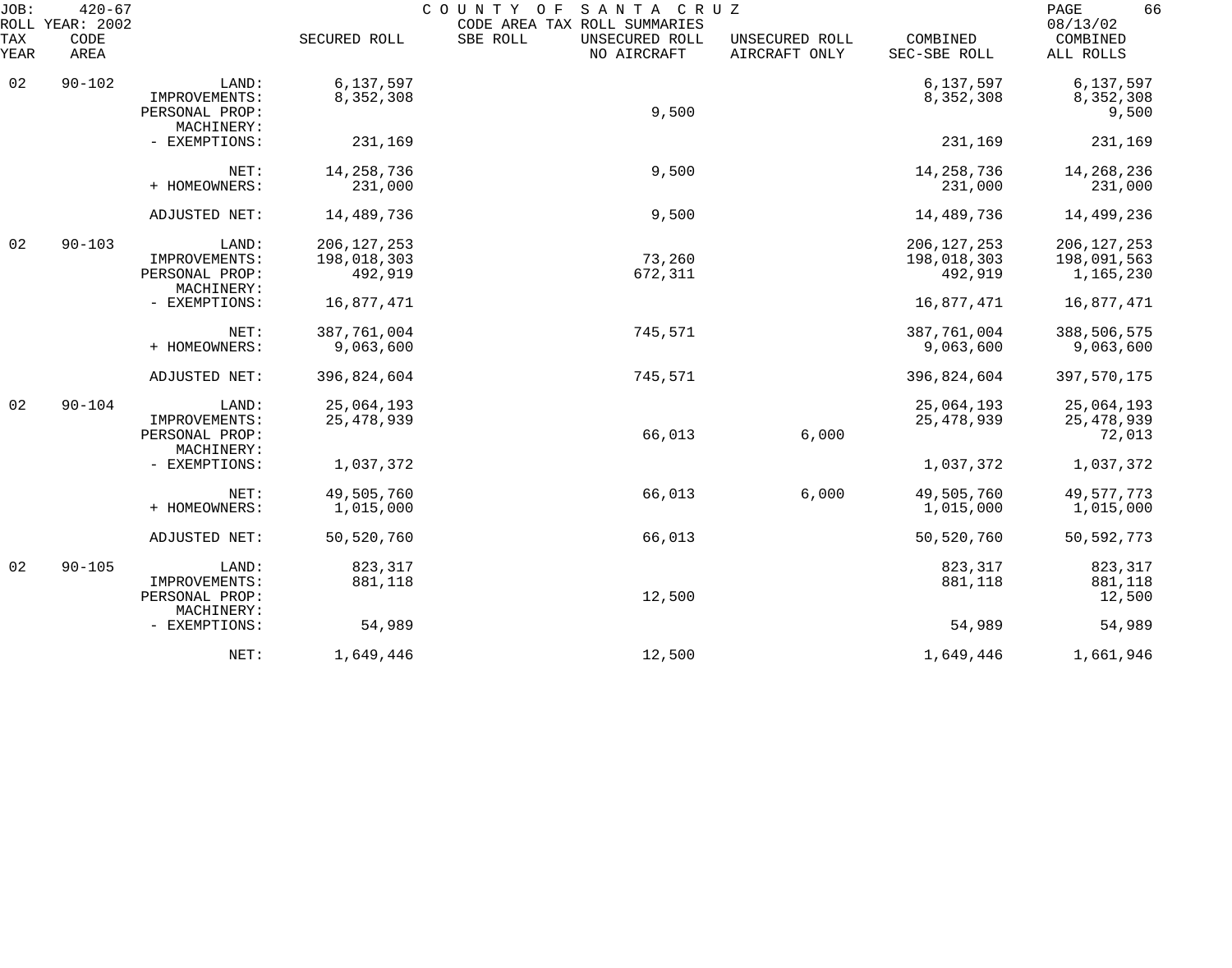| JOB:        | $420 - 67$<br>ROLL YEAR: 2002 |                                               |                        | COUNTY OF        | SANTA CRUZ<br>CODE AREA TAX ROLL SUMMARIES |                                 |                          | 67<br>PAGE<br>08/13/02 |
|-------------|-------------------------------|-----------------------------------------------|------------------------|------------------|--------------------------------------------|---------------------------------|--------------------------|------------------------|
| TAX<br>YEAR | CODE<br>AREA                  |                                               | SECURED ROLL           | SBE ROLL         | UNSECURED ROLL<br>NO AIRCRAFT              | UNSECURED ROLL<br>AIRCRAFT ONLY | COMBINED<br>SEC-SBE ROLL | COMBINED<br>ALL ROLLS  |
|             |                               | + HOMEOWNERS:                                 | 49,000                 |                  |                                            |                                 | 49,000                   | 49,000                 |
|             |                               | ADJUSTED NET:                                 | 1,698,446              |                  | 12,500                                     |                                 | 1,698,446                | 1,710,946              |
| 02          | $90 - 106$                    | LAND:                                         | 260,400                | 594              |                                            |                                 | 260,994                  | 260,994                |
|             |                               | IMPROVEMENTS:<br>PERSONAL PROP:<br>MACHINERY: | 397,846                | 363<br>311       |                                            |                                 | 398,209<br>311           | 398,209<br>311         |
|             |                               | - EXEMPTIONS:                                 | 7,000                  |                  |                                            |                                 | 7,000                    | 7,000                  |
|             |                               | NET:                                          | 651,246                | 1,268            |                                            |                                 | 652,514                  | 652,514                |
|             |                               | + HOMEOWNERS:                                 | 7,000                  |                  |                                            |                                 | 7,000                    | 7,000                  |
|             |                               | ADJUSTED NET:                                 | 658,246                |                  |                                            |                                 | 659,514                  | 659,514                |
| 02          | $90 - 107$                    | LAND:                                         | 54,646,057             | 161,110          |                                            |                                 | 54,807,167               | 54,807,167             |
|             |                               | IMPROVEMENTS:<br>PERSONAL PROP:               | 61,738,809<br>55,556   | 67,828<br>58,223 | 251,165                                    |                                 | 61,806,637<br>113,779    | 61,806,637<br>364,944  |
|             |                               | MACHINERY:                                    |                        |                  |                                            |                                 |                          |                        |
|             |                               | - EXEMPTIONS:                                 | 4,416,300              |                  |                                            |                                 | 4,416,300                | 4,416,300              |
|             |                               | NET:                                          | 112,024,122            | 287,161          | 251,165                                    |                                 | 112, 311, 283            | 112,562,448            |
|             |                               | + HOMEOWNERS:                                 | 2,737,000              |                  |                                            |                                 | 2,737,000                | 2,737,000              |
|             |                               | ADJUSTED NET:                                 | 114,761,122            |                  | 251,165                                    |                                 | 115,048,283              | 115,299,448            |
| 02          | $90 - 108$                    | LAND:                                         | 29, 482, 744           | 103,721          | 4,144                                      |                                 | 29,586,465               | 29,590,609             |
|             |                               | IMPROVEMENTS:                                 | 23,868,824             | 32,795           | 5,728                                      |                                 | 23,901,619               | 23,907,347             |
|             |                               | PERSONAL PROP:                                | 1,292,589              | 28,151           | 96,688                                     |                                 | 1,320,740                | 1,417,428              |
|             |                               | MACHINERY:<br>- EXEMPTIONS:                   | 1,350,493<br>1,626,930 |                  |                                            |                                 | 1,350,493<br>1,626,930   | 1,350,493<br>1,626,930 |
|             |                               |                                               |                        |                  |                                            |                                 |                          |                        |
|             |                               | NET:                                          | 54, 367, 720           | 164,667          | 106,560                                    |                                 | 54, 532, 387             | 54,638,947             |
|             |                               | + HOMEOWNERS:                                 | 924,000                |                  |                                            |                                 | 924,000                  | 924,000                |
|             |                               | ADJUSTED NET:                                 | 55, 291, 720           |                  | 106,560                                    |                                 | 55, 456, 387             | 55,562,947             |
| 02          | $90 - 109$                    | LAND:                                         | 54, 557, 066           |                  | 16,239                                     |                                 | 54, 557, 066             | 54, 573, 305           |
|             |                               | IMPROVEMENTS:                                 | 29,380,314             |                  | 16,239                                     |                                 | 29,380,314               | 29,396,553             |
|             |                               | PERSONAL PROP:<br>MACHINERY:                  | 228,236                |                  | 774,747                                    |                                 | 228,236                  | 1,002,983              |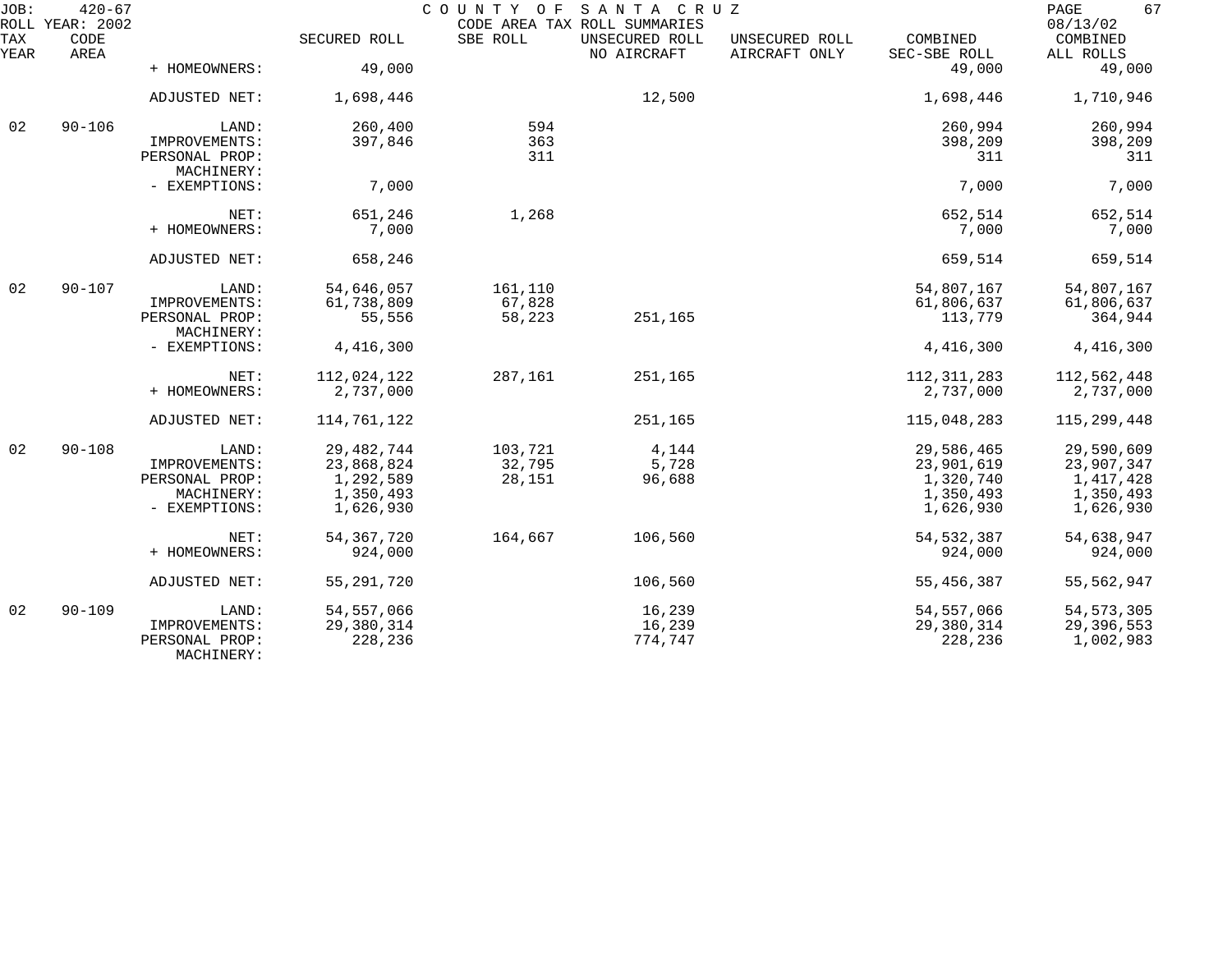| JOB:        | $420 - 67$<br>ROLL YEAR: 2002 |                                               |              | COUNTY OF<br>SANTA CRUZ<br>CODE AREA TAX ROLL SUMMARIES |                                 |                          | 68<br>PAGE<br>08/13/02 |
|-------------|-------------------------------|-----------------------------------------------|--------------|---------------------------------------------------------|---------------------------------|--------------------------|------------------------|
| TAX<br>YEAR | CODE<br>AREA                  |                                               | SECURED ROLL | SBE ROLL<br>UNSECURED ROLL<br>NO AIRCRAFT               | UNSECURED ROLL<br>AIRCRAFT ONLY | COMBINED<br>SEC-SBE ROLL | COMBINED<br>ALL ROLLS  |
|             |                               | - EXEMPTIONS:                                 | 5,924,811    |                                                         |                                 | 5,924,811                | 5,924,811              |
|             |                               | NET:                                          | 78, 240, 805 | 807,225                                                 |                                 | 78, 240, 805             | 79,048,030             |
|             |                               | + HOMEOWNERS:                                 | 907,200      |                                                         |                                 | 907,200                  | 907,200                |
|             |                               | ADJUSTED NET:                                 | 79,148,005   | 807,225                                                 |                                 | 79,148,005               | 79,955,230             |
| 02          | $90 - 110$                    | LAND:                                         | 4, 432, 713  |                                                         |                                 | 4,432,713                | 4, 432, 713            |
|             |                               | IMPROVEMENTS:<br>PERSONAL PROP:               | 3,392,721    | 1,152,825<br>5,723,133                                  |                                 | 3,392,721                | 4,545,546<br>5,723,133 |
|             |                               | MACHINERY:<br>- EXEMPTIONS:                   | 107,545      |                                                         |                                 | 107,545                  | 107,545                |
|             |                               | NET:                                          | 7,717,889    | 6,875,958                                               |                                 | 7,717,889                | 14,593,847             |
|             |                               | + HOMEOWNERS:                                 | 105,000      |                                                         |                                 | 105,000                  | 105,000                |
|             |                               | ADJUSTED NET:                                 | 7,822,889    | 6,875,958                                               |                                 | 7,822,889                | 14,698,847             |
| 02          | $90 - 111$                    | LAND:                                         | 3,186,772    |                                                         |                                 | 3,186,772                | 3,186,772              |
|             |                               | IMPROVEMENTS:<br>PERSONAL PROP:<br>MACHINERY: | 4, 163, 281  |                                                         |                                 | 4, 163, 281              | 4, 163, 281            |
|             |                               | - EXEMPTIONS:                                 | 181,359      |                                                         |                                 | 181,359                  | 181,359                |
|             |                               | NET:                                          | 7,168,694    |                                                         |                                 | 7,168,694                | 7,168,694              |
|             |                               | + HOMEOWNERS:                                 | 175,000      |                                                         |                                 | 175,000                  | 175,000                |
|             |                               | ADJUSTED NET:                                 | 7,343,694    |                                                         |                                 | 7,343,694                | 7,343,694              |
| 02          | $90 - 112$                    | LAND:                                         | 5,019,367    |                                                         |                                 | 5,019,367                | 5,019,367              |
|             |                               | IMPROVEMENTS:                                 | 3,621,496    |                                                         |                                 | 3,621,496                | 3,621,496              |
|             |                               | PERSONAL PROP:<br>MACHINERY:                  | 2,000        | 32,773                                                  |                                 | 2,000                    | 34,773                 |
|             |                               | - EXEMPTIONS:                                 | 227,444      |                                                         |                                 | 227,444                  | 227,444                |
|             |                               | NET:                                          | 8, 415, 419  | 32,773                                                  |                                 | 8, 415, 419              | 8,448,192              |
|             |                               | + HOMEOWNERS:                                 | 224,000      |                                                         |                                 | 224,000                  | 224,000                |
|             |                               | ADJUSTED NET:                                 | 8,639,419    | 32,773                                                  |                                 | 8,639,419                | 8,672,192              |
| 02          | $90 - 113$                    | LAND:                                         | 572          |                                                         |                                 | 572                      | 572                    |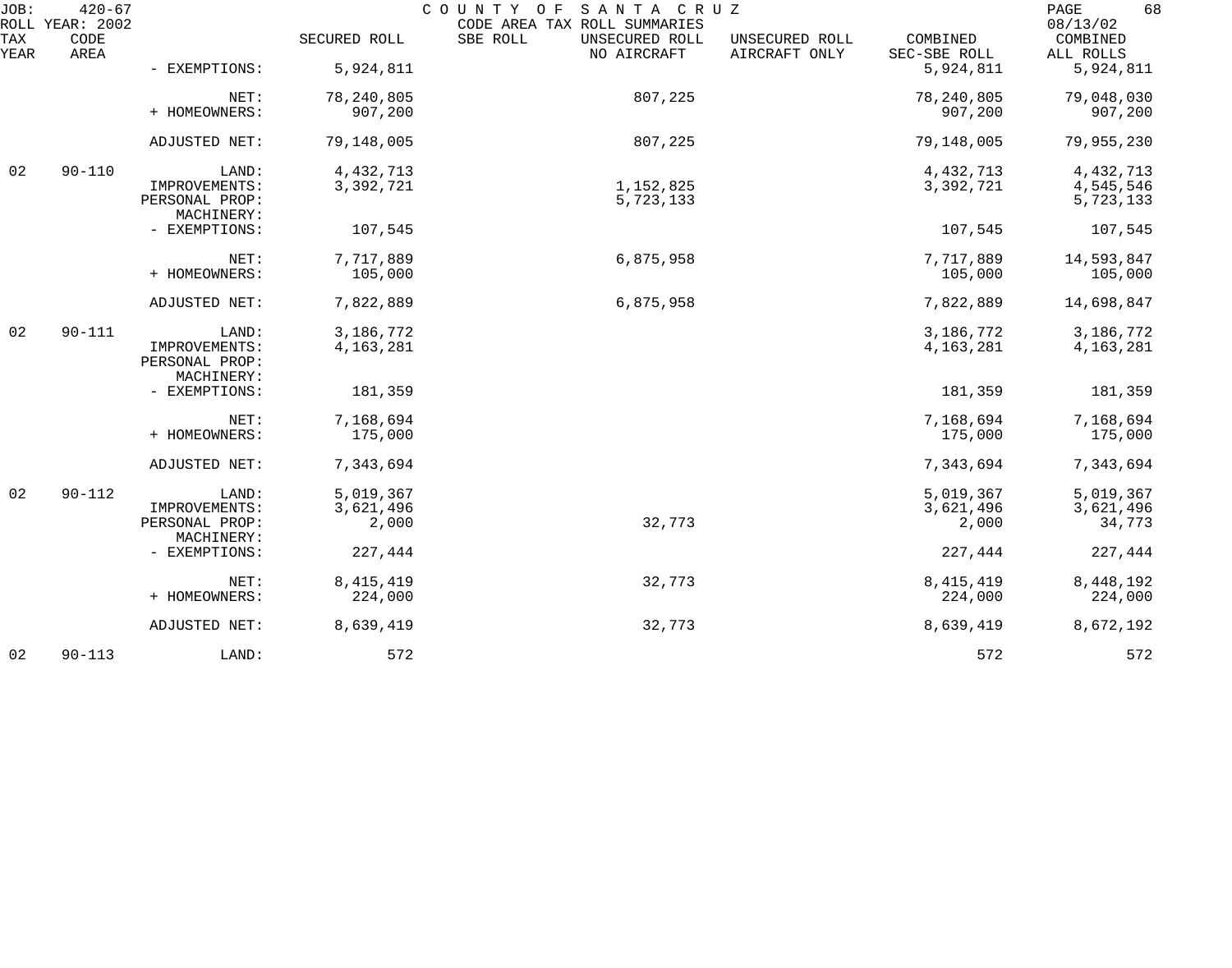| JOB:<br>ROLL | $420 - 67$<br>YEAR: 2002 |                              |              | COUNTY<br>O F | SANTA CRUZ<br>CODE AREA TAX ROLL SUMMARIES |                                 |                          | PAGE<br>69<br>08/13/02 |
|--------------|--------------------------|------------------------------|--------------|---------------|--------------------------------------------|---------------------------------|--------------------------|------------------------|
| TAX<br>YEAR  | CODE<br>AREA             |                              | SECURED ROLL | SBE ROLL      | UNSECURED ROLL<br>NO AIRCRAFT              | UNSECURED ROLL<br>AIRCRAFT ONLY | COMBINED<br>SEC-SBE ROLL | COMBINED<br>ALL ROLLS  |
|              |                          | IMPROVEMENTS:                |              |               |                                            |                                 |                          |                        |
|              |                          | PERSONAL PROP:               |              |               |                                            |                                 |                          |                        |
|              |                          | MACHINERY:                   |              |               |                                            |                                 |                          |                        |
|              |                          | - EXEMPTIONS:                | 572          |               |                                            |                                 | 572                      | 572                    |
|              |                          | NET:                         |              |               |                                            |                                 |                          |                        |
|              |                          | + HOMEOWNERS:                |              |               |                                            |                                 |                          |                        |
|              |                          | ADJUSTED NET:                |              |               |                                            |                                 |                          |                        |
| 02           | $92 - 003$               | LAND:                        | 15,542,082   |               | 34,503                                     |                                 | 15,542,082               | 15,576,585             |
|              |                          | IMPROVEMENTS:                | 31, 126, 922 |               | 34,043                                     |                                 | 31, 126, 922             | 31,160,965             |
|              |                          | PERSONAL PROP:<br>MACHINERY: | 51,751       |               | 47,512                                     |                                 | 51,751                   | 99,263                 |
|              |                          | - EXEMPTIONS:                | 3,358,937    |               |                                            |                                 | 3,358,937                | 3,358,937              |
|              |                          | NET:                         | 43, 361, 818 |               | 116,058                                    |                                 | 43, 361, 818             | 43, 477, 876           |
|              |                          | + HOMEOWNERS:                | 1,439,609    |               |                                            |                                 | 1,439,609                | 1,439,609              |
|              |                          | ADJUSTED NET:                | 44,801,427   |               | 116,058                                    |                                 | 44,801,427               | 44, 917, 485           |
| 02           | $92 - 004$               | LAND:                        | 10,478,139   | 29,859        | 536,182                                    |                                 | 10,507,998               | 11,044,180             |
|              |                          | IMPROVEMENTS:                | 9,423,075    | 3,918         | 1,726,946                                  |                                 | 9,426,993                | 11, 153, 939           |
|              |                          | PERSONAL PROP:               |              | 2,243         | 731,321                                    |                                 | 2,243                    | 733,564                |
|              |                          | MACHINERY:                   |              |               |                                            |                                 |                          |                        |
|              |                          | - EXEMPTIONS:                | 1,135,188    |               |                                            |                                 | 1,135,188                | 1,135,188              |
|              |                          | NET:                         | 18,766,026   | 36,020        | 2,994,449                                  |                                 | 18,802,046               | 21,796,495             |
|              |                          | + HOMEOWNERS:                | 270,200      |               |                                            |                                 | 270,200                  | 270,200                |
|              |                          | ADJUSTED NET:                | 19,036,226   |               | 2,994,449                                  |                                 | 19,072,246               | 22,066,695             |
| 02           | $92 - 006$               | LAND:                        | 36,093,172   |               |                                            |                                 | 36,093,172               | 36,093,172             |
|              |                          | IMPROVEMENTS:                | 39,584,787   |               | 45,904                                     |                                 | 39,584,787               | 39,630,691             |
|              |                          | PERSONAL PROP:<br>MACHINERY: | 34,045       |               | 39,309                                     |                                 | 34,045                   | 73,354                 |
|              |                          | - EXEMPTIONS:                | 1,197,305    |               |                                            |                                 | 1,197,305                | 1,197,305              |
|              |                          | NET:                         | 74,514,699   |               | 85,213                                     |                                 | 74,514,699               | 74,599,912             |
|              |                          | + HOMEOWNERS:                | 1,183,000    |               |                                            |                                 | 1,183,000                | 1,183,000              |
|              |                          | ADJUSTED NET:                | 75,697,699   |               | 85,213                                     |                                 | 75,697,699               | 75,782,912             |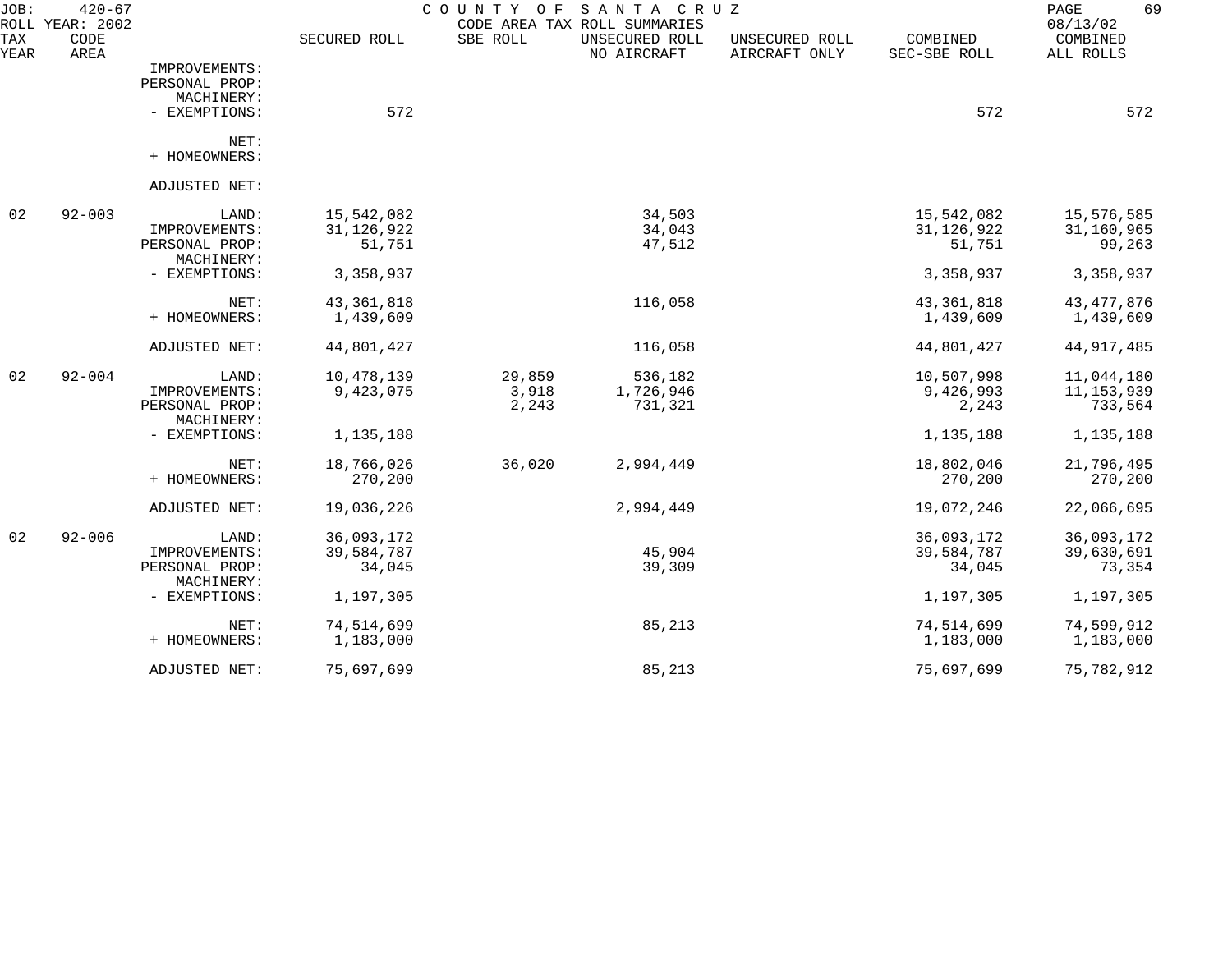| JOB:        | $420 - 67$<br>ROLL YEAR: 2002 |                              |              | COUNTY OF | SANTA CRUZ<br>CODE AREA TAX ROLL SUMMARIES |                                 |                          | 70<br>PAGE<br>08/13/02 |
|-------------|-------------------------------|------------------------------|--------------|-----------|--------------------------------------------|---------------------------------|--------------------------|------------------------|
| TAX<br>YEAR | CODE<br>AREA                  |                              | SECURED ROLL | SBE ROLL  | UNSECURED ROLL<br>NO AIRCRAFT              | UNSECURED ROLL<br>AIRCRAFT ONLY | COMBINED<br>SEC-SBE ROLL | COMBINED<br>ALL ROLLS  |
| 02          | $92 - 007$                    | LAND:                        | 7,017,286    | 60,155    | 120,731                                    |                                 | 7,077,441                | 7,198,172              |
|             |                               | IMPROVEMENTS:                | 4,806,822    | 8,225     | 21,275                                     |                                 | 4,815,047                | 4,836,322              |
|             |                               | PERSONAL PROP:               | 12,814       | 4,709     | 81,700                                     |                                 | 17,523                   | 99,223                 |
|             |                               | MACHINERY:                   |              |           |                                            |                                 |                          |                        |
|             |                               | - EXEMPTIONS:                | 715,182      |           |                                            |                                 | 715,182                  | 715,182                |
|             |                               | NET:                         | 11, 121, 740 | 73,089    | 223,706                                    |                                 | 11, 194, 829             | 11, 418, 535           |
|             |                               | + HOMEOWNERS:                | 91,000       |           |                                            |                                 | 91,000                   | 91,000                 |
|             |                               | ADJUSTED NET:                | 11, 212, 740 |           | 223,706                                    |                                 | 11,285,829               | 11,509,535             |
| 02          | $92 - 008$                    | LAND:                        | 8,487,700    |           |                                            |                                 | 8,487,700                | 8,487,700              |
|             |                               | IMPROVEMENTS:                | 6,701,401    |           |                                            |                                 | 6,701,401                | 6,701,401              |
|             |                               | PERSONAL PROP:<br>MACHINERY: | 11,191       |           |                                            |                                 | 11,191                   | 11,191                 |
|             |                               | - EXEMPTIONS:                | 329,493      |           |                                            |                                 | 329,493                  | 329,493                |
|             |                               | NET:                         | 14,870,799   |           |                                            |                                 | 14,870,799               | 14,870,799             |
|             |                               | + HOMEOWNERS:                | 322,000      |           |                                            |                                 | 322,000                  | 322,000                |
|             |                               | ADJUSTED NET:                | 15,192,799   |           |                                            |                                 | 15,192,799               | 15, 192, 799           |
| 02          | $92 - 010$                    | LAND:                        | 1,523,040    |           |                                            |                                 | 1,523,040                | 1,523,040              |
|             |                               | IMPROVEMENTS:                | 1,301,347    |           |                                            |                                 | 1,301,347                | 1,301,347              |
|             |                               | PERSONAL PROP:               |              |           |                                            |                                 |                          |                        |
|             |                               | MACHINERY:                   |              |           |                                            |                                 |                          |                        |
|             |                               | - EXEMPTIONS:                | 35,000       |           |                                            |                                 | 35,000                   | 35,000                 |
|             |                               | NET:                         | 2,789,387    |           |                                            |                                 | 2,789,387                | 2,789,387              |
|             |                               | + HOMEOWNERS:                | 35,000       |           |                                            |                                 | 35,000                   | 35,000                 |
|             |                               | ADJUSTED NET:                | 2,824,387    |           |                                            |                                 | 2,824,387                | 2,824,387              |
| 02          | $92 - 011$                    | LAND:                        | 1,822,675    |           |                                            |                                 | 1,822,675                | 1,822,675              |
|             |                               | IMPROVEMENTS:                | 2,144,665    |           |                                            |                                 | 2,144,665                | 2,144,665              |
|             |                               | PERSONAL PROP:<br>MACHINERY: |              |           |                                            |                                 |                          |                        |
|             |                               | - EXEMPTIONS:                | 112,000      |           |                                            |                                 | 112,000                  | 112,000                |
|             |                               | NET:                         | 3,855,340    |           |                                            |                                 | 3,855,340                | 3,855,340              |
|             |                               | + HOMEOWNERS:                | 112,000      |           |                                            |                                 | 112,000                  | 112,000                |
|             |                               | ADJUSTED NET:                | 3,967,340    |           |                                            |                                 | 3,967,340                | 3,967,340              |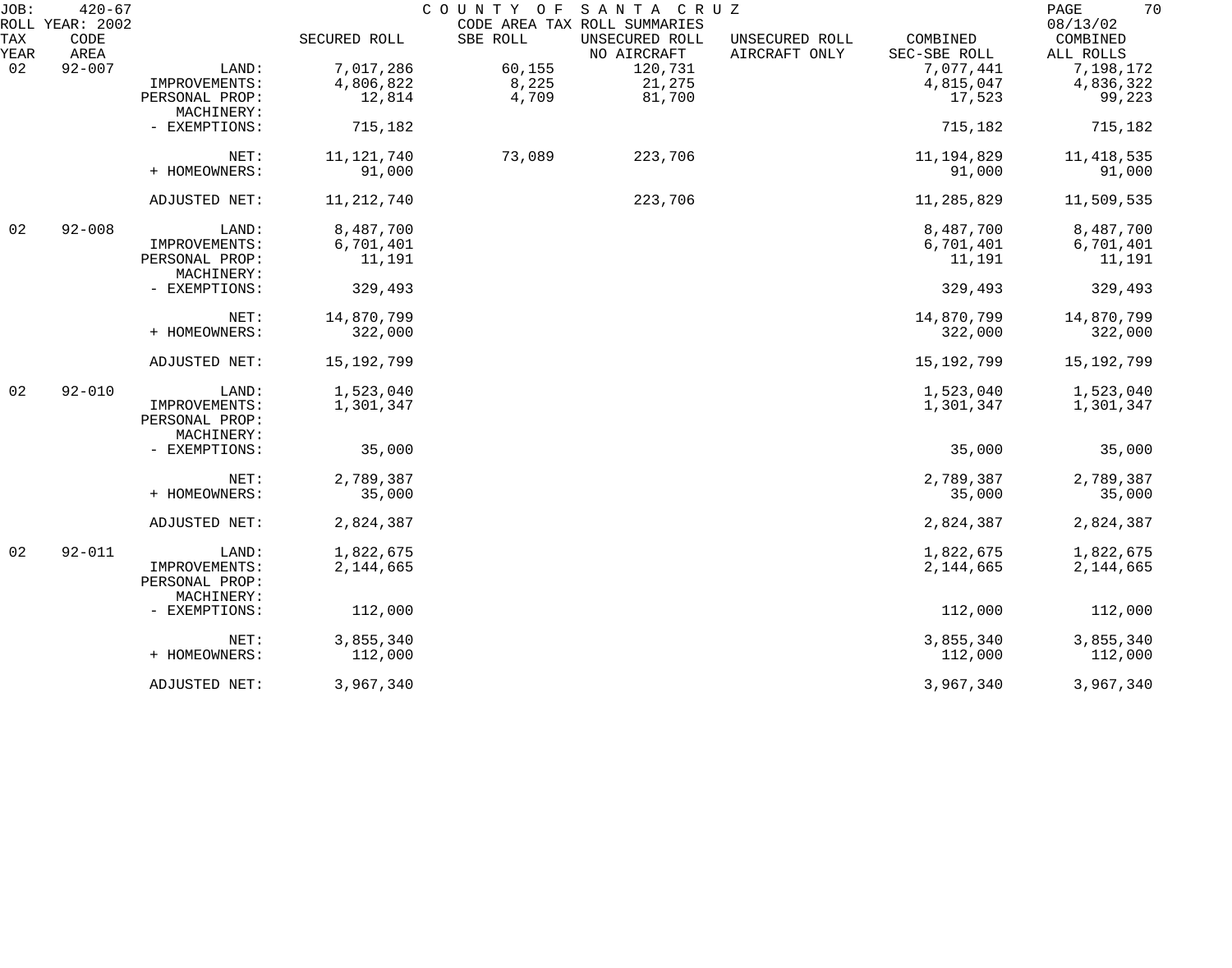| JOB:<br>ROLL | $420 - 67$<br>YEAR: 2002 |                                                                         |                        | COUNTY<br>O F | SANTA CRUZ<br>CODE AREA TAX ROLL SUMMARIES |                                 |                          | 71<br>PAGE<br>08/13/02 |
|--------------|--------------------------|-------------------------------------------------------------------------|------------------------|---------------|--------------------------------------------|---------------------------------|--------------------------|------------------------|
| TAX<br>YEAR  | CODE<br>AREA             |                                                                         | SECURED ROLL           | SBE ROLL      | UNSECURED ROLL<br>NO AIRCRAFT              | UNSECURED ROLL<br>AIRCRAFT ONLY | COMBINED<br>SEC-SBE ROLL | COMBINED<br>ALL ROLLS  |
| 02           | $92 - 012$               | LAND:<br>IMPROVEMENTS:<br>PERSONAL PROP:                                | 4,999,281<br>5,409,024 |               |                                            |                                 | 4,999,281<br>5,409,024   | 4,999,281<br>5,409,024 |
|              |                          | MACHINERY:<br>- EXEMPTIONS:                                             | 173,716                |               |                                            |                                 | 173,716                  | 173,716                |
|              |                          | NET:<br>+ HOMEOWNERS:                                                   | 10,234,589<br>173,600  |               |                                            |                                 | 10,234,589<br>173,600    | 10,234,589<br>173,600  |
|              |                          | ADJUSTED NET:                                                           | 10,408,189             |               |                                            |                                 | 10,408,189               | 10,408,189             |
| 02           | $92 - 013$               | LAND:<br>IMPROVEMENTS:<br>PERSONAL PROP:<br>MACHINERY:                  | 252,422<br>190,202     |               |                                            |                                 | 252,422<br>190,202       | 252,422<br>190,202     |
|              |                          | - EXEMPTIONS:                                                           | 7,000                  |               |                                            |                                 | 7,000                    | 7,000                  |
|              |                          | NET:<br>+ HOMEOWNERS:                                                   | 435,624<br>7,000       |               |                                            |                                 | 435,624<br>7,000         | 435,624<br>7,000       |
|              |                          | ADJUSTED NET:                                                           | 442,624                |               |                                            |                                 | 442,624                  | 442,624                |
| 02           | $92 - 014$               | LAND:<br>IMPROVEMENTS:<br>PERSONAL PROP:<br>MACHINERY:<br>- EXEMPTIONS: | 7,185,687              |               |                                            |                                 | 7,185,687                | 7,185,687              |
|              |                          | NET:<br>+ HOMEOWNERS:                                                   | 7,185,687              |               |                                            |                                 | 7,185,687                | 7,185,687              |
|              |                          | ADJUSTED NET:                                                           | 7,185,687              |               |                                            |                                 | 7,185,687                | 7,185,687              |
| 02           | $94 - 001$               | LAND:<br>IMPROVEMENTS:<br>PERSONAL PROP:<br>MACHINERY:<br>- EXEMPTIONS: |                        |               |                                            |                                 |                          |                        |

NET: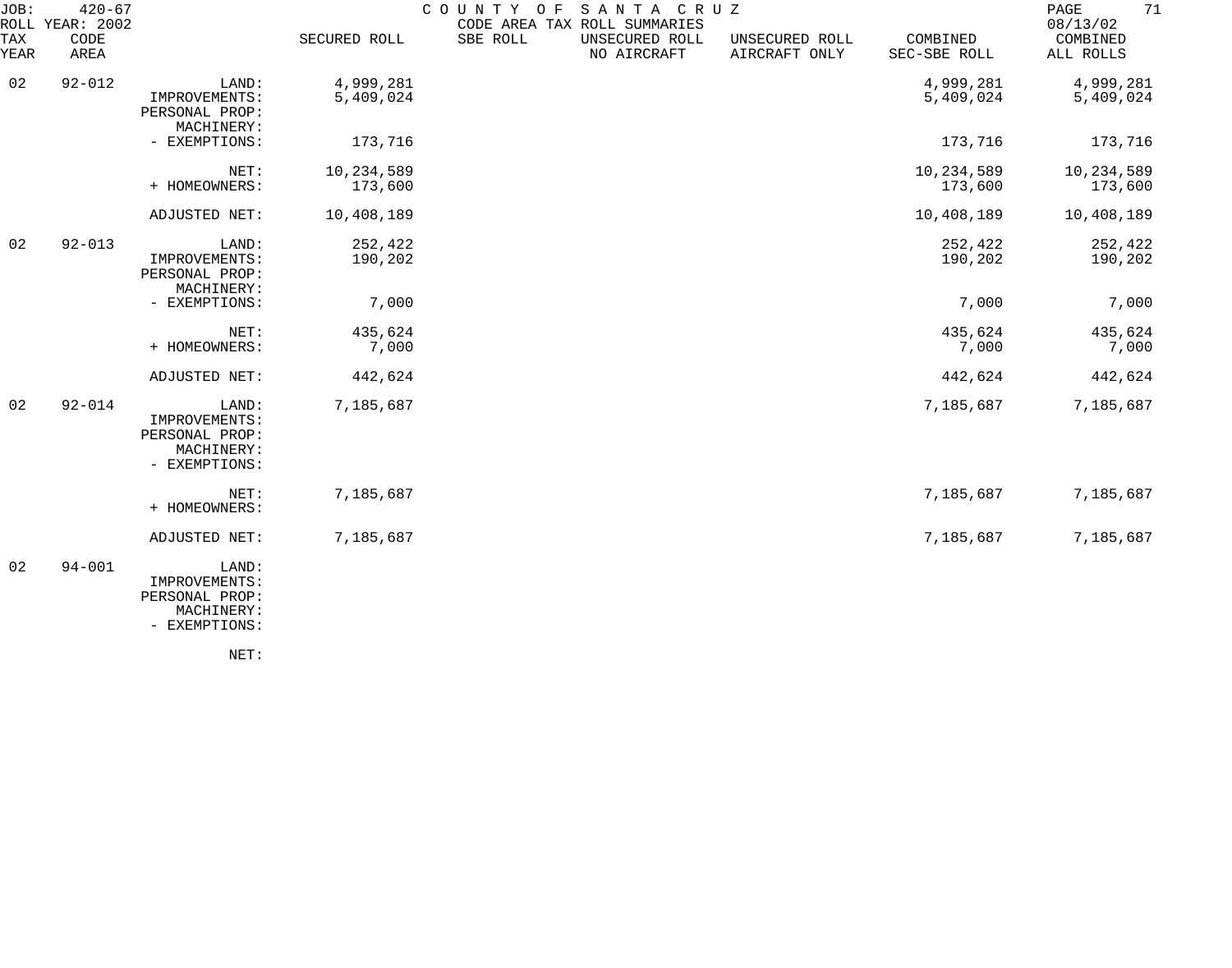| JOB:<br>ROLL | $420 - 67$<br>YEAR: 2002 |                                 |                            | COUNTY OF<br>SANTA CRUZ<br>CODE AREA TAX ROLL SUMMARIES |                                 |                            | 72<br>PAGE<br>08/13/02     |
|--------------|--------------------------|---------------------------------|----------------------------|---------------------------------------------------------|---------------------------------|----------------------------|----------------------------|
| TAX<br>YEAR  | CODE<br>AREA             |                                 | SECURED ROLL               | SBE ROLL<br>UNSECURED ROLL<br>NO AIRCRAFT               | UNSECURED ROLL<br>AIRCRAFT ONLY | COMBINED<br>SEC-SBE ROLL   | COMBINED<br>ALL ROLLS      |
|              |                          | + HOMEOWNERS:                   |                            |                                                         |                                 |                            |                            |
|              |                          | ADJUSTED NET:                   |                            |                                                         |                                 |                            |                            |
| 02           | $94 - 003$               | LAND:                           | 9,956,336                  |                                                         |                                 | 9,956,336                  | 9,956,336                  |
|              |                          | IMPROVEMENTS:<br>PERSONAL PROP: | 10,821,054                 | 38,933                                                  | 480,000                         | 10,821,054                 | 10,821,054<br>518,933      |
|              |                          | MACHINERY:<br>- EXEMPTIONS:     | 312,647                    |                                                         |                                 | 312,647                    | 312,647                    |
|              |                          | NET:                            | 20, 464, 743               | 38,933                                                  | 480,000                         | 20, 464, 743               | 20,983,676                 |
|              |                          | + HOMEOWNERS:                   | 308,000                    |                                                         |                                 | 308,000                    | 308,000                    |
|              |                          | ADJUSTED NET:                   | 20, 772, 743               | 38,933                                                  |                                 | 20,772,743                 | 21, 291, 676               |
| 02           | $94 - 005$               | LAND:                           | 11,514,313                 |                                                         |                                 | 11,514,313                 | 11,514,313                 |
|              |                          | IMPROVEMENTS:<br>PERSONAL PROP: | 8,642,072                  | 5,000                                                   |                                 | 8,642,072                  | 8,642,072<br>5,000         |
|              |                          | MACHINERY:<br>- EXEMPTIONS:     | 332,639                    |                                                         |                                 | 332,639                    | 332,639                    |
|              |                          | NET:                            | 19,823,746                 | 5,000                                                   |                                 | 19,823,746                 | 19,828,746                 |
|              |                          | + HOMEOWNERS:                   | 329,000                    |                                                         |                                 | 329,000                    | 329,000                    |
|              |                          | ADJUSTED NET:                   | 20, 152, 746               | 5,000                                                   |                                 | 20, 152, 746               | 20, 157, 746               |
| 02           | $94 - 008$               | LAND:                           |                            |                                                         |                                 |                            |                            |
|              |                          | IMPROVEMENTS:<br>PERSONAL PROP: |                            |                                                         |                                 |                            |                            |
|              |                          | MACHINERY:<br>- EXEMPTIONS:     |                            |                                                         |                                 |                            |                            |
|              |                          | NET:                            |                            |                                                         |                                 |                            |                            |
|              |                          | + HOMEOWNERS:                   |                            |                                                         |                                 |                            |                            |
|              |                          | ADJUSTED NET:                   |                            |                                                         |                                 |                            |                            |
| 02           | $94 - 012$               | LAND:<br>IMPROVEMENTS:          | 83,891,040<br>83, 328, 287 | 16,800                                                  |                                 | 83,891,040<br>83, 328, 287 | 83,891,040<br>83, 345, 087 |
|              |                          | PERSONAL PROP:<br>MACHINERY:    | 969,285<br>37,612          | 90,760                                                  |                                 | 969,285<br>37,612          | 1,060,045<br>37,612        |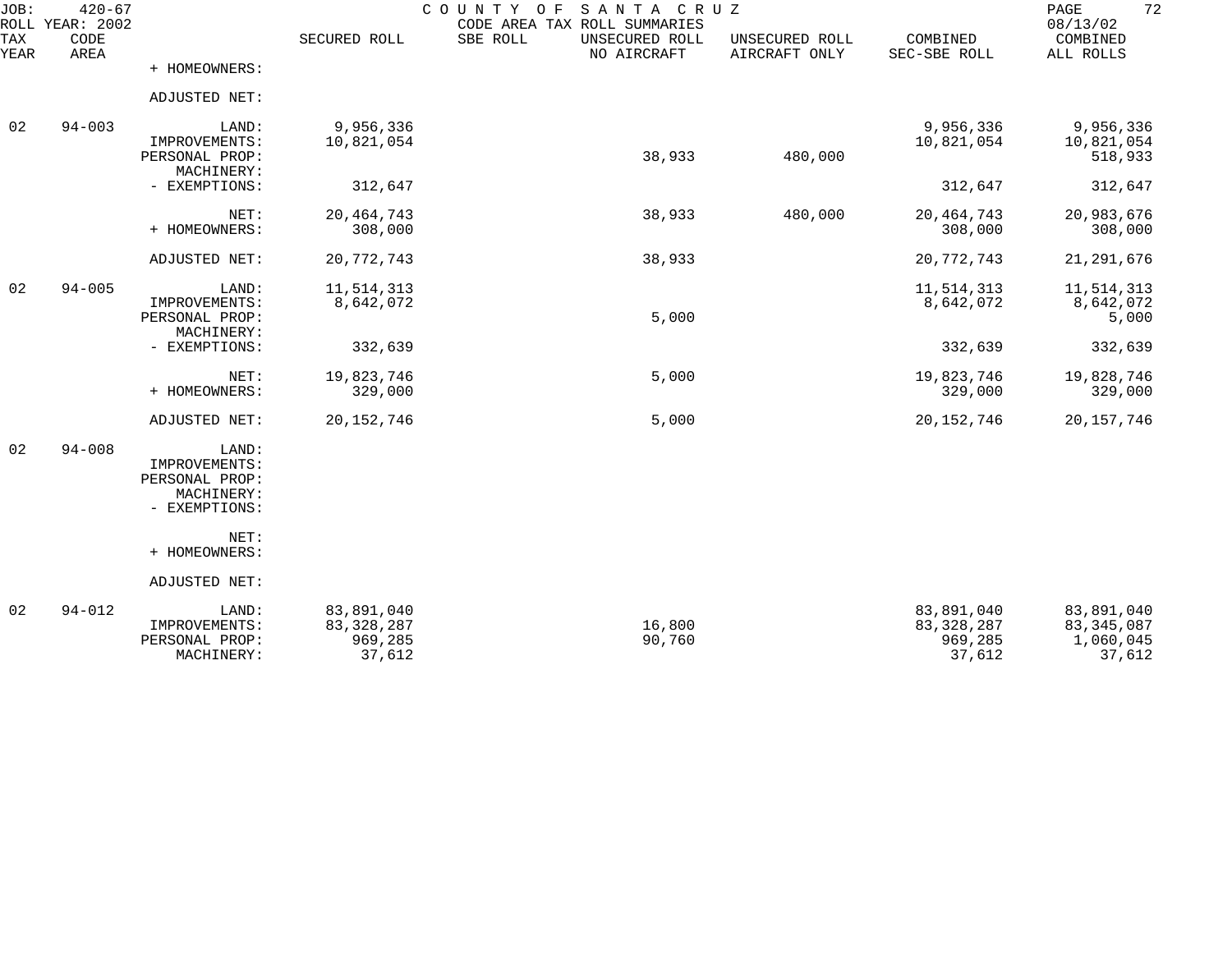| JOB:        | $420 - 67$<br>ROLL YEAR: 2002 |                              |               | COUNTY OF<br>SANTA CRUZ<br>CODE AREA TAX ROLL SUMMARIES |                                 |                          | 73<br>PAGE<br>08/13/02 |
|-------------|-------------------------------|------------------------------|---------------|---------------------------------------------------------|---------------------------------|--------------------------|------------------------|
| TAX<br>YEAR | CODE<br>AREA                  |                              | SECURED ROLL  | SBE ROLL<br>UNSECURED ROLL<br>NO AIRCRAFT               | UNSECURED ROLL<br>AIRCRAFT ONLY | COMBINED<br>SEC-SBE ROLL | COMBINED<br>ALL ROLLS  |
|             |                               | - EXEMPTIONS:                | 2,538,423     |                                                         |                                 | 2,538,423                | 2,538,423              |
|             |                               | NET:                         | 165,687,801   | 107,560                                                 |                                 | 165,687,801              | 165,795,361            |
|             |                               | + HOMEOWNERS:                | 2,441,600     |                                                         |                                 | 2,441,600                | 2,441,600              |
|             |                               | ADJUSTED NET:                | 168, 129, 401 | 107,560                                                 |                                 | 168, 129, 401            | 168,236,961            |
| 02          | $94 - 013$                    | LAND:                        | 15,780,183    |                                                         |                                 | 15,780,183               | 15,780,183             |
|             |                               | IMPROVEMENTS:                | 15,909,147    |                                                         |                                 | 15,909,147               | 15,909,147             |
|             |                               | PERSONAL PROP:<br>MACHINERY: |               | 5,415                                                   |                                 |                          | 5,415                  |
|             |                               | - EXEMPTIONS:                | 723,089       |                                                         |                                 | 723,089                  | 723,089                |
|             |                               | NET:                         | 30,966,241    | 5,415                                                   |                                 | 30,966,241               | 30,971,656             |
|             |                               | + HOMEOWNERS:                | 672,000       |                                                         |                                 | 672,000                  | 672,000                |
|             |                               | ADJUSTED NET:                | 31,638,241    | 5,415                                                   |                                 | 31,638,241               | 31,643,656             |
| 02          | $94 - 015$                    | LAND:                        | 436,873       |                                                         |                                 | 436,873                  | 436,873                |
|             |                               | IMPROVEMENTS:                | 586,396       |                                                         |                                 | 586,396                  | 586,396                |
|             |                               | PERSONAL PROP:<br>MACHINERY: |               |                                                         |                                 |                          |                        |
|             |                               | - EXEMPTIONS:                | 7,000         |                                                         |                                 | 7,000                    | 7,000                  |
|             |                               | NET:                         | 1,016,269     |                                                         |                                 | 1,016,269                | 1,016,269              |
|             |                               | + HOMEOWNERS:                | 7,000         |                                                         |                                 | 7,000                    | 7,000                  |
|             |                               | ADJUSTED NET:                | 1,023,269     |                                                         |                                 | 1,023,269                | 1,023,269              |
| 02          | $94 - 016$                    | LAND:                        | 13,642,962    |                                                         |                                 | 13,642,962               | 13,642,962             |
|             |                               | IMPROVEMENTS:                | 15, 443, 851  |                                                         |                                 | 15,443,851               | 15,443,851             |
|             |                               | PERSONAL PROP:<br>MACHINERY: |               | 67,113                                                  |                                 |                          | 67,113                 |
|             |                               | - EXEMPTIONS:                | 477,526       |                                                         |                                 | 477,526                  | 477,526                |
|             |                               | NET:                         | 28,609,287    | 67,113                                                  |                                 | 28,609,287               | 28,676,400             |
|             |                               | + HOMEOWNERS:                | 476,000       |                                                         |                                 | 476,000                  | 476,000                |
|             |                               | ADJUSTED NET:                | 29,085,287    | 67,113                                                  |                                 | 29,085,287               | 29, 152, 400           |
|             |                               |                              |               |                                                         |                                 |                          |                        |

02 94-017 LAND: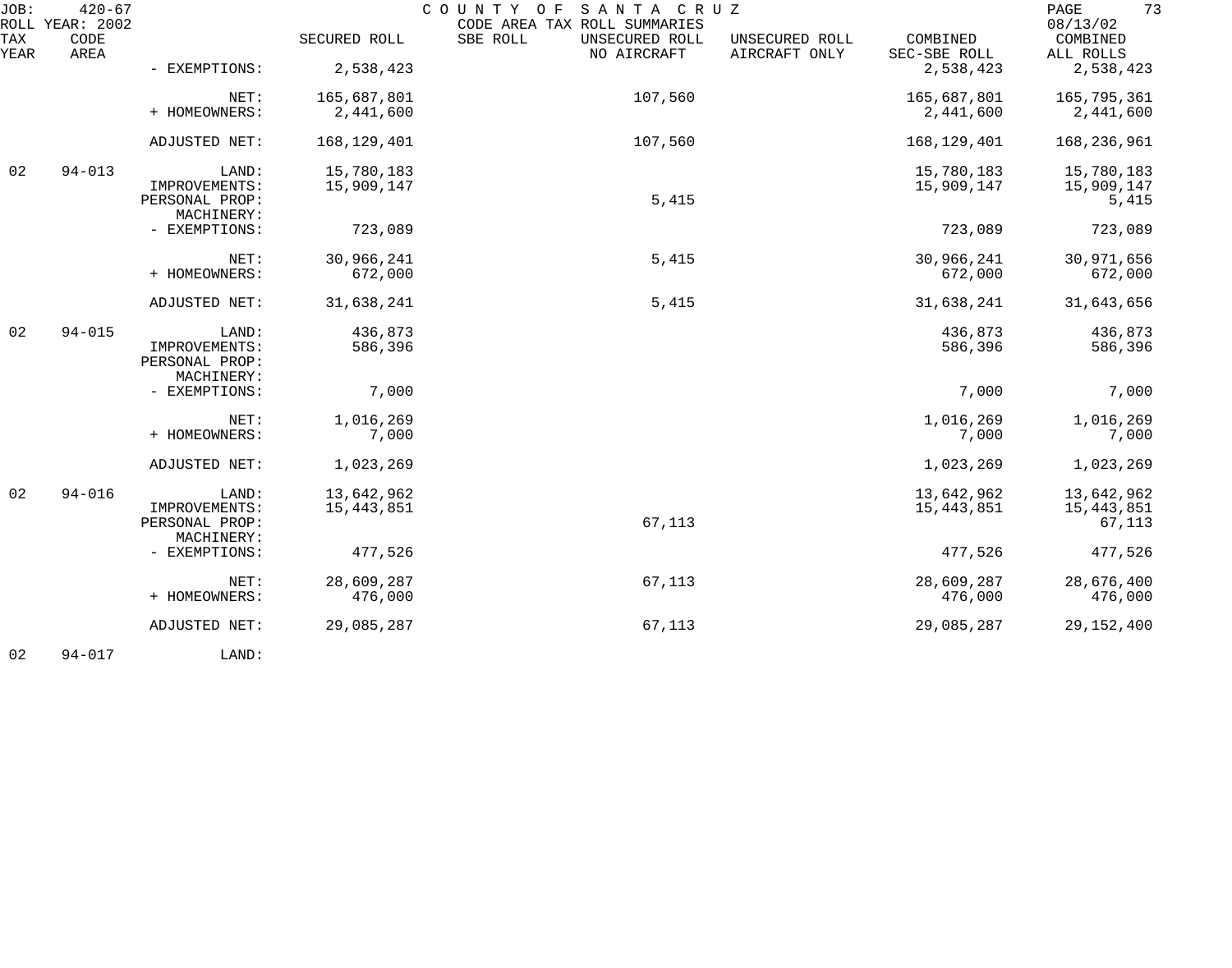| JOB:        | $420 - 67$<br>ROLL YEAR: 2002 |                             |              | COUNTY OF | SANTA CRUZ<br>CODE AREA TAX ROLL SUMMARIES |                                 |                          | 74<br>PAGE<br>08/13/02 |
|-------------|-------------------------------|-----------------------------|--------------|-----------|--------------------------------------------|---------------------------------|--------------------------|------------------------|
| TAX<br>YEAR | CODE<br>AREA                  |                             | SECURED ROLL | SBE ROLL  | UNSECURED ROLL<br>NO AIRCRAFT              | UNSECURED ROLL<br>AIRCRAFT ONLY | COMBINED<br>SEC-SBE ROLL | COMBINED<br>ALL ROLLS  |
|             |                               | IMPROVEMENTS:               |              |           |                                            |                                 |                          |                        |
|             |                               | PERSONAL PROP:              |              |           |                                            |                                 |                          |                        |
|             |                               | MACHINERY:                  |              |           |                                            |                                 |                          |                        |
|             |                               | - EXEMPTIONS:               |              |           |                                            |                                 |                          |                        |
|             |                               | NET:                        |              |           |                                            |                                 |                          |                        |
|             |                               | + HOMEOWNERS:               |              |           |                                            |                                 |                          |                        |
|             |                               | ADJUSTED NET:               |              |           |                                            |                                 |                          |                        |
| 02          | $94 - 018$                    | LAND:                       | 308,758      |           |                                            |                                 | 308,758                  | 308,758                |
|             |                               | IMPROVEMENTS:               |              |           |                                            |                                 |                          |                        |
|             |                               | PERSONAL PROP:              |              |           |                                            |                                 |                          |                        |
|             |                               | MACHINERY:<br>- EXEMPTIONS: |              |           |                                            |                                 |                          |                        |
|             |                               |                             |              |           |                                            |                                 |                          |                        |
|             |                               | NET:                        | 308,758      |           |                                            |                                 | 308,758                  | 308,758                |
|             |                               | + HOMEOWNERS:               |              |           |                                            |                                 |                          |                        |
|             |                               | ADJUSTED NET:               | 308,758      |           |                                            |                                 | 308,758                  | 308,758                |
| 02          | $94 - 019$                    | LAND:                       | 2, 241, 168  |           |                                            |                                 | 2, 241, 168              | 2, 241, 168            |
|             |                               | IMPROVEMENTS:               | 2,899,523    |           |                                            |                                 | 2,899,523                | 2,899,523              |
|             |                               | PERSONAL PROP:              |              |           |                                            |                                 |                          |                        |
|             |                               | MACHINERY:                  |              |           |                                            |                                 | 77,000                   |                        |
|             |                               | - EXEMPTIONS:               | 77,000       |           |                                            |                                 |                          | 77,000                 |
|             |                               | NET:                        | 5,063,691    |           |                                            |                                 | 5,063,691                | 5,063,691              |
|             |                               | + HOMEOWNERS:               | 77,000       |           |                                            |                                 | 77,000                   | 77,000                 |
|             |                               | ADJUSTED NET:               | 5,140,691    |           |                                            |                                 | 5,140,691                | 5,140,691              |
| 02          | $94 - 021$                    | LAND:                       |              |           |                                            |                                 |                          |                        |
|             |                               | IMPROVEMENTS:               |              |           |                                            |                                 |                          |                        |
|             |                               | PERSONAL PROP:              |              |           |                                            |                                 |                          |                        |
|             |                               | MACHINERY:                  |              |           |                                            |                                 |                          |                        |
|             |                               | - EXEMPTIONS:               |              |           |                                            |                                 |                          |                        |
|             |                               | NET:                        |              |           |                                            |                                 |                          |                        |
|             |                               | + HOMEOWNERS:               |              |           |                                            |                                 |                          |                        |
|             |                               | ADJUSTED NET:               |              |           |                                            |                                 |                          |                        |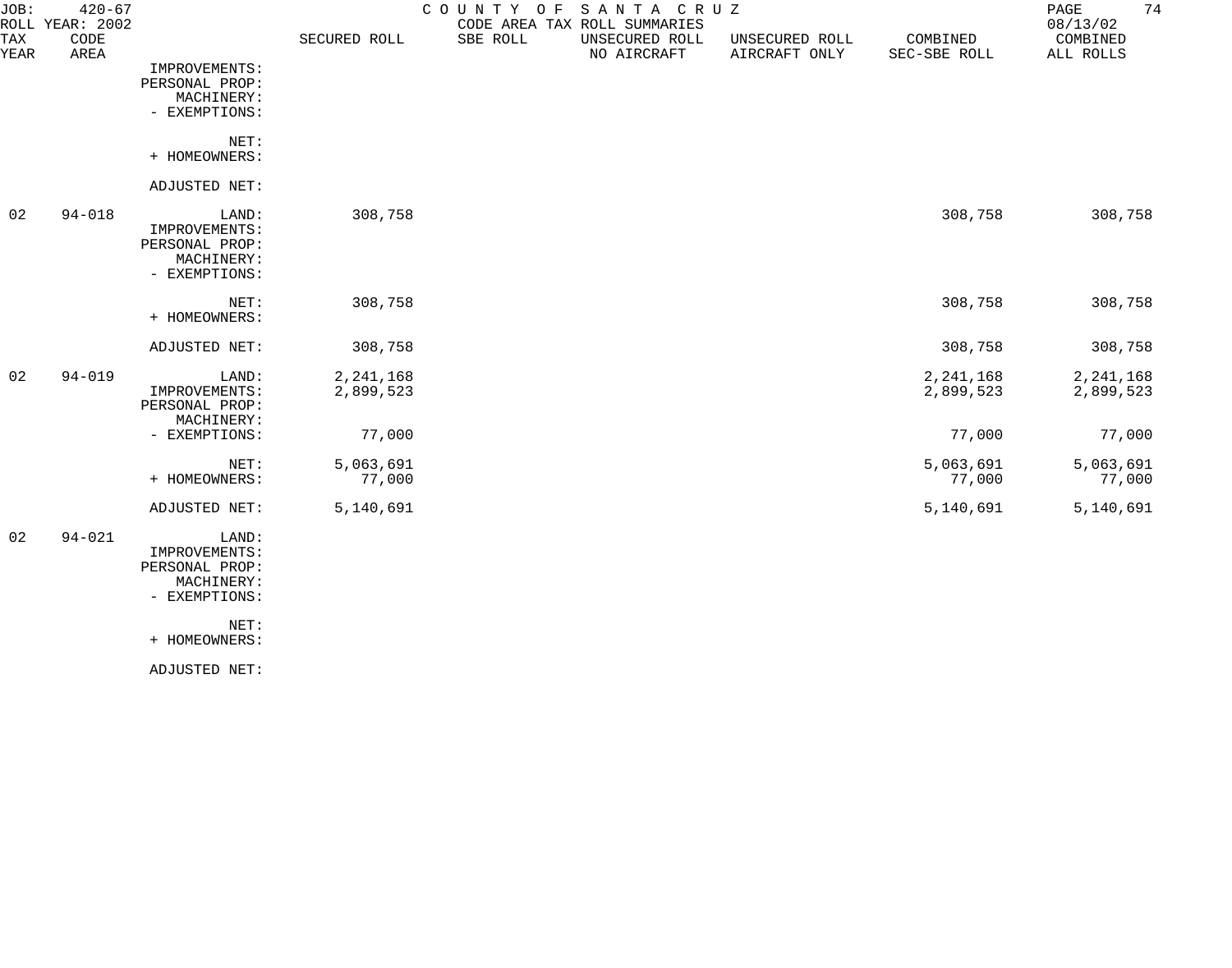| JOB:        | $420 - 67$<br>ROLL YEAR: 2002 |                              |              | COUNTY OF SANTA CRUZ<br>CODE AREA TAX ROLL SUMMARIES       |                                            | 75<br>PAGE<br>08/13/02 |
|-------------|-------------------------------|------------------------------|--------------|------------------------------------------------------------|--------------------------------------------|------------------------|
| TAX<br>YEAR | CODE<br>AREA                  |                              | SECURED ROLL | SBE ROLL<br>UNSECURED ROLL<br>NO AIRCRAFT<br>AIRCRAFT ONLY | COMBINED<br>UNSECURED ROLL<br>SEC-SBE ROLL | COMBINED<br>ALL ROLLS  |
| 02          | $94 - 026$                    | LAND:                        | 40,044,298   |                                                            | 40,044,298                                 | 40,044,298             |
|             |                               | IMPROVEMENTS:                | 41,830,662   |                                                            | 41,830,662                                 | 41,830,662             |
|             |                               | PERSONAL PROP:<br>MACHINERY: |              | 333,371                                                    |                                            | 333,371                |
|             |                               | - EXEMPTIONS:                | 1,205,519    |                                                            | 1,205,519                                  | 1,205,519              |
|             |                               | NET:                         | 80,669,441   | 333,371                                                    | 80,669,441                                 | 81,002,812             |
|             |                               | + HOMEOWNERS:                | 1,197,000    |                                                            | 1,197,000                                  | 1,197,000              |
|             |                               | ADJUSTED NET:                | 81,866,441   | 333,371                                                    | 81,866,441                                 | 82, 199, 812           |
| 02          | $94 - 028$                    | LAND:                        | 58,538       |                                                            | 58,538                                     | 58,538                 |
|             |                               | IMPROVEMENTS:                | 80,622       |                                                            | 80,622                                     | 80,622                 |
|             |                               | PERSONAL PROP:               |              |                                                            |                                            |                        |
|             |                               | MACHINERY:<br>- EXEMPTIONS:  |              |                                                            |                                            |                        |
|             |                               | NET:                         | 139,160      |                                                            | 139,160                                    | 139,160                |
|             |                               | + HOMEOWNERS:                |              |                                                            |                                            |                        |
|             |                               | ADJUSTED NET:                | 139,160      |                                                            | 139,160                                    | 139,160                |
| 02          | $94 - 030$                    | LAND:                        | 4, 165, 172  |                                                            | 4, 165, 172                                | 4, 165, 172            |
|             |                               | IMPROVEMENTS:                | 3,948,262    | 290,833                                                    | 3,948,262                                  | 4,239,095              |
|             |                               | PERSONAL PROP:               |              | 124,314                                                    |                                            | 124,314                |
|             |                               | MACHINERY:                   |              |                                                            |                                            |                        |
|             |                               | - EXEMPTIONS:                | 134,928      |                                                            | 134,928                                    | 134,928                |
|             |                               | NET:                         | 7,978,506    | 415,147                                                    | 7,978,506                                  | 8,393,653              |
|             |                               | + HOMEOWNERS:                | 133,000      |                                                            | 133,000                                    | 133,000                |
|             |                               | ADJUSTED NET:                | 8,111,506    | 415,147                                                    | 8,111,506                                  | 8,526,653              |
| 02          | $94 - 031$                    | LAND:                        | 312,187      |                                                            | 312,187                                    | 312,187                |
|             |                               | IMPROVEMENTS:                | 91,028       |                                                            | 91,028                                     | 91,028                 |
|             |                               | PERSONAL PROP:               |              |                                                            |                                            |                        |
|             |                               | MACHINERY:                   |              |                                                            |                                            |                        |
|             |                               | - EXEMPTIONS:                | 7,971        |                                                            | 7,971                                      | 7,971                  |
|             |                               | NET:                         | 395,244      |                                                            | 395,244                                    | 395,244                |
|             |                               | + HOMEOWNERS:                | 7,000        |                                                            | 7,000                                      | 7,000                  |
|             |                               | ADJUSTED NET:                | 402,244      |                                                            | 402,244                                    | 402,244                |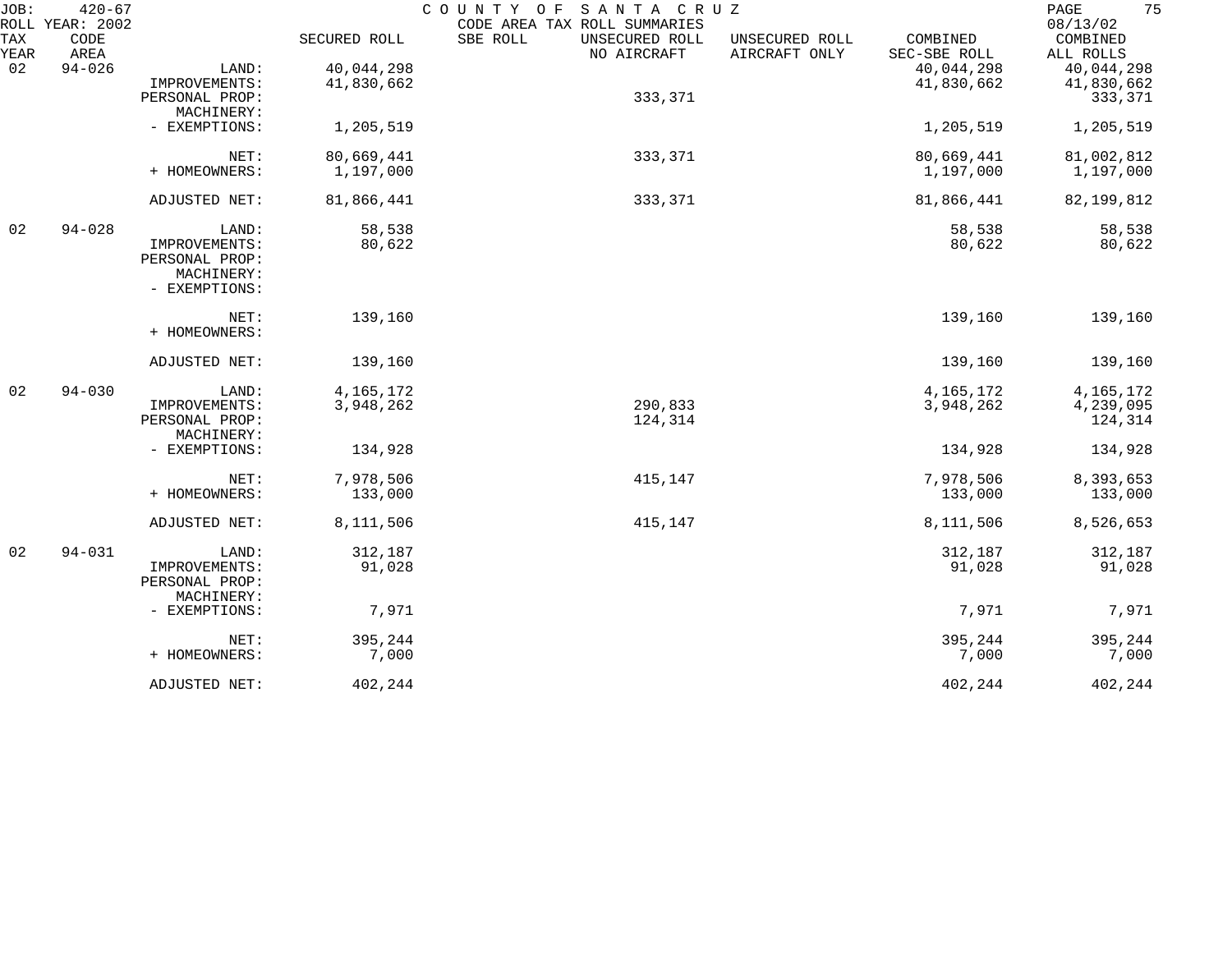| JOB:<br>ROLL | $420 - 67$<br>YEAR: 2002 |                                                                         |                        | COUNTY<br>SANTA CRUZ<br>O F<br>CODE AREA TAX ROLL SUMMARIES |                                 |                          | 76<br>PAGE<br>08/13/02           |
|--------------|--------------------------|-------------------------------------------------------------------------|------------------------|-------------------------------------------------------------|---------------------------------|--------------------------|----------------------------------|
| TAX<br>YEAR  | CODE<br>AREA             |                                                                         | SECURED ROLL           | SBE ROLL<br>UNSECURED ROLL<br>NO AIRCRAFT                   | UNSECURED ROLL<br>AIRCRAFT ONLY | COMBINED<br>SEC-SBE ROLL | COMBINED<br>ALL ROLLS            |
| 02           | $94 - 032$               | LAND:<br>IMPROVEMENTS:<br>PERSONAL PROP:<br>MACHINERY:                  | 2,909,050<br>2,192,830 |                                                             |                                 | 2,909,050<br>2,192,830   | 2,909,050<br>2,192,830           |
|              |                          | - EXEMPTIONS:                                                           | 91,571                 |                                                             |                                 | 91,571                   | 91,571                           |
|              |                          | NET:<br>+ HOMEOWNERS:                                                   | 5,010,309<br>70,000    |                                                             |                                 | 5,010,309<br>70,000      | 5,010,309<br>70,000              |
|              |                          | ADJUSTED NET:                                                           | 5,080,309              |                                                             |                                 | 5,080,309                | 5,080,309                        |
| 02           | $94 - 040$               | LAND:<br>IMPROVEMENTS:<br>PERSONAL PROP:<br>MACHINERY:<br>- EXEMPTIONS: | 621,057<br>34,299      |                                                             |                                 | 621,057<br>34,299        | 621,057<br>34,299                |
|              |                          | NET:<br>+ HOMEOWNERS:                                                   | 655,356                |                                                             |                                 | 655,356                  | 655,356                          |
|              |                          | ADJUSTED NET:                                                           | 655,356                |                                                             |                                 | 655,356                  | 655,356                          |
| 02           | $94 - 041$               | LAND:<br>IMPROVEMENTS:<br>PERSONAL PROP:<br>MACHINERY:                  | 3,804,971<br>2,924,160 |                                                             |                                 | 3,804,971<br>2,924,160   | 3,804,971<br>2,924,160           |
|              |                          | - EXEMPTIONS:                                                           | 84,000                 |                                                             |                                 | 84,000                   | 84,000                           |
|              |                          | NET:<br>+ HOMEOWNERS:                                                   | 6,645,131<br>84,000    |                                                             |                                 | 6,645,131<br>84,000      | 6,645,131<br>84,000              |
|              |                          | ADJUSTED NET:                                                           | 6,729,131              |                                                             |                                 | 6,729,131                | 6,729,131                        |
| 02           | $94 - 061$               | LAND:<br>IMPROVEMENTS:<br>PERSONAL PROP:<br>MACHINERY:                  | 2,573,716<br>2,784,697 | 16,704                                                      |                                 | 2,573,716<br>2,784,697   | 2,573,716<br>2,784,697<br>16,704 |
|              |                          | - EXEMPTIONS:                                                           | 133,000                |                                                             |                                 | 133,000                  | 133,000                          |
|              |                          | NET:                                                                    | 5, 225, 413            | 16,704                                                      |                                 | 5, 225, 413              | 5, 242, 117                      |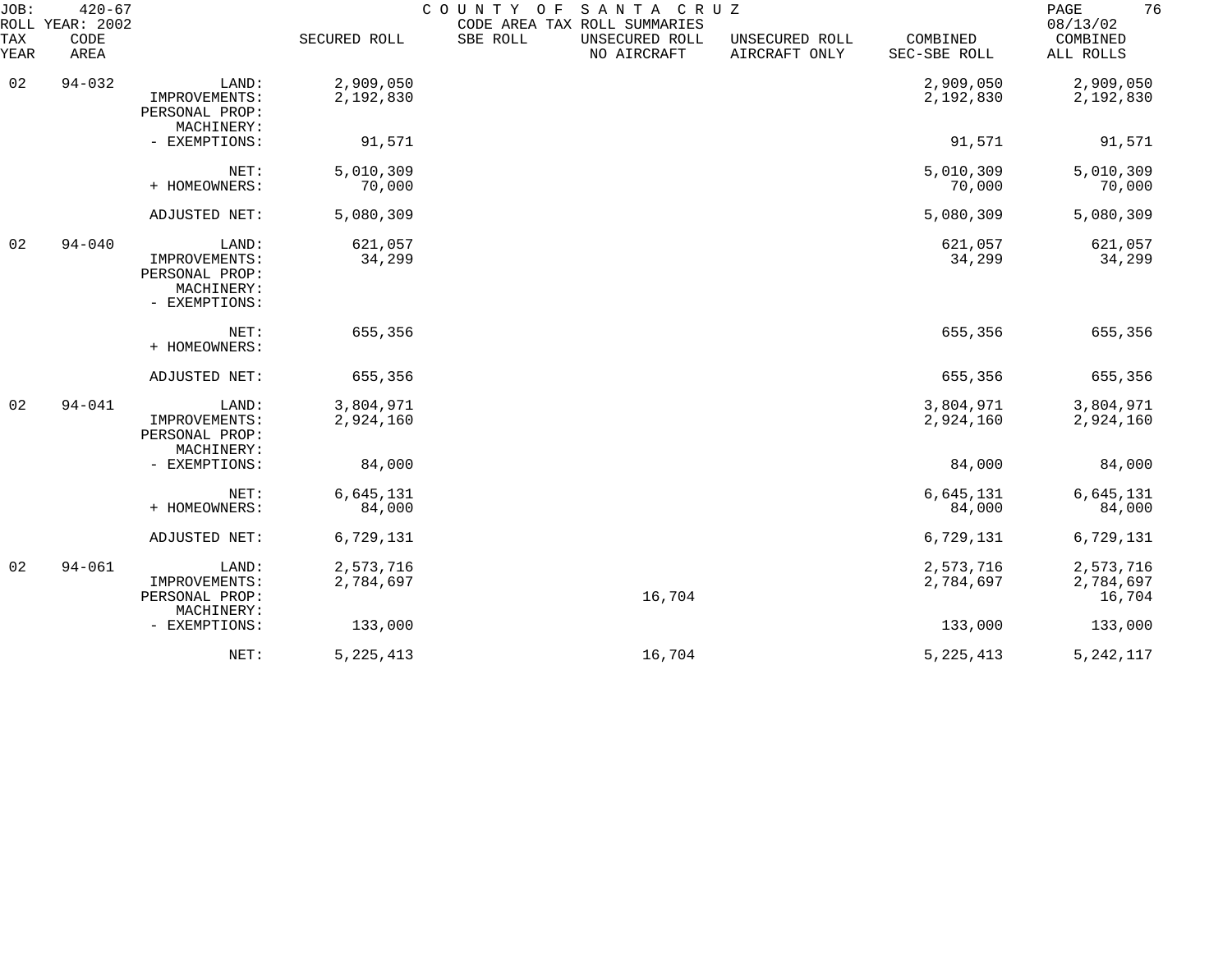| JOB:        | $420 - 67$<br>ROLL YEAR: 2002 |                                               |              | COUNTY<br>SANTA CRUZ<br>O F<br>CODE AREA TAX ROLL SUMMARIES |                                 |                          | 77<br>$\mathop{\mathrm{PAGE}}$<br>08/13/02 |
|-------------|-------------------------------|-----------------------------------------------|--------------|-------------------------------------------------------------|---------------------------------|--------------------------|--------------------------------------------|
| TAX<br>YEAR | CODE<br>AREA                  |                                               | SECURED ROLL | SBE ROLL<br>UNSECURED ROLL<br>NO AIRCRAFT                   | UNSECURED ROLL<br>AIRCRAFT ONLY | COMBINED<br>SEC-SBE ROLL | COMBINED<br>ALL ROLLS                      |
|             |                               | + HOMEOWNERS:                                 | 133,000      |                                                             |                                 | 133,000                  | 133,000                                    |
|             |                               | ADJUSTED NET:                                 | 5,358,413    | 16,704                                                      |                                 | 5, 358, 413              | 5, 375, 117                                |
| 02          | $94 - 062$                    | LAND:                                         | 2,940,176    |                                                             |                                 | 2,940,176                | 2,940,176                                  |
|             |                               | IMPROVEMENTS:<br>PERSONAL PROP:<br>MACHINERY: | 3, 217, 759  |                                                             |                                 | 3, 217, 759              | 3, 217, 759                                |
|             |                               | - EXEMPTIONS:                                 | 71,040       |                                                             |                                 | 71,040                   | 71,040                                     |
|             |                               | NET:                                          | 6,086,895    |                                                             |                                 | 6,086,895                | 6,086,895                                  |
|             |                               | + HOMEOWNERS:                                 | 70,000       |                                                             |                                 | 70,000                   | 70,000                                     |
|             |                               | ADJUSTED NET:                                 | 6, 156, 895  |                                                             |                                 | 6, 156, 895              | 6,156,895                                  |
| 02          | $94 - 063$                    | LAND:                                         | 13,098,965   |                                                             |                                 | 13,098,965               | 13,098,965                                 |
|             |                               | IMPROVEMENTS:<br>PERSONAL PROP:<br>MACHINERY: | 16,077,593   | 15,116                                                      |                                 | 16,077,593               | 16,077,593<br>15,116                       |
|             |                               | - EXEMPTIONS:                                 | 442,061      |                                                             |                                 | 442,061                  | 442,061                                    |
|             |                               | NET:                                          | 28,734,497   | 15,116                                                      |                                 | 28,734,497               | 28,749,613                                 |
|             |                               | + HOMEOWNERS:                                 | 441,000      |                                                             |                                 | 441,000                  | 441,000                                    |
|             |                               | ADJUSTED NET:                                 | 29, 175, 497 | 15,116                                                      |                                 | 29, 175, 497             | 29,190,613                                 |
| 02          | $94 - 064$                    | LAND:                                         | 2,624,288    |                                                             |                                 | 2,624,288                | 2,624,288                                  |
|             |                               | IMPROVEMENTS:<br>PERSONAL PROP:               | 3, 129, 439  | 79,933                                                      |                                 | 3, 129, 439              | 3, 129, 439<br>79,933                      |
|             |                               | MACHINERY:                                    |              |                                                             |                                 |                          |                                            |
|             |                               | - EXEMPTIONS:                                 | 363,470      |                                                             |                                 | 363,470                  | 363,470                                    |
|             |                               | NET:                                          | 5,390,257    | 79,933                                                      |                                 | 5,390,257                | 5,470,190                                  |
|             |                               | + HOMEOWNERS:                                 | 98,000       |                                                             |                                 | 98,000                   | 98,000                                     |
|             |                               | ADJUSTED NET:                                 | 5,488,257    | 79,933                                                      |                                 | 5,488,257                | 5,568,190                                  |
| 02          | $94 - 065$                    | LAND:                                         | 32, 447, 970 |                                                             |                                 | 32, 447, 970             | 32, 447, 970                               |
|             |                               | IMPROVEMENTS:<br>PERSONAL PROP:<br>MACHINERY: | 35,833,678   | 202,355                                                     |                                 | 35,833,678               | 35,833,678<br>202,355                      |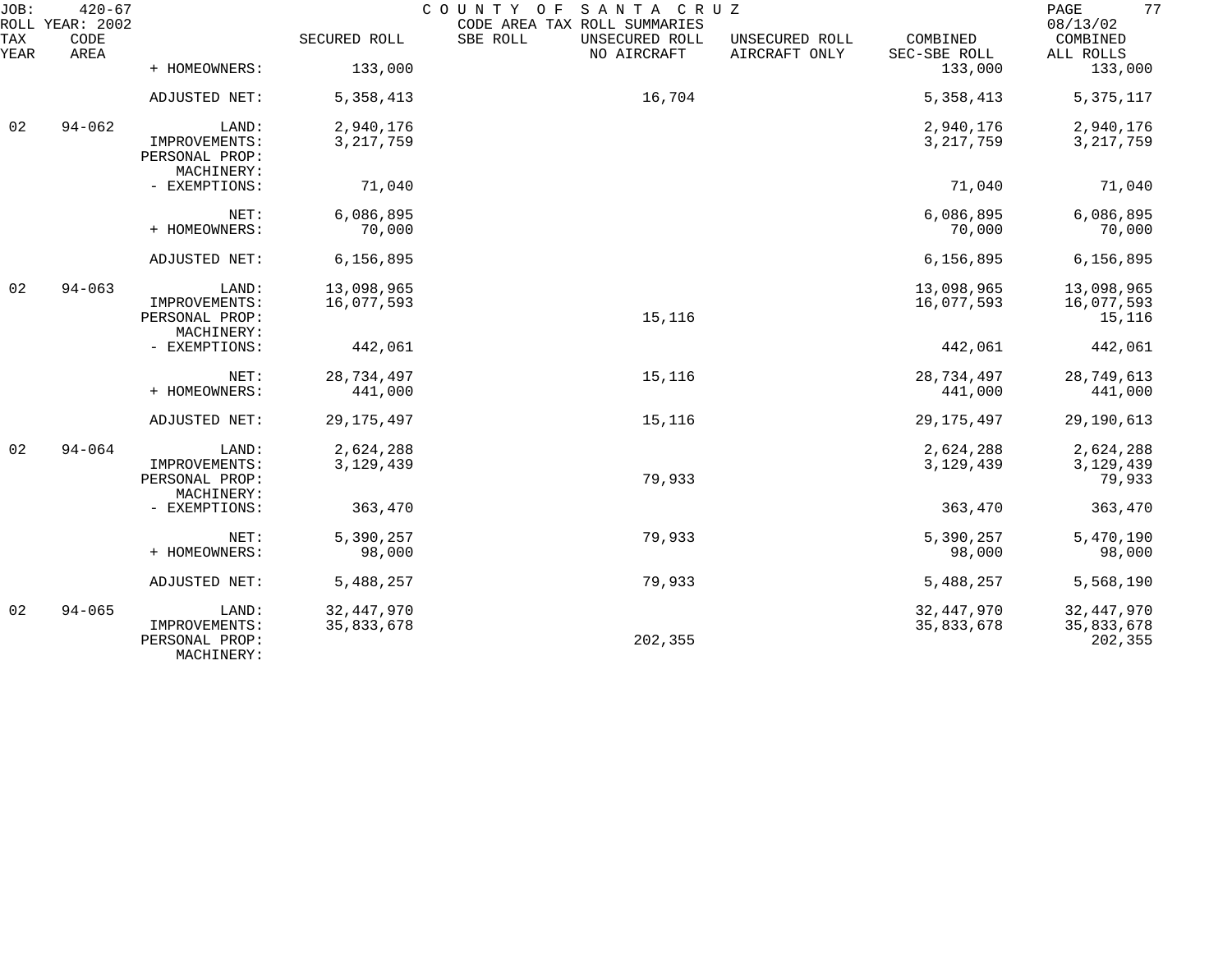| JOB:        | $420 - 67$<br>ROLL YEAR: 2002 |                                               |               | COUNTY OF | SANTA CRUZ<br>CODE AREA TAX ROLL SUMMARIES |                                 |                          | 78<br>PAGE<br>08/13/02 |
|-------------|-------------------------------|-----------------------------------------------|---------------|-----------|--------------------------------------------|---------------------------------|--------------------------|------------------------|
| TAX<br>YEAR | CODE<br>AREA                  |                                               | SECURED ROLL  | SBE ROLL  | UNSECURED ROLL<br>NO AIRCRAFT              | UNSECURED ROLL<br>AIRCRAFT ONLY | COMBINED<br>SEC-SBE ROLL | COMBINED<br>ALL ROLLS  |
|             |                               | - EXEMPTIONS:                                 | 1,014,429     |           |                                            |                                 | 1,014,429                | 1,014,429              |
|             |                               | NET:                                          | 67, 267, 219  |           | 202,355                                    |                                 | 67, 267, 219             | 67,469,574             |
|             |                               | + HOMEOWNERS:                                 | 1,008,000     |           |                                            |                                 | 1,008,000                | 1,008,000              |
|             |                               | ADJUSTED NET:                                 | 68, 275, 219  |           | 202,355                                    |                                 | 68, 275, 219             | 68,477,574             |
| 02          | $94 - 066$                    | LAND:                                         | 116, 294, 766 | 50,000    |                                            |                                 | 116, 344, 766            | 116, 344, 766          |
|             |                               | IMPROVEMENTS:                                 | 112,511,575   |           | 143,034                                    |                                 | 112,511,575              | 112,654,609            |
|             |                               | PERSONAL PROP:                                | 2,274,561     |           | 4,081,290                                  |                                 | 2, 274, 561              | 6,355,851              |
|             |                               | MACHINERY:                                    | 821,941       |           |                                            |                                 | 821,941                  | 821,941                |
|             |                               | - EXEMPTIONS:                                 | 10,696,546    |           |                                            |                                 | 10,696,546               | 10,696,546             |
|             |                               | NET:                                          | 221, 206, 297 | 50,000    | 4, 224, 324                                |                                 | 221, 256, 297            | 225, 480, 621          |
|             |                               | + HOMEOWNERS:                                 | 3,446,800     |           |                                            |                                 | 3,446,800                | 3,446,800              |
|             |                               | ADJUSTED NET:                                 | 224,653,097   |           | 4,224,324                                  |                                 | 224,703,097              | 228,927,421            |
| 02          | $94 - 067$                    | LAND:                                         | 3,148,036     |           |                                            |                                 | 3,148,036                | 3,148,036              |
|             |                               | IMPROVEMENTS:<br>PERSONAL PROP:<br>MACHINERY: | 1,517,723     |           |                                            |                                 | 1,517,723                | 1,517,723              |
|             |                               | - EXEMPTIONS:                                 | 36,136        |           |                                            |                                 | 36,136                   | 36,136                 |
|             |                               | NET:                                          | 4,629,623     |           |                                            |                                 | 4,629,623                | 4,629,623              |
|             |                               | + HOMEOWNERS:                                 | 35,000        |           |                                            |                                 | 35,000                   | 35,000                 |
|             |                               | ADJUSTED NET:                                 | 4,664,623     |           |                                            |                                 | 4,664,623                | 4,664,623              |
| 02          | $94 - 068$                    | LAND:                                         |               |           |                                            |                                 |                          |                        |
|             |                               | IMPROVEMENTS:                                 |               |           |                                            |                                 |                          |                        |
|             |                               | PERSONAL PROP:                                |               |           |                                            |                                 |                          |                        |
|             |                               | MACHINERY:                                    |               |           |                                            |                                 |                          |                        |
|             |                               | - EXEMPTIONS:                                 |               |           |                                            |                                 |                          |                        |
|             |                               | NET:                                          |               |           |                                            |                                 |                          |                        |
|             |                               | + HOMEOWNERS:                                 |               |           |                                            |                                 |                          |                        |
|             |                               | ADJUSTED NET:                                 |               |           |                                            |                                 |                          |                        |
| 02          | $96 - 016$                    | LAND:                                         | 114,176       |           |                                            |                                 | 114,176                  | 114,176                |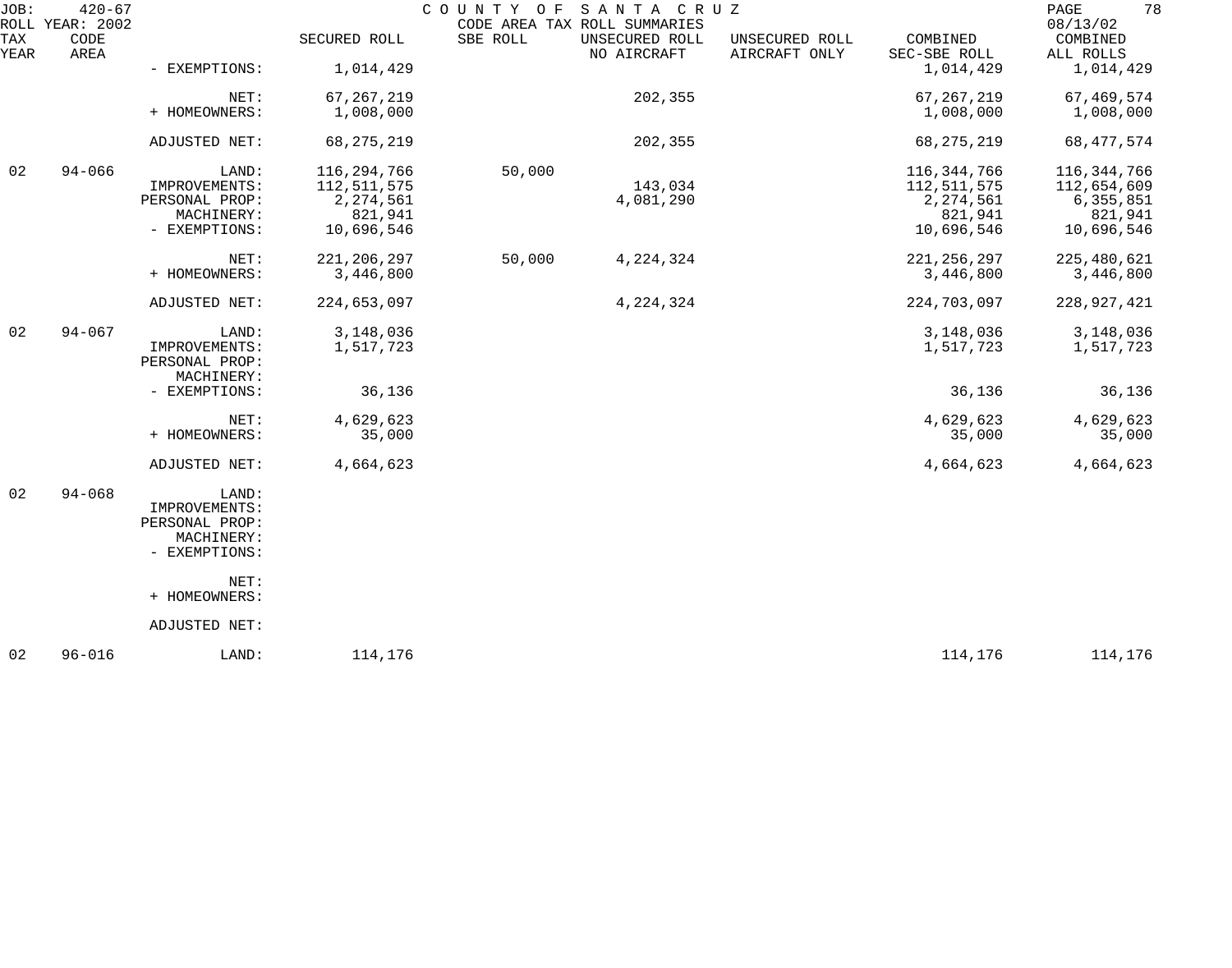| JOB:        | $420 - 67$<br>ROLL YEAR: 2002 |                                                        |                          | SANTA CRUZ<br>COUNTY OF<br>CODE AREA TAX ROLL SUMMARIES |                                 |                          | 79<br>PAGE<br>08/13/02             |
|-------------|-------------------------------|--------------------------------------------------------|--------------------------|---------------------------------------------------------|---------------------------------|--------------------------|------------------------------------|
| TAX<br>YEAR | CODE<br>AREA                  |                                                        | SECURED ROLL             | SBE ROLL<br>UNSECURED ROLL<br>NO AIRCRAFT               | UNSECURED ROLL<br>AIRCRAFT ONLY | COMBINED<br>SEC-SBE ROLL | COMBINED<br>ALL ROLLS              |
|             |                               | IMPROVEMENTS:<br>PERSONAL PROP:<br>MACHINERY:          | 128,911                  |                                                         |                                 | 128,911                  | 128,911                            |
|             |                               | - EXEMPTIONS:                                          | 7,000                    |                                                         |                                 | 7,000                    | 7,000                              |
|             |                               | NET:<br>+ HOMEOWNERS:                                  | 236,087<br>7,000         |                                                         |                                 | 236,087<br>7,000         | 236,087<br>7,000                   |
|             |                               | ADJUSTED NET:                                          | 243,087                  |                                                         |                                 | 243,087                  | 243,087                            |
| 02          | $96 - 019$                    | LAND:<br>IMPROVEMENTS:<br>PERSONAL PROP:<br>MACHINERY: | 15,393,820<br>16,058,695 | 74,141                                                  |                                 | 15,393,820<br>16,058,695 | 15,393,820<br>16,058,695<br>74,141 |
|             |                               | - EXEMPTIONS:                                          | 393,038                  |                                                         |                                 | 393,038                  | 393,038                            |
|             |                               | NET:<br>+ HOMEOWNERS:                                  | 31,059,477<br>392,000    | 74,141                                                  |                                 | 31,059,477<br>392,000    | 31, 133, 618<br>392,000            |
|             |                               | ADJUSTED NET:                                          | 31, 451, 477             | 74,141                                                  |                                 | 31, 451, 477             | 31,525,618                         |
| 02          | $96 - 033$                    | LAND:<br>IMPROVEMENTS:<br>PERSONAL PROP:<br>MACHINERY: | 1,020                    |                                                         |                                 | 1,020                    | 1,020                              |
|             |                               | - EXEMPTIONS:                                          | 1,020                    |                                                         |                                 | 1,020                    | 1,020                              |
|             |                               | NET:<br>+ HOMEOWNERS:                                  |                          |                                                         |                                 |                          |                                    |
|             |                               | ADJUSTED NET:                                          |                          |                                                         |                                 |                          |                                    |
| 02          | $96 - 038$                    | LAND:<br>IMPROVEMENTS:<br>PERSONAL PROP:<br>MACHINERY: | 4,242,682<br>3,797,054   | 14,300                                                  |                                 | 4, 242, 682<br>3,797,054 | 4, 242, 682<br>3,797,054<br>14,300 |
|             |                               | - EXEMPTIONS:                                          | 135,399                  |                                                         |                                 | 135,399                  | 135,399                            |
|             |                               | NET:<br>+ HOMEOWNERS:                                  | 7,904,337<br>133,000     | 14,300                                                  |                                 | 7,904,337<br>133,000     | 7,918,637<br>133,000               |
|             |                               | ADJUSTED NET:                                          | 8,037,337                | 14,300                                                  |                                 | 8,037,337                | 8,051,637                          |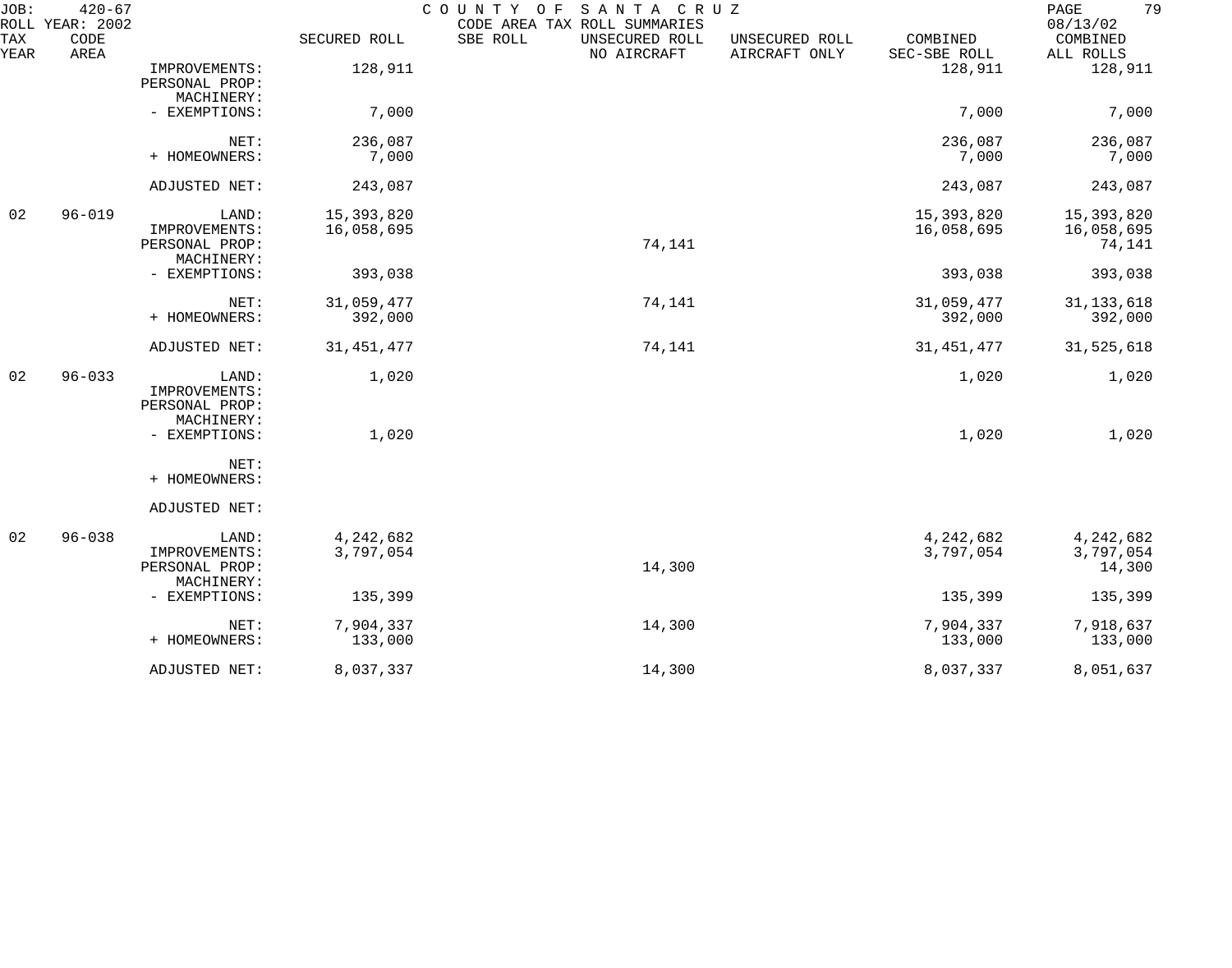| JOB:        | $420 - 67$<br>ROLL YEAR: 2002 |                              |              | COUNTY OF<br>SANTA CRUZ<br>CODE AREA TAX ROLL SUMMARIES |                                                             | 80<br>PAGE<br>08/13/02 |
|-------------|-------------------------------|------------------------------|--------------|---------------------------------------------------------|-------------------------------------------------------------|------------------------|
| TAX<br>YEAR | CODE<br>AREA                  |                              | SECURED ROLL | SBE ROLL<br>UNSECURED ROLL<br>NO AIRCRAFT               | COMBINED<br>UNSECURED ROLL<br>AIRCRAFT ONLY<br>SEC-SBE ROLL | COMBINED<br>ALL ROLLS  |
| 02          | $96 - 039$                    | LAND:                        | 12,630,530   |                                                         | 12,630,530                                                  | 12,630,530             |
|             |                               | IMPROVEMENTS:                | 11,330,354   |                                                         | 11,330,354                                                  | 11,330,354             |
|             |                               | PERSONAL PROP:               |              | 51,456                                                  |                                                             | 51,456                 |
|             |                               | MACHINERY:                   |              |                                                         |                                                             |                        |
|             |                               | - EXEMPTIONS:                | 401,523      |                                                         | 401,523                                                     | 401,523                |
|             |                               | NET:                         | 23,559,361   | 51,456                                                  | 23,559,361                                                  | 23,610,817             |
|             |                               | + HOMEOWNERS:                | 399,000      |                                                         | 399,000                                                     | 399,000                |
|             |                               | ADJUSTED NET:                | 23,958,361   | 51,456                                                  | 23,958,361                                                  | 24,009,817             |
| 02          | $96 - 040$                    | LAND:                        | 676,511      |                                                         | 676,511                                                     | 676,511                |
|             |                               | IMPROVEMENTS:                | 450,769      |                                                         | 450,769                                                     | 450,769                |
|             |                               | PERSONAL PROP:               |              |                                                         |                                                             |                        |
|             |                               | MACHINERY:                   |              |                                                         |                                                             |                        |
|             |                               | - EXEMPTIONS:                | 21,175       |                                                         | 21,175                                                      | 21,175                 |
|             |                               | NET:                         | 1,106,105    |                                                         | 1,106,105                                                   | 1,106,105              |
|             |                               | + HOMEOWNERS:                | 21,000       |                                                         | 21,000                                                      | 21,000                 |
|             |                               | ADJUSTED NET:                | 1,127,105    |                                                         | 1,127,105                                                   | 1,127,105              |
| 02          | $96 - 041$                    | LAND:                        | 9,374,203    |                                                         | 9,374,203                                                   | 9,374,203              |
|             |                               | IMPROVEMENTS:                | 11,305,903   |                                                         | 11,305,903                                                  | 11,305,903             |
|             |                               | PERSONAL PROP:<br>MACHINERY: | 31,955       |                                                         | 31,955                                                      | 31,955                 |
|             |                               | - EXEMPTIONS:                | 233,119      |                                                         | 233,119                                                     | 233,119                |
|             |                               | NET:                         | 20, 478, 942 |                                                         | 20,478,942                                                  | 20, 478, 942           |
|             |                               | + HOMEOWNERS:                | 231,000      |                                                         | 231,000                                                     | 231,000                |
|             |                               | ADJUSTED NET:                | 20,709,942   |                                                         | 20,709,942                                                  | 20,709,942             |
| 02          | $96 - 044$                    | LAND:                        | 25, 293, 394 |                                                         | 25, 293, 394                                                | 25, 293, 394           |
|             |                               | IMPROVEMENTS:                | 29,952,603   |                                                         | 29,952,603                                                  | 29,952,603             |
|             |                               | PERSONAL PROP:<br>MACHINERY: | 287,873      | 311,270                                                 | 287,873                                                     | 599,143                |
|             |                               | - EXEMPTIONS:                | 2,462,586    |                                                         | 2,462,586                                                   | 2,462,586              |
|             |                               | NET:                         | 53,071,284   | 311,270                                                 | 53,071,284                                                  | 53, 382, 554           |
|             |                               | + HOMEOWNERS:                | 770,000      |                                                         | 770,000                                                     | 770,000                |
|             |                               | ADJUSTED NET:                | 53,841,284   | 311,270                                                 | 53,841,284                                                  | 54, 152, 554           |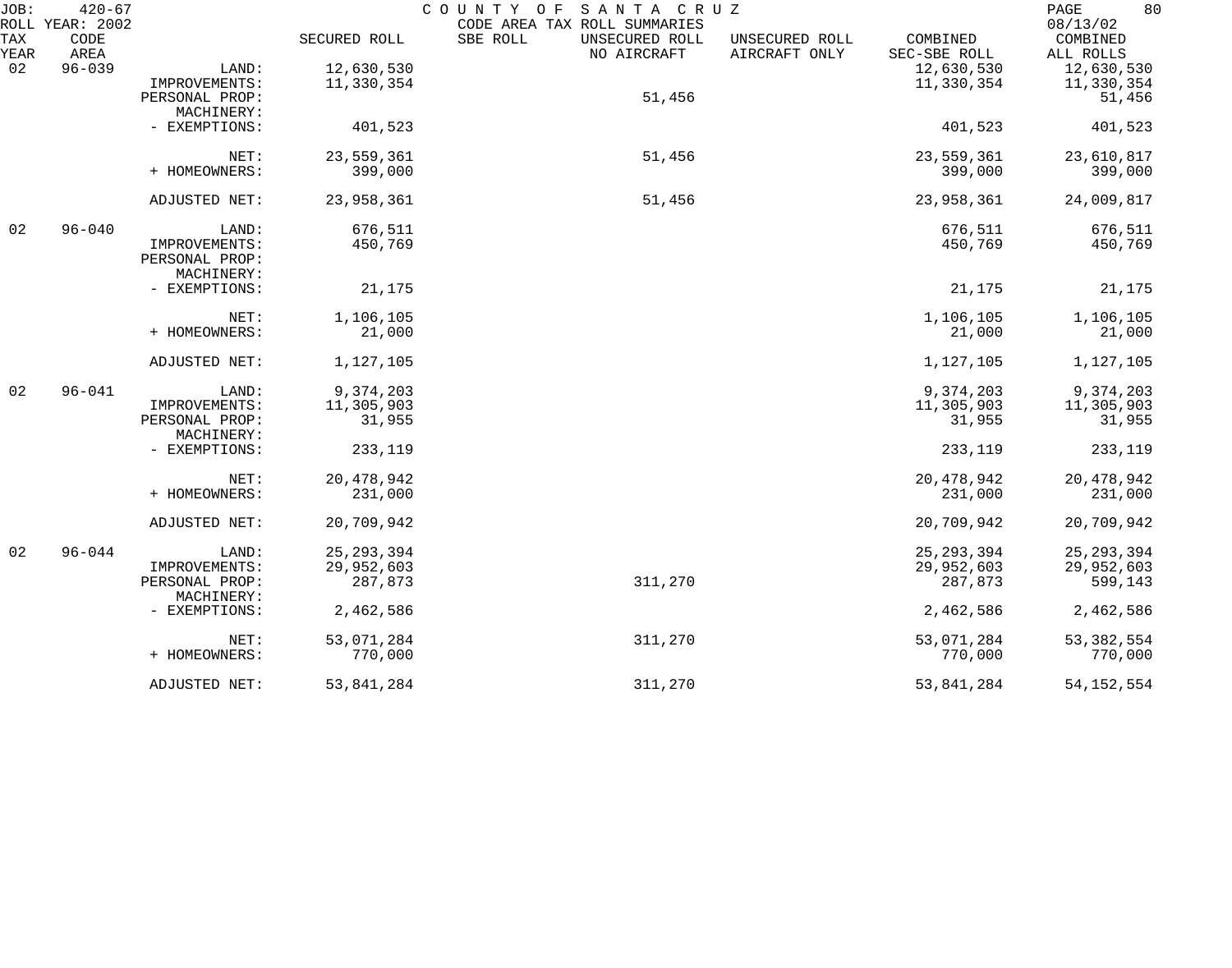| JOB:        | $420 - 67$<br>ROLL YEAR: 2002 |                                                                         |                            | COUNTY OF<br>SANTA CRUZ<br>CODE AREA TAX ROLL SUMMARIES |                                 |                            | 81<br>PAGE<br>08/13/02               |
|-------------|-------------------------------|-------------------------------------------------------------------------|----------------------------|---------------------------------------------------------|---------------------------------|----------------------------|--------------------------------------|
| TAX<br>YEAR | CODE<br>AREA                  |                                                                         | SECURED ROLL               | SBE ROLL<br>UNSECURED ROLL<br>NO AIRCRAFT               | UNSECURED ROLL<br>AIRCRAFT ONLY | COMBINED<br>SEC-SBE ROLL   | COMBINED<br>ALL ROLLS                |
| 02          | $96 - 050$                    | LAND:<br>IMPROVEMENTS:<br>PERSONAL PROP:<br>MACHINERY:                  | 1,119,526<br>735,441       |                                                         |                                 | 1,119,526<br>735,441       | 1,119,526<br>735,441                 |
|             |                               | - EXEMPTIONS:                                                           | 22,099                     |                                                         |                                 | 22,099                     | 22,099                               |
|             |                               | NET:<br>+ HOMEOWNERS:                                                   | 1,832,868<br>21,000        |                                                         |                                 | 1,832,868<br>21,000        | 1,832,868<br>21,000                  |
|             |                               | ADJUSTED NET:                                                           | 1,853,868                  |                                                         |                                 | 1,853,868                  | 1,853,868                            |
| 02          | $96 - 057$                    | LAND:<br>IMPROVEMENTS:<br>PERSONAL PROP:<br>MACHINERY:                  | 12,713,470<br>12, 233, 539 | 24,187                                                  |                                 | 12,713,470<br>12, 233, 539 | 12,713,470<br>12, 233, 539<br>24,187 |
|             |                               | - EXEMPTIONS:                                                           | 407,433                    |                                                         |                                 | 407,433                    | 407,433                              |
|             |                               | NET:<br>+ HOMEOWNERS:                                                   | 24,539,576<br>406,000      | 24,187                                                  |                                 | 24,539,576<br>406,000      | 24,563,763<br>406,000                |
|             |                               | ADJUSTED NET:                                                           | 24,945,576                 | 24,187                                                  |                                 | 24,945,576                 | 24,969,763                           |
| 02          | $96 - 059$                    | LAND:<br>IMPROVEMENTS:<br>PERSONAL PROP:<br>MACHINERY:<br>- EXEMPTIONS: |                            |                                                         |                                 |                            |                                      |
|             |                               | NET:<br>+ HOMEOWNERS:                                                   |                            |                                                         |                                 |                            |                                      |
|             |                               | ADJUSTED NET:                                                           |                            |                                                         |                                 |                            |                                      |
| 02          | $96 - 062$                    | LAND:<br>IMPROVEMENTS:<br>PERSONAL PROP:                                | 168,507<br>134,804         | 34,988                                                  |                                 | 168,507<br>134,804         | 168,507<br>134,804<br>34,988         |
|             |                               | MACHINERY:<br>- EXEMPTIONS:                                             | 303,311                    | 34,988                                                  |                                 | 303,311                    | 338,299                              |
|             |                               |                                                                         |                            |                                                         |                                 |                            |                                      |

NET: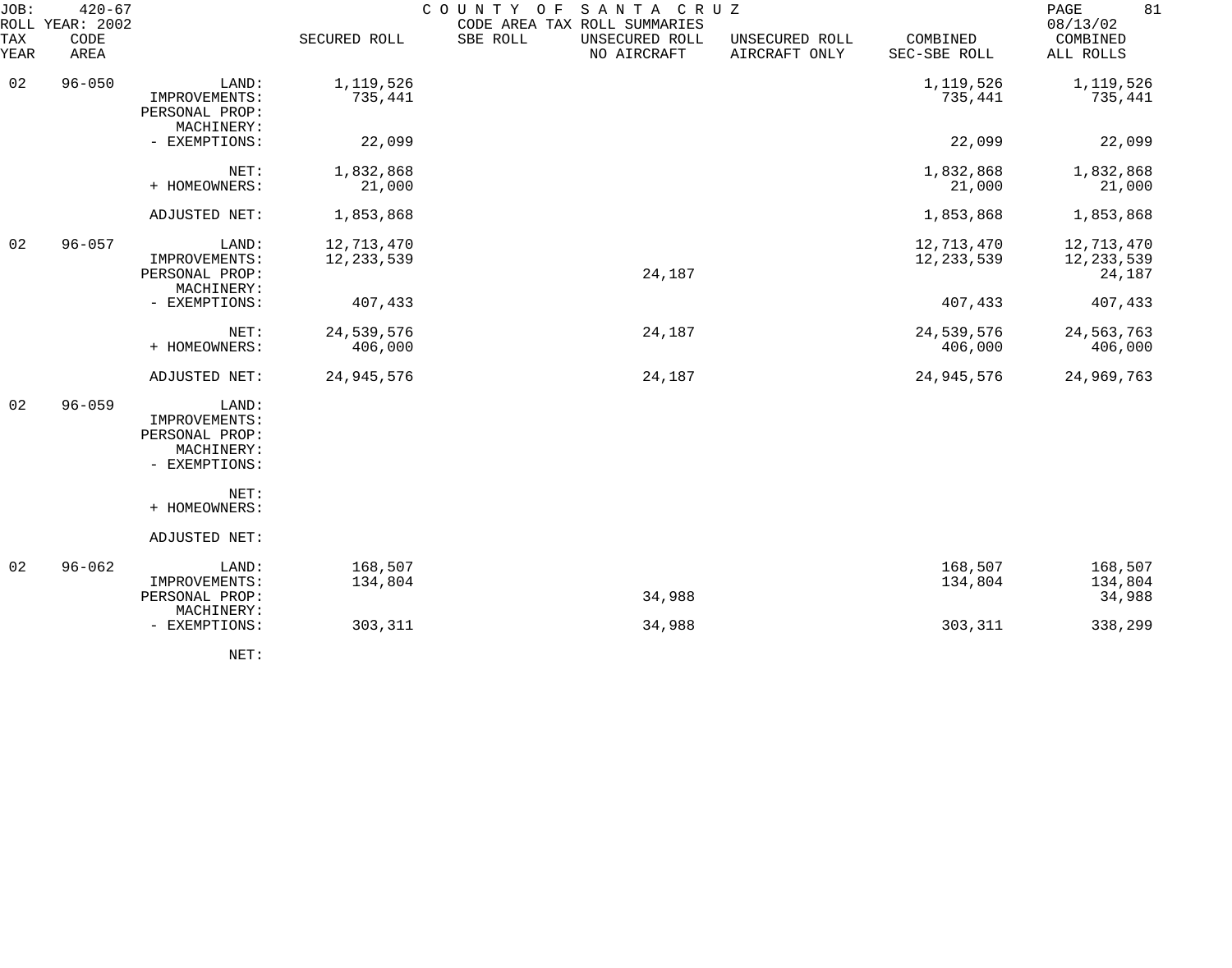| JOB:<br>ROLL | $420 - 67$<br>YEAR: 2002 |                                 | SANTA CRUZ<br>COUNTY<br>O F<br>CODE AREA TAX ROLL SUMMARIES |                                           |                                 |                          |                                   |  |
|--------------|--------------------------|---------------------------------|-------------------------------------------------------------|-------------------------------------------|---------------------------------|--------------------------|-----------------------------------|--|
| TAX<br>YEAR  | CODE<br>AREA             |                                 | SECURED ROLL                                                | SBE ROLL<br>UNSECURED ROLL<br>NO AIRCRAFT | UNSECURED ROLL<br>AIRCRAFT ONLY | COMBINED<br>SEC-SBE ROLL | 08/13/02<br>COMBINED<br>ALL ROLLS |  |
|              |                          | + HOMEOWNERS:                   |                                                             |                                           |                                 |                          |                                   |  |
|              |                          | ADJUSTED NET:                   |                                                             |                                           |                                 |                          |                                   |  |
| 02           | $96 - 064$               | LAND:                           | 10,270,318                                                  |                                           |                                 | 10,270,318               | 10,270,318                        |  |
|              |                          | IMPROVEMENTS:<br>PERSONAL PROP: | 8,058,359<br>4,000                                          | 10,400                                    |                                 | 8,058,359<br>4,000       | 8,058,359<br>14,400               |  |
|              |                          | MACHINERY:<br>- EXEMPTIONS:     | 197,302                                                     |                                           |                                 | 197,302                  | 197,302                           |  |
|              |                          |                                 |                                                             |                                           |                                 |                          |                                   |  |
|              |                          | NET:<br>+ HOMEOWNERS:           | 18, 135, 375<br>196,000                                     | 10,400                                    |                                 | 18, 135, 375<br>196,000  | 18, 145, 775<br>196,000           |  |
|              |                          |                                 |                                                             |                                           |                                 |                          |                                   |  |
|              |                          | ADJUSTED NET:                   | 18, 331, 375                                                | 10,400                                    |                                 | 18, 331, 375             | 18, 341, 775                      |  |
| 02           | $96 - 068$               | LAND:                           |                                                             |                                           |                                 |                          |                                   |  |
|              |                          | IMPROVEMENTS:<br>PERSONAL PROP: |                                                             |                                           |                                 |                          |                                   |  |
|              |                          | MACHINERY:                      |                                                             |                                           |                                 |                          |                                   |  |
|              |                          | - EXEMPTIONS:                   |                                                             |                                           |                                 |                          |                                   |  |
|              |                          | NET:                            |                                                             |                                           |                                 |                          |                                   |  |
|              |                          | + HOMEOWNERS:                   |                                                             |                                           |                                 |                          |                                   |  |
|              |                          | ADJUSTED NET:                   |                                                             |                                           |                                 |                          |                                   |  |
| 02           | $96 - 071$               | LAND:                           | 34,661,441                                                  |                                           |                                 | 34,661,441               | 34,661,441                        |  |
|              |                          | IMPROVEMENTS:<br>PERSONAL PROP: | 35, 343, 008                                                | 106,994                                   |                                 | 35, 343, 008             | 35, 343, 008<br>106,994           |  |
|              |                          | MACHINERY:                      |                                                             |                                           |                                 |                          |                                   |  |
|              |                          | - EXEMPTIONS:                   | 1,950,502                                                   |                                           |                                 | 1,950,502                | 1,950,502                         |  |
|              |                          | NET:                            | 68,053,947                                                  | 106,994                                   |                                 | 68,053,947               | 68,160,941                        |  |
|              |                          | + HOMEOWNERS:                   | 1,827,000                                                   |                                           |                                 | 1,827,000                | 1,827,000                         |  |
|              |                          | ADJUSTED NET:                   | 69,880,947                                                  | 106,994                                   |                                 | 69,880,947               | 69,987,941                        |  |
| 02           | $96 - 076$               | LAND:                           | 24, 187, 895                                                |                                           |                                 | 24, 187, 895             | 24, 187, 895                      |  |
|              |                          | IMPROVEMENTS:<br>PERSONAL PROP: | 24,851,791                                                  | 1,745<br>94,500                           |                                 | 24,851,791               | 24,853,536                        |  |
|              |                          | MACHINERY:                      |                                                             |                                           |                                 |                          | 94,500                            |  |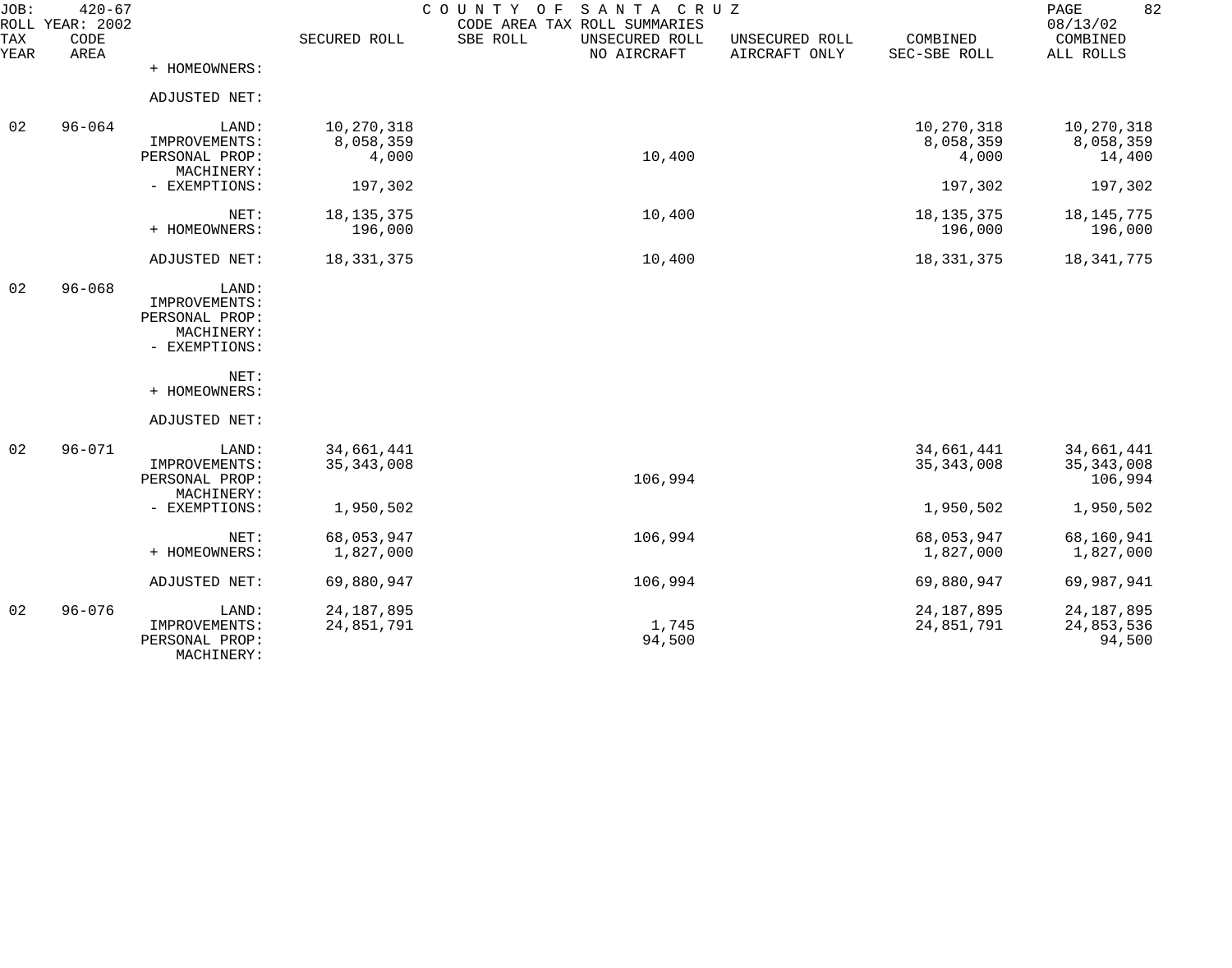| JOB:        | $420 - 67$<br>ROLL YEAR: 2002 | SANTA CRUZ<br>COUNTY OF<br>CODE AREA TAX ROLL SUMMARIES                 |                                    |                                           |                                 |                                    |                                     |
|-------------|-------------------------------|-------------------------------------------------------------------------|------------------------------------|-------------------------------------------|---------------------------------|------------------------------------|-------------------------------------|
| TAX<br>YEAR | CODE<br>AREA                  |                                                                         | SECURED ROLL                       | SBE ROLL<br>UNSECURED ROLL<br>NO AIRCRAFT | UNSECURED ROLL<br>AIRCRAFT ONLY | COMBINED<br>SEC-SBE ROLL           | 08/13/02<br>COMBINED<br>ALL ROLLS   |
|             |                               | - EXEMPTIONS:                                                           | 1,191,085                          |                                           |                                 | 1,191,085                          | 1,191,085                           |
|             |                               | NET:                                                                    | 47,848,601                         | 96,245                                    |                                 | 47,848,601                         | 47,944,846                          |
|             |                               | + HOMEOWNERS:                                                           | 1,134,000                          |                                           |                                 | 1,134,000                          | 1,134,000                           |
|             |                               | ADJUSTED NET:                                                           | 48,982,601                         | 96,245                                    |                                 | 48,982,601                         | 49,078,846                          |
| 02          | $96 - 078$                    | LAND:<br>IMPROVEMENTS:<br>PERSONAL PROP:<br>MACHINERY:<br>- EXEMPTIONS: | 478,653<br>51,316                  |                                           |                                 | 478,653<br>51,316                  | 478,653<br>51,316                   |
|             |                               | NET:<br>+ HOMEOWNERS:                                                   | 529,969                            |                                           |                                 | 529,969                            | 529,969                             |
|             |                               | ADJUSTED NET:                                                           | 529,969                            |                                           |                                 | 529,969                            | 529,969                             |
| 02          | $96 - 080$                    | LAND:<br>IMPROVEMENTS:<br>PERSONAL PROP:<br>MACHINERY:                  | 2,157,971<br>1,825,460             | 6,700                                     |                                 | 2,157,971<br>1,825,460             | 2,157,971<br>1,825,460<br>6,700     |
|             |                               | - EXEMPTIONS:                                                           | 84,000                             |                                           |                                 | 84,000                             | 84,000                              |
|             |                               | NET:<br>+ HOMEOWNERS:                                                   | 3,899,431<br>84,000                | 6,700                                     |                                 | 3,899,431<br>84,000                | 3,906,131<br>84,000                 |
|             |                               | ADJUSTED NET:                                                           | 3,983,431                          | 6,700                                     |                                 | 3,983,431                          | 3,990,131                           |
| 02          | $96 - 100$                    | LAND:<br>IMPROVEMENTS:<br>PERSONAL PROP:<br>MACHINERY:                  | 70,664,814<br>40,062,179<br>23,236 | 86,114<br>493,896                         |                                 | 70,664,814<br>40,062,179<br>23,236 | 70,664,814<br>40,148,293<br>517,132 |
|             |                               | - EXEMPTIONS:                                                           | 1,458,481                          |                                           |                                 | 1,458,481                          | 1,458,481                           |
|             |                               | NET:<br>+ HOMEOWNERS:                                                   | 109,291,748<br>1,379,000           | 580,010                                   |                                 | 109, 291, 748<br>1,379,000         | 109,871,758<br>1,379,000            |
|             |                               | ADJUSTED NET:                                                           | 110,670,748                        | 580,010                                   |                                 | 110,670,748                        | 111,250,758                         |
| 02          | $96 - 101$                    | LAND:                                                                   | 261,643,680                        | 54,543                                    |                                 | 261,643,680                        | 261,698,223                         |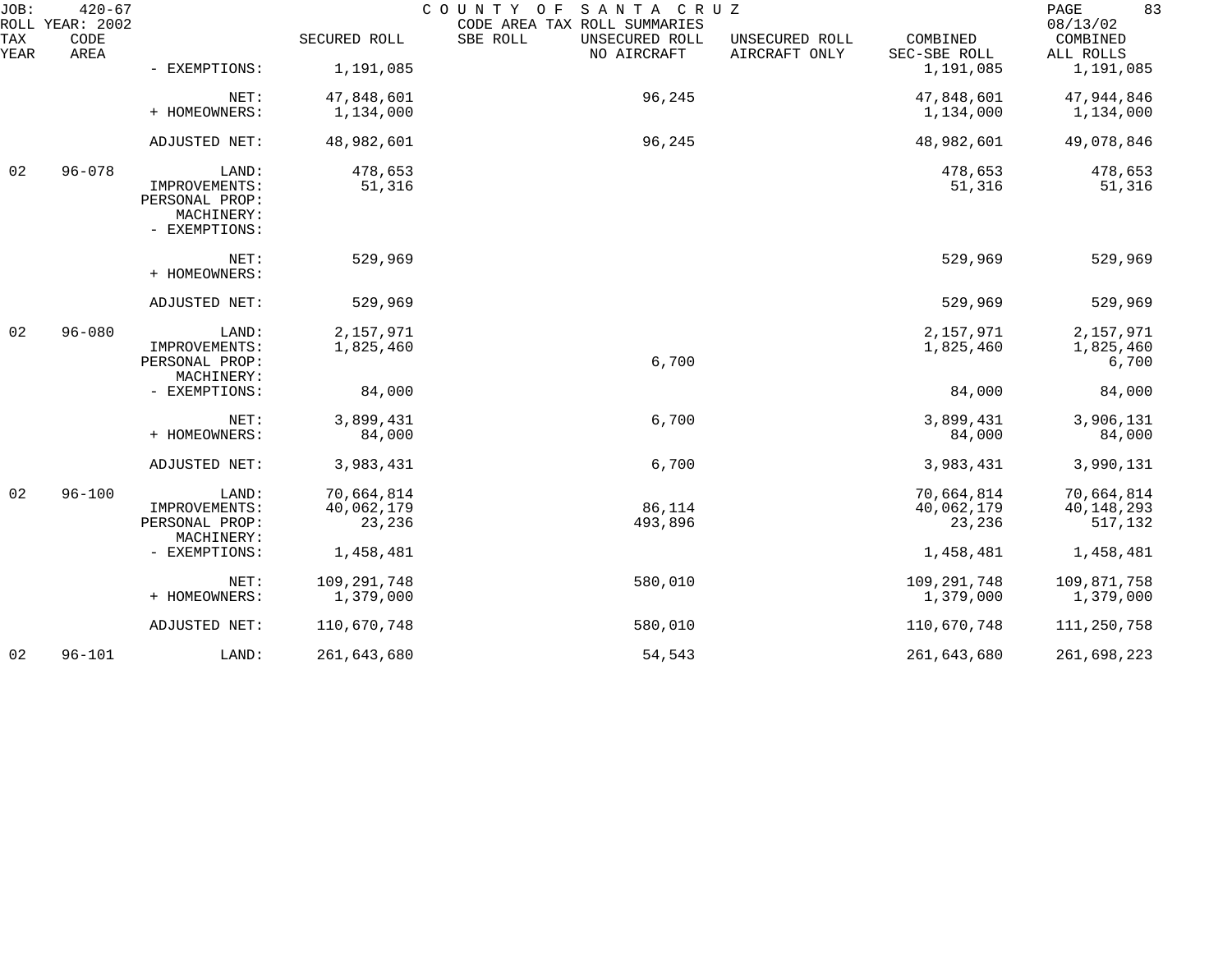| JOB:        | $420 - 67$<br>ROLL YEAR: 2002 |                              |               | COUNTY OF SANTA CRUZ | CODE AREA TAX ROLL SUMMARIES  |                                 |                          | 84<br>PAGE<br>08/13/02 |
|-------------|-------------------------------|------------------------------|---------------|----------------------|-------------------------------|---------------------------------|--------------------------|------------------------|
| TAX<br>YEAR | CODE<br>AREA                  |                              | SECURED ROLL  | SBE ROLL             | UNSECURED ROLL<br>NO AIRCRAFT | UNSECURED ROLL<br>AIRCRAFT ONLY | COMBINED<br>SEC-SBE ROLL | COMBINED<br>ALL ROLLS  |
|             |                               | IMPROVEMENTS:                | 276,879,397   |                      | 1,652,049                     |                                 | 276,879,397              | 278,531,446            |
|             |                               | PERSONAL PROP:               | 803,084       |                      | 7,097,251                     |                                 | 803,084                  | 7,900,335              |
|             |                               | MACHINERY:                   | 72,230        |                      |                               |                                 | 72,230                   | 72,230                 |
|             |                               | - EXEMPTIONS:                | 28,777,438    |                      | 154,776                       |                                 | 28,777,438               | 28,932,214             |
|             |                               | NET:                         | 510,620,953   |                      | 8,649,067                     |                                 | 510,620,953              | 519,270,020            |
|             |                               | + HOMEOWNERS:                | 9,371,600     |                      |                               |                                 | 9,371,600                | 9,371,600              |
|             |                               | ADJUSTED NET:                | 519,992,553   |                      | 8,649,067                     |                                 | 519,992,553              | 528,641,620            |
| 02          | $96 - 103$                    | LAND:                        | 223, 151, 599 | 3,014,235            | 4,045,679                     |                                 | 226, 165, 834            | 230, 211, 513          |
|             |                               | IMPROVEMENTS:                | 288, 317, 865 |                      | 4,291,577                     |                                 | 288, 317, 865            | 292,609,442            |
|             |                               | PERSONAL PROP:               | 20,482,873    |                      | 27, 231, 062                  |                                 | 20,482,873               | 47,713,935             |
|             |                               | MACHINERY:                   | 1,779,976     |                      |                               |                                 | 1,779,976                | 1,779,976              |
|             |                               | - EXEMPTIONS:                | 108, 225, 821 |                      | 840,696                       |                                 | 108,225,821              | 109,066,517            |
|             |                               | NET:                         | 425,506,492   | 3,014,235            | 34,727,622                    |                                 | 428,520,727              | 463, 248, 349          |
|             |                               | + HOMEOWNERS:                | 4,905,600     |                      |                               |                                 | 4,905,600                | 4,905,600              |
|             |                               | ADJUSTED NET:                | 430, 412, 092 |                      | 34,727,622                    |                                 | 433, 426, 327            | 468,153,949            |
| 02          | $96 - 104$                    | LAND:                        | 6,836,515     |                      |                               |                                 | 6,836,515                | 6,836,515              |
|             |                               | IMPROVEMENTS:                | 6,142,337     |                      |                               |                                 | 6,142,337                | 6,142,337              |
|             |                               | PERSONAL PROP:<br>MACHINERY: | 10,420        |                      | 612,633                       |                                 | 10,420                   | 623,053                |
|             |                               | - EXEMPTIONS:                | 2,086,680     |                      |                               |                                 | 2,086,680                | 2,086,680              |
|             |                               | NET:                         | 10,902,592    |                      | 612,633                       |                                 | 10,902,592               | 11,515,225             |
|             |                               | + HOMEOWNERS:                | 140,000       |                      |                               |                                 | 140,000                  | 140,000                |
|             |                               | ADJUSTED NET:                | 11,042,592    |                      | 612,633                       |                                 | 11,042,592               | 11,655,225             |
| 02          | $96 - 105$                    | LAND:                        | 15,208,401    |                      |                               |                                 | 15,208,401               | 15,208,401             |
|             |                               | IMPROVEMENTS:                | 12, 344, 879  |                      |                               |                                 | 12, 344, 879             | 12,344,879             |
|             |                               | PERSONAL PROP:<br>MACHINERY: |               |                      | 121,891                       |                                 |                          | 121,891                |
|             |                               | - EXEMPTIONS:                | 79,858        |                      |                               |                                 | 79,858                   | 79,858                 |
|             |                               | NET:                         | 27, 473, 422  |                      | 121,891                       |                                 | 27, 473, 422             | 27,595,313             |
|             |                               | + HOMEOWNERS:                | 77,000        |                      |                               |                                 | 77,000                   | 77,000                 |
|             |                               | ADJUSTED NET:                | 27,550,422    |                      | 121,891                       |                                 | 27,550,422               | 27,672,313             |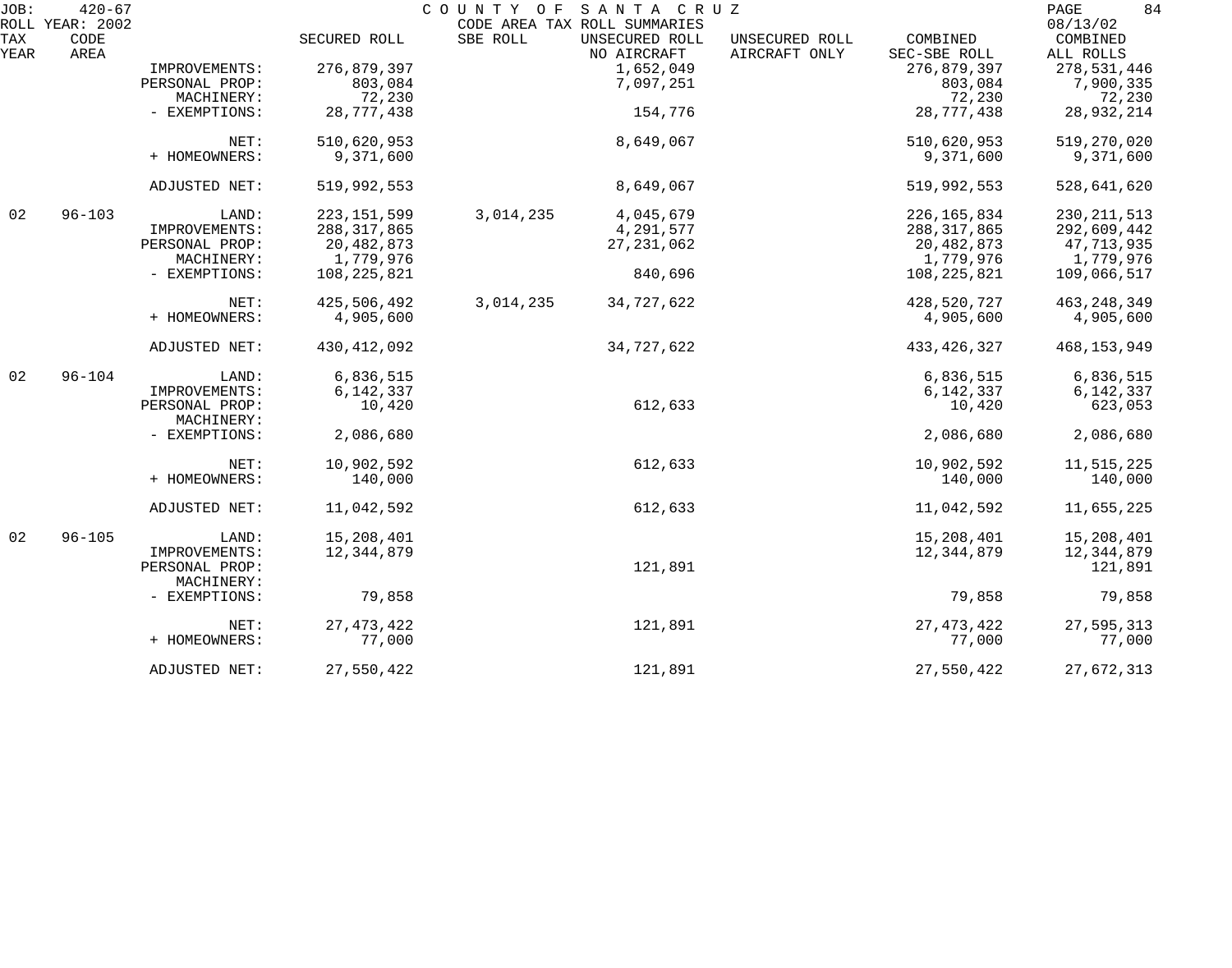| JOB:        | $420 - 67$<br>ROLL YEAR: 2002 |                              |              | COUNTY OF<br>SANTA CRUZ<br>CODE AREA TAX ROLL SUMMARIES |                                 |                          | 85<br>PAGE<br>08/13/02 |
|-------------|-------------------------------|------------------------------|--------------|---------------------------------------------------------|---------------------------------|--------------------------|------------------------|
| TAX<br>YEAR | CODE<br>AREA                  |                              | SECURED ROLL | SBE ROLL<br>UNSECURED ROLL<br>NO AIRCRAFT               | UNSECURED ROLL<br>AIRCRAFT ONLY | COMBINED<br>SEC-SBE ROLL | COMBINED<br>ALL ROLLS  |
| 02          | $96 - 106$                    | LAND:                        | 16,849,189   |                                                         |                                 | 16,849,189               | 16,849,189             |
|             |                               | IMPROVEMENTS:                | 18,452,244   |                                                         |                                 | 18, 452, 244             | 18,452,244             |
|             |                               | PERSONAL PROP:               |              | 15,476                                                  |                                 |                          | 15,476                 |
|             |                               | MACHINERY:                   |              |                                                         |                                 |                          |                        |
|             |                               | - EXEMPTIONS:                | 380,114      |                                                         |                                 | 380,114                  | 380,114                |
|             |                               | NET:                         | 34, 921, 319 | 15,476                                                  |                                 | 34, 921, 319             | 34,936,795             |
|             |                               | + HOMEOWNERS:                | 376,600      |                                                         |                                 | 376,600                  | 376,600                |
|             |                               | ADJUSTED NET:                | 35, 297, 919 | 15,476                                                  |                                 | 35, 297, 919             | 35, 313, 395           |
| 02          | $96 - 107$                    | LAND:                        | 17,907,270   |                                                         |                                 | 17,907,270               | 17,907,270             |
|             |                               | IMPROVEMENTS:                | 18,870,831   |                                                         |                                 | 18,870,831               | 18,870,831             |
|             |                               | PERSONAL PROP:               |              | 26,936                                                  |                                 |                          | 26,936                 |
|             |                               | MACHINERY:                   |              |                                                         |                                 |                          |                        |
|             |                               | - EXEMPTIONS:                | 266,520      |                                                         |                                 | 266,520                  | 266,520                |
|             |                               | NET:                         | 36, 511, 581 | 26,936                                                  |                                 | 36, 511, 581             | 36,538,517             |
|             |                               | + HOMEOWNERS:                | 266,000      |                                                         |                                 | 266,000                  | 266,000                |
|             |                               | ADJUSTED NET:                | 36,777,581   | 26,936                                                  |                                 | 36,777,581               | 36,804,517             |
| 02          | $96 - 108$                    | LAND:                        | 11,653,183   |                                                         |                                 | 11,653,183               | 11,653,183             |
|             |                               | IMPROVEMENTS:                | 7,272,814    |                                                         |                                 | 7,272,814                | 7,272,814              |
|             |                               | PERSONAL PROP:<br>MACHINERY: | 262,889      | 266,180                                                 |                                 | 262,889                  | 529,069                |
|             |                               | - EXEMPTIONS:                | 5,987,713    |                                                         |                                 | 5,987,713                | 5,987,713              |
|             |                               | NET:                         | 13, 201, 173 | 266,180                                                 |                                 | 13, 201, 173             | 13, 467, 353           |
|             |                               | + HOMEOWNERS:                | 91,000       |                                                         |                                 | 91,000                   | 91,000                 |
|             |                               | ADJUSTED NET:                | 13, 292, 173 | 266,180                                                 |                                 | 13, 292, 173             | 13,558,353             |
| 02          | $96 - 109$                    | LAND:                        | 9,791,835    | 4,756                                                   |                                 | 9,791,835                | 9,796,591              |
|             |                               | IMPROVEMENTS:                | 13,746,281   | 69,138                                                  |                                 | 13,746,281               | 13,815,419             |
|             |                               | PERSONAL PROP:<br>MACHINERY: | 635,322      | 2,290,998                                               |                                 | 635,322                  | 2,926,320              |
|             |                               | - EXEMPTIONS:                | 172,808      |                                                         |                                 | 172,808                  | 172,808                |
|             |                               | NET:                         | 24,000,630   | 2,364,892                                               |                                 | 24,000,630               | 26, 365, 522           |
|             |                               | + HOMEOWNERS:                | 168,000      |                                                         |                                 | 168,000                  | 168,000                |
|             |                               | ADJUSTED NET:                | 24, 168, 630 | 2,364,892                                               |                                 | 24,168,630               | 26,533,522             |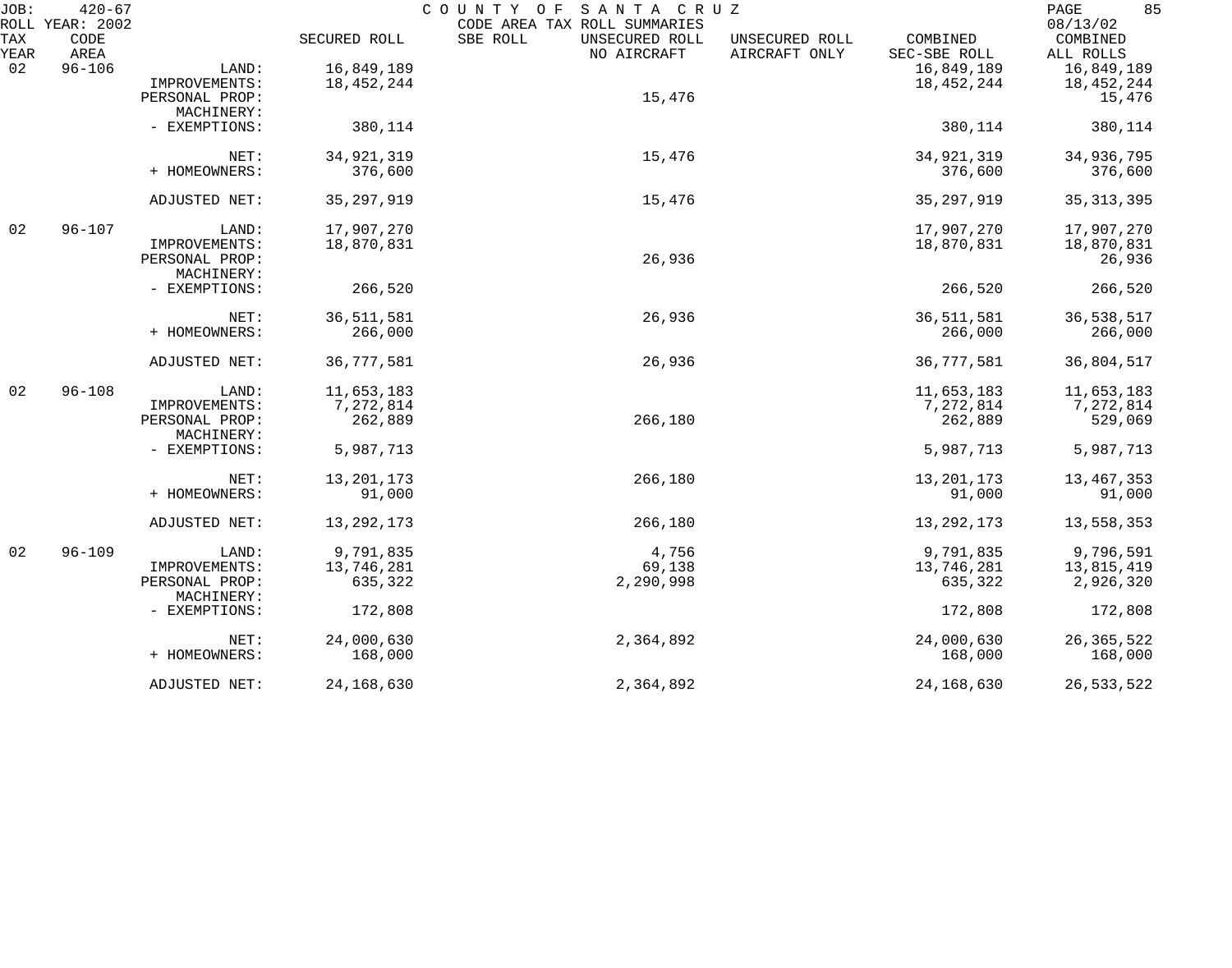| JOB:        | $420 - 67$<br>ROLL YEAR: 2002 |                                                        |                                    | COUNTY OF               | SANTA CRUZ<br>CODE AREA TAX ROLL SUMMARIES |                                 |                                    | 86<br>PAGE<br>08/13/02              |
|-------------|-------------------------------|--------------------------------------------------------|------------------------------------|-------------------------|--------------------------------------------|---------------------------------|------------------------------------|-------------------------------------|
| TAX<br>YEAR | CODE<br>AREA                  |                                                        | SECURED ROLL                       | SBE ROLL                | UNSECURED ROLL<br>NO AIRCRAFT              | UNSECURED ROLL<br>AIRCRAFT ONLY | COMBINED<br>SEC-SBE ROLL           | COMBINED<br>ALL ROLLS               |
| 02          | $96 - 110$                    | LAND:<br>IMPROVEMENTS:<br>PERSONAL PROP:               | 3,481,300<br>2,551,876             | 9,332<br>7,006<br>4,011 |                                            |                                 | 3,490,632<br>2,558,882<br>4,011    | 3,490,632<br>2,558,882<br>4,011     |
|             |                               | MACHINERY:<br>- EXEMPTIONS:                            | 70,457                             |                         |                                            |                                 | 70,457                             | 70,457                              |
|             |                               | NET:<br>+ HOMEOWNERS:                                  | 5,962,719<br>70,000                | 20,349                  |                                            |                                 | 5,983,068<br>70,000                | 5,983,068<br>70,000                 |
|             |                               | ADJUSTED NET:                                          | 6,032,719                          |                         |                                            |                                 | 6,053,068                          | 6,053,068                           |
| 02          | $96 - 111$                    | LAND:<br>IMPROVEMENTS:<br>PERSONAL PROP:               | 54,674,215<br>55,894,899<br>43,751 |                         | 238,849                                    |                                 | 54,674,215<br>55,894,899<br>43,751 | 54,674,215<br>55,894,899<br>282,600 |
|             |                               | MACHINERY:<br>- EXEMPTIONS:                            | 1,309,068                          |                         |                                            |                                 | 1,309,068                          | 1,309,068                           |
|             |                               | NET:<br>+ HOMEOWNERS:                                  | 109,303,797<br>1,295,000           |                         | 238,849                                    |                                 | 109,303,797<br>1,295,000           | 109,542,646<br>1,295,000            |
|             |                               | ADJUSTED NET:                                          | 110,598,797                        |                         | 238,849                                    |                                 | 110,598,797                        | 110,837,646                         |
| 02          | $96 - 112$                    | LAND:<br>IMPROVEMENTS:<br>PERSONAL PROP:<br>MACHINERY: | 9,752,995<br>8,522,702             |                         | 141,741                                    |                                 | 9,752,995<br>8,522,702             | 9,752,995<br>8,522,702<br>141,741   |
|             |                               | - EXEMPTIONS:                                          | 718,464                            |                         |                                            |                                 | 718,464                            | 718,464                             |
|             |                               | NET:<br>+ HOMEOWNERS:                                  | 17,557,233<br>224,000              |                         | 141,741                                    |                                 | 17,557,233<br>224,000              | 17,698,974<br>224,000               |
|             |                               | ADJUSTED NET:                                          | 17,781,233                         |                         | 141,741                                    |                                 | 17,781,233                         | 17,922,974                          |
| 02          | $96 - 113$                    | LAND:<br>IMPROVEMENTS:<br>PERSONAL PROP:<br>MACHINERY: | 4, 138, 113<br>3,945,923           |                         | 24,901                                     |                                 | 4, 138, 113<br>3,945,923           | 4, 138, 113<br>3,945,923<br>24,901  |
|             |                               | - EXEMPTIONS:                                          | 64,040                             |                         |                                            |                                 | 64,040                             | 64,040                              |
|             |                               | NET:                                                   | 8,019,996                          |                         | 24,901                                     |                                 | 8,019,996                          | 8,044,897                           |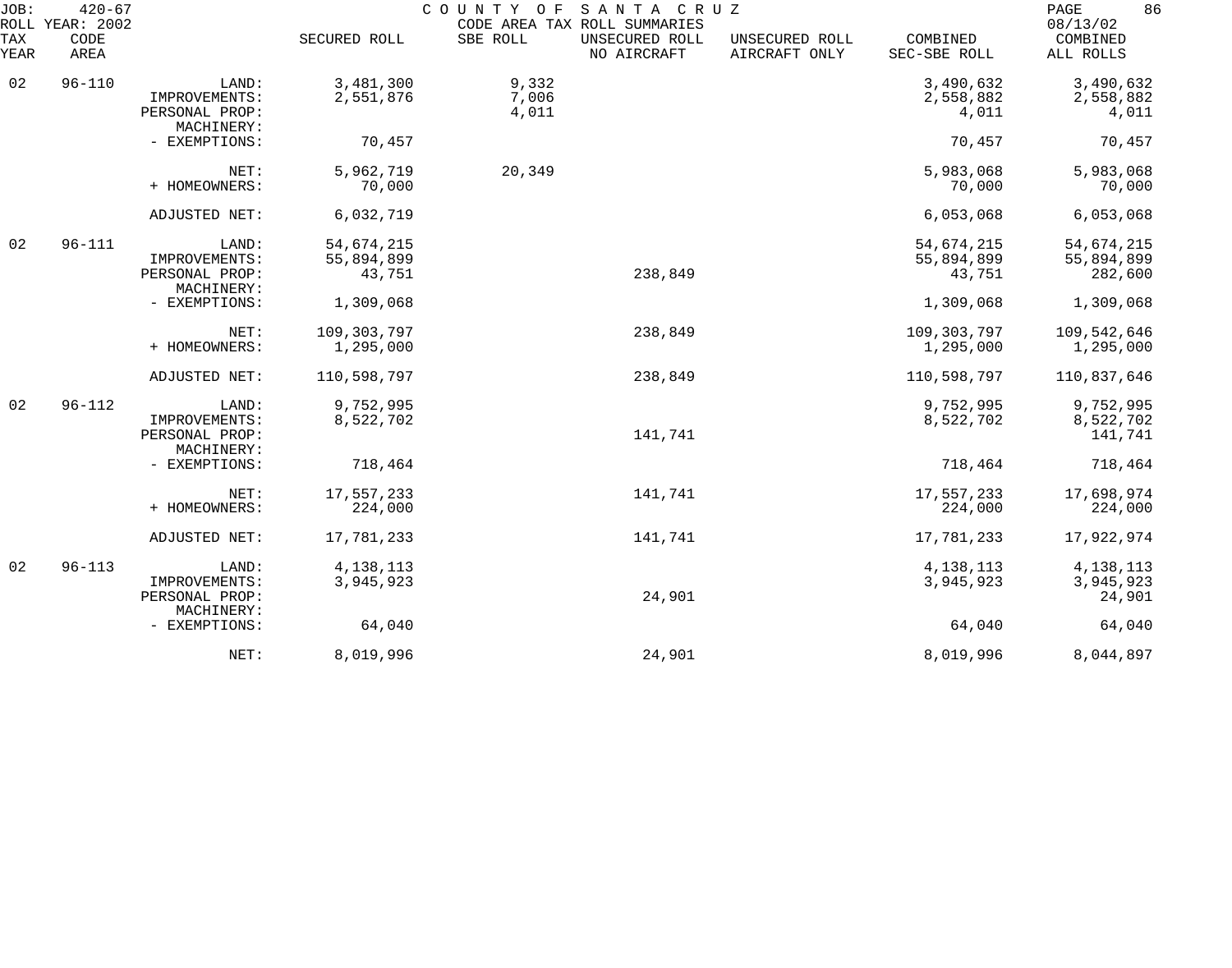| JOB:<br>ROLL<br>TAX | $420 - 67$<br>YEAR: 2002<br>CODE |                                                        | SECURED ROLL           | COUNTY<br>F.<br>$\Omega$<br>CODE AREA<br>SBE ROLL | SANTA CRUZ<br>TAX ROLL SUMMARIES<br>UNSECURED ROLL | UNSECURED ROLL | COMBINED               | 87<br>PAGE<br>08/13/02<br>COMBINED |
|---------------------|----------------------------------|--------------------------------------------------------|------------------------|---------------------------------------------------|----------------------------------------------------|----------------|------------------------|------------------------------------|
| YEAR                | AREA                             | + HOMEOWNERS:                                          | 63,000                 |                                                   | NO AIRCRAFT                                        | AIRCRAFT ONLY  | SEC-SBE ROLL<br>63,000 | ALL ROLLS<br>63,000                |
|                     |                                  | ADJUSTED NET:                                          | 8,082,996              |                                                   | 24,901                                             |                | 8,082,996              | 8,107,897                          |
| 02                  | $96 - 114$                       | LAND:<br>IMPROVEMENTS:<br>PERSONAL PROP:<br>MACHINERY: | 2,023,892<br>1,551,968 |                                                   |                                                    |                | 2,023,892<br>1,551,968 | 2,023,892<br>1,551,968             |
|                     |                                  | - EXEMPTIONS:                                          | 84,000                 |                                                   |                                                    |                | 84,000                 | 84,000                             |
|                     |                                  | NET:<br>+ HOMEOWNERS:                                  | 3,491,860<br>84,000    |                                                   |                                                    |                | 3,491,860<br>84,000    | 3,491,860<br>84,000                |
|                     |                                  | ADJUSTED NET:                                          | 3,575,860              |                                                   |                                                    |                | 3,575,860              | 3,575,860                          |